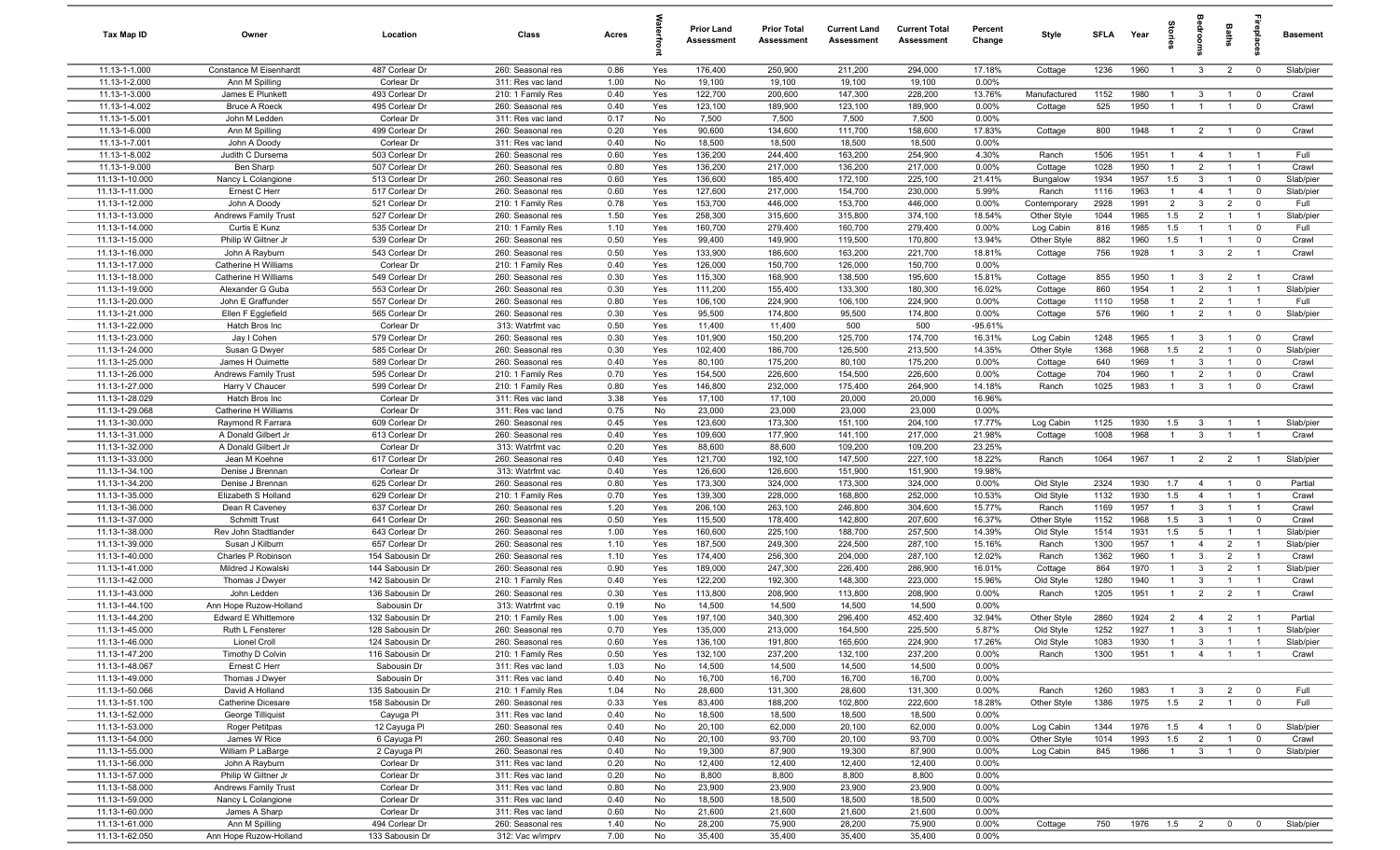| Tax Map ID                       | Owner                                              | Location                         | Class                                  | Acres        |            | <b>Prior Land</b><br>Assessment | <b>Prior Total</b><br>Assessment | <b>Current Land</b><br>Assessment | <b>Current Total</b><br><b>Assessment</b> | Percent<br>Change | Style              | SFLA Year  |              | tories                       | droom                            | Baths                            | epla                             | <b>Basement</b>    |
|----------------------------------|----------------------------------------------------|----------------------------------|----------------------------------------|--------------|------------|---------------------------------|----------------------------------|-----------------------------------|-------------------------------------------|-------------------|--------------------|------------|--------------|------------------------------|----------------------------------|----------------------------------|----------------------------------|--------------------|
| 11.13-2-1.000                    | <b>Andrews Family Trust</b>                        | Corlear Dr                       | 311: Res vac land                      | 0.30         | No         | 16,500                          | 16,500                           | 16,500                            | 16,500                                    | 0.00%             |                    |            |              |                              |                                  |                                  |                                  |                    |
| 11.13-2-2.000                    | A Donald Gilbert Jr                                | Sabousin Dr                      | 311: Res vac land                      | 0.30         | No         | 16,500                          | 16,500                           | 16,500                            | 16,500                                    | 0.00%             |                    |            |              |                              |                                  |                                  |                                  |                    |
| 11.13-2-3.100                    | Denise J Brennan                                   | Corlear Dr                       | 311: Res vac land                      | 0.30         | No         | 16,500                          | 16,500                           | 16,500                            | 16,500                                    | 0.00%             |                    |            |              |                              |                                  |                                  |                                  |                    |
| 11.13-2-3.200<br>11.13-2-3.300   | A Donald Gilbert Jr<br><b>Andrews Family Trust</b> | Sabousin Dr<br>Corlear Dr        | 311: Res vac land<br>311: Res vac land | 0.30<br>0.22 | No<br>No   | 16,500<br>13,800                | 16,500<br>13,800                 | 16,500<br>13,800                  | 16,500<br>13,800                          | 0.00%<br>0.00%    |                    |            |              |                              |                                  |                                  |                                  |                    |
| 11.13-2-4.000                    | Elizabeth Holland                                  | Sabousin Dr                      | 311: Res vac land                      | 0.70         | No         | 22,400                          | 22,400                           | 22,400                            | 22,400                                    | 0.00%             |                    |            |              |                              |                                  |                                  |                                  |                    |
| 11.13-2-5.000                    | Dean R Caveney                                     | Sabousin Dr                      | 311: Res vac land                      | 0.90         | No         | 25,500                          | 25,500                           | 25,500                            | 25,500                                    | 0.00%             |                    |            |              |                              |                                  |                                  |                                  |                    |
| 11.13-2-6.110                    | Hatch Bros Inc                                     | Cayuga Pl                        | 311: Res vac land                      | 0.24         | No         | 2,500                           | 2,500                            | 2,500                             | 2,500                                     | 0.00%             |                    |            |              |                              |                                  |                                  |                                  |                    |
| 11.13-2-6.120                    | Larsh A Birden                                     | Cayuga PI                        | 311: Res vac land                      | 0.88         | No         | 22,300                          | 22,300                           | 22,300                            | 22,300                                    | 0.00%             |                    |            |              |                              |                                  |                                  |                                  |                    |
| 11.13-2-6.200                    | Norma Stadtlander                                  | Sabousin Dr                      | 311: Res vac land                      | 0.48         | No         | 20,100                          | 20,100                           | 20,100                            | 20,100                                    | 0.00%             |                    |            |              |                              |                                  |                                  |                                  |                    |
| 11.13-2-7.000                    | Lucinda Pytlak                                     | Cayuga Pl                        | 311: Res vac land                      | 0.40         | No         | 18,500                          | 18,500                           | 18,500                            | 18,500                                    | 0.00%             |                    |            |              |                              |                                  |                                  |                                  |                    |
| 11.13-2-8.100                    | <b>Brian Pytlak</b>                                | Cayuga Pl                        | 311: Res vac land                      | 0.17         | No         | 6,300                           | 6,300                            | 6,300                             | 6,300                                     | 0.00%             |                    |            |              |                              |                                  |                                  |                                  |                    |
| 11.13-2-8.200                    | <b>Brian Pytlak</b>                                | 5 Cayuga Pl                      | 210: 1 Family Res                      | 0.60         | No         | 22,100                          | 46,300                           | 22,100                            | 46,300                                    | 0.00%             | Ranch              | 962        | 1990         | $\overline{1}$               | $\mathbf 0$                      | $\mathbf 0$                      | $\overline{0}$                   | Crawl              |
| 11.13-2-9.000                    | David M Robinson                                   | 576 Corlear Dr                   | 260: Seasonal res                      | 0.60         | No         | 22,400                          | 63,100                           | 22,400                            | 63,100                                    | 0.00%             | Ranch              | 848        | 1951         | $\overline{1}$               | $\overline{2}$                   | $\overline{1}$                   | $\overline{0}$                   | Slab/pier          |
| 11.13-2-10.100                   | Karen L Petitpas                                   | Corlear Dr                       | 260: Seasonal res                      | 0.17         | No         | 15,000                          | 40,400                           | 15,000                            | 40,400                                    | 0.00%             | Cottage            | 760        | 1965         | $\overline{1}$               | $\overline{2}$                   | $\overline{1}$                   | $\overline{0}$                   | Slab/pier          |
| 11.13-2-10.200                   | Karen L Petitpas                                   | 578 Corlear Dr                   | 311: Res vac land                      | 0.30         | No         | 11,700                          | 11,700                           | 11,700                            | 11,700                                    | 0.00%             |                    |            |              |                              |                                  |                                  |                                  |                    |
| 11.13-2-11.000                   | Dale Boardman                                      | Corlear Dr                       | 311: Res vac land                      | 0.60         | No         | 15,200                          | 15,200                           | 15,200                            | 15,200                                    | 0.00%             |                    |            |              |                              |                                  |                                  |                                  |                    |
| 11.13-2-12.000<br>11.17-1-1.000  | <b>Andrews Family Trust</b><br>Donald C Milos      | Corlear Dr<br>479 Corlear Dr     | 311: Res vac land<br>260: Seasonal res | 0.20<br>1.00 | No<br>Yes  | 12,400<br>129,700               | 12,400<br>152,800                | 12,400<br>141,300                 | 12,400<br>181,200                         | 0.00%<br>18.59%   |                    | 638        | 1955         | $\overline{1}$               |                                  |                                  | $\overline{1}$                   | Slab/pier          |
| 11.17-1-6.000                    | Hatch Bros Inc                                     | Corlear Dr                       | 313: Watrfrnt vac                      | 0.57         | Yes        | 85,800                          | 85,800                           | 10,000                            | 10,000                                    | $-88.34%$         | Cottage            |            |              |                              | $\overline{2}$                   | $\overline{1}$                   |                                  |                    |
| 11.17-1-7.000                    | Beverly L Kassner                                  | 88 Sabousin Dr                   | 260: Seasonal res                      | 0.50         | Yes        | 127,000                         | 261,400                          | 127,000                           | 261,400                                   | 0.00%             | Old Style          | 2077       | 1930         | $\overline{2}$               | $\overline{2}$                   | $\overline{1}$                   | $\overline{1}$                   | Slab/pier          |
| 11.17-1-9.000                    | Robert D Hatch                                     | 82 Sabousin Dr                   | 260: Seasonal res                      | 1.10         | Yes        | 242,400                         | 297,500                          | 294,500                           | 353,200                                   | 18.72%            | Old Style          | 1199       | 1920         | $\overline{1}$               | $\mathbf{3}$                     | $\overline{2}$                   | $\overline{1}$                   | Slab/pier          |
| 11.17-1-10.000                   | Florence G Winn                                    | 74 Sabousin Dr                   | 210: 1 Family Res                      | 0.70         | Yes        | 135,700                         | 218,900                          | 165,800                           | 225,900                                   | 3.20%             | Old Style          | 1218       | 1920         | $\overline{1}$               | $\overline{4}$                   | $\overline{2}$                   | $\overline{1}$                   | Slab/pier          |
| 11.17-1-11.000                   | Brian H Smith                                      | 68 Sabousin Dr                   | 260: Seasonal res                      | 0.57         | Yes        | 99,300                          | 174,300                          | 99,300                            | 174,300                                   | 0.00%             | Old Style          | 1119       | 1920         | $\overline{1}$               | $\overline{2}$                   | $\overline{1}$                   | $\overline{1}$                   | Slab/pier          |
| 11.17-1-12.000                   | William E Samuelson                                | 62 Sabousin Dr                   | 260: Seasonal res                      | 1.30         | Yes        | 210,800                         | 267,600                          | 252,500                           | 306,500                                   | 14.54%            | Bungalow           | 1092       | 1920         | $\overline{1}$               | $\mathbf{3}$                     | $\overline{1}$                   | $\overline{1}$                   | Slab/pier          |
| 11.17-1-13.000                   | Michael E Hatch                                    | 54 Sabousin Dr                   | 260: Seasonal res                      | 0.80         | Yes        | 143,300                         | 235,200                          | 143,300                           | 235,200                                   | 0.00%             | Old Style          | 1233       | 1930         | $\overline{1}$               | $\overline{4}$                   | $\overline{1}$                   | -1                               | Slab/pier          |
| 11.17-1-14.002                   | Marilyn Cole                                       | 48 Sabousin Dr                   | 210: 1 Family Res                      | 1.52         | Yes        | 161,600                         | 294,400                          | 189,900                           | 476,700                                   | 61.92%            | Contemporary       | 3401       | 2002         | 1.7                          | $\overline{7}$                   | 3                                |                                  | Crawl              |
| 11.17-1-16.000                   | Anthony G Maratea                                  | 20 Brothers Way                  | 260: Seasonal res                      | 1.30         | Yes        | 244,000                         | 309,500                          | 312,800                           | 382,600                                   | 23.62%            | Log Cabin          | 1705       | 1932         | $\mathbf{1}$                 | 5                                |                                  |                                  | Slab/pier          |
| 11.17-1-17.000                   | Ruth B Baker                                       | 28 Hatch Way                     | 210: 1 Family Res                      | 0.60         | No         | 22,100                          | 47,600                           | 22,100                            | 47,600                                    | 0.00%             | Old Style          | 856        | 1940         | $\overline{1}$               | $\overline{2}$                   | $\overline{1}$                   | $\overline{1}$                   | Partial            |
| 11.17-1-18.000                   | <b>Edward Hatch</b>                                | 1037 Point Rd                    | 210: 1 Family Res                      | 2.10         | No         | 33,000                          | 137,500                          | 33,000                            | 137,500                                   | 0.00%             | Old Style          | 2330       | 1930         | $\overline{2}$               | $\overline{3}$                   | $\mathbf{3}$                     | $\overline{2}$                   | Full               |
| 11.17-1-19.000                   | <b>Richard Mason</b>                               | 49 Sabousin Dr                   | 210: 1 Family Res                      | 1.40         | No         | 29,100                          | 114,500                          | 29,100                            | 114,500                                   | 0.00%             | Raised Ranch       | 1582       | 1972         | $\overline{1}$               | $\overline{4}$                   | $\overline{2}$                   | $\overline{\mathbf{0}}$          | Full               |
| 11.17-1-20.000                   | Michael E Hatch                                    | Sabousin Dr                      | 311: Res vac land                      | 0.50         | No         | 18,500                          | 18,500                           | 18,500                            | 18,500                                    | 0.00%             |                    |            |              |                              |                                  |                                  |                                  |                    |
| 11.17-1-21.100<br>11.17-1-21.200 | William E Samuelson<br><b>Brian H Smith</b>        | Sabousin Dr<br>Sabousin Dr       | 312: Vac w/imprv<br>311: Res vac land  | 0.75<br>0.45 | No<br>No   | 20,900<br>17,500                | 26,300<br>17,500                 | 20,900<br>17,500                  | 26,300<br>17,500                          | 0.00%<br>0.00%    |                    |            |              |                              |                                  |                                  |                                  |                    |
| 11.17-1-22.000                   | Florence G Winn                                    | Sabousin Dr                      | 311: Res vac land                      | 0.40         | No         | 18,500                          | 18,500                           | 18,500                            | 18,500                                    | 0.00%             |                    |            |              |                              |                                  |                                  |                                  |                    |
| 11.17-1-23.000                   | Robert D Hatch                                     | Sabousin Dr                      | 312: Vac w/imprv                       | 0.90         | No         | 25,800                          | 34,800                           | 25,800                            | 34,800                                    | 0.00%             |                    |            |              |                              |                                  |                                  |                                  |                    |
| 11.17-1-24.000                   | Beverly L Kassner                                  | Sabousin Dr                      | 311: Res vac land                      | 0.40         | No         | 18,500                          | 18,500                           | 18,500                            | 18,500                                    | 0.00%             |                    |            |              |                              |                                  |                                  |                                  |                    |
| 11.17-1-25.111                   | Hatch Bros Inc                                     | Sabousin Dr                      | 322: Rural vac>10                      | 145.65       | No         | 123,600                         | 123,600                          | 123,600                           | 123,600                                   | 0.00%             |                    |            |              |                              |                                  |                                  |                                  |                    |
| 11.17-1-25.112                   | Christopher J Zaloga                               | 354 Corlear Dr                   | 312: Vac w/imprv                       | 0.43         | No         | 32,500                          | 88,700                           | 32,500                            | 88,700                                    | 0.00%             |                    |            |              |                              |                                  |                                  |                                  |                    |
| 11.17-1-25.200                   | Jerry F Joslyn                                     | 331 Corlear Dr                   | 312: Vac w/imprv                       | 0.50         | No         | 38,700                          | 38,700                           | 38,700                            | 38,700                                    | 0.00%             |                    |            |              |                              |                                  |                                  |                                  |                    |
| 11.17-1-29.001                   | Hatch Bros Inc                                     | Sabousin Dr                      | 311: Res vac land                      | 0.30         | No         | 600                             | 600                              | 600                               | 600                                       | 0.00%             |                    |            |              |                              |                                  |                                  |                                  |                    |
| 11.17-1-37.000                   | Wallace W Foster                                   | 369 Corlear Dr                   | 260: Seasonal res                      | 0.60         | Yes        | 110,200                         | 192,800                          | 110,200                           | 192,800                                   | 0.00%             | Cottage            | 801        | 1962         | $\overline{1}$               | $\overline{2}$                   | $\overline{1}$                   |                                  | Crawl              |
| 11.17-1-38.000                   | Judith J Erikson                                   | 364 Corlear Dr                   | 312: Vac w/imprv                       | 0.50         | No         | 20,900                          | 37,500                           | 20,900                            | 37,500                                    | 0.00%             |                    |            |              |                              |                                  |                                  |                                  |                    |
| 11.17-1-39.000                   | John E Champine Sr                                 | 360 Corlear Dr                   | 260: Seasonal res                      | 0.40         | No         | 19,500                          | 62,800                           | 19,500                            | 62,800                                    | 0.00%             | Ranch              | 1216       | 1968         | $\overline{1}$               | $\overline{\mathbf{3}}$          | $\overline{1}$                   | $\overline{\mathbf{0}}$          | Slab/pier          |
| 11.17-1-40.000                   | Bradley L Paye                                     | Corlear Dr                       | 311: Res vac land                      | 41.70        | No         | 31,100                          | 31,100                           | 31,100                            | 31,100                                    | 0.00%             |                    |            |              |                              |                                  |                                  |                                  |                    |
| 11.17-1-41.000<br>11.17-1-42.000 | George R Bierce<br>Gretchen Saker                  | 326 Corlear Dr<br>Corlear Dr     | 210: 1 Family Res                      | 0.50         | No<br>No   | 33,000                          | 112,300                          | 33,000                            | 112,300                                   | 0.00%             |                    |            |              |                              |                                  |                                  |                                  |                    |
| 11.17-1-43.000                   |                                                    | Corlear Dr                       | 311: Res vac land                      | 1.20<br>0.38 | No         | 20,400<br>18,000                | 20,400<br>18,000                 | 20,400<br>18,000                  | 20,400<br>18,000                          | 0.00%<br>0.00%    |                    |            |              |                              |                                  |                                  |                                  |                    |
| 11.17-1-44.000                   | George R Bierce<br>Colleen Sheehan                 | Corlear Dr                       | 311: Res vac land<br>311: Res vac land | 1.10         | No         | 24,600                          | 24,600                           | 24,600                            | 24,600                                    | 0.00%             |                    |            |              |                              |                                  |                                  |                                  |                    |
| 11.17-1-45.100                   | Richard H Hill Jr                                  | 304 Corlear Dr                   | 260: Seasonal res                      | 0.45         | No         | 20,100                          | 47,500                           | 20,100                            | 47,500                                    | 0.00%             | Cottage            | 345        | 1948         | $\overline{1}$               | $\overline{2}$                   | $\overline{1}$                   | $\overline{0}$                   | Slab/pier          |
| 11.17-1-46.002                   | William R Miller                                   | 306 Corlear Dr                   | 260: Seasonal res                      | 0.53         | No         | 21,700                          | 65,100                           | 21,700                            | 65,100                                    | 0.00%             | Cottage            | 748        | 1970         | $\overline{1}$               | $\overline{2}$                   | $\mathbf{1}$                     | $\overline{0}$                   | Slab/pier          |
| 11.17-1-47.000                   | Gary L Miller                                      | 305 Corlear Dr                   | 210: 1 Family Res                      | 0.20         | Yes        | 87,700                          | 157,200                          | 87,700                            | 157,200                                   | 0.00%             | Ranch              | 1105       | 1956         | $\overline{1}$               | $\mathbf{3}$                     | $\overline{1}$                   | $\mathbf{0}$                     | Slab/pier          |
| 11.17-1-48.000                   | Paul D Kessler                                     | 309 Corlear Dr                   | 210: 1 Family Res                      | 0.61         | Yes        | 149,200                         | 285,600                          | 149,200                           | 285,600                                   | 0.00%             |                    |            |              |                              |                                  |                                  |                                  |                    |
| 11.17-1-49.000                   | George R Bierce                                    | 313 Corlear Dr                   | 260: Seasonal res                      | 0.30         | Yes        | 98,300                          | 135,000                          | 121,200                           | 159,900                                   | 18.44%            | Cottage            | 648        | 1986         |                              | $\overline{2}$                   | $\overline{1}$                   | $\overline{0}$                   | Slab/pier          |
| 11.17-1-50.000                   | Gretchen Saker                                     | 317 Corlear Dr                   | 260: Seasonal res                      | 0.80         | Yes        | 143,300                         | 265,500                          | 143,300                           | 265,500                                   | 0.00%             | Ranch              | 1329       | 1969         | $\overline{1}$               | $\overline{4}$                   | $\overline{1}$                   | $\overline{0}$                   | Slab/pier          |
| 11.17-1-51.000                   | Joseph P Cardinale                                 | 321 Corlear Dr                   | 270: Mfg housing                       | 0.50         | Yes        | 130,500                         | 226,300                          | 130,500                           | 226,300                                   | 0.00%             |                    |            |              |                              |                                  |                                  |                                  |                    |
| 11.17-1-52.000                   | Joseph P Cardinale                                 | 323 Corlear Dr                   | 312: Vac w/imprv                       | 0.30         | No         | 17,400                          | 49,700                           | 17,400                            | 49,700                                    | 0.00%             |                    |            |              |                              |                                  |                                  |                                  |                    |
| 11.17-1-53.000                   | Jerry Joslyn                                       | 333 Corlear Dr                   | 280: Multiple res                      | 0.40         | Yes        | 126,800                         | 221,700                          | 126,800                           | 221,700                                   | 0.00%             | Cape Cod           | 1163       | 1946         | 1.7                          | $\mathbf{3}$                     | $\overline{1}$                   | $\overline{0}$                   | Crawl              |
| 11.17-1-54.000                   | Jerald Oliver                                      | 335 Corlear Dr                   | 260: Seasonal res                      | 0.50         | Yes        | 127,000                         | 232,000                          | 127,000                           | 232,000                                   | 0.00%             | Old Style          | 1055       | 1949         | $\overline{1}$               | $\overline{4}$                   | $\overline{1}$                   | $\overline{1}$                   | Crawl              |
| 11.17-1-54.000/1                 | Jerald Oliver                                      | 337 Corlear Dr                   | 260: Seasonal res                      | 0.01         | No         | 900                             | 29,600                           | 900                               | 29,600                                    | 0.00%             | Cottage            | 528        | 1955         | $\overline{1}$               | $\overline{1}$                   | $\overline{1}$                   | $\overline{0}$                   | Slab/pier          |
| 11.17-1-55.000                   | Bonnie L Butler-Wilke                              | 339 Corlear Dr                   | 260: Seasonal res                      | 0.30         | Yes        | 103,700                         | 150,400                          | 128,000                           | 177,800                                   | 18.22%            | Old Style          | 1408       | 1906         | $\mathbf{1}$                 | $\overline{2}$                   | $\mathbf{1}$                     | $\overline{0}$                   | Slab/pier          |
| 11.17-1-56.000                   | Dennis Chesanek                                    | 341 Corlear Dr                   | 260: Seasonal res                      | 0.30         | Yes        | 98,500                          | 124,600                          | 121,500                           | 149,300                                   | 19.82%            | Cottage            | 612        | 1954         | $\mathbf{1}$                 | $\overline{2}$                   | $\overline{1}$                   | $\overline{0}$                   | Slab/pier          |
| 11.17-1-57.000<br>11.17-1-58.000 | Joan Gill<br>Edward Keane                          | 343 Corlear Dr<br>345 Corlear Dr | 260: Seasonal res<br>260: Seasonal res | 0.30<br>0.50 | Yes<br>Yes | 97,500<br>127,000               | 127,700<br>154,800               | 120,300<br>154,600                | 151,800<br>182,800                        | 18.87%<br>18.09%  | Cottage<br>Cottage | 880<br>598 | 1960<br>1958 | $\overline{1}$<br>$\sqrt{1}$ | $\overline{2}$<br>$\overline{2}$ | $\overline{1}$<br>$\overline{1}$ | $\overline{0}$<br>$\overline{0}$ | Crawl<br>Slab/pier |
|                                  |                                                    |                                  |                                        |              |            |                                 |                                  |                                   |                                           |                   |                    |            |              |                              |                                  |                                  |                                  |                    |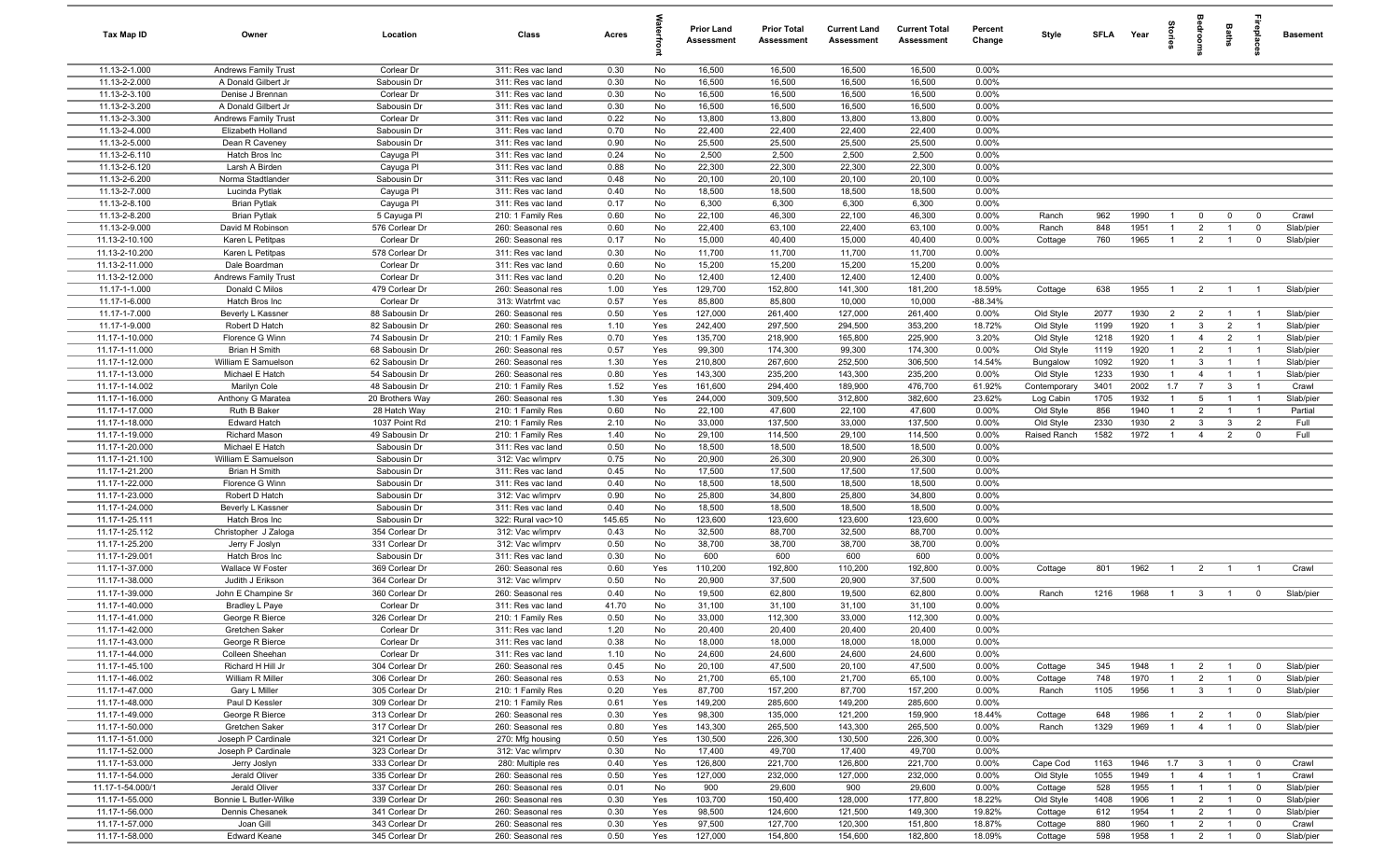| Tax Map ID                       | Owner                                  | Location                         | Class                                  | Acres        |            | Prior Land<br><b>Assessment</b> | <b>Prior Total</b><br>Assessment | <b>Current Land</b><br>Assessment | <b>Current Total</b><br><b>Assessment</b> | Percent<br>Change | Style            | <b>SFLA</b>  | Year         | ğ                                |                                | <b>Baths</b>                     | -e                               | <b>Basement</b>        |
|----------------------------------|----------------------------------------|----------------------------------|----------------------------------------|--------------|------------|---------------------------------|----------------------------------|-----------------------------------|-------------------------------------------|-------------------|------------------|--------------|--------------|----------------------------------|--------------------------------|----------------------------------|----------------------------------|------------------------|
| 11.17-1-59.000                   | Sarah T Bigelow                        | 349 Corlear Dr                   | 260: Seasonal res                      | 0.32         | Yes        | 103,300                         | 194,700                          | 103,300                           | 194,700                                   | 0.00%             | Cottage          | 882          | 1954         | $\mathbf{1}$                     | $\overline{2}$                 | $\overline{1}$                   | $\overline{0}$                   | Slab/pier              |
| 11.17-1-60.000                   | Daniel L Zaloga                        | 353 Corlear Dr                   | 210: 1 Family Res                      | 0.30         | Yes        | 116,300                         | 295,700                          | 116,300                           | 295,700                                   | 0.00%             | Contemporary     | 1716         | 1994         | $\overline{2}$                   | $\overline{2}$                 | $\overline{1}$                   | $\overline{0}$                   | Crawl                  |
| 11.17-1-61.000                   | Janet D Walsh                          | 357 Corlear Dr                   | 260: Seasonal res                      | 0.30         | Yes        | 113,300                         | 147,400                          | 136,300                           | 170,900                                   | 15.94%            | Cottage          | 704          | 1960         | $\mathbf{1}$                     | $\overline{3}$                 | $\overline{1}$                   | $\mathbf 0$                      | Crawl                  |
| 11.17-1-62.000                   | William S Arnold                       | 363 Corlear Dr                   | 260: Seasonal res                      | 0.40         | Yes        | 132,400                         | 194,700                          | 132,400                           | 194,700                                   | 0.00%             | Cottage          | 806          | 1950         | $\mathbf{1}$                     | $\mathbf{3}$                   |                                  | $\mathbf 0$                      | Slab/pier              |
| 11.17-1-63.000                   | Hatch Bros Inc                         | Corlear Dr                       | 313: Watrfrnt vac                      | 0.20         | Yes        | 5,300                           | 5,300                            | 100                               | 100                                       | $-98.11%$         |                  |              |              |                                  |                                |                                  |                                  |                        |
| 11.17-1-64.000                   | Robert L Bogue                         | 373 Corlear Dr                   | 260: Seasonal res                      | 0.20         | Yes        | 95,500                          | 125,000                          | 117,800                           | 143,100                                   | 14.48%            | Cottage          | 336          | 1980         |                                  |                                |                                  | $\overline{0}$                   | Slab/pier              |
| 11.17-1-65.000                   | <b>Richard G Perez</b>                 | 377 Corlear Dr                   | 260: Seasonal res                      | 0.40         | Yes        | 124,700                         | 221,000                          | 124,700                           | 221,000                                   | 0.00%             | Ranch            | 990          | 1956         | $\overline{1}$                   | $\overline{3}$                 | $\overline{1}$                   | $\mathbf 0$                      | Crawl                  |
| 11.17-1-66.100                   | George M Bradt III                     | 381 Corlear Dr                   | 210: 1 Family Res                      | 0.42         | Yes        | 126,600                         | 325,200                          | 126,600                           | 325,200                                   | 0.00%             | Contemporary     | 1762         | 1988         | 1.5                              | $\overline{3}$                 | $\overline{1}$                   | $\mathbf 0$                      | Full                   |
| 11.17-1-66.200<br>11.17-1-67.000 | Gary K Smith<br>Joan Sloper            | 379 Corlear Dr<br>385 Corlear Dr | 316: Wr vac w/imp<br>260: Seasonal res | 0.22<br>0.50 | Yes<br>Yes | 33,400<br>129,200               | 41,200<br>191,500                | 41,200<br>129,200                 | 49,200<br>191,500                         | 19.42%<br>0.00%   | Cottage          | 600          | 1957         | $\overline{1}$                   | $\overline{2}$                 | $\overline{1}$                   | $\overline{0}$                   | Slab/pier              |
| 11.17-1-68.000                   | Allen L Sloper                         | 391 Corlear Dr                   | 260: Seasonal res                      | 0.50         | Yes        | 130,500                         | 193,500                          | 130,500                           | 193,500                                   | 0.00%             | Cottage          | 744          | 1960         | $\overline{1}$                   | $\overline{2}$                 | $\overline{1}$                   | $\overline{0}$                   | Slab/pier              |
| 11.17-1-69.000                   | Elizabeth Fitzgerald                   | 393 Corlear Dr                   | 260: Seasonal res                      | 1.20         | Yes        | 226,400                         | 377,400                          | 226,400                           | 377,400                                   | 0.00%             | Cottage          | 768          | 1962         | $\overline{1}$                   | $\mathbf{3}$                   | $\overline{1}$                   | $\overline{0}$                   | Slab/pier              |
| 11.17-1-70.000                   | Robert W Demello                       | 405 Corlear Dr                   | 260: Seasonal res                      | 0.50         | Yes        | 129,600                         | 166,400                          | 155,600                           | 194,800                                   | 17.07%            | Cottage          | 588          | 1952         | $\overline{1}$                   | 2                              | $\overline{1}$                   | $\overline{1}$                   | Slab/pier              |
| 11.17-1-71.000                   | Daniel J Yutronich                     | 407 Corlear Dr                   | 210: 1 Family Res                      | 0.47         | Yes        | 129,200                         | 187,000                          | 129,200                           | 187,000                                   | 0.00%             | Cottage          | 616          | 1958         | $\overline{1}$                   | $\overline{2}$                 | $\overline{1}$                   | $\overline{1}$                   | Slab/pier              |
| 11.17-1-72.000                   | Suzanne A Horn                         | 413 Corlear Dr                   | 313: Watrfrnt vac                      | 0.60         | Yes        | 131,200                         | 187,700                          | 158,100                           | 158,100                                   | $-15.77%$         | Bungalow         | 1320         | 1981         | 1.7                              | $\overline{\mathbf{3}}$        | $\overline{1}$                   | $\mathbf 0$                      | Slab/pier              |
| 11.17-1-73.000                   | Leona A Tripp                          | 415 Corlear Dr                   | 316: Wr vac w/imp                      | 0.30         | Yes        | 89,400                          | 93,500                           | 110,200                           | 114,500                                   | 22.46%            |                  |              |              |                                  |                                |                                  |                                  |                        |
| 11.17-1-74.000                   | Rudolph Beardsley                      | 419 Corlear Dr                   | 260: Seasonal res                      | 1.10         | Yes        | 174,700                         | 186,800                          | 224,400                           | 286,300                                   | 53.27%            | Cottage          | 792          | 1960         | $\mathbf{1}$                     | $\overline{2}$                 |                                  | $\overline{0}$                   | Crawl                  |
| 11.17-1-75.000                   | <b>Adkins Family Partnership</b>       | 421 Corlear Dr                   | 260: Seasonal res                      | 0.80         | Yes        | 140,400                         | 195,400                          | 169,300                           | 225,100                                   | 15.20%            | Ranch            | 1008         | 1960         | $\mathbf{1}$                     | $\overline{3}$                 |                                  | $\overline{1}$                   | Crawl                  |
| 11.17-1-76.000                   | John H Kuhn                            | 425 Corlear Dr                   | 210: 1 Family Res                      | 0.50         | Yes        | 130,500                         | 204,700                          | 156,600                           | 234,100                                   | 14.36%            | Contemporary     | 1232         | 1995         | -1                               | $\overline{3}$                 |                                  | $\mathbf 0$                      | Crawl                  |
| 11.17-1-77.000                   | William Zipf                           | 433 Corlear Dr                   | 260: Seasonal res                      | 0.80         | Yes        | 152,200                         | 289,100                          | 152,200                           | 289,100                                   | 0.00%             | Ranch            | 1130         | 1975         | $\overline{1}$                   | $\overline{3}$                 | $\overline{1}$                   | $\overline{0}$                   | Crawl                  |
| 11.17-1-78.000                   | Michael C Golden                       | 443 Corlear Dr                   | 210: 1 Family Res                      | 0.60         | Yes        | 137,600                         | 349,300                          | 137,600                           | 349,300                                   | 0.00%             | Ranch            | 1377         | 1990         | $\mathbf{1}$                     | $\overline{2}$                 | $\overline{1}$                   | $\mathbf 0$                      | Full                   |
| 11.17-1-79.000<br>11.17-1-80.000 | Donald M Roeck<br>Thomas S Pulaski     | 447 Corlear Dr<br>451 Corlear Dr | 260: Seasonal res<br>260: Seasonal res | 0.40<br>0.20 | Yes<br>Yes | 120,200<br>89,600               | 167,000<br>134,900               | 144,200<br>110,400                | 191,800<br>156,400                        | 14.85%<br>15.94%  | Cottage<br>Ranch | 768<br>960   | 1962<br>1960 | $\overline{1}$<br>$\overline{1}$ | $\overline{3}$<br>$\mathbf{3}$ | $\overline{1}$<br>$\overline{1}$ | $\overline{0}$<br>$\overline{0}$ | Slab/pier<br>Slab/pier |
| 11.17-1-81.000                   | James A Friday                         | 453 Corlear Dr                   | 260: Seasonal res                      | 0.30         | Yes        | 117,500                         | 160,500                          | 141,100                           | 184,600                                   | 15.02%            | Cottage          | 836          | 1960         | $\overline{1}$                   | $\mathbf{3}$                   | $\overline{1}$                   | $\overline{0}$                   | Slab/pier              |
| 11.17-1-82.000                   | John E Stratton                        | 457 Corlear Dr                   | 260: Seasonal res                      | 0.30         | Yes        | 115,100                         | 178,500                          | 138,200                           | 204,200                                   | 14.40%            | Cottage          | 960          | 1964         | $\overline{1}$                   | $\overline{1}$                 | $\mathbf{1}$                     | $\overline{1}$                   | Slab/pier              |
| 11.17-1-83.000                   | Hatch Bros Inc                         | Corlear Dr                       | 316: Wr vac w/imp                      | 1.10         | Yes        | 2,000                           | 2,000                            | 3,000                             | 3,000                                     | 50.00%            |                  |              |              |                                  |                                |                                  |                                  |                        |
| 11.17-1-84.000                   | <b>Renee Ellis</b>                     | 9 Brothers Way                   | 210: 1 Family Res                      | 0.80         | No         | 21,700                          | 101,700                          | 21,700                            | 101,700                                   | 0.00%             | Old Style        | 2485         | 1920         | 1.5                              | $\overline{\mathbf{3}}$        | $\overline{1}$                   | $\overline{1}$                   | Partial                |
| 11.17-1-91.001                   | <b>Edward Hatch</b>                    | Sabousin Dr                      | 311: Res vac land                      | 4.50         | No         | 6,700                           | 6,700                            | 6,700                             | 6,700                                     | 0.00%             |                  |              |              |                                  |                                |                                  |                                  |                        |
| 11.17-2-1.000                    | James T Duffy                          | 454 Corlear Dr                   | 210: 1 Family Res                      | 0.30         | No         | 16,200                          | 100,500                          | 16,200                            | 100,500                                   | 0.00%             |                  |              |              |                                  |                                |                                  |                                  |                        |
| 11.17-2-2.000                    | Joan Duffy                             | Corlear Dr                       | 311: Res vac land                      | 0.34         | No         | 4,400                           | 4,400                            | 4,400                             | 4,400                                     | 0.00%             |                  |              |              |                                  |                                |                                  |                                  |                        |
| 11.17-2-3.000                    | Joseph Bruno                           | 450 Corlear Dr                   | 210: 1 Family Res                      | 0.69         | No         | 24,400                          | 107,600                          | 24,400                            | 107,600                                   | 0.00%             | Log Cabin        | 1165         | 1980         | -1                               | $\overline{2}$                 |                                  | - 1                              | Crawl                  |
| 11.17-2-4.000                    | Harold R Gohlke                        | 444 Corlear Dr                   | 210: 1 Family Res                      | 0.30         | No         | 19,000                          | 88,700                           | 19,000                            | 88,700                                    | 0.00%             | Manufactured     | 1269         | 1993         | $\overline{1}$                   | $\mathbf{3}$                   | 2                                | $\mathbf 0$                      | Slab/pier              |
| 11.17-2-5.000                    | Harold R Gohlke                        | Corlear Dr                       | 311: Res vac land                      | 0.34         | No         | 4,300                           | 4,300                            | 4,300                             | 4,300                                     | 0.00%             |                  |              |              |                                  |                                |                                  |                                  |                        |
| 11.17-2-6.000                    | Douglas J Rowland                      | Corlear Dr                       | 311: Res vac land                      | 0.30         | No         | 11,700                          | 11,700                           | 11,700                            | 11,700                                    | 0.00%             |                  |              |              |                                  |                                |                                  |                                  |                        |
| 11.17-2-7.000<br>11.17-2-8.000   | Donald M Lucier<br>Charles F Little Jr | 436 Corlear Dr                   | 210: 1 Family Res                      | 0.54         | No         | 22,500                          | 101,500                          | 22,500                            | 101,500                                   | 0.00%             | Ranch            | 1250<br>1037 | 1963<br>1960 | $\overline{1}$                   | $\overline{3}$                 | $\overline{1}$<br>$\overline{1}$ | $\overline{1}$<br>$\overline{1}$ | Full<br>Partial        |
| 11.17-2-9.000                    | Leon Adkins                            | 432 Corlear Dr<br>Corlear Dr     | 210: 1 Family Res<br>311: Res vac land | 0.68<br>0.40 | No<br>No   | 23,700<br>18,500                | 67,100<br>18,500                 | 23,700<br>18,500                  | 67,100<br>18,500                          | 0.00%<br>0.00%    | Cape Cod         |              |              | 1.5                              | $\mathbf{3}$                   |                                  |                                  |                        |
| 11.17-2-10.000                   | Rudolph Beardsley                      | Corlear Dr                       | 311: Res vac land                      | 1.72         | No         | 26,600                          | 26,600                           | 26,600                            | 26,600                                    | 0.00%             |                  |              |              |                                  |                                |                                  |                                  |                        |
| 11.17-2-11.000                   | William S Arnold                       | 412 Corlear Dr                   | 260: Seasonal res                      | 0.70         | No         | 23,300                          | 59,600                           | 23,300                            | 59,600                                    | 0.00%             | Cottage          | 600          | 1963         | $\overline{1}$                   | $\overline{3}$                 |                                  |                                  | Slab/pier              |
| 11.17-2-12.000                   | William S Arnold                       | Corlear Dr                       | 311: Res vac land                      | 0.70         | No         | 5,600                           | 5,600                            | 5,600                             | 5,600                                     | 0.00%             |                  |              |              |                                  |                                |                                  |                                  |                        |
| 11.17-2-13.000                   | Elizabeth Fitzgerald                   | Corlear Dr                       | 311: Res vac land                      | 0.52         | No         | 20,700                          | 20,700                           | 20,700                            | 20,700                                    | 0.00%             |                  |              |              |                                  |                                |                                  |                                  |                        |
| 11.17-2-14.000                   | Judy A Palfey                          | Corlear Dr                       | 311: Res vac land                      | 0.69         | No         | 22,300                          | 22,300                           | 22,300                            | 22,300                                    | 0.00%             |                  |              |              |                                  |                                |                                  |                                  |                        |
| 11.17-2-15.000                   | Allen L Sloper                         | Corlear Dr                       | 311: Res vac land                      | 0.17         | No         | 2,800                           | 10,700                           | 2,800                             | 10,700                                    | 0.00%             |                  |              |              |                                  |                                |                                  |                                  |                        |
| 11.17-2-16.000                   | <b>Richard Nichols</b>                 | Corlear Dr                       | 311: Res vac land                      | 0.70         | No         | 22,400                          | 22,400                           | 22,400                            | 22,400                                    | 0.00%             |                  |              |              |                                  |                                |                                  |                                  |                        |
| 11.17-2-17.000                   | Gary K Smith                           | 380 Corlear Dr                   | 260: Seasonal res                      | 0.40         | No         | 19,600                          | 69,500                           | 19,600                            | 69,500                                    | 0.00%             | Ranch            | 1110         | 1960         | -1                               | $\mathbf{3}$                   |                                  | $\mathbf 0$                      | Crawl                  |
| 11.17-2-18.000                   | Gary Neal                              | 376 Corlear Dr                   | 210: 1 Family Res                      | 0.30         | No         | 18,400                          | 61,100                           | 18,400                            | 61,100                                    | 0.00%             | Manufactured     | 880          | 1989         | $\overline{1}$                   | $\overline{2}$                 | $\overline{1}$                   | $\mathbf 0$                      | Slab/pier              |
| 11.17-2-19.000<br>11.17-2-20.000 | Gary Neal                              | Corlear Dr                       | 311: Res vac land                      | 0.34         | No         | 4,400                           | 4,400                            | 4,400                             | 4,400                                     | 0.00%             |                  |              | 1950         |                                  |                                |                                  |                                  | Slab/pier              |
| 11.17-3-1.100                    | John A Barnes<br>John E Stratton       | 372 Corlear Dr<br>3 Mohawk PI    | 260: Seasonal res<br>311: Res vac land | 0.70<br>1.39 | No<br>No   | 16,700<br>20,900                | 56,900<br>20,900                 | 16,700<br>20,900                  | 56,900<br>20,900                          | 0.00%<br>0.00%    | Cottage          | 827          |              | $\overline{1}$                   | $\overline{2}$                 | $\overline{1}$                   | $\overline{\mathbf{0}}$          |                        |
| 11.17-3-1.200                    | Thomas Stratton                        | Corlear Dr                       | 311: Res vac land                      | 1.26         | No         | 20,600                          | 20,600                           | 20,600                            | 20,600                                    | 0.00%             |                  |              |              |                                  |                                |                                  |                                  |                        |
| 11.17-3-2.000                    | Thomas S Stratton                      | Mohawk PI                        | 311: Res vac land                      | 0.58         | No         | 13,800                          | 13,800                           | 13,800                            | 13,800                                    | 0.00%             |                  |              |              |                                  |                                |                                  |                                  |                        |
| 11.17-3-3.000                    | Thomas S Stratton                      | Mohawk PI                        | 311: Res vac land                      | 0.83         | No         | 1,400                           | 1,400                            | 1,400                             | 1,400                                     | 0.00%             |                  |              |              |                                  |                                |                                  |                                  |                        |
| 11.17-3-4.000                    | Martha L Stratton                      | Mohawk PI                        | 311: Res vac land                      | 1.00         | No         | 13,800                          | 13,800                           | 13,800                            | 13,800                                    | 0.00%             |                  |              |              |                                  |                                |                                  |                                  |                        |
| 11.17-3-5.000                    | Martha L Stratton                      | Mohawk PI                        | 311: Res vac land                      | 1.00         | No         | 1,400                           | 1,400                            | 1,400                             | 1,400                                     | 0.00%             |                  |              |              |                                  |                                |                                  |                                  |                        |
| 11.17-3-6.000                    | Martha L Stratton                      | Mohawk PI                        | 311: Res vac land                      | 0.68         | No         | 1,400                           | 1,400                            | 1,400                             | 1,400                                     | 0.00%             |                  |              |              |                                  |                                |                                  |                                  |                        |
| 11.17-4-1.000                    | Edward P Hatch                         | 110 Sabousin Dr                  | 260: Seasonal res                      | 1.15         | Yes        | 140,700                         | 205,200                          | 168,400                           | 237,300                                   | 15.64%            | Old Style        | 1476         | 1935         | 1.5                              | $\overline{4}$                 | $\overline{1}$                   | $\overline{1}$                   | Slab/pier              |
| 11.17-4-2.000                    | Justin Cardarelli                      | 106 Sabousin Dr                  | 210: 1 Family Res                      | 0.50         | Yes        | 99,900                          | 156,300                          | 154,100                           | 206,500                                   | 32.12%            | Ranch            | 1396         | 1951         | $\overline{1}$                   | $\overline{2}$                 | $\overline{1}$                   | $\overline{1}$                   | Slab/pier              |
| 11.17-4-3.000                    | <b>Eickhoff Trust</b>                  | 98 Sabousin Dr                   | 210: 1 Family Res                      | 1.20         | Yes        | 225,200                         | 295,200                          | 270,800                           | 345,500                                   | 17.04%            | Ranch            | 1535         | 1953         | $\overline{1}$                   | $\mathbf{3}$                   | $\overline{1}$                   | $\overline{1}$                   | Crawl                  |
| 11.17-4-4.000                    | Justin Cardarelli                      | Sabousin Dr                      | 311: Res vac land                      | 0.34         | No         | 2,500                           | 2,500                            | 2,500                             | 2,500                                     | 0.00%             |                  |              |              |                                  |                                |                                  |                                  |                        |
| 11.17-4-5.000                    | Justin Cardarelli                      | Sabousin Dr                      | 311: Res vac land                      | 0.35         | No         | 14,900                          | 14,900                           | 14,900                            | 14,900                                    | 0.00%             |                  |              |              |                                  |                                |                                  |                                  |                        |
| 11.17-4-6.000<br>11.18-1-1.000   | Hatch Bros Inc<br>Megan C Kellogg      | Sabousin Dr<br>18 Brothers Way   | 311: Res vac land<br>260: Seasonal res | 0.17<br>0.20 | No<br>Yes  | 2,500<br>94,000                 | 2,500<br>124,800                 | 2,500<br>116,200                  | 2,500<br>149,100                          | 0.00%<br>19.47%   | Cottage          | 738          | 1928         | $\overline{1}$                   | $\overline{2}$                 | $\overline{1}$                   | $\overline{0}$                   | Slab/pier              |
| 11.18-1-2.000                    | Erika Stadtlander                      | 16 Brothers Way                  | 260: Seasonal res                      | 0.10         | Yes        | 51,100                          | 89,300                           | 63,000                            | 103,800                                   | 16.24%            | Cottage          | 930          | 1920         | $\overline{1}$                   | $\overline{2}$                 | $\overline{1}$                   | $\overline{1}$                   | Slab/pier              |
| 11.18-1-3.000                    | Henry P Palmer III                     | 1046 Point Rd                    | 260: Seasonal res                      | 1.73         | Yes        | 270,400                         | 349,500                          | 346,800                           | 431,100                                   | 23.35%            | Old Style        | 1975         | 1918         | $\overline{1}$                   | $5^{\circ}$                    | $\overline{1}$                   | $\overline{1}$                   | Slab/pier              |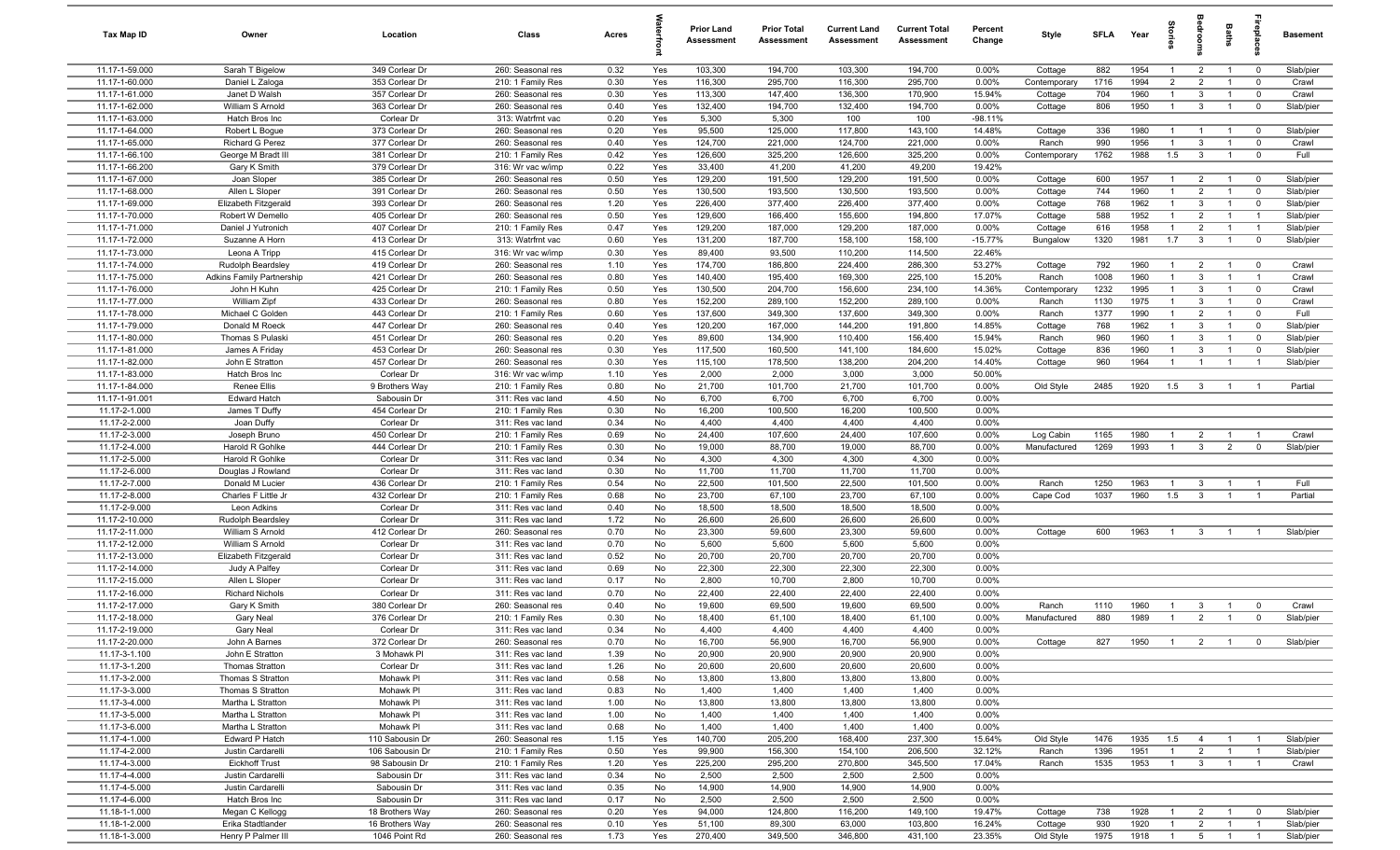| Tax Map ID                     | Owner                                           | Location                               | Class                                  | Acres           |            | Prior Land<br><b>Assessment</b> | <b>Prior Total</b><br>Assessment | <b>Current Land</b><br>Assessment | <b>Current Total</b><br>Assessment | Percent<br>Change  | Style                | SFLA        | Year         | ā.             | droon                            | Baths                            | epla                             | <b>Basement</b>      |
|--------------------------------|-------------------------------------------------|----------------------------------------|----------------------------------------|-----------------|------------|---------------------------------|----------------------------------|-----------------------------------|------------------------------------|--------------------|----------------------|-------------|--------------|----------------|----------------------------------|----------------------------------|----------------------------------|----------------------|
| 11.18-1-4.000                  | Amanda Anderson                                 | 1042 Point Rd                          | 260: Seasonal res                      | 1.60            | Yes        | 99,300                          | 139,900                          | 122,000                           | 165,200                            | 18.08%             | Old Style            | 1031        | 1924         | $\overline{1}$ | $\overline{3}$                   | $\overline{1}$                   | $\overline{1}$                   | Slab/pier            |
| 11.18-1-5.000                  | Elizabeth VanDemark                             | 1044 Point Rd                          | 260: Seasonal res                      | 0.68            | Yes        | 133,100                         | 137,900                          | 159,700                           | 191,200                            | 38.65%             | Cottage              | 938         | 1902         |                | $\mathbf{3}$                     | $\mathbf{1}$                     | $\overline{1}$                   | Slab/pier            |
| 11.18-1-6.000                  | Robert J Grady                                  | 1038 Point Rd                          | 260: Seasonal res                      | 0.20            | Yes        | 103,300                         | 134,000                          | 127,500                           | 160,300                            | 19.63%             | Cottage              | 684         | 1910         | $\overline{1}$ | $\overline{2}$                   | $\overline{1}$                   | $\overline{0}$                   | Crawl                |
| $11.18 - 1 - 7.000$            | Bernice C Knox                                  | 1036 Point Rd                          | 260: Seasonal res                      | 0.20            | Yes        | 101,300                         | 153,700                          | 124,900                           | 169,700                            | 10.41%             | Old Style            | 870         | 1968         | $\overline{2}$ | $\mathbf{3}$                     | $\mathbf 0$                      | $\overline{1}$                   | Slab/pier            |
| 11.18-1-8.000<br>11.18-1-9.000 | Bernice C Knox<br>Ruth H Benning                | 1034 Point Rd<br>1026 Point Rd         | 260: Seasonal res<br>280: Multiple res | 0.10<br>2.20    | Yes<br>Yes | 89,600<br>191,000               | 115,300<br>336,300               | 110,400<br>191,000                | 150,300<br>336,300                 | 30.36%<br>0.00%    | Cottage<br>Old Style | 670<br>1173 | 1968<br>1880 | 1.5<br>1.5     | $\overline{1}$<br>$\overline{2}$ | $\overline{1}$<br>$\overline{1}$ | $\overline{0}$<br>$\overline{1}$ | Slab/pier<br>Partial |
| 11.18-1-10.000                 | Brian G Dugan Sr                                | 1024 Point Rd                          | 260: Seasonal res                      | 0.80            | Yes        | 144,700                         | 144,700                          | 173,400                           | 196,100                            | 35.52%             | Old Style            | 1884        | 1910         | $\overline{2}$ | $\overline{4}$                   | $\overline{1}$                   | $\overline{1}$                   | Slab/pier            |
| 11.18-1-11.100                 | Edward F Weiskotten                             | 996 Point Rd                           | 260: Seasonal res                      | 2.87            | Yes        |                                 |                                  | 358,400                           | 404,300                            |                    | Bungalow             | 1309        | 1957         | $\overline{1}$ | $\mathbf{3}$                     | $\overline{1}$                   | $\overline{1}$                   | Slab/pier            |
| 11.18-1-11.200                 | <b>Trudy AW Bieck</b>                           | 1020 Point Rd                          | 210: 1 Family Res                      | 1.00            | Yes        |                                 |                                  | 164,200                           | 211,600                            |                    | Bungalow             | 1309        | 1957         | $\overline{1}$ | $\mathbf{3}$                     | $\overline{1}$                   | $\overline{1}$                   | Slab/pier            |
| 11.18-1-12.110                 | Lillian Weiskotten                              | 994 Point Rd                           | 260: Seasonal res                      | 1.34            | Yes        | 255,200                         | 294,100                          | 310,000                           | 351,500                            | 19.52%             | Ranch                | 1056        | 1955         | $\overline{1}$ | $\mathbf{3}$                     | $\overline{1}$                   | $\overline{1}$                   | Slab/pier            |
| 11.18-1-12.120                 | Eira B Manning                                  | Point Rd                               | 313: Watrfrnt vac                      | 1.34            | Yes        | 151,300                         | 151,300                          | 181,100                           | 181,100                            | 19.70%             |                      |             |              |                |                                  |                                  |                                  |                      |
| 11.18-1-13.000                 | Hatch Bros Inc                                  | Point Rd                               | 312: Vac w/imprv                       | 0.60            | Yes        | 2,200                           | 2,200                            | 3,200                             | 3,200                              | 45.45%             |                      |             |              |                |                                  |                                  |                                  |                      |
| 20.2-2-1.000                   | <b>Highland Forests LLC</b>                     | 272 Highlands Rd                       | 911: Forest s480                       | 83.00           | No         | 348,700                         | 471,000                          | 102,600                           | 553,300                            | 17.47%             | Old Style            | 1660        | 1840         | 1.5            | $\mathbf{3}$                     | $\mathbf{1}$                     | $\overline{0}$                   | Crawl                |
| 20.2-2-1.000/1                 | <b>Highland Forests LLC</b>                     | NYS Route 22                           | 312: Vac w/imprv                       | 1.00            | Yes        | 22,800                          | 202,200                          | 224,400                           | 236,800                            | 17.11%             |                      |             |              |                |                                  |                                  |                                  |                      |
| 20.2-2-1.000/2                 | <b>Highland Forests LLC</b>                     | NYS Route 22                           | 210: 1 Family Res                      | 1.00            | Yes        | 21,900                          | 119,900                          | 212,000                           | 333,500                            | 178.15%            | Log Cabin            | 1516        | 1971         | 1.5            | $\overline{4}$                   | $\overline{2}$                   | $\overline{0}$                   | Crawl                |
| 20.2-2-2.000                   | <b>Highland Forests LLC</b>                     | 80 Burnham Way                         | 911: Forest s480                       | 35.70           | Yes        | 252,900                         | 252,900                          | 966,100                           | 992,600                            | 292.49%            |                      |             |              |                |                                  |                                  |                                  |                      |
| 20.2-2-2.000/1                 | <b>Highland Forests LLC</b>                     | NYS Route 22                           | 260: Seasonal res                      | 0.01            | No         | $\mathbf 0$                     | 31,500                           | 12,000                            | 32,300                             | 2.54%              | Cottage              | 339         | 1950         | $\overline{1}$ | $\overline{1}$                   | $\mathbf 0$                      | $\overline{0}$                   | Slab/pier            |
| 20.2-2-2.000/2                 | <b>Highland Forests LLC</b>                     | NYS Route 22                           | 210: 1 Family Res                      | 1.00            | Yes        | 21,600                          | 119,200                          | 204,000                           | 328,800                            | 175.84%            | Log Cabin            | 1575        | 1983         | 1.7            | $\mathbf{3}$                     | $\overline{2}$                   | $\overline{0}$                   | Partial              |
| 20.2-2-3.000                   | <b>Highland Forests LLC</b>                     | NYS Route 22                           | 911: Forest s480                       | 193.60          | No         | 107,500                         | 107,500                          | 154,900                           | 154,900                            | 44.09%             |                      |             |              |                |                                  |                                  |                                  |                      |
| 20.2-2-4.000<br>20.2-2-5.000   | Shawn LaFountain<br><b>Highland Forests LLC</b> | NYS Route 22                           | 323: Vacant rural                      | 23.10           | No         | 15,300                          | 15,300                           | 18,500                            | 18,500                             | 20.92%<br>48.05%   |                      |             |              |                |                                  |                                  |                                  |                      |
| 20.2-2-6.000                   | <b>Highland Forests LLC</b>                     | NYS Route 22<br>NYS Route 22           | 911: Forest s480<br>911: Forest s480   | 47.40<br>256.80 | No<br>No   | 25,600<br>108,100               | 25,600<br>108,100                | 37,900<br>205,400                 | 37,900<br>205,400                  | 90.01%             |                      |             |              |                |                                  |                                  |                                  |                      |
| 20.2-3-1.000                   | <b>Highland Forests LLC</b>                     | NYS Route 22                           | 911: Forest s480                       | 16.60           | Yes        | 127,400                         | 127,400                          | 611,000                           | 611,000                            | 379.59%            |                      |             |              |                |                                  |                                  |                                  |                      |
| 20.3-2-2.111                   | Thomas Haupt                                    | Reber Rd                               | 314: Rural vac<10                      | 6.30            | No         | 5,300                           | 5,300                            | 5,000                             | 5,000                              | $-5.66%$           |                      |             |              |                |                                  |                                  |                                  |                      |
| 20.3-2-2.112                   | Thomas Haupt                                    | Reber Rd                               | 322: Rural vac>10                      | 25.60           | No         | 10,200                          | 10,200                           | 11,900                            | 11,900                             | 16.67%             |                      |             |              |                |                                  |                                  |                                  |                      |
| 20.3-2-2.113                   | Thomas Haupt                                    | Reber Rd                               | 314: Rural vac<10                      | 1.40            | No         | 600                             | 600                              | 700                               | 700                                | 16.67%             |                      |             |              |                |                                  |                                  |                                  |                      |
| 20.3-2-2.120                   | <b>Thomas Haupt</b>                             | Reber Rd                               | 314: Rural vac<10                      | 4.60            | No         | 4,600                           | 4,600                            | 5,500                             | 5,500                              | 19.57%             |                      |             |              |                |                                  |                                  |                                  |                      |
| 20.3-2-2.210                   | Thomas Haupt                                    | Reber Rd                               | 322: Rural vac>10                      | 30.24           | No         | 10,700                          | 10,700                           | 12,900                            | 12,900                             | 20.56%             |                      |             |              |                |                                  |                                  |                                  |                      |
| 20.3-2-2.220                   | Thomas Haupt                                    | Reber Rd                               | 322: Rural vac>10                      | 20.19           | No         | 8,200                           | 8,200                            | 9,400                             | 9,400                              | 14.63%             |                      |             |              |                |                                  |                                  |                                  |                      |
| 20.3-2-2.310                   | George Shepard Jr                               | 1023 Reber Rd                          | 312: Vac w/imprv                       | 17.00           | No         | 12,400                          | 21,300                           | 21,100                            | 30,900                             | 45.07%             |                      |             |              |                |                                  |                                  |                                  |                      |
| 20.3-2-2.320                   | Richard Morgan                                  | Reber Rd                               | 311: Res vac land                      | 17.00           | No         | 11,800                          | 11,800                           | 13,600                            | 13,600                             | 15.25%             |                      |             |              |                |                                  |                                  |                                  |                      |
| 20.3-2-3.000                   | <b>Thomas Haupt</b>                             | NYS Route 22                           | 312: Vac w/imprv                       | 100.00          | No         | 38,900                          | 44,600                           | 46,900                            | 51,000                             | 14.35%             |                      |             |              |                |                                  |                                  |                                  |                      |
| 20.3-2-4.000                   | Richard E Morgan                                | NYS Route 22                           | 910: Priv forest                       | 133.30          | No         | 42,500                          | 42,500                           | 53,100                            | 53,100                             | 24.94%             |                      |             |              |                |                                  |                                  |                                  |                      |
| 20.3-2-5.000                   | Shirley Forests Inc                             | NYS Route 22                           | 911: Forest s480                       | 517.00          | No         | 341,200                         | 341,200                          | 413,600                           | 413,600                            | 21.22%             |                      |             |              |                |                                  |                                  |                                  |                      |
| 20.3-2-6.000<br>20.3-2-7.000   | Shirley Forests Inc<br>Ralph G Campanozzi Jr    | NYS Route 22<br>NYS Route 22           | 910: Priv forest<br>322: Rural vac>10  | 49.30<br>36.50  | No<br>No   | 21,400<br>12,100                | 21,400<br>12,100                 | 23,700<br>15,000                  | 23,700<br>15,000                   | 10.75%<br>23.97%   |                      |             |              |                |                                  |                                  |                                  |                      |
| 20.3-2-8.100                   | Ralph G Campanozzi Jr                           | NYS Route 22                           | 311: Res vac land                      | 1.20            | No         | 400                             | 400                              | 1,400                             | 1,400                              | 250.00%            |                      |             |              |                |                                  |                                  |                                  |                      |
| 20.3-2-8.200                   | Ralph G Campanozzi Jr                           | NYS Route 22                           | 311: Res vac land                      | 8.97            | No         | 9,200                           | 9,200                            | 7,200                             | 7,200                              | $-21.74%$          |                      |             |              |                |                                  |                                  |                                  |                      |
| 20.3-2-9.000                   | <b>Highland Forests LLC</b>                     | NYS Route 22                           | 911: Forest s480                       | 126.11          | No         | 80,000                          | 80,000                           | 100,900                           | 100,900                            | 26.12%             |                      |             |              |                |                                  |                                  |                                  |                      |
| 20.3-2-10.000                  | Spencer Lobdell                                 | 4802 NYS Route 22                      | 210: 1 Family Res                      | 0.90            | No         | 17,300                          | 74,200                           | 23,000                            | 95,100                             | 28.17%             | Ranch                | 1060        | 1968         | $\overline{1}$ | $\mathbf{3}$                     | $\overline{1}$                   | $\overline{0}$                   | Crawl                |
| 20.3-2-11.000                  | <b>Highland Forests LLC</b>                     | 47 Highlands Rd                        | 911: Forest s480                       | 150.10          | No         | 74,100                          | 74,100                           | 120,100                           | 120,100                            | 62.08%             |                      |             |              |                |                                  |                                  |                                  |                      |
| 20.3-2-11.000/1                | <b>Highland Forests LLC</b>                     | Highlands Rd                           | 210: 1 Family Res                      | 0.01            | No         | $\mathbf 0$                     | 125,400                          | 12,000                            | 168,100                            | 34.05%             | Colonial             | 2142        | 1980         | 1.7            | $\overline{4}$                   | $\overline{2}$                   | $\overline{1}$                   | Full                 |
| 20.3-2-12.000                  | <b>Highland Forests LLC</b>                     | Burnham Way                            | 911: Forest s480                       | 94.60           | Yes        | 246,000                         | 246,000                          | 290,300                           | 290,300                            | 18.01%             |                      |             |              |                |                                  |                                  |                                  |                      |
| 20.3-2-12.000/1                | <b>Highland Forests Inc</b>                     | 182 Burnham Way                        | 260: Seasonal res                      | 0.01            | No         | 15,600                          | 102,000                          | 12,000                            | 140,100                            | 37.35%             | Log Cabin            | 1726        | 1975         | $\overline{1}$ | $\overline{2}$                   | $\overline{1}$                   | $\overline{\mathbf{0}}$          | Crawl                |
| 20.3-2-12.000/2                | <b>Highland Forests LLC</b>                     | 210 Burnham Way                        | 210: 1 Family Res                      | 1.00            | Yes        | 25,000                          | 150,200                          | $\mathbf 0$                       | 158,200                            | 5.33%              | Contemporary         | 1848        | 1982         | 1.7            | $\mathbf{3}$                     | $\overline{2}$                   | $\mathbf 0$                      | Slab/pier            |
| 20.3-2-12.000/3                | <b>Highlands Forest LLC</b>                     | 226 Burnham Way                        | 260: Seasonal res                      | 0.01            | No         | $\Omega$                        | 143,000                          | 12,000                            | 194,500                            | 36.01%             | Contemporary         | 1812        | 1985         | $\overline{2}$ | $\mathbf{3}$                     | $\overline{2}$                   | $\overline{1}$                   | Full                 |
| 20.3-2-13.000                  | Shane T Brown                                   | 4688 NYS Route 22                      | 210: 1 Family Res                      | 4.50            | <b>No</b>  | 21.300                          | 43,000                           | 29.200                            | 72.900                             | 69.53%             | Cottage              | 724         | 1930         | $\overline{1}$ | $\overline{1}$                   | -1                               | $\Omega$                         | Crawl                |
| 20.3-2-14.000                  | <b>Highland Forests LLC</b>                     | NYS Route 22                           | 911: Forest s480                       | 101.20          | No         | 58,000                          | 58,000                           | 81,000                            | 81,000                             | 39.66%             |                      |             |              |                |                                  |                                  |                                  |                      |
| 20.3-2-15.111                  | Shelley Lindsay                                 | 4577 NYS Route 22                      | 415: Motel                             | 0.75            | Yes        | 42,000                          | 42,000                           | 44,100                            | 44,100                             | 5.00%              |                      |             |              |                |                                  |                                  |                                  |                      |
| 20.3-2-15.112<br>20.3-2-15.120 | Rodney Reynolds<br>Stephanie M DeFanti          | 4567 NYS Route 22<br>4563 NYS Route 22 | 313: Watrfrnt vac<br>210: 1 Family Res | 0.68<br>0.37    | Yes<br>Yes | 38,500<br>78,600                | 38,500<br>191,100                | 19,100<br>78,600                  | 19,100<br>191,100                  | $-50.39%$<br>0.00% | Log Cabin            | 1152        | 1990         | 1.5            | $\overline{\mathbf{3}}$          | $\overline{2}$                   | $\overline{1}$                   | Crawl                |
| 20.3-2-15.200                  | Scott C Johnson                                 | 4525 NYS Route 22                      | 417: Cottages                          | 8.68            | Yes        | 264,200                         | 319,300                          | 277,400                           | 335,300                            | 5.01%              |                      |             |              |                |                                  |                                  |                                  |                      |
| 20.3-2-16.000                  | Marion Hannan                                   | 4583 NYS Route 22                      | 260: Seasonal res                      | 1.00            | Yes        | 101,500                         | 156,700                          | 119,800                           | 184,900                            | 18.00%             | Old Style            | 1312        | 1930         | $\overline{2}$ | $\overline{\mathbf{3}}$          | $\overline{1}$                   | $\overline{1}$                   | Crawl                |
| 20.3-2-17.000                  | Ellen Carson                                    | 4599 NYS Route 22                      | 280: Multiple res                      | 1.20            | Yes        | 158,500                         | 233,400                          | 12,000                            | 46,200                             | $-80.21%$          | Ranch                | 1192        | 1970         | $\overline{1}$ | $\overline{2}$                   | $\overline{1}$                   | $\overline{1}$                   | Partial              |
| 20.3-2-18.000                  | Richard W Andrews                               | 4610 NYS Route 22                      | 260: Seasonal res                      | 2.10            | Yes        | 93,000                          | 104,800                          | 109,700                           | 123,700                            | 18.03%             | Old Style            | 955         | 1900         | $\overline{1}$ | $\mathbf{3}$                     | $\overline{1}$                   | $\overline{0}$                   | Slab/pier            |
| 20.3-2-19.000                  | Thomas J White                                  | 3 Weigands Way                         | 260: Seasonal res                      | 0.30            | Yes        | 55,800                          | 83,900                           | 65,800                            | 99,000                             | 18.00%             | Cottage              | 872         | 1942         | $\overline{1}$ | $\mathbf{3}$                     | $\overline{1}$                   | $\overline{0}$                   | Slab/pier            |
| 20.3-2-20.000                  | James Doyle                                     | 5 Weigands Way                         | 210: 1 Family Res                      | 0.20            | Yes        | 44,800                          | 178,300                          | 52,900                            | 210,400                            | 18.00%             | Contemporary         | 1848        | 1990         | $\overline{2}$ | $\mathbf{3}$                     | $\overline{1}$                   | $\overline{0}$                   | Partial              |
| 20.3-2-21.000                  | Anne M Fitzmaurice                              | 7 Weigands Way                         | 260: Seasonal res                      | 0.20            | Yes        | 35,500                          | 71,700                           | 41,900                            | 84,600                             | 17.99%             | Cottage              | 672         | 1940         | $\overline{1}$ | $\mathbf{3}$                     | $\overline{1}$                   | $\overline{0}$                   | Slab/pier            |
| 20.3-2-22.000                  | Marvellen Wukovits                              | 11 Weigands Way                        | 270: Mfg housing                       | 0.40            | Yes        | 38,900                          | 123,000                          | 45,900                            | 145,100                            | 17.97%             |                      |             |              |                |                                  |                                  |                                  |                      |
| 20.3-2-23.000                  | Peter Casamento                                 | 4629 NYS Route 22                      | 418: Inn/lodge                         | 0.81            | Yes        | 104,000                         | 173,500                          | 109,200                           | 182,200                            | 5.01%              |                      |             |              |                |                                  |                                  |                                  |                      |
| 20.3-2-24.000                  | Edward J Lorch Jr                               | 4637 NYS Route 22                      | 210: 1 Family Res                      | 0.50            | Yes        | 59,500                          | 142,500                          | 70,200                            | 168,200                            | 18.04%             | Ranch                | 864         | 1973         | $\overline{1}$ | $\overline{2}$                   | $\overline{1}$                   | $\overline{1}$                   | Full                 |
| 20.3-2-25.000                  | Henry Piekarski                                 | 4641 NYS Route 22                      | 260: Seasonal res                      | 0.50            | Yes        | 64,100                          | 113,800                          | 75,600                            | 134,300                            | 18.01%             | Ranch                | 1000        | 1963         | $\mathbf{1}$   | $\mathbf{3}$                     | $\overline{1}$                   | $\overline{0}$                   | Crawl                |
| 20.3-2-26.000                  | Sabina Stefankiewicz                            | 4645 NYS Route 22                      | 260: Seasonal res                      | 0.50            | Yes        | 63,400                          | 112,500                          | 74,800                            | 132,800                            | 18.04%             | Ranch                | 1000        | 1963         | $\overline{1}$ | $\mathbf{3}$                     | $\overline{1}$                   | $\mathbf{0}$                     | Crawl                |
| 20.3-2-27.000                  | Karl Stefankiewicz                              | 4655 NYS Route 22                      | 260: Seasonal res                      | 0.30            | Yes        | 52,700                          | 74,300                           | 62,200                            | 87,700                             | 18.03%             | Cottage              | 540         | 1963         | $\overline{1}$ |                                  | $2 \qquad 1$                     | $\overline{0}$                   | Crawl                |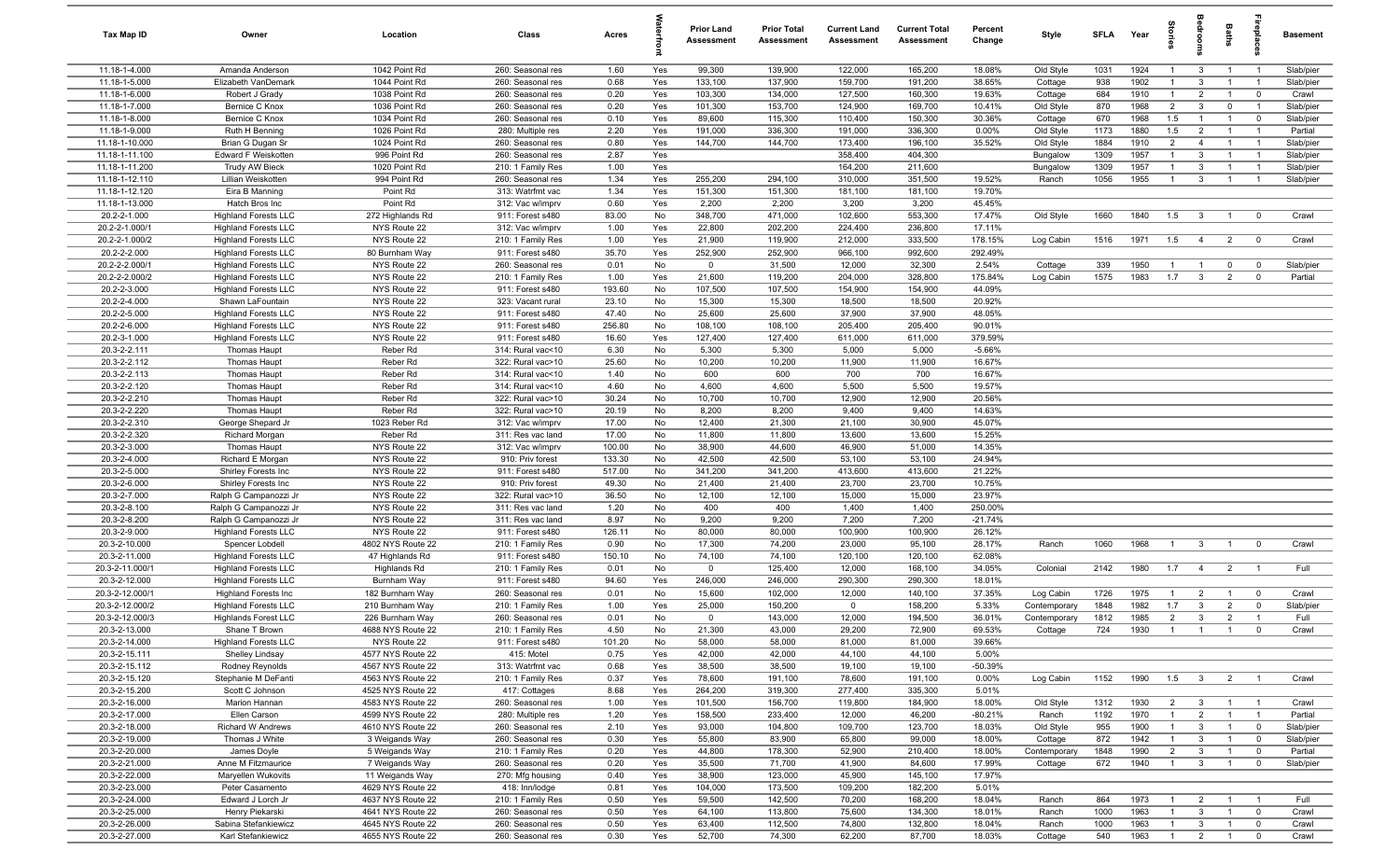| Tax Map ID                       | Owner                                   | Location                          | Class                                  | Acres           |            | <b>Prior Land</b><br><b>Assessment</b> | <b>Prior Total</b><br>Assessment | <b>Current Land</b><br><b>Assessment</b> | <b>Current Total</b><br><b>Assessment</b> | Percent<br>Change | Style                  | <b>SFLA</b> | Year         | g                                |                                  | Baths                            | ę                                         | <b>Basement</b>    |
|----------------------------------|-----------------------------------------|-----------------------------------|----------------------------------------|-----------------|------------|----------------------------------------|----------------------------------|------------------------------------------|-------------------------------------------|-------------------|------------------------|-------------|--------------|----------------------------------|----------------------------------|----------------------------------|-------------------------------------------|--------------------|
| 20.3-2-28.000                    | Shawn Smith                             | 4657 NYS Route 22                 | 312: Vac w/imprv                       | 0.80            | Yes        | 63,100                                 | 76,700                           | 74,500                                   | 90,500                                    | 17.99%            |                        |             |              |                                  |                                  |                                  |                                           |                    |
| 20.3-2-29.000                    | John Allen                              | 39 Helm Way                       | 260: Seasonal res                      | 1.00            | Yes        | 92,000                                 | 197,100                          | 108,600                                  | 232,600                                   | 18.01%            | Contemporary           | 1680        | 1997         | $\overline{2}$                   | $\overline{4}$                   | $\overline{1}$                   | $\overline{1}$                            | Slab/pier          |
| 20.3-2-30.000                    | Augusta J Gladding                      | 53 Helm Way                       | 210: 1 Family Res                      | 1.90            | Yes        | 66,900                                 | 236,000                          | 78,900                                   | 278,500                                   | 18.01%            | Contemporary           | 1600        | 1992         | 1.5                              | $\overline{2}$                   | 2                                | $\overline{0}$                            | Full               |
| 20.3-2-31.000                    | <b>Richard Andrews</b>                  | 71 Helm Way                       | 313: Watrfrnt vac                      | 1.30            | Yes        | 73,300                                 | 73,300                           | 86,500                                   | 86,500                                    | 18.01%            |                        |             |              |                                  |                                  |                                  |                                           |                    |
| 20.3-2-32.000                    | Irene Dodd-Davis                        | 60 Helm Way                       | 260: Seasonal res                      | 3.50            | Yes        | 234,200                                | 279,700                          | 276,400                                  | 330,000                                   | 17.98%            | Old Style              | 1500        | 1925         | 1.5                              | $\mathbf{3}$                     | $\mathbf 0$                      | $\overline{1}$                            | Slab/pier          |
| 20.3-2-33.000                    | Henry J Langworthy                      | 17 Helm Way                       | 210: 1 Family Res                      | 39.50           | Yes        | 87,600                                 | 247,500                          | 90,500                                   | 286,500                                   | 15.76%            | Ranch                  | 1140        | 1989         | $\overline{1}$                   | $\overline{2}$                   | $\overline{2}$                   | $\overline{1}$                            | Full               |
| 20.3-2-34.000                    | Loretta Gusberti                        | 4713 NYS Route 22                 | 260: Seasonal res                      | 2.20            | No         | 17,600                                 | 44,300                           | 26,400                                   | 61,300                                    | 38.37%            | Cottage                | 888         | 1980         | 1.5                              | $\overline{2}$                   | $\overline{1}$                   | $\overline{0}$                            | Crawl              |
| 20.3-2-35.000                    | Barbara V Page                          | 4755 NYS Route 22                 | 260: Seasonal res                      | 0.18            | No         | 6,700                                  | 14,700                           | 10,100                                   | 17,200                                    | 17.01%            | Cottage                | 486         | 1940         | 1.5                              | $\overline{1}$                   | $\mathbf 0$                      | $\overline{0}$                            | Slab/pier          |
| 20.3-2-36.000                    | John Vystrcil                           | NYS Route 22                      | 314: Rural vac<10                      | 1.30            | No         | 1,900                                  | 1,900                            | 1,600                                    | 1,600                                     | $-15.79%$         |                        |             |              |                                  |                                  |                                  |                                           |                    |
| 20.3-2-37.000<br>20.3-2-38.000   | Raymond P Provost<br>Valerie W Imbrogna | 4797 NYS Route 22                 | 210: 1 Family Res                      | 3.10            | No         | 20,100                                 | 52,800                           | 27,500                                   | 86,600                                    | 64.02%            | Old Style              | 1302        | 1930         | $\overline{1}$<br>$\overline{1}$ | $\overline{2}$<br>$\overline{2}$ | $\overline{1}$<br>$\overline{1}$ | $\overline{1}$<br>$\overline{0}$          | Partial<br>Full    |
| 20.3-2-39.000                    | Ralph Currier Jr                        | 27 Carver Ln<br>43 Carver Ln      | 210: 1 Family Res                      | 2.10<br>2.50    | No<br>No   | 19,300<br>19,500                       | 104,500<br>48,500                | 26,400<br>26,800                         | 123,300<br>65,700                         | 17.99%<br>35.46%  | Ranch<br>Old Style     | 720<br>1064 | 1960<br>1949 | $\overline{1}$                   | $\overline{2}$                   | $\overline{1}$                   | $\overline{1}$                            | Crawl              |
| 20.3-2-40.000                    | Gerald J Desko                          | 85 Carver Ln                      | 210: 1 Family Res<br>210: 1 Family Res | 4.00            | No         | 20,900                                 | 119,900                          | 28,600                                   | 155,200                                   | 29.44%            | Ranch                  | 1512        | 1979         | $\overline{1}$                   | $\mathbf{3}$                     | $\overline{1}$                   | $\mathbf 0$                               | Full               |
| 20.3-2-41.000                    | Mary A Schneible                        | 4761 NYS Route 22                 | 582: Camping park                      | 185.92          | Yes        | 130,300                                | 148,600                          | 136,800                                  | 156,000                                   | 4.98%             |                        |             |              |                                  |                                  |                                  |                                           |                    |
| 20.3-2-42.120                    | Thomas S White Jr                       | Carver Ln                         | 313: Watrfrnt vac                      | 15.39           | Yes        | 109,700                                | 109,700                          | 129,400                                  | 129,400                                   | 17.96%            |                        |             |              |                                  |                                  |                                  |                                           |                    |
| 20.3-2-42.200                    | Thomas S White Jr                       | 231 Carver Ln                     | 240: Rural res                         | 56.20           | Yes        | 145,800                                | 381,400                          | 765,700                                  | 1,107,200                                 | 190.30%           | Colonial               | 3740        | 1992         | 2                                | $\overline{4}$                   | $\mathbf{3}$                     | $\overline{0}$                            | Full               |
| 20.4-1-1.000                     | <b>Highland Forests LLC</b>             | Burnham Way                       | 911: Forest s480                       | 238.50          | Yes        | 279,500                                | 279,500                          | 279,500                                  | 279,500                                   | $0.00\%$          |                        |             |              |                                  |                                  |                                  |                                           |                    |
| 20.4-1-1.000/                    | <b>Highlands Forests LLC</b>            | 128 Burnham Way                   | 210: 1 Family Res                      | 0.01            | No         | 4,500                                  | 193,400                          | 4,500                                    | 193,400                                   | 0.00%             | Contemporary           | 3699        | 1985         | 1.7                              | $5\overline{)}$                  | $\overline{2}$                   | - 1                                       | Full               |
| 20.4-1-2.000                     | <b>Highland Forests LLC</b>             | NYS Route 22                      | 911: Forest s480                       | 243.80          | No         | 110,300                                | 110,300                          | 110,300                                  | 110,300                                   | 0.00%             |                        |             |              |                                  |                                  |                                  |                                           |                    |
| 20.4-1-3.000                     | South Forest Developers LLC             | NYS Route 22                      | 322: Rural vac>10                      | 59.50           | No         | 46,400                                 | 46,400                           | 46,400                                   | 46,400                                    | 0.00%             |                        |             |              |                                  |                                  |                                  |                                           |                    |
| 20.4-1-4.000                     | South Forest Developers LLC             | NYS Route 22                      | 322: Rural vac>10                      | 100.00          | No         | 88,700                                 | 88,700                           | 88,700                                   | 88,700                                    | 0.00%             |                        |             |              |                                  |                                  |                                  |                                           |                    |
| 20.4-1-5.000                     | Edward Cushing Jr                       | NYS Route 22                      | 322: Rural vac>10                      | 48.18           | No         | 37,400                                 | 37,400                           | 37,400                                   | 37,400                                    | 0.00%             |                        |             |              |                                  |                                  |                                  |                                           |                    |
| 20.4-1-6.000                     | Ronald Doshna                           | NYS Route 22                      | 322: Rural vac>10                      | 74.56           | No         | 28,400                                 | 28,400                           | 28,400                                   | 28,400                                    | 0.00%             |                        |             |              |                                  |                                  |                                  |                                           |                    |
| 20.4-1-7.000                     | James P Whalen                          | NYS Route 22                      | 322: Rural vac>10                      | 14.00           | No         | 14,600                                 | 14,600                           | 17,200                                   | 17,200                                    | 17.81%            |                        |             |              |                                  |                                  |                                  |                                           |                    |
| 20.4-1-8.110                     | Josh Palmer                             | NYS Route 22                      | 322: Rural vac>10                      | 22.31           | No         | 16,900                                 | 16,900                           | 9,300                                    | 9,300                                     | -44.97%           |                        |             |              |                                  |                                  |                                  |                                           |                    |
| 20.4-1-8.120                     | Ricky A Whalen                          | NYS Route 22                      | 322: Rural vac>10                      | 28.96           | No         | 15,800                                 | 15,800                           | 15,800                                   | 15,800                                    | 0.00%             |                        |             |              |                                  |                                  |                                  |                                           |                    |
| 20.4-1-8.130                     | David Martin                            | NYS Route 22                      | 322: Rural vac>10                      | 39.07           | No         | 28,500                                 | 28,500                           | 28,500                                   | 28,500                                    | 0.00%             |                        |             |              |                                  |                                  |                                  |                                           |                    |
| 20.4-1-8.140                     | Thomas Cushing Jr                       | NYS Route 22                      | 322: Rural vac>10                      | 42.00           | No         | 28,500                                 | 28,500                           | 28,500                                   | 28,500                                    | 0.00%             |                        |             |              |                                  |                                  |                                  |                                           |                    |
| 20.4-1-8.200                     | Lee T Ackley                            | NYS Route 22                      | 314: Rural vac<10                      | 7.90            | No         | 2,400<br>97,800                        | 2,400                            | 2,400<br>97,800                          | 2,400                                     | 0.00%<br>0.00%    |                        | 1026        | 1920         | $\overline{1}$                   |                                  |                                  | $\overline{0}$                            | Full               |
| 20.4-1-9.000<br>20.4-1-10.000    | Thomas J Thornton<br>Eugene D Boney     | 4362 NYS Route 22<br>NYS Route 22 | 210: 1 Family Res<br>322: Rural vac>10 | 182.76<br>96.70 | No<br>No   | 82,700                                 | 132,800<br>82,700                | 82,700                                   | 132,800<br>82,700                         | 0.00%             | Old Style              |             |              |                                  | $\mathbf{3}$                     |                                  |                                           |                    |
| 20.4-1-11.000                    | Glenn P Sweeney                         | NYS Route 22                      | 322: Rural vac>10                      | 97.60           | No         | 88,700                                 | 88,700                           | 88,700                                   | 88,700                                    | 0.00%             |                        |             |              |                                  |                                  |                                  |                                           |                    |
| 20.4-1-12.000                    | <b>Highland Forests LLC</b>             | NYS Route 22                      | 911: Forest s480                       | 303.60          | No         | 137,500                                | 137,500                          | 137,500                                  | 137,500                                   | 0.00%             |                        |             |              |                                  |                                  |                                  |                                           |                    |
| 20.4-1-13.000                    | <b>Highland Forests LLC</b>             | NYS Route 22                      | 911: Forest s480                       | 46.80           | No         | 21,100                                 | 21,100                           | 21,100                                   | 21,100                                    | 0.00%             |                        |             |              |                                  |                                  |                                  |                                           |                    |
| 20.4-2-1.000                     | <b>Highland Forests LLC</b>             | NYS Route 22                      | 911: Forest s480                       | 5.20            | Yes        | 63,000                                 | 63,000                           | 113,500                                  | 113,500                                   | 80.16%            |                        |             |              |                                  |                                  |                                  |                                           |                    |
| 20.20-1-1.112                    | Anthony Politi                          | Tunnel Ln                         | 311: Res vac land                      | 1.53            | No         | 21,300                                 | 21,300                           | 21,300                                   | 21,300                                    | 0.00%             |                        |             |              |                                  |                                  |                                  |                                           |                    |
| 20.20-1-1.113                    | John J Pickett                          | Tunnel Ln                         | 311: Res vac land                      | 1.01            | No         | 15,600                                 | 15,600                           | 15,600                                   | 15,600                                    | 0.00%             |                        |             |              |                                  |                                  |                                  |                                           |                    |
| 20.20-1-1.114                    | John J Pickett                          | Tunnel Ln                         | 311: Res vac land                      | 1.01            | No         | 15,600                                 | 15,600                           | 15,600                                   | 15,600                                    | 0.00%             |                        |             |              |                                  |                                  |                                  |                                           |                    |
| 20.20-1-2.002                    | Howard S Ammenheuser                    | 88 Tunnel Ln                      | 260: Seasonal res                      | 0.72            | Yes        | 150,700                                | 188,800                          | 178,200                                  | 220,100                                   | 16.58%            | Cottage                | 880         | 1957         | $\overline{1}$                   | $\mathbf{3}$                     | -1                               | $\mathbf 0$                               | Slab/pier          |
| 20.20-1-3.004                    | Joseph A Rock Jr                        | 84 Tunnel Ln                      | 260: Seasonal res                      | 0.75            | Yes        | 132,800                                | 199,200                          | 164,800                                  | 235,300                                   | 18.12%            | Old Style              | 1196        | 1948         | $\overline{1}$                   | $\mathbf{3}$                     | $\mathbf{1}$                     | $\overline{1}$                            | Partial            |
| 20.20-1-4.002                    | Anthony Politi                          | 17 Cove Ln                        | 210: 1 Family Res                      | 1.17            | Yes        | 100,400                                | 274,000                          | 100,400                                  | 274,000                                   | 0.00%             | Log Cabin              | 1387        | 1988         | 1.5                              | $\overline{3}$                   |                                  | $\mathbf 0$                               | Crawl              |
| 20.20-1-5.000                    | Forrest J Reed Jr                       | 82 Tunnel Ln                      | 260: Seasonal res                      | 0.43            | Yes        | 115,100                                | 136,300                          | 133,800                                  | 181,100                                   | 32.87%            | Cottage                | 1020        | 1960         | 1.5                              | $\overline{\mathbf{3}}$          | $\overline{1}$                   | $\overline{0}$                            | Slab/pier          |
| 20.20-1-6.000                    | Raymond H Gifford                       | 78 Tunnel Ln                      | 210: 1 Family Res                      | 0.30            | Yes        | 105,100                                | 199,700                          | 129,600                                  | 225,600                                   | 12.97%            | Cape Cod               | 1382        | 1962         | 1.5                              | $\overline{3}$                   |                                  | $\overline{1}$                            | Full               |
| 20.20-1-7.000<br>20.20-1-8.000   | Frank T King<br><b>Richard Bates</b>    | 74 Tunnel Ln<br>72 Tunnel Ln      | 280: Multiple res                      | 0.54<br>0.19    | Yes<br>Yes | 111,900<br>97,800                      | 184,600<br>135,200               | 111,900<br>125,100                       | 184,600<br>165,000                        | 0.00%<br>22.04%   | Cottage                | 572<br>675  | 1948<br>1952 | $\overline{1}$<br>$\overline{1}$ | $\overline{2}$<br>$\overline{2}$ |                                  | $\overline{1}$<br>$\overline{1}$          | Crawl<br>Slab/pier |
| 20.20-1-9.000                    | Richard J Bates                         | 70 Tunnel Ln                      | 260: Seasonal res<br>313: Watrfrnt vac | 0.21            | Yes        | 104,700                                | 141,200                          | 129,400                                  | 129,400                                   | $-8.36%$          | Cottage<br>Log Cabin   | 600         | 1952         | $\overline{1}$                   | $\overline{2}$                   | $\overline{1}$                   | $\overline{1}$                            | Slab/pier          |
| 20.20-1-10.002                   | Laurence S Trzaskos                     | 64 Tunnel Ln                      | 210: 1 Family Res                      | 0.46            | Yes        | 99,600                                 | 241,400                          | 99,600                                   | 241,400                                   | 0.00%             | Contemporary           | 1300        | 1986         | 1.5                              | $\mathbf{3}$                     | $\overline{1}$                   | $\Omega$                                  | Full               |
| 20.20-1-11.001                   | Alarik Faruolo                          | Tunnel Ln                         | 322: Rural vac>10                      | 121.00          | No         | 95,700                                 | 95,700                           | 95,700                                   | 95,700                                    | 0.00%             |                        |             |              |                                  |                                  |                                  |                                           |                    |
| 20.20-1-12.000                   | John J Pickett                          | 21 Cove Ln                        | 260: Seasonal res                      | 0.30            | Yes        | 97,700                                 | 135,900                          | 120,500                                  | 161,100                                   | 18.54%            | Bungalow               | 928         | 1939         | $\overline{1}$                   | $\mathbf{3}$                     | $\overline{1}$                   | $\overline{0}$                            | Slab/pier          |
| 20.20-1-13.000                   | Janice Allen                            | 23 Cove Ln                        | 260: Seasonal res                      | 0.30            | Yes        | 104,800                                | 128,400                          | 129,300                                  | 154,400                                   | 20.25%            | Cottage                | 624         | 1940         | $\overline{1}$                   | 2                                | $\mathbf{1}$                     | $\overline{0}$                            | Slab/pier          |
| 20.20-1-14.000                   | John J Pickett                          | Cove Ln                           | 314: Rural vac<10                      | 0.11            | Yes        | 6,400                                  | 6,400                            | 7,900                                    | 7,900                                     | 23.44%            |                        |             |              |                                  |                                  |                                  |                                           |                    |
| 20.20-1-15.000                   | Scott M Warner                          | 27 Cove Ln                        | 260: Seasonal res                      | 0.30            | Yes        | 91,300                                 | 129,900                          | 112,800                                  | 153,900                                   | 18.48%            | Cottage                | 712         | 1940         | $\overline{1}$                   | $\mathbf{3}$                     | $\overline{1}$                   | $\overline{0}$                            | Slab/pier          |
| 20.20-1-16.000                   | 26 Bay Place Realty Trust               | 31 Cove Ln                        | 260: Seasonal res                      | 0.50            | Yes        | 118,200                                | 168,000                          | 144,400                                  | 197,200                                   | 17.38%            | Cottage                | 828         | 1948         | 1.5                              | $\mathbf{3}$                     | $\mathbf{0}$                     | $\overline{1}$                            | Crawl              |
| 20.20-1-17.181                   | Christopher N Chapman                   | 35 Cove Ln                        | 210: 1 Family Res                      | 0.80            | Yes        | 135,700                                | 283,700                          | 165,800                                  | 354,300                                   | 24.89%            | Old Style              | 3002        | 1941         | $\overline{2}$                   | $5^{\circ}$                      | $\overline{2}$                   | $\overline{0}$                            | Full               |
| 20.20-1-18.200                   | Murray Shor                             | 37 Cove Ln                        | 260: Seasonal res                      | 0.69            | Yes        | 138,600                                | 192,600                          | 168,200                                  | 225,800                                   | 17.24%            | Ranch                  | 1205        | 1951         | $\overline{1}$                   | $\overline{2}$                   | $\overline{1}$                   | $\overline{1}$                            | Crawl              |
| 20.20-1-19.000                   | Claudia C Denison                       | 426 Bay Ln                        | 260: Seasonal res                      | 0.74            | Yes        | 73,700                                 | 146,700                          | 73,700                                   | 146,700                                   | 0.00%             | Old Style              | 1254        | 1900         | 1.5                              | $\overline{4}$                   |                                  | $\overline{0}$                            | Slab/pier          |
| 20.20-1-20.000                   | Carol Valachovic                        | Bay Ln                            | 313: Watrfrnt vac                      | 0.20            | Yes        | 7,200                                  | 7,200                            | 7,200                                    | 7,200                                     | 0.00%             |                        |             |              |                                  |                                  |                                  |                                           |                    |
| 20.20-1-21.000                   | Carol Valachovic                        | 422 Bay Ln                        | 260: Seasonal res                      | 0.60            | Yes        | 169,300                                | 219,000                          | 122,900                                  | 175,700                                   | $-19.77%$         | Old Style              | 1250        | 1900         | $\overline{2}$                   | $\overline{4}$                   | $\overline{1}$                   | $\overline{1}$                            | Slab/pier          |
| 20.20-1-22.000                   | Douglas R Jones                         | 418 Bay Ln                        | 260: Seasonal res                      | 0.20            | Yes        | 74,900                                 | 99,600                           | 92,400                                   | 118,700                                   | 19.18%            | Cottage                | 490<br>711  | 1928         | $\overline{1}$<br>$\overline{1}$ | $\overline{2}$<br>$\overline{2}$ | $\overline{1}$<br>$\overline{1}$ | $\overline{\mathbf{0}}$<br>$\overline{0}$ | Slab/pier          |
| 20.20-1-23.000<br>20.20-1-24.000 | Douglas R Jones<br>Matthew D Medler     | 416 Bay Ln<br>414 Bay Ln          | 260: Seasonal res<br>260: Seasonal res | 0.15<br>0.20    | Yes<br>Yes | 69,200<br>73,800                       | 112,700<br>139,900               | 85,300<br>91,100                         | 131,700<br>160,900                        | 16.86%<br>15.01%  | Cottage<br>Other Style | 1152        | 1930<br>1972 | 1.5                              | $\mathbf{3}$                     | $\overline{1}$                   | $\overline{0}$                            | Slab/pier<br>Crawl |
| 20.20-1-25.000                   | Christina A Wolken                      | 410 Bay Ln                        | 260: Seasonal res                      | 0.40            | Yes        | 122,700                                | 148,200                          | 149,500                                  | 176,700                                   | 19.23%            | Cottage                | 700         | 1950         | $\overline{1}$                   | $\overline{2}$                   | $\overline{1}$                   | $\overline{0}$                            | Slab/pier          |
| 20.20-1-26.000                   | Janet L Duprey                          | 408 Bay Ln                        | 260: Seasonal res                      | 0.20            | Yes        | 79,800                                 | 142,300                          | 98,300                                   | 164,200                                   | 15.39%            | Cottage                | 912         | 1999         | $\overline{1}$                   | $\mathbf{3}$                     | $\overline{1}$                   | $\mathbf 0$                               | Crawl              |
| 20.20-1-27.000                   | Francis P Nasner                        | 406 Bay Ln                        | 260: Seasonal res                      | 0.20            | No         | 14,300                                 | 36,400                           | 14,300                                   | 36,400                                    | 0.00%             | Cottage                | 625         | 1850         | $\overline{1}$                   | $\overline{2}$                   | $\overline{1}$                   | $\overline{0}$                            | Slab/pier          |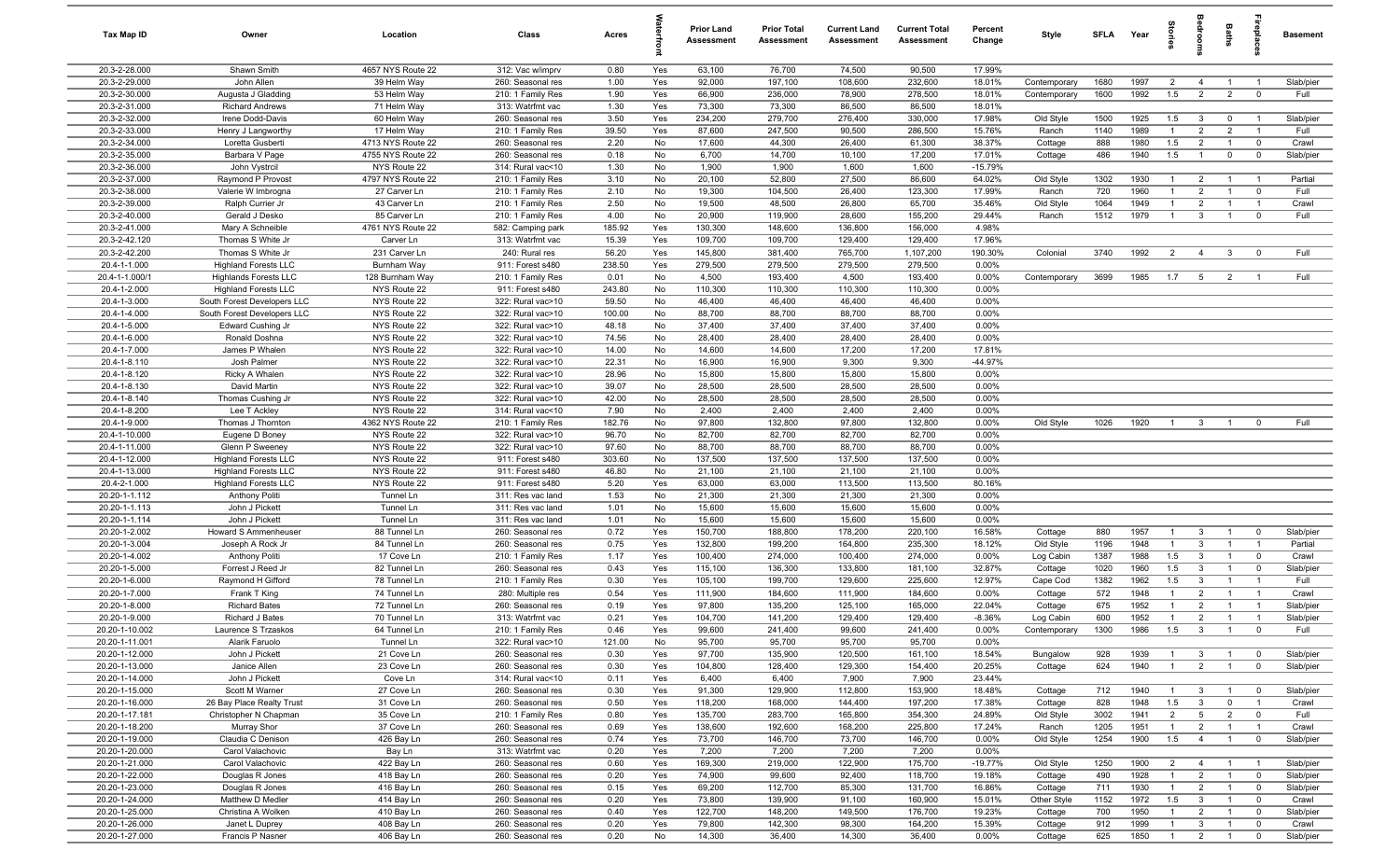| Tax Map ID                       | Owner                                   | Location                     | Class                                  | Acres        |            | Prior Land<br><b>Assessment</b> | <b>Prior Total</b><br>Assessment | <b>Current Land</b><br><b>Assessment</b> | <b>Current Total</b><br><b>Assessment</b> | Percent<br>Change | Style                   | <b>SFLA</b> | Year         | Stories                          | droom                            | Baths                            | repla                            | <b>Basement</b>   |
|----------------------------------|-----------------------------------------|------------------------------|----------------------------------------|--------------|------------|---------------------------------|----------------------------------|------------------------------------------|-------------------------------------------|-------------------|-------------------------|-------------|--------------|----------------------------------|----------------------------------|----------------------------------|----------------------------------|-------------------|
| 20.20-1-28.001                   | Gretchen F Boardman                     | Bay Ln                       | 313: Watrfrnt vac                      | 0.51         | Yes        | 87,800                          | 87,800                           | 108,100                                  | 108,100                                   | 23.12%            |                         |             |              |                                  |                                  |                                  |                                  |                   |
| 20.20-1-29.002                   | Carl E Goepper                          | 404 Bay Ln                   | 210: 1 Family Res                      | 0.60         | Yes        | 107,700                         | 303,000                          | 131,400                                  | 335,200                                   | 10.63%            | Contemporary            | 2044        | 1994         | 1.5                              | $\overline{2}$                   | $\overline{2}$                   | $\overline{0}$                   | Partial           |
| 20.20-1-30.000                   | Dean H Arnold                           | 5 Blueberry Way              | 260: Seasonal res                      | 0.14         | Yes        | 94,400                          | 205,600                          | 116,400                                  | 233,400                                   | 13.52%            | Old Style               | 1193        | 1930         | $\overline{2}$                   | $\overline{2}$                   | $\overline{1}$                   | $\overline{1}$                   | Full              |
| 20.20-1-31.000                   | <b>Richard Buyer</b>                    | 3 Blueberry Way              | 260: Seasonal res                      | 0.07         | No         | 8,400                           | 53,800                           | 8,400                                    | 53,800                                    | 0.00%             | Cottage                 | 594         | 1950         | $\overline{1}$                   | $\overline{2}$                   | $\overline{1}$                   | $\overline{0}$                   | Crawl             |
| 20.20-1-32.200                   | Brian L Trzaskos                        | 61 Tunnel Ln                 | 210: 1 Family Res                      | 1.20         | No         | 34,400                          | 155,400                          | 34,400                                   | 155,400                                   | 0.00%             |                         |             |              |                                  |                                  |                                  |                                  |                   |
| 20.20-1-33.002                   | <b>Richard Buyer</b>                    | 400 Bay Ln                   | 260: Seasonal res                      | 0.30         | No         | 16,600                          | 55,200                           | 16,600                                   | 55,200                                    | 0.00%             | Cottage                 | 625         | 1920         | $\overline{1}$                   | $\overline{2}$                   | $\overline{1}$                   | $\overline{0}$                   | Slab/pier         |
| 20.20-1-34.000                   | Douglas J Rowland                       | 7 Blueberry Way              | 260: Seasonal res                      | 0.30         | No         | 17,400                          | 56,100                           | 17,400                                   | 56,100                                    | 0.00%             | Cottage                 | 666         | 1950         | $\overline{1}$                   | 2                                |                                  | $\overline{0}$                   | Slab/pier         |
| 20.20-1-35.000                   | Faith B Gardner                         | 9 Blueberry Way              | 260: Seasonal res                      | 0.30         | Yes        | 108,900                         | 205,200                          | 108,900                                  | 205,200                                   | 0.00%             | Old Style               | 1310        | 1900         | $\mathbf{1}$                     | $\overline{4}$                   |                                  | -1                               | Slab/pier         |
| 20.20-1-36.000                   | Thomas M Pool                           | 10 Blueberry Way             | 260: Seasonal res                      | 0.41         | Yes        | 128,900                         | 197,300                          | 128,900                                  | 197,300                                   | 0.00%             | Cottage                 | 704         | 1922         | $\overline{1}$                   | $\overline{2}$                   | $\overline{1}$                   | $\overline{0}$                   | Slab/pier         |
| 20.20-1-37.000                   | James Morley                            | 396 Bay Ln                   | 260: Seasonal res                      | 0.30         | No         | 20,200                          | 102,600                          | 20,200                                   | 102,600                                   | 0.00%             | Cottage                 | 480         | 1920         | $\overline{1}$                   | $\overline{2}$                   | $\overline{1}$                   | $\mathbf 0$                      | Slab/pier         |
| 20.20-1-38.000                   | H Bruce Mueller                         | 394 Bay Ln                   | 260: Seasonal res                      | 0.54         | Yes        | 130,300                         | 212,200                          | 130,300                                  | 212,200                                   | 0.00%             | Bungalow                | 1066        | 1920         | $\overline{1}$<br>$\overline{1}$ | $\mathbf{3}$                     | $\overline{2}$                   | $\overline{0}$                   | Slab/pier         |
| 20.20-1-39.000<br>20.20-1-40.000 | Patricia Mallalieu                      | 392 Bay Ln                   | 260: Seasonal res                      | 0.42<br>0.50 | Yes        | 121,900<br>121,400              | 170,500                          | 149,100                                  | 200,900                                   | 17.83%<br>15.54%  | Cottage                 | 864<br>816  | 1939<br>1966 | $\overline{1}$                   | $\overline{4}$<br>$\overline{2}$ | $\overline{1}$<br>$\overline{1}$ | $\overline{1}$<br>$\overline{0}$ | Slab/pier         |
| 20.20-1-41.000                   | Ralph Bahnsen<br>James Morley           | 390 Bay Ln<br>388 Bay Ln     | 210: 1 Family Res<br>260: Seasonal res | 0.50         | Yes<br>Yes | 129,900                         | 180,800<br>181,200               | 148,300<br>156,500                       | 208,900<br>211,000                        | 16.45%            | Cottage<br>Bungalow     | 1154        | 1900         | $\overline{1}$                   | $\mathbf{3}$                     | $\overline{1}$                   | $\overline{1}$                   | Full<br>Slab/pier |
| 20.20-1-42.000                   | Gale F Wilkins                          | 386 Bay Ln                   | 210: 1 Family Res                      | 3.00         | Yes        | 191,000                         | 264,900                          | 228,300                                  | 306,900                                   | 15.86%            | Ranch                   | 1588        | 1952         | $\overline{1}$                   | $\mathbf{3}$                     | $\overline{1}$                   | $\overline{0}$                   | Partial           |
| 20.20-1-43.000                   | John H Doyle                            | 382 Bay Ln                   | 260: Seasonal res                      | 0.50         | Yes        | 127,300                         | 178,700                          | 153,800                                  | 208,500                                   | 16.68%            | Old Style               | 930         | 1946         | $\overline{1}$                   | 2                                | $\overline{1}$                   | $\mathbf 0$                      | Partial           |
| 20.20-1-44.000                   | Edward F Smith                          | 380 Bay Ln                   | 210: 1 Family Res                      | 0.87         | Yes        | 102,200                         | 149,200                          | 128,400                                  | 183,400                                   | 22.92%            | Old Style               | 1275        | 1944         | 1.5                              | $\overline{4}$                   |                                  | $\mathbf 0$                      | Partial           |
| 20.20-1-45.000                   | Jeffrey Horn                            | 374 Bay Ln                   | 260: Seasonal res                      | 0.50         | Yes        | 119,400                         | 158,100                          | 87,900                                   | 135,000                                   | $-14.61%$         | Cottage                 | 730         | 1932         | $\overline{1}$                   | $\overline{2}$                   | $\overline{1}$                   | $\mathbf 0$                      | Slab/pier         |
| 20.20-1-46.000                   | Jean C Leonessa                         | 3 Waterview Way              | 260: Seasonal res                      | 0.18         | No         | 13,800                          | 42,600                           | 13,800                                   | 42,600                                    | 0.00%             | Cottage                 | 660         | 1928         | $\overline{1}$                   | $\overline{3}$                   |                                  | $\mathbf 0$                      | Crawl             |
| 20.20-1-47.000                   | Jeffrey Horn                            | 372 Bay Ln                   | 260: Seasonal res                      | 0.20         | Yes        | 59,600                          | 100,300                          | 105,000                                  | 105,000                                   | 4.69%             | Cottage                 | 714         | 1930         | 1.5                              | $\overline{3}$                   |                                  | $\mathbf 0$                      | Crawl             |
| 20.20-1-48.148                   | Kathryn M Lane                          | Bay Ln                       | 313: Watrfrnt vac                      | 0.78         | Yes        | 45,400                          | 45,400                           | 55,000                                   | 55,000                                    | 21.15%            |                         |             |              |                                  |                                  |                                  |                                  |                   |
| 20.20-1-49.001                   | Steven Valachovic                       | Bay Ln                       | 311: Res vac land                      | 3.06         | No         | 24,200                          | 24,200                           | 24,200                                   | 24,200                                    | 0.00%             |                         |             |              |                                  |                                  |                                  |                                  |                   |
| 20.20-1-50.002                   | Theodore A Hohn                         | 11 Waterview Way             | 210: 1 Family Res                      | 1.00         | Yes        | 115,800                         | 207,200                          | 139,100                                  | 238,300                                   | 15.01%            | Ranch                   | 1175        | 1994         | $\mathbf{1}$                     | $\overline{2}$                   | $\overline{2}$                   | $\overline{0}$                   | Partial           |
| 20.20-1-51.000                   | James T Schoolcraft                     | 250 Bay Ln                   | 260: Seasonal res                      | 0.40         | Yes        | 78,300                          | 112,000                          | 109,900                                  | 168,900                                   | 50.80%            | Bungalow                | 960         | 1924         | $\overline{1}$                   | $\overline{2}$                   | $\overline{1}$                   | $\overline{1}$                   | Slab/pier         |
| 20.20-1-52.200                   | Gretchen F Boardman                     | Bay Ln                       | 311: Res vac land                      | 12.00        | No         | 34,200                          | 34,200                           | 34,200                                   | 34,200                                    | 0.00%             |                         |             |              |                                  |                                  |                                  |                                  |                   |
| 20.20-1-53.000                   | Timothy M Lee                           | 294 Bay Ln                   | 210: 1 Family Res                      | 2.00         | No         | 29,500                          | 62,400                           | 29,500                                   | 62,400                                    | 0.00%             | Old Style               | 1132        | 1900         | $\overline{1}$                   | $\mathbf{3}$                     | $\overline{1}$                   | $\overline{0}$                   | Partial           |
| 20.20-1-54.521                   | <b>Edward Cushing</b>                   | Bay Ln                       | 311: Res vac land                      | 2.10         | No         | 11,900                          | 11,900                           | 11,900                                   | 11,900                                    | 0.00%             |                         |             |              |                                  |                                  |                                  |                                  |                   |
| 20.20-1-55.100                   | <b>Gale Wilkins</b>                     | Bay Ln                       | 311: Res vac land                      | 3.29         | No         | 14,400                          | 14,400                           | 14,400                                   | 14,400                                    | 0.00%             |                         |             |              |                                  |                                  |                                  |                                  |                   |
| 20.20-1-55.200                   | Gale Wilkins                            | Bay Ln                       | 311: Res vac land                      | 1.01         | No         | 9,900                           | 9,900                            | 9,900                                    | 9,900                                     | 0.00%             |                         |             |              |                                  |                                  |                                  |                                  |                   |
| 20.20-1-55.300                   | Gale Wilkins                            | Bay Ln                       | 311: Res vac land                      | 1.04         | No         | 14,700                          | 14,700                           | 14,700                                   | 14,700                                    | 0.00%             |                         |             |              |                                  |                                  |                                  |                                  |                   |
| 20.20-1-55.400                   | Paul M Arnold                           | 370 Bay Ln                   | 210: 1 Family Res                      | 1.02         | No         | 22,700                          | 134,200                          | 22,700                                   | 134,200                                   | 0.00%             | Cape Cod                | 1848        | 1995         | 1.7                              | $\mathbf{3}$                     | $\overline{2}$                   | $\overline{0}$                   | Full              |
| 20.20-1-56.002                   | Robert McShane                          | 361 Bay Ln                   | 210: 1 Family Res                      | 1.90         | No         | 33,600                          | 217,400                          | 33,600                                   | 217,400                                   | 0.00%             | Contemporary            | 2312        | 1986         | 1.5                              | $\overline{\mathbf{3}}$          | $\overline{2}$                   | $\overline{1}$                   | Full              |
| 20.20-1-57.001                   | Gary G Gifford                          | Bay Ln                       | 270: Mfg housing                       | 0.60         | No         | 16,400                          | 16,400                           | 16,400                                   | 16,400                                    | 0.00%             |                         |             |              |                                  |                                  |                                  |                                  |                   |
| 20.20-1-58.000                   | Richard D Antrim                        | 379 Bay Ln                   | 260: Seasonal res                      | 0.40         | No         | 19,300                          | 56,300                           | 19,300                                   | 56,300                                    | 0.00%             | Cottage                 | 693         | 1961         | $\overline{1}$                   | $\overline{2}$                   |                                  | $\overline{0}$                   | Slab/pier         |
| 20.20-1-59.085                   | 26 Bay Place Realty Trust               | Bay Ln                       | 311: Res vac land                      | 0.17         | No         | 1,100                           | 1,100                            | 1,100                                    | 1,100                                     | 0.00%             |                         |             |              |                                  |                                  |                                  |                                  |                   |
| 20.20-1-60.000                   | Michael J Busone                        | Bay Ln                       | 312: Vac w/imprv                       | 0.10         | No         | 6,500                           | 6,500                            | 6,500                                    | 6,500                                     | 0.00%             |                         |             |              |                                  |                                  |                                  |                                  |                   |
| 20.20-1-61.000<br>20.20-1-62.000 | Vincent Busone Jr<br>Michael J Busone   | 381 Bay Ln<br>391 Bay Ln     | 260: Seasonal res<br>260: Seasonal res | 0.40<br>0.60 | No<br>No   | 28,100<br>22,700                | 72,000<br>117,300                | 28,100<br>22,700                         | 72,000<br>117,300                         | 0.00%<br>0.00%    | Cottage                 | 780<br>1836 | 1961<br>1997 | $\overline{1}$<br>$\overline{2}$ | $\overline{2}$<br>$\overline{3}$ | $\overline{1}$<br>$\overline{2}$ | $\overline{1}$<br>$\mathbf 0$    | Slab/pier<br>Full |
| 20.20-1-63.000                   | Edward J Kelly                          | 401 Bay Ln                   | 280: Multiple res                      | 0.80         | No         | 17,300                          | 80,400                           | 25,900                                   | 97,000                                    | 20.65%            | Contemporary<br>Cottage | 644         | 1960         | $\overline{1}$                   | $\overline{1}$                   | $\overline{1}$                   | $\mathbf 0$                      | Slab/pier         |
| 20.20-1-65.002                   | Robert L Hahn                           | 405 Bay Ln                   | 260: Seasonal res                      | 0.32         | No         | 17,500                          | 44,700                           | 17,500                                   | 44,700                                    | 0.00%             | Cottage                 | 440         | 1948         | $\overline{1}$                   | $\overline{1}$                   | $\overline{1}$                   | $\overline{0}$                   | Slab/pier         |
| 20.20-1-66.001                   | Ronald Doshna                           | 241 Bay Ln                   | 210: 1 Family Res                      | 4.00         | No         | 38,200                          | 152,200                          | 38,200                                   | 152,200                                   | 0.00%             | Log Cabin               | 1547        | 1984         | 1.7                              | $\mathbf{3}$                     | $\overline{2}$                   | $\overline{0}$                   | Full              |
| 20.20-1-67.000                   | Rev James Neevel                        | 407 Bay Ln                   | 260: Seasonal res                      | 0.30         | No         | 18,600                          | 58,200                           | 18,600                                   | 58,200                                    | 0.00%             | Cottage                 | 704         | 1938         | $\overline{1}$                   | $\overline{3}$                   | $\overline{1}$                   | $\mathbf 0$                      | Slab/pier         |
| 20.20-1-68.000                   | Alice M McCarthy                        | 409 Bay Ln                   | 260: Seasonal res                      | 0.27         | No         | 17,900                          | 56,700                           | 17,900                                   | 56,700                                    | 0.00%             | Cottage                 | 582         | 1914         | $\overline{1}$                   | $\overline{3}$                   | $\overline{1}$                   | $\mathbf 0$                      | Slab/pier         |
| 20.20-1-69.000                   | Gael A Sopchak                          | 415 Bay Ln                   | 260: Seasonal res                      | 0.70         | No         | 22,400                          | 63,400                           | 22,400                                   | 63,400                                    | 0.00%             | Cottage                 | 798         | 1947         | $\overline{1}$                   | $\overline{2}$                   |                                  | $\mathbf{0}$                     | Slab/pier         |
| 20.20-1-70.000                   | Thomas F Gould                          | 419 Bay Ln                   | 260: Seasonal res                      | 1.10         | No         | 28,800                          | 69,800                           | 28,800                                   | 69,800                                    | 0.00%             | Bungalow                | 1053        | 1930         |                                  | 3                                |                                  |                                  | Slab/pier         |
| 20.20-1-71.000                   | Steven Valachovic                       | 423 Bay Ln                   | 210: 1 Family Res                      | 1.20         | No         | 31,600                          | 153,800                          | 31,600                                   | 153,800                                   | 0.00%             | Contemporary            | 2241        | 1983         | 1.7                              | $\mathbf{3}$                     |                                  | $\overline{1}$                   | Partial           |
| 20.20-1-72.000                   | Matthew J Romano                        | 439 Bay Ln                   | 210: 1 Family Res                      | 0.71         | No         | 24,100                          | 80,000                           | 24,100                                   | 80,000                                    | $0.00\%$          | Cottage                 | 1296        | 1940         |                                  | $\mathcal{P}$                    |                                  |                                  | Crawl             |
| 20.20-1-73.000                   | Vincent E Busone Jr                     | 440 Bay Ln                   | 260: Seasonal res                      | 0.50         | No         | 21,100                          | 49,500                           | 21,100                                   | 49,500                                    | 0.00%             | Cottage                 | 900         | 1954         | $\overline{1}$                   | $\mathbf{3}$                     | $\overline{1}$                   | $\overline{0}$                   | Slab/pier         |
| 20.20-1-74.000                   | Neil J Mahoney                          | 434 Bay Ln                   | 260: Seasonal res                      | 0.50         | No         | 22,600                          | 135,400                          | 22,600                                   | 135,400                                   | 0.00%             | Cottage                 | 864         | 1956         | $\overline{1}$                   | $\overline{2}$                   | $\overline{1}$                   | $\mathbf 0$                      | Crawl             |
| 20.20-1-75.000                   | Leo Mosseau                             | 432 Bay Ln                   | 260: Seasonal res                      | 0.50         | No         | 21,000                          | 64,600                           | 21,000                                   | 64,600                                    | 0.00%             | Old Style               | 896         | 1900         | $\overline{2}$                   | $\mathbf{3}$                     | $\overline{1}$                   | $\overline{0}$                   | Slab/pier         |
| 20.20-1-76.000                   | Wayne H Green                           | 428 Bay Ln                   | 260: Seasonal res                      | 0.61         | No         | 30,800                          | 88,600                           | 30,800                                   | 88,600                                    | 0.00%             | Old Style               | 1188        | 1889         | 1.5                              | $\overline{4}$                   | $\overline{1}$                   | $\overline{1}$                   | Slab/pier         |
| 20.20-1-77.000                   | Gretchen F Boardman                     | 430 Bay Ln                   | 260: Seasonal res                      | 0.90         | No         | 25,300                          | 63,000                           | 25,300                                   | 63,000                                    | 0.00%             | Cottage                 | 645         | 1890         | $\overline{1}$                   | $\overline{2}$                   | $\overline{1}$                   | $\overline{0}$                   | Slab/pier         |
| 20.20-1-78.002                   | James M Grandy                          | 30 Cove Ln                   | 260: Seasonal res                      | 1.10         | No         | 27,100                          | 60,100                           | 27,100                                   | 60,100                                    | 0.00%             | Cottage                 | 660         | 1960         | $\overline{1}$                   | $\overline{1}$                   | $\overline{1}$                   | $\overline{0}$                   | Slab/pier         |
| 20.20-1-79.112                   | Ralph W Gifford                         | 24 Cove Ln                   | 210: 1 Family Res                      | 0.32         | No         | 17,800                          | 55,900                           | 17,800                                   | 55,900                                    | 0.00%             | Cottage                 | 816         | 1950         | $\overline{1}$                   | $\mathbf{3}$                     | $\mathbf{1}$                     | $\overline{0}$                   | Slab/pier         |
| 20.20-1-80.001                   | Robert L Arnold                         | 326 Bay Ln                   | 311: Res vac land                      | 8.40         | No         | 29,300                          | 29,300                           | 29,300                                   | 29,300                                    | 0.00%             |                         |             |              |                                  |                                  |                                  |                                  |                   |
| 20.20-2-1.000                    | Wyatt Family Trust                      | 194 Cedar Ln                 | 260: Seasonal res                      | 0.60         | Yes        | 134,000                         | 206,500                          | 134,000                                  | 206,500                                   | 0.00%             | Cottage                 | 660         | 1955         |                                  | $\overline{2}$                   |                                  |                                  | Slab/pier         |
| 20.20-2-2.000                    | Charles H Eaton II                      | 192 Cedar Ln                 | 260: Seasonal res                      | 0.50         | Yes        | 105,800                         | 132,800                          | 128,600                                  | 174,900                                   | 31.70%            | Cottage                 | 1248        | 1970         | $\overline{1}$                   | $\overline{\mathbf{3}}$          | $\overline{1}$                   | $\overline{0}$                   | Slab/pier         |
| 20.20-2-3.000                    | Doreen J Higgins                        | 186 Cedar Ln                 | 313: Watrfrnt vac                      | 0.50         | Yes        | 101,500                         | 239,400                          | 101,500                                  | 239,400                                   | 0.00%             |                         |             |              |                                  |                                  |                                  |                                  |                   |
| 20.20-2-4.002<br>20.20-2-4.100   | Lester E Denison<br>Paul W Marcianti Jr | 183 Cedar Ln<br>180 Cedar Ln | 270: Mfg housing<br>210: 1 Family Res  | 0.56<br>0.60 | Yes<br>Yes | 65,500<br>72,000                | 72,100<br>324,500                | 93,000<br>72,000                         | 99,800<br>324,500                         | 38.42%<br>0.00%   |                         |             |              |                                  |                                  |                                  |                                  |                   |
| 20.20-3-1.000                    | Michael R Stark                         | 174 Cedar Ln                 | 210: 1 Family Res                      | 0.70         | Yes        | 70,700                          | 127,300                          | 70,700                                   | 127,300                                   | 0.00%             |                         |             |              |                                  |                                  |                                  |                                  |                   |
| 20.20-3-2.000                    | John A Krawiec                          | 170 Cedar Ln                 | 260: Seasonal res                      | 0.80         | Yes        | 136,100                         | 176,600                          | 165,800                                  | 206,900                                   | 17.16%            | Cottage                 | 936         | 1961         | $\overline{1}$                   | $\overline{2}$                   | $\overline{1}$                   | $\overline{0}$                   | Slab/pier         |
| 20.20-3-3.000                    | Kathryn B LaBerge                       | 164 Cedar Ln                 | 260: Seasonal res                      | 0.88         | Yes        | 123,800                         | 183,700                          | 150,900                                  | 213,200                                   | 16.06%            | Cottage                 | 925         | 1978         | $\overline{1}$                   | $\overline{2}$                   | $\overline{1}$                   | $\mathbf 0$                      | Slab/pier         |
| 20.20-3-4.000                    | David W Gowans                          | 158 Cedar Ln                 | 210: 1 Family Res                      | 0.70         | Yes        | 133,100                         | 191,900                          | 159,700                                  | 222,300                                   | 15.84%            | Ranch                   | 1104        | 1951         | $\overline{1}$                   | $\overline{\mathbf{3}}$          | $\overline{1}$                   | $\mathbf{0}$                     | Slab/pier         |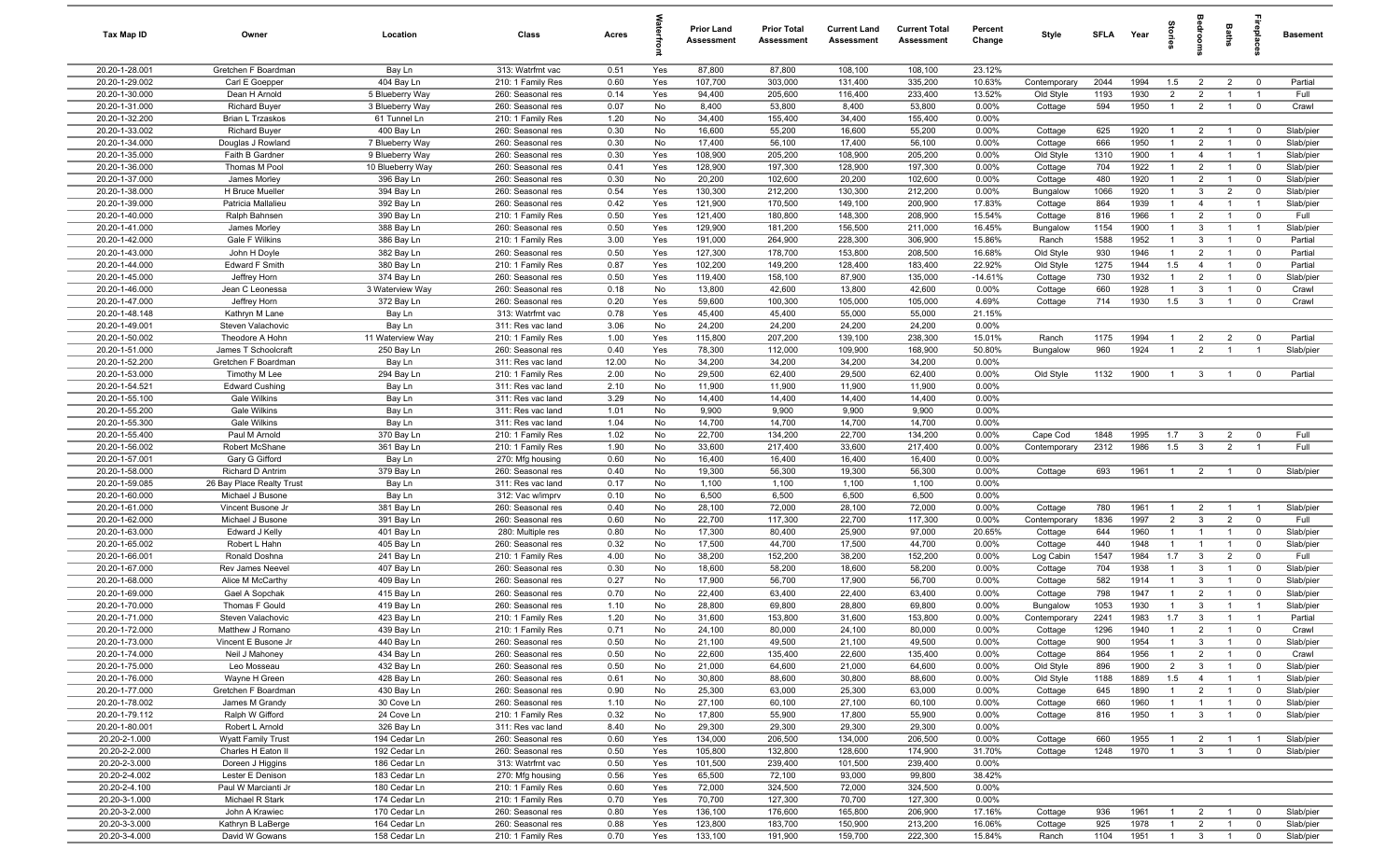| Tax Map ID                       | Owner                                          | Location                         | Class                                  | Acres        |            | Prior Land<br><b>Assessment</b> | <b>Prior Total</b><br>Assessment | <b>Current Land</b><br>Assessment | <b>Current Total</b><br><b>Assessment</b> | Percent<br>Change | Style                   | <b>SFLA</b>  | Year         |                                  |                                  | Baths                            | -8                               | Basement           |
|----------------------------------|------------------------------------------------|----------------------------------|----------------------------------------|--------------|------------|---------------------------------|----------------------------------|-----------------------------------|-------------------------------------------|-------------------|-------------------------|--------------|--------------|----------------------------------|----------------------------------|----------------------------------|----------------------------------|--------------------|
| 20.20-3-5.000                    | Julia M Noel                                   | 152 Cedar Ln                     | 260: Seasonal res                      | 0.70         | Yes        | 131,800                         | 174,400                          | 158,100                           | 201,400                                   | 15.48%            | Cottage                 | 768          | 1960         | $\mathbf{1}$                     | $\overline{2}$                   | $\overline{1}$                   | $\overline{0}$                   | Slab/pier          |
| 20.20-3-6.000                    | Emil F Zlotnick                                | 146 Cedar Ln                     | 210: 1 Family Res                      | 0.66         | Yes        | 131,800                         | 196,900                          | 158,100                           | 225,600                                   | 14.58%            | Log Cabin               | 846          | 1973         | $\overline{1}$                   | $\overline{1}$                   | $\overline{1}$                   | $\overline{1}$                   | Full               |
| 20.20-3-7.000                    | Cathie Grant                                   | 140 Cedar Ln                     | 260: Seasonal res                      | 0.60         | Yes        | 131,800                         | 222,500                          | 158,100                           | 253,700                                   | 14.02%            | Contemporary            | 1155         | 1985         | $\mathbf{1}$                     | $\overline{2}$                   | $\overline{1}$                   | $\mathbf 0$                      | Slab/pier          |
| 20.20-3-8.000                    | Ann Choate                                     | Cedar Ln                         | 313: Watrfrnt vac                      | 0.70         | Yes        | 97,600                          | 97,600                           | 117,900                           | 117,900                                   | 20.80%            |                         |              |              |                                  |                                  |                                  |                                  |                    |
| 20.20-3-9.000                    | Mary A Webler                                  | 136 Cedar Ln                     | 270: Mfg housing                       | 0.60         | Yes        | 128,500                         | 218,900                          | 128,500                           | 218,900                                   | 0.00%             |                         |              |              |                                  |                                  |                                  |                                  |                    |
| 20.20-3-10.000                   | Betsy M DelGiacco                              | 134 Cedar Ln                     | 260: Seasonal res                      | 0.50         | Yes        | 129,200                         | 179,800                          | 155,300                           | 206,800                                   | 15.02%            | Cottage                 | 850          | 1960         |                                  | $\overline{2}$                   |                                  | - 1                              | Slab/pier          |
| 20.20-3-11.000                   | Leo Hanrahan                                   | 132 Cedar Ln                     | 260: Seasonal res                      | 0.40         | Yes        | 130,500                         | 179,200                          | 156,600                           | 206,900                                   | 15.46%            | Cottage                 | 840          | 1964         | $\overline{1}$                   | $\mathbf{3}$                     |                                  | $\overline{1}$                   | Slab/pier          |
| 20.20-3-12.100                   | Ann Choate                                     | 124 Cedar Ln                     | 316: Wr vac w/imp                      | 0.40         | Yes        | 124,000                         | 125,800                          | 148,800                           | 150,600                                   | 19.71%            |                         |              |              |                                  |                                  |                                  |                                  |                    |
| 20.20-3-12.200                   | John Choate                                    | Cedar Ln                         | 210: 1 Family Res                      | 0.50         | Yes        | 121,700                         | 121,700                          | 156,600                           | 241,600                                   | 98.52%            | Contemporary            | 1704         | 2005         | 1.7                              | $\overline{\mathbf{3}}$          | $\overline{1}$                   | $\overline{0}$                   | Full               |
| 20.20-3-13.000                   | Richard A Andrews                              | 122 Cedar Ln                     | 260: Seasonal res                      | 0.50         | Yes        | 131,800                         | 189,300                          | 158,100                           | 219,100                                   | 15.74%            | Cottage                 | 1025<br>1440 | 1952<br>1966 | $\overline{1}$<br>1.5            | $\overline{3}$                   | $\overline{1}$<br>$\overline{2}$ | $\mathbf 0$<br>$\overline{1}$    | Slab/pier          |
| 20.20-3-14.000<br>20.20-3-15.000 | Maynard A Nelson<br>Michael Ridolfo            | 120 Cedar Ln<br>118 Cedar Ln     | 260: Seasonal res<br>260: Seasonal res | 0.50<br>0.50 | Yes<br>Yes | 128,500<br>130,700              | 209,800<br>172,000               | 155,000<br>158,000                | 266,000<br>199,900                        | 26.79%<br>16.22%  | Contemporary<br>Cottage | 840          | 1958         | $\overline{1}$                   | $\overline{4}$<br>$\mathbf{3}$   | $\overline{1}$                   | $\overline{0}$                   | Full<br>Slab/pier  |
| 20.20-3-16.000                   | Nancy W Hofmann                                | 116 Cedar Ln                     | 260: Seasonal res                      | 0.50         | Yes        | 130,500                         | 175,800                          | 156,600                           | 204,800                                   | 16.50%            | Cottage                 | 980          | 1954         | $\overline{1}$                   | $\overline{2}$                   | $\overline{1}$                   | $\overline{0}$                   | Slab/pier          |
| 21.5-1-1.100                     | Richard H Hill Jr                              | Corlear Dr                       | 313: Watrfrnt vac                      | 0.18         | Yes        | 45,800                          | 45,800                           | 56,400                            | 56,400                                    | 23.14%            |                         |              |              |                                  |                                  |                                  |                                  |                    |
| 21.5-1-1.200                     | John Neagley                                   | Corlear Dr                       | 313: Watrfrnt vac                      | 0.18         | Yes        | 48,100                          | 59,000                           | 48,100                            | 59,000                                    | 0.00%             |                         |              |              |                                  |                                  |                                  |                                  |                    |
| 21.5-1-2.000                     | John Neagley                                   | 299 Corlear Dr                   | 260: Seasonal res                      | 0.30         | Yes        | 98,300                          | 121,800                          | 121,200                           | 146,200                                   | 20.03%            | Cottage                 | 616          | 1950         | $\overline{1}$                   | $\overline{2}$                   | $\mathbf 0$                      | $\mathbf 0$                      | Slab/pier          |
| 21.5-1-3.002                     | Anita Germain-Ford                             | 295 Corlear Dr                   | 270: Mfg housing                       | 0.40         | Yes        | 98,300                          | 108,400                          | 121,200                           | 131,200                                   | 21.03%            |                         |              |              |                                  |                                  |                                  |                                  |                    |
| 21.5-1-4.001                     | Eira B Manning                                 | 989 Point Rd                     | 240: Rural res                         | 74.90        | No         | 85,600                          | 226,200                          | 85,600                            | 226,200                                   | 0.00%             | Colonial                | 3227         | 1845         | $\overline{2}$                   | $\overline{4}$                   | $\overline{2}$                   | $\overline{1}$                   | Partial            |
| 21.5-1-5.000                     | Carol deMello                                  | 289 Corlear Dr                   | 313: Watrfrnt vac                      | 0.50         | Yes        | 129,400                         | 159,700                          | 155,200                           | 155,200                                   | $-2.82%$          | Cottage                 | 688          | 1950         | $\overline{1}$                   | $\overline{3}$                   | $\overline{1}$                   | $\mathbf 0$                      | Slab/pier          |
| 21.5-1-6.000                     | Robert B Dunn                                  | 285 Corlear Dr                   | 260: Seasonal res                      | 0.20         | Yes        | 94,400                          | 139,000                          | 116,400                           | 163,900                                   | 17.91%            | Cottage                 | 1100         | 1955         | $\overline{1}$                   | $\overline{3}$                   | $\overline{1}$                   | $\overline{0}$                   | Slab/pier          |
| 21.5-1-7.000                     | Allen L Rogala                                 | 283 Corlear Dr                   | 260: Seasonal res                      | 0.20         | Yes        | 93,500                          | 134,800                          | 115,200                           | 159,300                                   | 18.18%            | Old Style               | 960          | 1949         | $\mathbf{1}$                     | $\overline{3}$                   | $\overline{1}$                   | $\overline{1}$                   | Slab/pier          |
| 21.5-1-8.000                     | Thomas G Spierto                               | 281 Corlear Dr                   | 260: Seasonal res                      | 0.30         | Yes        | 99,300                          | 212,000                          | 99,300                            | 212,000                                   | 0.00%             | Cottage                 | 944          | 1953         | $\overline{1}$                   | $\overline{3}$                   | $\overline{1}$                   | $\overline{0}$                   | Slab/pier          |
| 21.5-1-9.000                     | Joseph F Kister                                | 277 Corlear Dr                   | 210: 1 Family Res                      | 0.20         | Yes        | 83,200                          | 195,300                          | 83,200                            | 195,300                                   | 0.00%             | Contemporary            | 1144         | 1994         | 1.7                              | $\mathbf{3}$                     | $\overline{2}$                   | $\overline{0}$                   | Crawl              |
| 21.5-1-10.000                    | Donald A Wright                                | 275 Corlear Dr                   | 260: Seasonal res                      | 0.30         | Yes        | 94,400                          | 154,900                          | 116,400                           | 180,900                                   | 16.79%            | Ranch                   | 1542         | 1951         | $\overline{1}$                   | $\overline{4}$                   | $\overline{1}$                   | $\overline{0}$                   | Slab/pier          |
| 21.5-1-11.100                    | Charles W Ridky                                | Corlear Dr                       | 311: Res vac land                      | 0.77         | No         | 23,300                          | 23,300                           | 23,300                            | 23,300                                    | 0.00%             |                         |              |              |                                  |                                  |                                  |                                  |                    |
| 21.5-1-11.200                    | Wayne R Bailey                                 | 271 Corlear Dr                   | 260: Seasonal res                      | 0.20         | Yes        | 95,500                          | 131,000                          | 117,600                           | 156,000                                   | 19.08%            | Cottage                 | 670          | 1955         | $\overline{1}$                   | $\overline{2}$                   | $\overline{1}$                   | $\overline{0}$                   | Crawl              |
| 21.5-1-12.000                    | Philip Martin                                  | 271 Corlear Dr                   | 260: Seasonal res                      | 0.20         | Yes        | 95,500                          | 132,300                          | 117,600                           | 156,900                                   | 18.59%            | Cottage                 | 704          | 1955         | $\overline{1}$                   | $\mathbf{3}$                     | $\mathbf{1}$                     | $\overline{0}$                   | Slab/pier          |
| 21.5-1-13.000                    | Philip Martin                                  | 269 Corlear Dr                   | 313: Watrfrnt vac                      | 0.70         | Yes        | 96,200                          | 96,200                           | 118,300                           | 118,300                                   | 22.97%            |                         |              |              |                                  |                                  |                                  |                                  |                    |
| 21.5-1-14.000                    | Timothy J Brock                                | 267 Corlear Dr<br>264 Corlear Dr | 260: Seasonal res                      | 0.20         | Yes        | 86,600                          | 116,500                          | 106,800                           | 138,600                                   | 18.97%            | Cottage                 | 480          | 1953<br>1951 | -1                               | $\overline{2}$                   |                                  | $\overline{0}$                   | Slab/pier          |
| 21.5-1-15.000<br>21.5-1-16.117   | William Cornwright<br>Barbara A Paye           | 263 Corlear Dr                   | 260: Seasonal res<br>260: Seasonal res | 0.40<br>0.40 | Yes<br>Yes | 104,100<br>101,200              | 134,000<br>157,500               | 117,600<br>124,800                | 149,400<br>182,100                        | 11.49%<br>15.62%  | Cottage<br>Ranch        | 500<br>1140  | 1962         | -1                               | $\mathbf{3}$                     |                                  | $\mathbf 0$<br>$\overline{0}$    | Slab/pier<br>Crawl |
| 21.5-1-16.217                    | Barbara Paye                                   | Corlear Dr                       | 313: Watrfrnt vac                      | 0.17         | Yes        | 46,800                          | 46,800                           | 50,000                            | 50,000                                    | 6.84%             |                         |              |              |                                  |                                  |                                  |                                  |                    |
| 21.5-1-17.000                    | Mark H Stainken                                | 225 Corlear Dr                   | 312: Vac w/imprv                       | 170.50       | No         | 233,000                         | 233,000                          | 250,000                           | 293,100                                   | 25.79%            |                         |              |              |                                  |                                  |                                  |                                  |                    |
| 21.5-1-18.000                    | Mary E Rock                                    | 261 Corlear Dr                   | 210: 1 Family Res                      | 0.40         | Yes        | 102,000                         | 295,000                          | 167,300                           | 320,000                                   | 8.47%             | Contemporary            | 1267         | 2000         | 1.5                              | $\overline{\mathbf{3}}$          | $\overline{2}$                   | $\overline{1}$                   | Crawl              |
| 21.5-1-19.000                    | Gerard R Prudhomme                             | 259 Corlear Dr                   | 260: Seasonal res                      | 0.40         | Yes        | 103,600                         | 163,300                          | 127,700                           | 189,000                                   | 15.74%            | Cottage                 | 768          | 1965         | $\overline{1}$                   | $\overline{2}$                   | $\overline{1}$                   | $\mathbf 0$                      | Slab/pier          |
| 21.5-1-20.000                    | Rebecca L Palmer                               | 257 Corlear Dr                   | 260: Seasonal res                      | 0.30         | Yes        | 94,900                          | 148,200                          | 117,100                           | 177,000                                   | 19.43%            | Cottage                 | 712          | 1888         | $\overline{1}$                   | $\overline{2}$                   | $\Omega$                         | $\overline{0}$                   | Crawl              |
| 21.5-1-21.000                    | <b>William Feltt</b>                           | 255 Corlear Dr                   | 260: Seasonal res                      | 0.30         | Yes        | 111,200                         | 198,400                          | 111,200                           | 198,400                                   | 0.00%             | Cottage                 | 720          | 1963         | $\overline{1}$                   | $\overline{2}$                   | $\overline{1}$                   | $\overline{0}$                   | Slab/pier          |
| 21.5-1-22.000                    | Georgina M Ahl                                 | 253 Corlear Dr                   | 260: Seasonal res                      | 0.30         | Yes        | 101,000                         | 222,200                          | 101,000                           | 222,200                                   | 0.00%             | Cottage                 | 552          | 1948         | $\overline{1}$                   | $\overline{2}$                   | $\overline{1}$                   | $\mathbf 0$                      | Slab/pier          |
| 21.5-1-23.000                    | Margaret A Hauser                              | 251 Corlear Dr                   | 260: Seasonal res                      | 0.30         | Yes        | 99,600                          | 131,900                          | 122,900                           | 155,800                                   | 18.12%            | Cottage                 | 800          | 1965         | $\overline{1}$                   | $\overline{2}$                   | -1                               | $\mathbf 0$                      | Slab/pier          |
| 21.5-1-24.000                    | Lawrence A Lewis                               | 249 Corlear Dr                   | 260: Seasonal res                      | 0.20         | Yes        | 95,500                          | 164,500                          | 95,500                            | 164,500                                   | 0.00%             | Cottage                 | 736          | 1950         | $\overline{1}$                   | $\overline{2}$                   | $\overline{1}$                   | $\mathbf 0$                      | Slab/pier          |
| 21.5-1-25.000                    | Albert Sheffer                                 | 247 Corlear Dr                   | 312: Vac w/imprv                       | 0.60         | Yes        | 131,200                         | 167,900                          | 131,200                           | 167,900                                   | 0.00%             |                         |              |              |                                  |                                  |                                  |                                  |                    |
| 21.5-1-26.068                    | Julie F Slayback                               | 245 Corlear Dr                   | 260: Seasonal res                      | 0.63         | Yes        | 133,500                         | 181,400                          | 161,500                           | 210,300                                   | 15.93%            | Cottage                 | 576          | 1965         | $\mathbf{1}$                     | $\overline{2}$                   | $\overline{1}$                   | $\overline{0}$                   | Slab/pier          |
| 21.5-1-27.000                    | Darcy L Gilbo                                  | 243 Corlear Dr                   | 260: Seasonal res                      | 0.30         | Yes        | 99,400                          | 126,400                          | 122,400                           | 150,000                                   | 18.67%            | Cottage                 | 432          | 1965         |                                  | $\overline{2}$                   |                                  | $\mathbf{0}$                     | Crawl              |
| 21.5-1-28.000<br>21.5-1-29.000   | Gaylen B Melton                                | 241 Corlear Dr                   | 260: Seasonal res                      | 0.60         | Yes        | 131,900                         | 176,100                          | 158,100                           | 203,300                                   | 15.45%            | Cottage                 | 630<br>760   | 1965<br>1962 | $\mathbf{1}$<br>-1               | $\overline{2}$<br>$\overline{2}$ |                                  | $\mathbf{0}$<br>$\mathbf 0$      | Crawl              |
| 21.5-1-30.000                    | Indian Bay Marina Inc<br>Indian Bay Marina Inc | 239 Corlear Dr<br>237 Corlear Dr | 260: Seasonal res<br>570: Marina       | 0.80<br>1.30 | Yes<br>Yes | 106,000<br>134,100              | 131,900<br>191,900               | 137,500<br>140,800                | 165,500<br>201,500                        | 25.47%<br>5.00%   | Cottage                 |              |              |                                  |                                  |                                  |                                  | Slab/pier          |
| 21.5-1-31.000                    | Donald Shambo                                  | 233 Corlear Dr                   | 260: Seasonal res                      | 0.60         | Yes        | 131,800                         | 190,200                          | 142,300                           | 227,600                                   | 19.66%            | Ranch                   | 1300         | 1989         | $\overline{1}$                   | $\mathcal{R}$                    | $\overline{2}$                   |                                  | Full               |
| 21.5-1-32.000                    | Shambo Trust                                   | 231 Corlear Dr                   | 260: Seasonal res                      | 0.40         | Yes        | 99,300                          | 174,500                          | 122,400                           | 200,200                                   | 14.73%            | Log Cabin               | 1200         | 1971         | 1.5                              | $\overline{3}$                   | $\overline{1}$                   | $\overline{1}$                   | Crawl              |
| 21.5-1-33.000                    | Barbara Damico                                 | 227 Corlear Dr                   | 260: Seasonal res                      | 1.00         | Yes        | 106,300                         | 153,000                          | 130,900                           | 180,500                                   | 17.97%            | Cottage                 | 792          | 1950         | $\overline{1}$                   | $\mathbf{3}$                     | $\mathbf{1}$                     | $\overline{0}$                   | Crawl              |
| 21.5-1-34.000                    | Paul H Curtis                                  | 219 Corlear Dr                   | 210: 1 Family Res                      | 0.60         | Yes        | 141,400                         | 316,900                          | 141,400                           | 316,900                                   | 0.00%             | Log Cabin               | 1868         | 1972         | $\overline{1}$                   | $\mathbf{3}$                     | $\overline{1}$                   | $\overline{1}$                   | Crawl              |
| 21.5-1-35.000                    | Richard Wellspeak                              | 211 Corlear Dr                   | 210: 1 Family Res                      | 0.50         | Yes        | 126,600                         | 257,700                          | 151,900                           | 285,300                                   | 10.71%            | Contemporary            | 2292         | 1965         | $\overline{2}$                   | $\overline{4}$                   | $\overline{2}$                   | $\overline{1}$                   | Full               |
| 21.5-1-36.000                    | John Munroe                                    | 207 Corlear Dr                   | 260: Seasonal res                      | 0.90         | Yes        | 181,000                         | 349,000                          | 181,000                           | 349,000                                   | 0.00%             | Colonial                | 2080         | 1975         | $\overline{2}$                   | $\overline{4}$                   | $\mathbf{1}$                     | $\overline{0}$                   | Crawl              |
| 21.5-1-37.000                    | Dimitrios G Galanopoulos                       | 199 Corlear Dr                   | 210: 1 Family Res                      | 0.70         | Yes        | 196,300                         | 337,400                          | 196,300                           | 337,400                                   | 0.00%             | Ranch                   | 2084         | 1969         | $\overline{1}$                   | $\mathbf{3}$                     | $\overline{1}$                   | $\overline{1}$                   | Crawl              |
| 21.5-1-38.000                    | Roxanna G Brookes                              | Corlear Dr                       | 313: Watrfrnt vac                      | 0.30         | Yes        | 109,900                         | 109,900                          | 109,900                           | 109,900                                   | 0.00%             |                         |              |              |                                  |                                  |                                  |                                  |                    |
| 21.5-1-39.000                    | Russell L Wilt                                 | 187 Corlear Dr                   | 210: 1 Family Res                      | 0.40         | Yes        | 120,300                         | 241,800                          | 120,300                           | 241,800                                   | 0.00%             | Ranch                   | 936          | 1973         | $\overline{1}$                   | $\overline{2}$                   | $\overline{1}$                   | $\overline{1}$                   | Crawl              |
| 21.5-1-40.000                    | William J OBerle                               | Corlear Dr                       | 313: Watrfrnt vac                      | 0.40         | Yes        | 122,600                         | 122,600                          | 148,000                           | 148,000                                   | 20.72%            |                         |              |              |                                  |                                  |                                  |                                  |                    |
| 21.5-1-41.000                    | John Montfort                                  | 179 Corlear Dr                   | 210: 1 Family Res                      | 0.50         | Yes        | 131,500                         | 253,600                          | 131,500                           | 253,600                                   | 0.00%             | Ranch                   | 900          | 1975         | $\overline{1}$                   | $\overline{2}$                   | $\overline{1}$                   | $\overline{1}$                   | Full               |
| 21.5-1-42.000                    | Dennis R Schmidt                               | 173 Corlear Dr                   | 210: 1 Family Res                      | 0.60         | Yes        | 132,000                         | 227,300                          | 158,400                           | 256,000                                   | 12.63%            | Ranch                   | 1344         | 1965         | $\overline{1}$                   | $\overline{2}$                   | $\overline{2}$                   | $\overline{1}$                   | Partial            |
| 21.5-1-43.000                    | Lacey M Williams                               | 171 Corlear Dr                   | 260: Seasonal res                      | 0.60         | Yes        | 132,100                         | 217,800                          | 158,700                           | 246,000                                   | 12.95%            | Ranch                   | 1393         | 1970         | $\overline{1}$                   | $3\overline{3}$                  | $\overline{2}$                   | $\overline{1}$                   | Crawl              |
| 21.5-1-44.000                    | Philip L Pulsifer                              | 167 Corlear Dr                   | 260: Seasonal res                      | 0.60         | Yes        | 132,000                         | 210,900                          | 132,000                           | 210,900                                   | 0.00%             | Cottage                 | 792          | 1975         | $\overline{1}$                   | $\overline{2}$                   | $\overline{1}$                   | $\overline{\mathbf{0}}$          | Slab/pier          |
| 21.5-1-45.000                    | Christine Kain                                 | 163 Corlear Dr                   | 260: Seasonal res                      | 0.60         | Yes        | 132,400                         | 226,900                          | 159,300                           | 233,900                                   | 3.09%             | Ranch                   | 980          | 1970         | $\overline{1}$                   | $\mathbf{3}$                     | $\overline{1}$                   | $\overline{1}$                   | Crawl              |
| 21.5-1-46.000<br>21.5-1-47.000   | Mary T Draper<br>Charles E Moisan Jr           | 159 Corlear Dr<br>147 Corlear Dr | 260: Seasonal res<br>260: Seasonal res | 0.60<br>0.60 | Yes<br>Yes | 131,800<br>135,600              | 210,300<br>214,200               | 158,100<br>135,600                | 218,500<br>214,200                        | 3.90%<br>0.00%    | Log Cabin<br>Cottage    | 748<br>800   | 1968<br>1955 | $\overline{1}$<br>$\overline{1}$ | $\overline{2}$<br>$\overline{2}$ | $\overline{1}$<br>$\overline{1}$ | $\overline{1}$<br>$\overline{1}$ | Crawl<br>Slab/pier |
| 21.5-1-48.000                    | Edward Joos                                    | 143 Corlear Dr                   | 210: 1 Family Res                      | 0.50         | Yes        | 131,700                         | 238,000                          | 131,700                           | 238,000                                   | 0.00%             | Ranch                   | 1080         | 1953         | $\overline{1}$                   | $\mathbf{3}$                     | $\overline{1}$                   | $\overline{1}$                   | Crawl              |
|                                  |                                                |                                  |                                        |              |            |                                 |                                  |                                   |                                           |                   |                         |              |              |                                  |                                  |                                  |                                  |                    |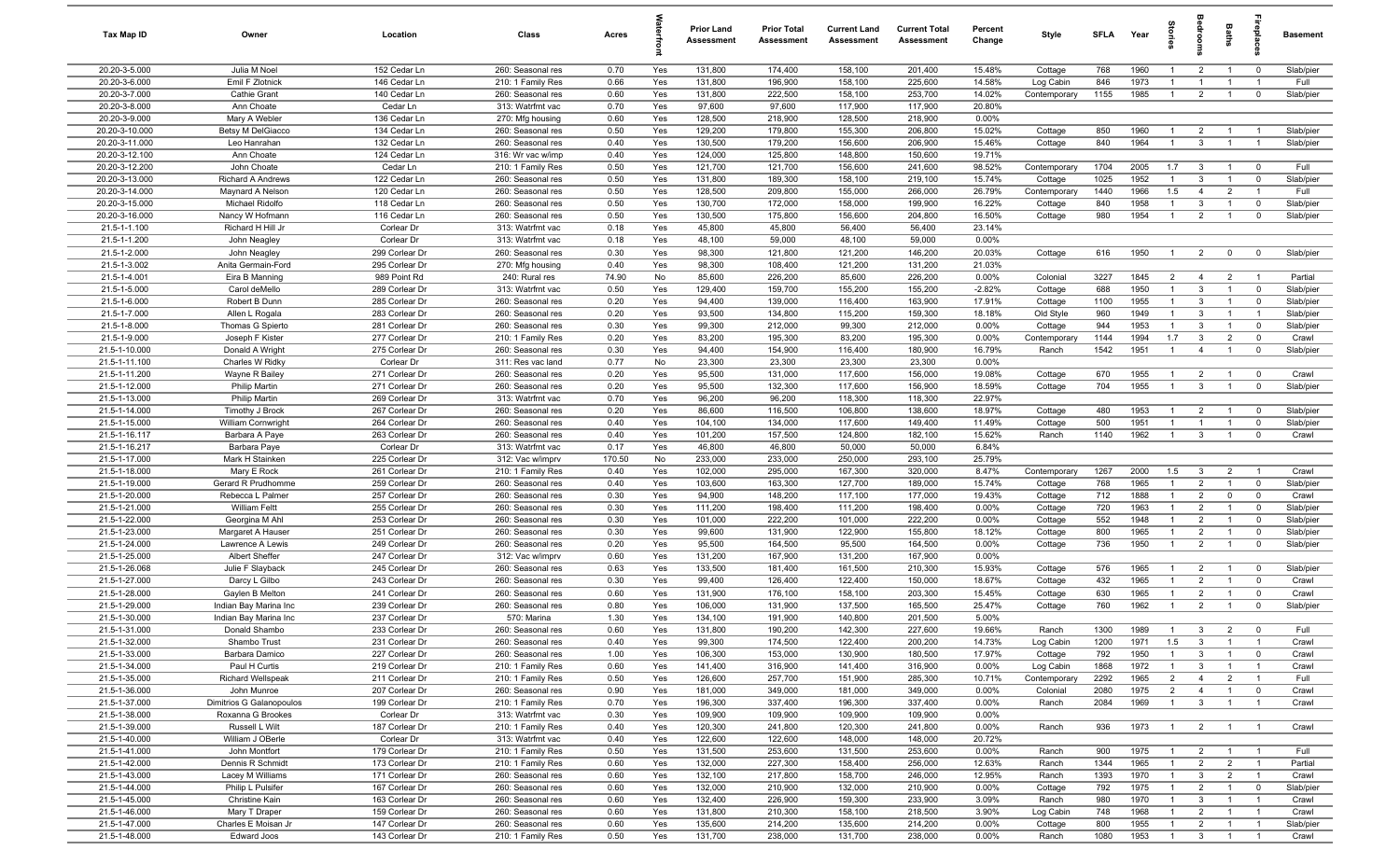| Tax Map ID                     | Owner                                      | Location                           | Class                                  | Acres        |            | Prior Land<br><b>Assessment</b> | <b>Prior Total</b><br>Assessment | <b>Current Land</b><br>Assessment | <b>Current Total</b><br><b>Assessment</b> | Percent<br>Change | Style                   | SFLA         | Year         | 을<br>등                           |                                  | Baths                            | replac                           | <b>Basement</b>        |
|--------------------------------|--------------------------------------------|------------------------------------|----------------------------------------|--------------|------------|---------------------------------|----------------------------------|-----------------------------------|-------------------------------------------|-------------------|-------------------------|--------------|--------------|----------------------------------|----------------------------------|----------------------------------|----------------------------------|------------------------|
| 21.5-1-49.000                  | William Allard                             | 139 Corlear Dr                     | 260: Seasonal res                      | 0.50         | Yes        | 129,200                         | 187,100                          | 155,000                           | 215,000                                   | 14.91%            | Other Style             | 1152         | 1974         | 1.5                              | $\overline{4}$                   | $\overline{2}$                   | $\overline{0}$                   | Slab/pier              |
| 21.5-1-50.000                  | Raymond S Germain                          | 135 Corlear Dr                     | 260: Seasonal res                      | 0.50         | Yes        | 129,200                         | 184,600                          | 155,000                           | 209,500                                   | 13.49%            | Ranch                   | 1115         | 1956         |                                  | -3                               |                                  |                                  | Slab/pier              |
| 21.5-1-51.000<br>21.5-1-52.000 | William H Lloyd Jr<br>John Sheehan         | 131 Corlear Dr<br>127 Corlear Dr   | 260: Seasonal res<br>210: 1 Family Res | 0.50         | Yes<br>Yes | 129,200<br>129,200              | 201,400<br>384,100               | 155,000<br>129,200                | 229,400<br>384,100                        | 13.90%<br>0.00%   | Other Style<br>Ranch    | 1260<br>1456 | 1967<br>1971 | 1.5<br>$\overline{1}$            | $\overline{4}$                   | $\overline{1}$                   | $\overline{1}$<br>$\overline{0}$ | Crawl<br>Partial       |
| 21.5-1-53.000                  | Edward C Mason                             | 121 Corlear Dr                     | 260: Seasonal res                      | 0.40<br>0.40 | Yes        | 129,200                         | 190,100                          | 129,200                           | 190,100                                   | 0.00%             | Cottage                 | 400          | 1954         | $\overline{1}$                   | $\overline{4}$<br>$\overline{2}$ | $\overline{2}$<br>$\overline{1}$ | $\overline{\mathbf{0}}$          | Slab/pier              |
| 21.5-1-54.100                  | Arthur Ocker                               | Corlear Dr                         | 311: Res vac land                      | 0.55         | No         | 20,900                          | 20,900                           | 20,900                            | 20,900                                    | 0.00%             |                         |              |              |                                  |                                  |                                  |                                  |                        |
| 21.5-1-54.200                  | Christopher Na Bell                        | 148 Corlear Dr                     | 210: 1 Family Res                      | 0.55         | No         | 22,300                          | 84,500                           | 22,300                            | 84,500                                    | 0.00%             | Ranch                   | 1268         | 1973         | $\overline{1}$                   | $\overline{2}$                   | $\overline{2}$                   | $\overline{\mathbf{0}}$          | Crawl                  |
| 21.5-1-55.000                  | William D Mayer                            | 157 Corlear Dr                     | 260: Seasonal res                      | 2.30         | No         | 137,700                         | 182,300                          | 137,700                           | 182,300                                   | 0.00%             | Cottage                 | 720          | 1968         | $\overline{1}$                   | $\mathbf{3}$                     | $\overline{1}$                   | $\overline{0}$                   | Crawl                  |
| 21.5-1-56.000                  | Joseph E Cousineau                         | 168 Corlear Dr                     | 210: 1 Family Res                      | 0.50         | No         | 22,600                          | 108,500                          | 22,600                            | 108,500                                   | 0.00%             | Ranch                   | 1340         | 1985         | $\overline{1}$                   | $\mathbf{3}$                     | $\mathbf{1}$                     | $\overline{0}$                   | Crawl                  |
| 21.5-1-57.000                  | Barbara J Cousineau                        | Corlear Dr                         | 311: Res vac land                      | 0.50         | No         | 20,500                          | 20,500                           | 20,500                            | 20,500                                    | 0.00%             |                         |              |              |                                  |                                  |                                  |                                  |                        |
| 21.5-1-58.000                  | Rex A Whicher Jr                           | Corlear Dr                         | 311: Res vac land                      | 1.00         | No         | 19,100                          | 19,100                           | 19,100                            | 19,100                                    | 0.00%             |                         |              |              |                                  |                                  |                                  |                                  |                        |
| 21.5-1-59.000                  | Roger V Burns Jr                           | Corlear Dr                         | 311: Res vac land                      | 0.50         | No         | 20,500                          | 20,500                           | 20,500                            | 20,500                                    | 0.00%             |                         |              |              |                                  |                                  |                                  |                                  |                        |
| 21.5-1-60.000                  | Barbara E Dickinson                        | 188 Corlear Dr                     | 260: Seasonal res                      | 0.50         | No         | 22,000                          | 86,200                           | 22,000                            | 86,200                                    | 0.00%             | Ranch                   | 864          | 1983         |                                  | $\overline{2}$                   | $\overline{1}$                   | $\overline{0}$                   | Slab/pier              |
| 21.5-1-61.000<br>21.5-1-62.000 | Lee A Ratay                                | Corlear Dr<br>196 Corlear Dr       | 311: Res vac land                      | 0.50         | No         | 20,500                          | 20,500                           | 20,500                            | 20,500                                    | 0.00%<br>0.00%    |                         | 864          | 1983         |                                  |                                  | $\overline{1}$                   |                                  | Crawl                  |
| 21.5-1-63.000                  | Lee A Ratay<br><b>Bruce A LeClair</b>      | 200 Corlear Dr                     | 260: Seasonal res<br>260: Seasonal res | 0.50<br>0.50 | No<br>No   | 21,700<br>22,100                | 80,700<br>82,600                 | 21,700<br>22,100                  | 80,700<br>82,600                          | 0.00%             | Ranch<br>Cottage        | 780          | 1985         |                                  | $\overline{2}$<br>$\overline{2}$ | $\overline{1}$                   | $\overline{0}$<br>$\overline{0}$ | Slab/pier              |
| 21.5-1-64.100                  | <b>Richard Wellspeak</b>                   | Corlear Dr                         | 311: Res vac land                      | 0.49         | No         | 20,200                          | 20,200                           | 20,200                            | 20,200                                    | 0.00%             |                         |              |              |                                  |                                  |                                  |                                  |                        |
| 21.5-1-64.200                  | John T Munroe                              | Corlear Dr                         | 311: Res vac land                      | 0.49         | No         | 20,200                          | 20,200                           | 20,200                            | 20,200                                    | 0.00%             |                         |              |              |                                  |                                  |                                  |                                  |                        |
| 21.5-1-65.000                  | Richard P Wellspeak                        | 212 Corlear Dr                     | 312: Vac w/imprv                       | 0.50         | No         | 20,800                          | 38,300                           | 20,800                            | 38,300                                    | 0.00%             |                         |              |              |                                  |                                  |                                  |                                  |                        |
| 21.5-1-66.000                  | Charles T DeLise                           | 215 Corlear Dr                     | 260: Seasonal res                      | 1.50         | Yes        | 79,400                          | 136,600                          | 156,100                           | 213,000                                   | 55.93%            | Cottage                 | 550          | 1975         | $\overline{1}$                   | $\overline{2}$                   | $\overline{1}$                   |                                  | Slab/pier              |
| 21.5-1-67.000                  | Mark H Stainken                            | Corlear Dr                         | 695: Cemetery                          | 1.50         | No         | 600                             | 600                              | 600                               | 600                                       | 0.00%             |                         |              |              |                                  |                                  |                                  |                                  |                        |
| 21.5-1-69.000                  | Jeffrey L Nasner                           | Corlear Dr                         | 311: Res vac land                      | 1.80         | No         | 21,700                          | 21,700                           | 21,700                            | 21,700                                    | 0.00%             |                         |              |              |                                  |                                  |                                  |                                  |                        |
| 21.5-1-70.000                  | Bradley L Paye                             | 298 Corlear Dr                     | 260: Seasonal res                      | 1.40         | No         | 29,900                          | 62,000                           | 29,900                            | 62,000                                    | 0.00%             | Cottage                 | 650          | 1999         | $\overline{1}$                   | $\overline{2}$                   | $\overline{1}$                   | $\overline{0}$                   | Slab/pier              |
| 21.5-1-71.110                  | Indian Bay Marina Inc                      | Corlear Dr                         | 330: Vacant comm                       | 6.30         | No         | 33,300                          | 33,300                           | 35,000                            | 35,000                                    | 5.11%             |                         |              |              |                                  |                                  |                                  |                                  |                        |
| 21.5-1-71.122<br>21.5-1-71.200 | Margaret A Hauser                          | Corlear Dr                         | 311: Res vac land                      | 1.60<br>1.25 | No         | 3,100<br>20,700                 | 3,100                            | 3,100                             | 3,100                                     | 0.00%             |                         |              |              |                                  |                                  |                                  |                                  |                        |
| 21.5-1-71.300                  | Louis Capuano<br>Thomas Spierto            | Corlear Dr<br>282 Corlear Dr       | 311: Res vac land<br>311: Res vac land | 1.25         | No<br>No   | 20,700                          | 20,700<br>20,700                 | 20,700<br>20,700                  | 20,700<br>20,700                          | 0.00%<br>0.00%    |                         |              |              |                                  |                                  |                                  |                                  |                        |
| 21.5-2-1.000                   | James R Morse                              | Indian Bay Rd                      | 311: Res vac land                      | 2.96         | No         | 19,200                          | 19,200                           | 19,200                            | 19,200                                    | 0.00%             |                         |              |              |                                  |                                  |                                  |                                  |                        |
| 21.5-2-2.000                   | James R Morse                              | Indian Bay Rd                      | 311: Res vac land                      | 1.49         | No         | 19,200                          | 19,200                           | 19,200                            | 19,200                                    | 0.00%             |                         |              |              |                                  |                                  |                                  |                                  |                        |
| 21.5-2-3.000                   | James R Morse                              | Indian Bay Rd                      | 311: Res vac land                      | 1.50         | No         | 19,200                          | 19,200                           | 19,200                            | 19,200                                    | 0.00%             |                         |              |              |                                  |                                  |                                  |                                  |                        |
| 21.5-2-4.000                   | James R Morse                              | Indian Bay Rd                      | 311: Res vac land                      | 2.00         | No         | 19,200                          | 19,200                           | 19,200                            | 19,200                                    | 0.00%             |                         |              |              |                                  |                                  |                                  |                                  |                        |
| 21.5-2-5.000                   | James R Morse                              | Indian Bay Rd                      | 311: Res vac land                      | 2.00         | No         | 19,200                          | 19,200                           | 19,200                            | 19,200                                    | 0.00%             |                         |              |              |                                  |                                  |                                  |                                  |                        |
| 21.5-2-6.000                   | James R Morse                              | Indian Bay Rd                      | 311: Res vac land                      | 2.00         | No         | 19,200                          | 19,200                           | 19,200                            | 19,200                                    | 0.00%             |                         |              |              |                                  |                                  |                                  |                                  |                        |
| 21.5-2-7.000                   | Travis J Sheehan                           | 77 Indian Bay Rd                   | 311: Res vac land                      | 2.00         | No         | 19,200                          | 19,200                           | 19,200                            | 19,200                                    | 0.00%             |                         |              |              |                                  |                                  |                                  |                                  |                        |
| 21.5-2-8.000                   | Joshua W Murphy                            | Indian Bay Rd                      | 311: Res vac land                      | 2.16         | No         | 19,200                          | 19,200                           | 19,200                            | 19,200                                    | 0.00%             |                         |              |              |                                  |                                  |                                  |                                  |                        |
| 21.5-2-9.000<br>21.5-2-10.000  | Kimberly Murphy<br>William Murphy          | Indian Bay Rd<br>111 Indian Bay Rd | 311: Res vac land<br>210: 1 Family Res | 3.03<br>3.07 | No<br>No   | 19,200<br>30,000                | 19,200<br>192,500                | 19,200<br>30,000                  | 19,200<br>192,500                         | 0.00%<br>0.00%    | Contemporary            | 3064         | 2005         | $\overline{2}$                   | $\mathbf{3}$                     | $\overline{2}$                   | $\overline{1}$                   | Full                   |
| 21.5-2-11.000                  | James R Morse                              | 102 Indian Bay Rd                  | 210: 1 Family Res                      | 4.38         | No         | 27,500                          | 82,500                           | 27,500                            | 82,500                                    | 0.00%             | Ranch                   | 1288         | 2004         | $\overline{1}$                   | $\mathbf{3}$                     | $\overline{2}$                   | $\mathbf 0$                      | Full                   |
| 21.5-2-12.000                  | Marsha A Morse                             | Indian Bay Rd                      | 311: Res vac land                      | 3.30         | No         | 19,200                          | 19,200                           | 19,200                            | 19,200                                    | 0.00%             |                         |              |              |                                  |                                  |                                  |                                  |                        |
| 21.5-2-13.000                  | Thomas OBrien                              | Indian Bay Rd                      | 311: Res vac land                      | 1.75         | No         | 19,200                          | 19,200                           | 19,200                            | 19,200                                    | 0.00%             |                         |              |              |                                  |                                  |                                  |                                  |                        |
| 21.5-2-14.000                  | James R Morse                              | Indian Bay Rd                      | 311: Res vac land                      | 1.45         | No         | 19,200                          | 19,200                           | 19,200                            | 19,200                                    | 0.00%             |                         |              |              |                                  |                                  |                                  |                                  |                        |
| 21.5-2-15.000                  | James R Morse                              | Indian Bay Rd                      | 311: Res vac land                      | 1.45         | No         | 19,200                          | 19,200                           | 19,200                            | 19,200                                    | 0.00%             |                         |              |              |                                  |                                  |                                  |                                  |                        |
| 21.5-2-16.000                  | James R Morse                              | Indian Bay Rd                      | 311: Res vac land                      | 1.49         | No         | 19,200                          | 19,200                           | 19,200                            | 19,200                                    | 0.00%             |                         |              |              |                                  |                                  |                                  |                                  |                        |
| 21.5-2-17.000                  | James R Morse                              | Indian Bay Rd                      | 311: Res vac land                      | 1.47         | No         | 19,200                          | 19,200                           | 19,200                            | 19,200                                    | 0.00%             |                         |              |              |                                  |                                  |                                  |                                  |                        |
| 21.6-1-1.002                   | <b>Edward Grady</b>                        | 980 Point Rd                       | 210: 1 Family Res                      | 2.28         | Yes        | 219,600                         | 340,100                          | 219,600                           | 340,100                                   | 0.00%             | Cottage                 | 700          | 1955         | $\overline{1}$<br>$\overline{1}$ | $\overline{2}$                   | $\overline{1}$<br>$\overline{1}$ | $\overline{0}$<br>$\overline{0}$ | Slab/pier              |
| 21.6-1-2.007<br>21.6-1-3.000   | Anthony J DAngelo<br>David R Weiskotten    | 950 Point Rd<br>974 Point Rd       | 260: Seasonal res<br>260: Seasonal res | 1.00<br>1.10 | Yes<br>Yes | 132,500<br>132.900              | 156,200<br>181.200               | 160,000<br>132.900                | 185,300<br>208.700                        | 18.63%<br>15.18%  | Cottage<br>Contemporary | 500<br>1290  | 1953<br>1991 | $\overline{2}$                   | $\mathbf{3}$<br>$\mathbf{3}$     |                                  |                                  | Slab/pier<br>Slab/pier |
| 21.6-1-4.000                   | Thomas Sheehan                             | 968 Point Rd                       | 210: 1 Family Res                      | 2.50         | Yes        | 262,600                         | 418,400                          | 315,000                           | 480,800                                   | 14.91%            | Contemporary            | 3466         | 1950         | $\overline{1}$                   | $\mathbf{3}$                     | $\overline{2}$                   | $\overline{2}$                   | Partial                |
| 21.6-1-5.152                   | William B Haseltine                        | 960 Point Rd                       | 260: Seasonal res                      | 2.00         | Yes        | 187,500                         | 194,300                          | 224,300                           | 231,600                                   | 19.20%            | Cottage                 | 575          | 1950         |                                  | $\overline{2}$                   | $\overline{1}$                   | $\overline{0}$                   | Slab/pier              |
| 21.6-1-6.162                   | Anthony DAngelo                            | 952 Point Rd                       | 260: Seasonal res                      | 1.03         | Yes        | 135,700                         | 163,400                          | 162,800                           | 192,200                                   | 17.63%            | Cottage                 | 425          | 1950         |                                  |                                  |                                  | $\mathbf 0$                      | Slab/pier              |
| 21.6-2-1.000                   | Marsha Harbison                            | 888 Point Rd                       | 210: 1 Family Res                      | 2.60         | Yes        | 271,700                         | 344,900                          | 361,400                           | 439,000                                   | 27.28%            | Old Style               | 1362         | 1935         | 1.5                              | $\overline{4}$                   | $\overline{1}$                   | $\overline{1}$                   | Full                   |
| 21.6-2-2.000                   | Ralph W Harbison                           | 886 Point Rd                       | 210: 1 Family Res                      | 2.30         | Yes        | 268,600                         | 429,300                          | 347,000                           | 515,200                                   | 20.01%            | Contemporary            | 2056         | 1976         | 2.5                              | $\overline{4}$                   | $\overline{2}$                   |                                  | Crawl                  |
| 21.6-2-3.110                   | Roger Melka                                | Point Rd                           | 311: Res vac land                      | 2.75         | No         | 13,100                          | 13,100                           | 13,100                            | 13,100                                    | 0.00%             |                         |              |              |                                  |                                  |                                  |                                  |                        |
| 21.6-2-3.120                   | Roger Melka                                | 870 Point Rd                       | 210: 1 Family Res                      | 2.85         | No         | 250,200                         | 441,200                          | 335,700                           | 547,100                                   | 24.00%            | Old Style               | 3672         | 1930         | $\overline{2}$                   | 6                                | $\mathbf{3}$                     |                                  | Crawl                  |
| 21.6-2-3.200                   | Leonard Shereck                            | 882 Point Rd                       | 210: 1 Family Res                      | 2.90         | Yes        | 165,000                         | 495,000                          | 165,000                           | 495,000                                   | 0.00%             |                         |              |              |                                  |                                  |                                  |                                  |                        |
| 21.6-2-4.111<br>21.6-2-4.112   | <b>Thurston Clarke</b><br>William J Cromie | 854 Point Rd<br>Point Rd           | 210: 1 Family Res<br>311: Res vac land | 3.00<br>1.13 | No<br>No   | 36,700<br>20,000                | 206,900<br>20,000                | 36,700<br>20,000                  | 206,900<br>20,000                         | 0.00%<br>0.00%    | Contemporary            | 3068         | 1952         | $\overline{1}$                   | $\overline{\mathbf{3}}$          | $\overline{2}$                   | $\overline{1}$                   | Full                   |
| 21.6-2-4.120                   | <b>Thurston Clarke</b>                     | Point Rd                           | 316: Wr vac w/imp                      | 3.80         | Yes        | 193,900                         | 195,200                          | 231,500                           | 232,700                                   | 19.21%            |                         |              |              |                                  |                                  |                                  |                                  |                        |
| 21.6-2-5.000                   | Anthony Salvatore                          | 848 Point Rd                       | 260: Seasonal res                      | 3.20         | Yes        | 270,400                         | 353,900                          | 341,000                           | 430,100                                   | 21.53%            | Old Style               | 1942         | 1925         | 1.5                              | $5\overline{5}$                  | $\overline{2}$                   | $\overline{1}$                   | Slab/pier              |
| 21.6-2-6.100                   | William J Cromie                           | Point Rd                           | 313: Watrfrnt vac                      | 2.78         | Yes        | 149,300                         | 220,800                          | 149,300                           | 220,800                                   | 0.00%             |                         |              |              |                                  |                                  |                                  |                                  |                        |
| 21.6-2-6.200                   | William J Cromie                           | 832 Point Rd                       | 210: 1 Family Res                      | 3.20         | Yes        | 185,600                         | 351,600                          | 185,600                           | 351,600                                   | 0.00%             | Contemporary            | 1220         | 1980         | 1.5                              | $\overline{\mathbf{3}}$          | $\overline{2}$                   | $\overline{1}$                   | Crawl                  |
| 21.6-2-7.000                   | Patricia E Reynolds                        | 828 Point Rd                       | 210: 1 Family Res                      | 3.60         | Yes        | 191,400                         | 325,400                          | 191,400                           | 325,400                                   | 0.00%             | Ranch                   | 1808         | 1957         | $\overline{1}$                   | $\mathbf{3}$                     | $\overline{1}$                   | $\overline{1}$                   | Full                   |
| 21.6-3-1.000                   | Ralph W Harbison                           | Point Rd                           | 311: Res vac land                      | 5.40         | No         | 20,900                          | 20,900                           | 20,900                            | 20,900                                    | 0.00%             |                         |              |              |                                  |                                  |                                  |                                  |                        |
| 21.6-3-2.000                   | Marsha Harbison                            | Point Rd                           | 313: Watrfrnt vac                      | 3.20         | Yes        | 191,900                         | 191,900                          | 229,200                           | 229,200                                   | 19.44%            |                         |              |              |                                  |                                  |                                  |                                  |                        |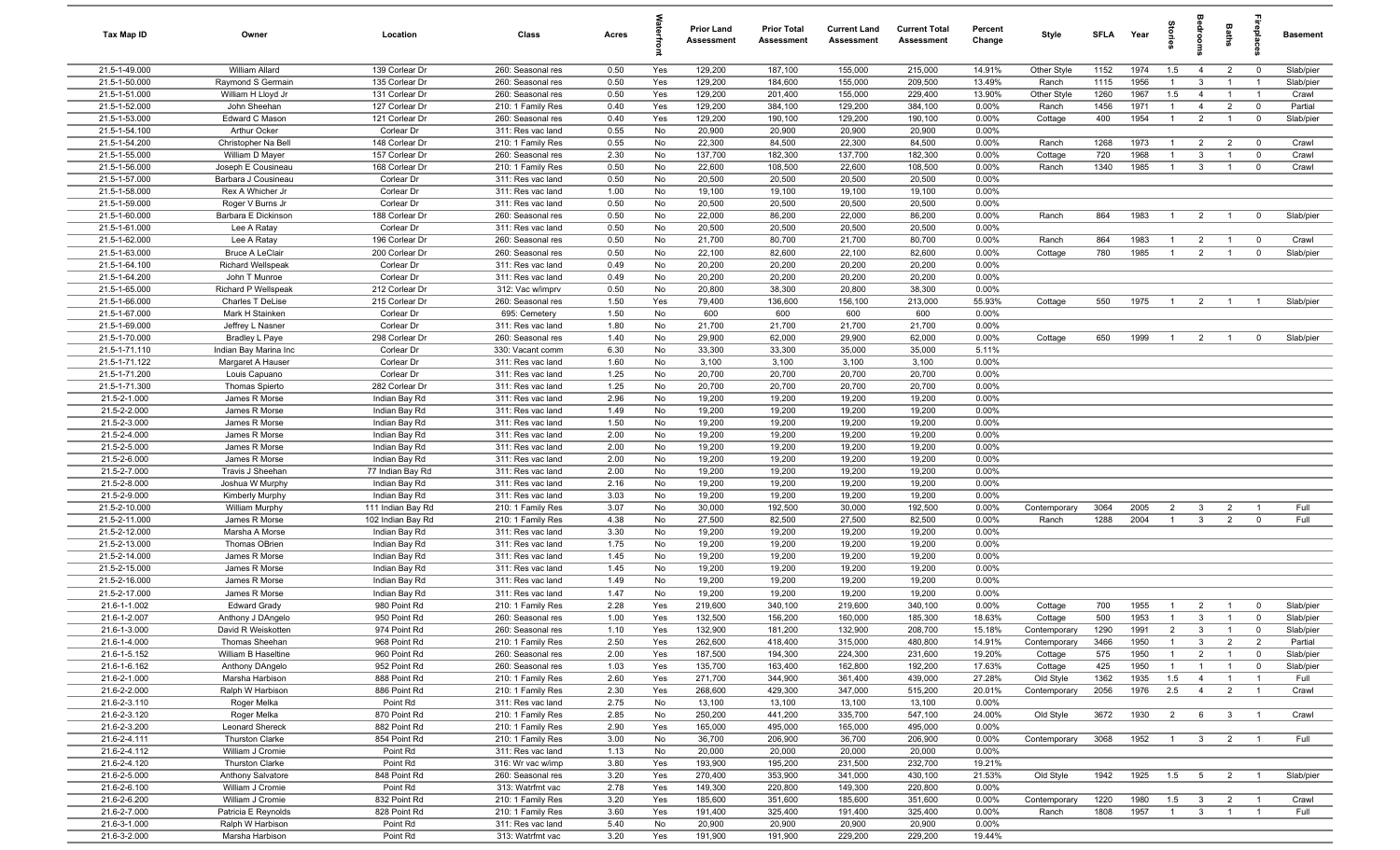| <b>Tax Map ID</b>              | Owner                               | Location                       | Class                                  | Acres        |               | <b>Prior Land</b><br>Assessment | <b>Prior Total</b><br>Assessment | <b>Current Land</b><br><b>Assessment</b> | <b>Current Total</b><br><b>Assessment</b> | Percent<br>Change | Style                     | SFLA         | Year         | g                     | å                                | Baths                            | <b>G</b> bia                              | <b>Basement</b>    |
|--------------------------------|-------------------------------------|--------------------------------|----------------------------------------|--------------|---------------|---------------------------------|----------------------------------|------------------------------------------|-------------------------------------------|-------------------|---------------------------|--------------|--------------|-----------------------|----------------------------------|----------------------------------|-------------------------------------------|--------------------|
| 21.6-3-3.000                   | Mark H Pohlman                      | 924 Point Rd                   | 210: 1 Family Res                      | 3.18         | Yes           | 191,700                         | 575,200                          | 191,700                                  | 575,200                                   | 0.00%             |                           |              |              |                       |                                  |                                  |                                           |                    |
| 21.6-3-4.000                   | Johann Ruhdorfer                    | 928 Point Rd                   | 210: 1 Family Res                      | 6.10         | Yes           | 308,400                         | 508,100                          | 450,200                                  | 663,300                                   | 30.55%            | Ranch                     | 2059         | 1983         | $\overline{1}$        | $\overline{4}$                   | $\overline{2}$                   | $\overline{1}$                            | Full               |
| 21.9-1-1.000                   | Donald Lilly                        | 82 Lilly Ln                    | 260: Seasonal res                      | 0.40         | Yes           | 196,700                         | 251,100                          | 236,000                                  | 299,200                                   | 19.16%            | Cottage                   | 1152         | 1969         | $\overline{1}$        | $\mathbf{3}$                     | $\overline{1}$                   | $\mathbf 0$                               | Slab/pier          |
| 21.9-2-1.000                   | Lawrence C Blanchard Jr             | 119 Corlear Dr                 | 316: Wr vac w/imp                      | 0.50         | Yes           | 86,000                          | 86,000                           | 148,800                                  | 150,000                                   | 74.42%            |                           |              |              |                       |                                  |                                  |                                           |                    |
| 21.9-2-2.100                   | Lisa O Imobersteg                   | 111 Corlear Dr                 | 260: Seasonal res                      | 0.40         | Yes           | 126,600                         | 184,300                          | 151,900                                  | 211,900                                   | 14.98%            | Cottage                   | 896          | 1950         | $\overline{1}$        | $\overline{3}$                   | $\overline{1}$                   | $\overline{1}$                            | Slab/pier          |
| 21.9-2-2.200                   | Robert J Vanni                      | 115 Corlear Dr                 | 210: 1 Family Res                      | 0.40         | Yes           | 124,100                         | 219,400                          | 148,800                                  | 247,700                                   | 12.90%            | Ranch                     | 1144         | 1978         | $\overline{1}$        | $\mathbf{3}$                     | $\overline{1}$                   | $\mathbf 0$                               | Full               |
| 21.9-2-3.000                   | William A Mark Jr                   | 103 Corlear Dr                 | 260: Seasonal res                      | 1.20         | Yes           | 245,100                         | 326,200                          | 297,800                                  | 413,300                                   | 26.70%            | Old Style                 | 2286         | 1949         | $\overline{2}$        | $\overline{4}$                   | $\overline{2}$                   | $\mathbf 0$                               | Full               |
| 21.9-2-4.000                   | Eugene L Shlatz                     | 95 Corlear Dr                  | 260: Seasonal res                      | 0.40         | Yes           | 124,700                         | 153,600                          | 150,500                                  | 181,200                                   | 17.97%            | Cottage                   | 696          | 1950         | $\overline{1}$        | $\overline{2}$                   | $\mathbf{1}$                     | $\Omega$                                  | Slab/pier          |
| 21.9-2-5.000                   | Peter T Bothwell                    | 93 Corlear Dr                  | 260: Seasonal res                      | 0.50         | Yes           | 129,200                         | 188,200                          | 155,000                                  | 219,900                                   | 16.84%            | Cottage                   | 814          | 1935         | $\overline{1}$        | 3                                | $\overline{1}$                   | $\Omega$                                  | Partial            |
| 21.9-2-6.000<br>21.9-2-7.000   | Susan B Woznack<br>Paul Carpenter   | 83 Corlear Dr                  | 260: Seasonal res                      | 0.88         | Yes           | 180,800                         | 237,300                          | 216,500                                  | 265,500                                   | 11.88%            | Cottage                   | 1188         | 1941<br>1935 | 1.5<br>$\overline{1}$ | $\mathbf{3}$                     | $\overline{1}$<br>$\overline{1}$ | $\mathbf 0$                               | Slab/pier          |
| 21.9-2-8.000                   | Peter Henderson                     | 79 Corlear Dr<br>75 Corlear Dr | 260: Seasonal res<br>210: 1 Family Res | 0.50<br>0.57 | Yes<br>Yes    | 130,500<br>132,400              | 239,800<br>223,300               | 156,600<br>159,300                       | 270,800<br>253,500                        | 12.93%<br>13.52%  | Cottage<br>Ranch          | 1413<br>1374 | 1968         | $\overline{1}$        | $\mathbf{3}$<br>3                | $\overline{1}$                   | $\overline{\mathbf{0}}$<br>$\overline{0}$ | Crawl<br>Crawl     |
| 21.9-2-9.000                   | William L Bardeen                   | 71 Corlear Dr                  | 260: Seasonal res                      | 0.60         | Yes           | 131,900                         | 331,000                          | 131,900                                  | 331,000                                   | 0.00%             | Cape Cod                  | 1652         | 1970         | 1.7                   | $\overline{4}$                   | $\overline{2}$                   | $\overline{0}$                            | Full               |
| 21.9-2-10.100                  | Richard F Brown                     | 63 Corlear Dr                  | 260: Seasonal res                      | 0.70         | Yes           | 134,900                         | 350,500                          | 134,900                                  | 350,500                                   | 0.00%             | Contemporary              | 1850         | 1989         | 1.5                   | $\overline{2}$                   | $\overline{1}$                   | $\mathbf 0$                               | Partial            |
| 21.9-2-10.200                  | <b>Robert Battaline</b>             | 65 Corlear Dr                  | 260: Seasonal res                      | 0.75         | Yes           | 137,400                         | 162,100                          | 163,600                                  | 173,600                                   | 7.09%             | Cottage                   | 540          | 1950         | $\overline{1}$        | $\mathbf{1}$                     | $\overline{1}$                   | $^{\circ}$                                | Slab/pier          |
| 21.9-2-11.000                  | Col Richard Connor                  | 59 Corlear Dr                  | 210: 1 Family Res                      | 0.70         | Yes           | 134,900                         | 242,500                          | 164,200                                  | 252,000                                   | 3.92%             | Ranch                     | 984          | 1991         | $\overline{1}$        | 2                                | $\overline{1}$                   | $\mathbf 0$                               | Full               |
| 21.9-2-12.000                  | Ralph Hathaway                      | 55 Corlear Dr                  | 260: Seasonal res                      | 0.52         | Yes           | 133,600                         | 177,500                          | 162,600                                  | 209,400                                   | 17.97%            | Cottage                   | 1116         | 1944         | $\overline{1}$        | $\mathbf{3}$                     | $\overline{1}$                   | $\overline{1}$                            | Crawl              |
| 21.9-2-13.000                  | Eugene D Boney                      | 51 Corlear Dr                  | 260: Seasonal res                      | 0.20         | Yes           | 85,900                          | 128,900                          | 105,800                                  | 151,700                                   | 17.69%            | Cottage                   | 725          | 1950         | $\overline{1}$        | $\overline{2}$                   | $\overline{1}$                   | $\overline{1}$                            | Slab/pier          |
| 21.9-2-14.000                  | Anne M Caron                        | 49 Corlear Dr                  | 260: Seasonal res                      | 0.20         | Yes           | 95,400                          | 135,200                          | 117,600                                  | 159,900                                   | 18.27%            | Cottage                   | 756          | 1935         | $\overline{1}$        | $\overline{2}$                   | $\mathbf{1}$                     | $\mathbf{0}$                              | Slab/pier          |
| 21.9-2-15.000                  | Ronald W Salisbury                  | 47 Corlear Dr                  | 210: 1 Family Res                      | 0.40         | Yes           | 127,900                         | 324,600                          | 153,500                                  | 361,100                                   | 11.24%            | Log Cabin                 | 1480         | 1950         | -1                    | $\mathbf{3}$                     | $\overline{1}$                   | $\overline{1}$                            | Full               |
| 21.9-2-16.000                  | Shari Milne                         | 41 Corlear Dr                  | 210: 1 Family Res                      | 0.50         | Yes           | 127,300                         | 215,500                          | 153,200                                  | 229,200                                   | 6.36%             | Cottage                   | 832          | 1970         | $\overline{1}$        | $\overline{2}$                   | $\overline{1}$                   | $\overline{1}$                            | Crawl              |
| 21.9-2-17.000                  | Hector F Richard                    | 39 Corlear Dr                  | 270: Mfg housing                       | 0.50         | Yes           | 127,300                         | 142,500                          | 153,200                                  | 168,600                                   | 18.32%            |                           |              |              |                       |                                  |                                  |                                           |                    |
| 21.9-2-18.000                  | Annette L Gentile                   | 35 Corlear Dr                  | 260: Seasonal res                      | 0.20         | Yes           | 77,000                          | 125,400                          | 95,000                                   | 144,300                                   | 15.07%            | Cottage                   | 768          | 1965         | -1                    | $\mathbf{3}$                     | $\overline{1}$                   | $\mathbf 0$                               | Slab/pier          |
| 21.9-2-19.000                  | Donald Gentile                      | 33 Corlear Dr                  | 260: Seasonal res                      | 0.20         | Yes           | 97,300                          | 125,900                          | 120,000                                  | 149,000                                   | 18.35%            | Cottage                   | 720          | 1962         | $\mathbf{1}$          | $\overline{2}$                   | $\mathbf 0$                      | $\mathbf 0$                               | Slab/pier          |
| 21.9-2-20.000                  | William A Denton                    | 31 Corlear Dr                  | 260: Seasonal res                      | 0.20         | Yes           | 68,200                          | 104,500                          | 84,000                                   | 122,900                                   | 17.61%            | Cottage                   | 744          | 1950         | $\overline{1}$        | 3                                | $\overline{1}$                   | $\mathbf{0}$                              | Slab/pier          |
| 21.9-2-21.000                  | Keith Nichols                       | 29 Corlear Dr                  | 260: Seasonal res                      | 0.24         | Yes           | 77,900                          | 116,600                          | 88,900                                   | 128,300                                   | 10.03%            | Cottage                   | 720          | 1960         | $\overline{1}$        | $\mathbf{3}$                     | $\overline{1}$                   | $\mathbf 0$                               | Slab/pier          |
| 21.9-2-22.000                  | Joel Trefry                         | 27 Corlear Dr                  | 260: Seasonal res                      | 0.40         | Yes           | 115,300                         | 156,100                          | 141,600                                  | 185,100                                   | 18.58%            | Cottage                   | 832          | 1950         | $\overline{1}$        | $\mathbf{3}$                     | $\overline{1}$                   | $\overline{1}$                            | Slab/pier          |
| 21.9-2-23.000                  | Arno W VanAbs                       | 23 Corlear Dr                  | 260: Seasonal res                      | 0.40         | Yes           | 112,500                         | 156,500                          | 139,000                                  | 185,800                                   | 18.72%            | Cottage                   | 504          | 1950         | $\overline{1}$        | $\mathbf{3}$                     | $\overline{1}$                   | $\overline{1}$                            | Slab/pier          |
| 21.9-2-24.100<br>21.9-2-24.200 | Charles R Kilmer                    | Corlear Dr                     | 313: Watrfrnt vac                      | 0.62         | Yes           | 11,700                          | 11,700                           | 1,600                                    | 1,600                                     | $-86.32%$         |                           |              |              | $\overline{1}$        |                                  |                                  | $\overline{1}$                            | Full               |
| 21.9-2-24.300                  | Charles R Kilmer<br>Julius Frankel  | 13 Corlear Dr<br>19 Corlear Dr | 210: 1 Family Res<br>260: Seasonal res | 0.61<br>0.69 | Yes<br>Yes    | 119,200<br>132,400              | 324,500<br>226,200               | 119,200<br>159,000                       | 324,500<br>257,400                        | 0.00%<br>13.79%   | Contemporary<br>Cape Cod  | 1792<br>1236 | 1992<br>1985 | 1.5                   | $\overline{2}$<br>$\overline{2}$ | $\overline{2}$<br>$\overline{1}$ | $\mathbf 0$                               | Slab/pier          |
| 21.9-4-1.000                   | Robert LaFerriere                   | 4 Elm Ave                      | 270: Mfg housing                       | 0.30         | No            | 16,000                          | 23,900                           | 16,000                                   | 23,900                                    | 0.00%             |                           |              |              |                       |                                  |                                  |                                           |                    |
| 21.9-4-2.000                   | Robert C Gosson                     | 6 Elm Ave                      | 311: Res vac land                      | 0.20         | No            | 3,000                           | 3,000                            | 3,000                                    | 3,000                                     | 0.00%             |                           |              |              |                       |                                  |                                  |                                           |                    |
| 21.9-4-3.000                   | Mark M Knickerbocker                | 8 Elm Ave                      | 270: Mfg housing                       | 0.30         | No            | 15,800                          | 24,200                           | 15,800                                   | 24,200                                    | 0.00%             |                           |              |              |                       |                                  |                                  |                                           |                    |
| 21.9-4-4.100                   | David Bonfante                      | 16 Elm Ave                     | 311: Res vac land                      | 0.13         | No            | 900                             | 900                              | 900                                      | 900                                       | 0.00%             |                           |              |              |                       |                                  |                                  |                                           |                    |
| 21.9-4-4.200                   | Helen T Callanan                    | 12 Elm Ave                     | 270: Mfg housing                       | 0.25         | No            | 15,500                          | 21,900                           | 15,500                                   | 21,900                                    | 0.00%             |                           |              |              |                       |                                  |                                  |                                           |                    |
| 21.9-4-5.000                   | Allan Morris                        | 20 Elm Ave                     | 312: Vac w/imprv                       | 0.20         | No            | 12,500                          | 12,500                           | 12,500                                   | 12,500                                    | 0.00%             |                           |              |              |                       |                                  |                                  |                                           |                    |
| 21.9-4-6.001                   | Michael Cayouette                   | 68 Frisbie Rd                  | 270: Mfg housing                       | 0.30         | No            | 15,900                          | 25,300                           | 15,900                                   | 25,300                                    | 0.00%             |                           |              |              |                       |                                  |                                  |                                           |                    |
| 21.9-4-7.002                   | William J Lonsbury                  | 28 Elm Ave                     | 270: Mfg housing                       | 0.50         | No            | 19,700                          | 27,100                           | 19,700                                   | 27,100                                    | 0.00%             |                           |              |              |                       |                                  |                                  |                                           |                    |
| 21.9-4-8.000                   | Nicole R Fosse                      | 30 Elm Ave                     | 270: Mfg housing                       | 0.20         | No            | 12,000                          | 18,600                           | 12,000                                   | 18,600                                    | 0.00%             |                           |              |              |                       |                                  |                                  |                                           |                    |
| 21.9-4-9.000                   | Albertine DesMarais                 | 32 Elm Ave                     | 270: Mfg housing                       | 0.20         | No            | 13,500                          | 17,500                           | 13,500                                   | 17,500                                    | 0.00%             |                           |              |              |                       |                                  |                                  |                                           |                    |
| 21.9-4-10.000                  | Zenon M Kowalski                    | 34 Elm Ave                     | 270: Mfg housing                       | 0.20         | No            | 12,300                          | 35,200                           | 12,300                                   | 35,200                                    | 0.00%             |                           |              |              |                       |                                  |                                  |                                           |                    |
| 21.9-4-11.000                  | William Cox                         | 38 Elm Ave                     | 270: Mfg housing                       | 0.20         | No            | 12,000                          | 19,400                           | 12,000                                   | 19,400                                    | 0.00%             |                           |              |              |                       |                                  |                                  |                                           |                    |
| 21.9-4-12.000                  | Michel Gilligan                     | 40 Elm Ave<br>42 Elm Ave       | 270: Mfg housing                       | 0.20         | No<br>No      | 12,000                          | 18,400                           | 12,000<br>14,300                         | 18,400                                    | 0.00%             |                           |              |              |                       |                                  |                                  |                                           |                    |
| 21.9-4-13.000<br>21.9-4-14.100 | Michael Gilligan<br>Robert H Decker | 48 Elm Ave                     | 270: Mfg housing                       | 0.20<br>0.34 | No            | 14,300<br>16,500                | 17,300<br>19,600                 | 16,500                                   | 17,300<br>19,600                          | 0.00%<br>0.00%    |                           |              |              |                       |                                  |                                  |                                           |                    |
| 21.9-4-15.000                  | Gael M Mitchell                     | Frisbie Rd                     | 270: Mfg housing<br>311: Res vac land  | 0.18         | $\mathsf{No}$ | 1,100                           | 1,100                            | 1,100                                    | 1,100                                     | 0.00%             |                           |              |              |                       |                                  |                                  |                                           |                    |
| 21.9-4-16.000                  | Gael L Mitchell                     | 24 Frisbie Rd                  | 270: Mfg housing                       | 0.17         | No            | 11,000                          | 50,200                           | 11,000                                   | 50,200                                    | 0.00%             |                           |              |              |                       |                                  |                                  |                                           |                    |
| 21.9-4-17.000                  | <b>Gael Mitchell</b>                | Frisbie Rd                     | 311: Res vac land                      | 0.20         | No            | 3,000                           | 3,000                            | 3,000                                    | 3,000                                     | 0.00%             |                           |              |              |                       |                                  |                                  |                                           |                    |
| 21.9-4-18.191                  | Gregory A Mitchell                  | 30 Frisbie Rd                  | 270: Mfg housing                       | 0.27         | No            | 15,300                          | 22,100                           | 15,300                                   | 22,100                                    | 0.00%             |                           |              |              |                       |                                  |                                  |                                           |                    |
| 21.9-4-19.200                  | William H Wirsch                    | 34 Frisbie Rd                  | 270: Mfg housing                       | 0.32         | No            | 16,400                          | 28,400                           | 16,400                                   | 28,400                                    | 0.00%             |                           |              |              |                       |                                  |                                  |                                           |                    |
| 21.9-4-20.000                  | William Sayward                     | 38 Frisbie Rd                  | 270: Mfg housing                       | 0.30         | No            | 15,900                          | 24,100                           | 15,900                                   | 24,100                                    | 0.00%             |                           |              |              |                       |                                  |                                  |                                           |                    |
| 21.9-4-21.000                  | Arnold E Provost                    | 40 Frisbie Rd                  | 270: Mfg housing                       | 0.21         | No            | 12,500                          | 19,200                           | 12,500                                   | 19,200                                    | 0.00%             |                           |              |              |                       |                                  |                                  |                                           |                    |
| 21.9-4-22.000                  | Randall Wallace                     | 44 Frisbie Rd                  | 270: Mfg housing                       | 0.20         | No            | 12,000                          | 18,400                           | 12,000                                   | 18,400                                    | 0.00%             |                           |              |              |                       |                                  |                                  |                                           |                    |
| 21.9-4-23.000                  | Robert E Henrichs                   | 48 Frisbie Rd                  | 270: Mfg housing                       | 0.30         | No            | 16,000                          | 23,900                           | 16,000                                   | 23,900                                    | 0.00%             |                           |              |              |                       |                                  |                                  |                                           |                    |
| 21.9-4-24.000                  | William E Gibbons                   | 52 Frisbie Rd                  | 270: Mfg housing                       | 0.40         | No            | 17,700                          | 21,600                           | 17,700                                   | 21,600                                    | 0.00%             |                           |              |              |                       |                                  |                                  |                                           |                    |
| 21.9-4-25.000                  | Spencer K Hathaway                  | 56 Frisbie Rd                  | 270: Mfg housing                       | 0.20         | No            | 12,000                          | 18,500                           | 12,000                                   | 18,500                                    | 0.00%             |                           |              |              |                       |                                  |                                  |                                           |                    |
| 21.9-4-26.000                  | Donald T Trulsen Jr                 | 58 Frisbie Rd                  | 312: Vac w/imprv                       | 0.40         | No            | 17,600                          | 17,600                           | 17,600                                   | 17,600                                    | 0.00%             |                           |              |              |                       |                                  |                                  |                                           |                    |
| 21.9-4-27.000                  | Leonard W Frances                   | 62 Frisbie Rd                  | 270: Mfg housing                       | 0.40         | No            | 17,800                          | 23,700                           | 17,800                                   | 23,700                                    | 0.00%             |                           |              |              |                       |                                  |                                  |                                           |                    |
| 21.9-4-28.000                  | Michael Cayouette                   | Frisbie Rd                     | 311: Res vac land                      | 0.20         | No            | 1,200                           | 1,200                            | 1,200                                    | 1,200                                     | 0.00%             |                           |              |              |                       |                                  |                                  |                                           |                    |
| 21.9-5-1.000<br>21.9-6-1.000   | Robert C Gossen                     | 55 Frisbie Rd<br>62 Lilly Ln   | 210: 1 Family Res                      | 0.90         | No<br>Yes     | 25,600                          | 148,500                          | 25,600                                   | 148,500<br>584,000                        | 0.00%             |                           |              |              |                       |                                  |                                  | $\mathbf 0$                               |                    |
| 21.9-6-2.000                   | Thomas Doolittle<br>George Carleu   | 46 Lilly Ln                    | 260: Seasonal res<br>210: 1 Family Res | 5.47<br>1.96 | Yes           | 278,100<br>181,300              | 584,000<br>314,400               | 278,100<br>214,400                       | 353,900                                   | 0.00%<br>12.56%   | Old Style<br>Contemporary | 2048<br>1960 | 1818<br>1987 | 1.5<br>1.7            | $\mathbf{3}$<br>$\mathbf{3}$     | $\overline{1}$<br>$\overline{2}$ | $\mathbf 0$                               | Slab/pier<br>Crawl |
| 21.9-6-3.100                   | Mary E White-Ferris                 | 6 Lilly Ln                     | 210: 1 Family Res                      | 4.62         | Yes           | 227,900                         | 436,100                          | 272,700                                  | 491,000                                   | 12.59%            | Colonial                  | 2072         | 1988         | $\overline{2}$        | $\overline{\mathbf{3}}$          | $\overline{2}$                   | $\overline{1}$                            | Full               |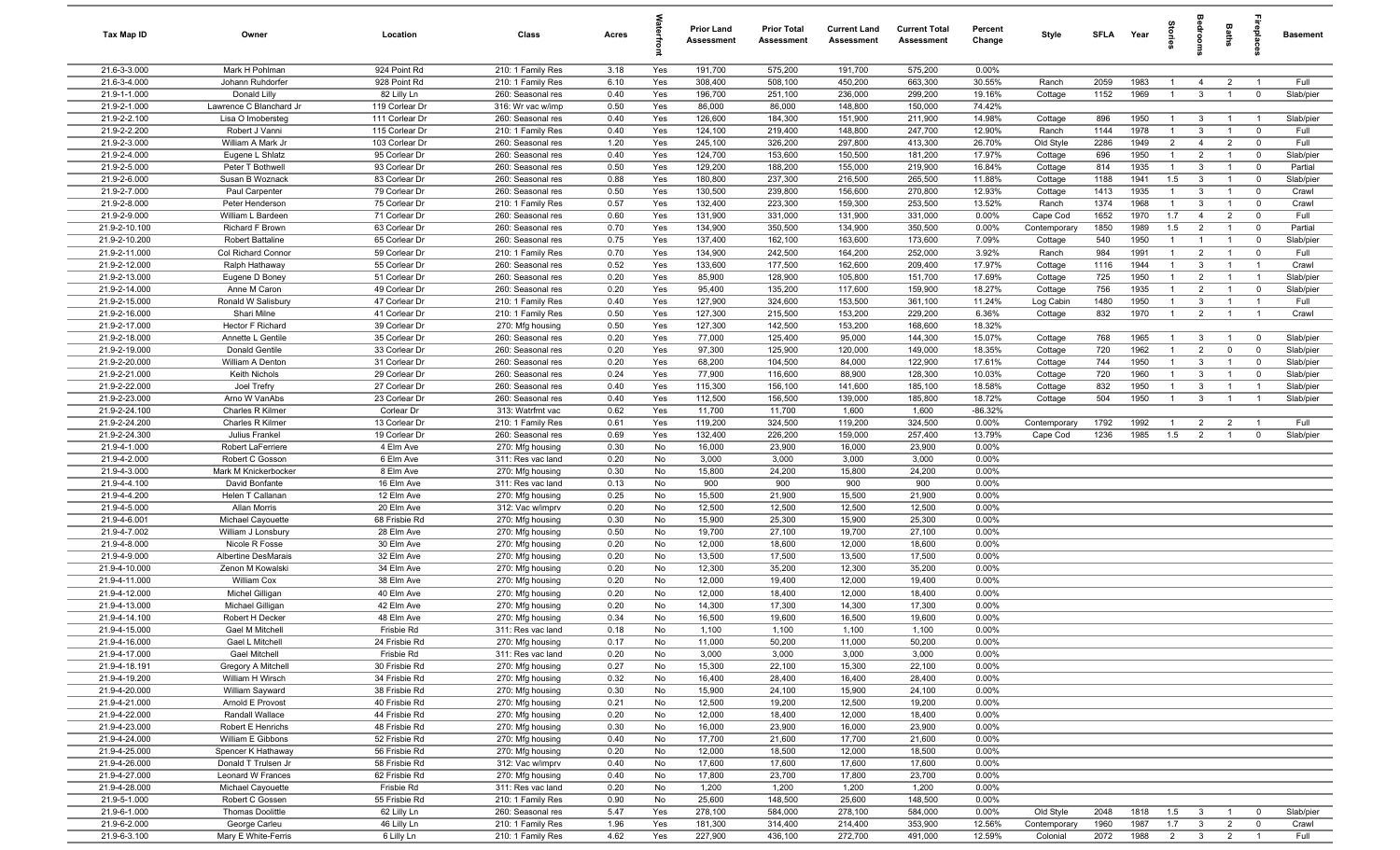| Tax Map ID                     | Owner                                  | Location                             | Class                                  | Acres        |          | Prior Land<br><b>Assessment</b> | <b>Prior Total</b><br>Assessment | <b>Current Land</b><br>Assessment | <b>Current Total</b><br><b>Assessment</b> | Percent<br>Change | Style        | SFLA | Year | $\overline{a}$ | å                       | Baths          | epla           | <b>Basement</b> |
|--------------------------------|----------------------------------------|--------------------------------------|----------------------------------------|--------------|----------|---------------------------------|----------------------------------|-----------------------------------|-------------------------------------------|-------------------|--------------|------|------|----------------|-------------------------|----------------|----------------|-----------------|
| 21.9-6-3.200                   | Thomas E Simkins                       | 38 Lilly Ln                          | 280: Multiple res                      | 4.71         | Yes      | 214,900                         | 309,400                          | 235,200                           | 337,000                                   | 8.92%             | Log Cabin    | 913  | 1986 | 1.7            | $\overline{1}$          | $\overline{1}$ | $\overline{0}$ | Crawl           |
| 21.9-7-1.200                   | Gale Wilkins                           | 112 Frisbie Rd                       | 210: 1 Family Res                      | 1.33         | No       | 27,500                          | 110,000                          | 27,500                            | 110,000                                   | 0.00%             |              |      |      |                |                         |                |                |                 |
| 21.9-7-3.100                   | Marcia Bierce                          | 743 Point Rd                         | 210: 1 Family Res                      | 3.20         | No       | 33,400                          | 111,900                          | 33,400                            | 111,900                                   | 0.00%             | Ranch        | 1236 | 1985 | $\overline{1}$ | $\overline{2}$          | $\overline{1}$ | $\overline{0}$ | Crawl           |
| 21.9-7-3.200<br>21.9-7-4.000   | Michael Bedoian<br>Charles E Moisan Jr | 733 Point Rd                         | 240: Rural res                         | 21.60        | No       | 42,500<br>31,400                | 123,500                          | 42,500                            | 123,500                                   | 0.00%<br>0.00%    | Old Style    | 2004 | 1938 | 1.5            | $\overline{4}$          | $\overline{2}$ | $\overline{1}$ | Partial         |
| 21.9-7-5.000                   | Anne Goedewaagen                       | Point Rd<br>829 Point Rd             | 311: Res vac land<br>210: 1 Family Res | 6.03<br>1.10 | No<br>No | 28,900                          | 31,400<br>124,400                | 31,400<br>28,900                  | 31,400<br>124,400                         | 0.00%             | Ranch        | 1503 | 1957 | $\overline{1}$ | $\overline{2}$          | $\overline{2}$ | $\overline{1}$ | Partial         |
| 21.9-8-1.000                   | Buena Vista Inc                        | Oak Ave                              | 311: Res vac land                      | 0.25         | No       | 1,400                           | 1,400                            | 1,400                             | 1,400                                     | 0.00%             |              |      |      |                |                         |                |                |                 |
| 21.9-8-3.000                   | Buena Vista Inc                        | Oak Ave                              | 311: Res vac land                      | 2.34         | No       | 3,000                           | 3,000                            | 3,000                             | 3,000                                     | 0.00%             |              |      |      |                |                         |                |                |                 |
| 21.9-8-4.000                   | Lilia K Rousseau                       | 19 Oak Ave                           | 270: Mfg housing                       | 0.30         | No       | 16,000                          | 27,200                           | 16,000                            | 27,200                                    | 0.00%             |              |      |      |                |                         |                |                |                 |
| 21.9-8-5.000                   | Francis G Ellis                        | 15 Oak Ave                           | 270: Mfg housing                       | 0.30         | No       | 15,900                          | 25,300                           | 15,900                            | 25,300                                    | 0.00%             |              |      |      |                |                         |                |                |                 |
| 21.9-8-6.000                   | Chad Prouty                            | 9 Oak Ave                            | 270: Mfg housing                       | 0.20         | No       | 11,900                          | 19,200                           | 11,900                            | 19,200                                    | 0.00%             |              |      |      |                |                         |                |                |                 |
| 21.9-8-7.100                   | Robert L Talbot                        | 7 Oak Ave                            | 270: Mfg housing                       | 0.21         | No       | 12,600                          | 19,900                           | 12,600                            | 19,900                                    | 0.00%             |              |      |      |                |                         |                |                |                 |
| 21.9-8-7.200                   | Robert L Talbot                        | 5 Oak Ave                            | 311: Res vac land                      | 0.50         | No       | 14,700                          | 14,700                           | 14,700                            | 14,700                                    | 0.00%             |              |      |      |                |                         |                |                |                 |
| 21.9-9-1.000                   | Buena Vista Inc                        | Grove Ave                            | 311: Res vac land                      | 0.84         | No       | 1,400                           | 1,400                            | 1,400                             | 1,400                                     | 0.00%             |              |      |      |                |                         |                |                |                 |
| 21.9-9-2.000                   | <b>Bernard DeZalia</b>                 | Grove Ave                            | 311: Res vac land                      | 0.10         | No       | 3,000                           | 3,000                            | 3,000                             | 3,000                                     | 0.00%             |              |      |      |                |                         |                |                |                 |
| 21.9-9-3.000                   | <b>Bernard DeZalia</b>                 | 3 Grove Ave                          | 311: Res vac land                      | 0.20         | No       | 11,900                          | 11,900                           | 11,900                            | 11,900                                    | 0.00%             |              |      |      |                |                         |                |                |                 |
| 21.9-9-4.000<br>21.9-9-5.000   | Bernard P DeZalia                      | Grove Ave                            | 311: Res vac land<br>311: Res vac land | 0.21         | No       | 12,400                          | 12,400                           | 12,400<br>3,000                   | 12,400                                    | 0.00%<br>0.00%    |              |      |      |                |                         |                |                |                 |
| 21.9-9-6.000                   | Bernard P DeZalia<br>Yvon Dalbec       | Grove Ave<br>Grove Ave               | 311: Res vac land                      | 0.10<br>0.14 | No<br>No | 3,000<br>3,000                  | 3,000<br>3,000                   | 3,000                             | 3,000<br>3,000                            | 0.00%             |              |      |      |                |                         |                |                |                 |
| 21.9-9-7.000                   | Yvon Dalbec                            | Grove Ave                            | 311: Res vac land                      | 0.14         | No       | 3,000                           | 3,000                            | 3,000                             | 3,000                                     | 0.00%             |              |      |      |                |                         |                |                |                 |
| 21.9-9-8.000                   | <b>Philip Arsenault</b>                | Grove Ave                            | 311: Res vac land                      | 0.10         | No       | 3,000                           | 3,000                            | 3,000                             | 3,000                                     | 0.00%             |              |      |      |                |                         |                |                |                 |
| 21.9-9-9.000                   | Gary P Osterhout                       | Grove Ave                            | 311: Res vac land                      | 0.10         | No       | 2,400                           | 2,400                            | 2,400                             | 2,400                                     | 0.00%             |              |      |      |                |                         |                |                |                 |
| 21.9-9-10.015                  | Jean Hintz                             | 7 Pine Ave                           | 210: 1 Family Res                      | 0.25         | No       | 16,500                          | 52,300                           | 16,500                            | 52,300                                    | 0.00%             |              |      |      |                |                         |                |                |                 |
| 21.9-9-11.016                  | Marie S Hall                           | 721 Point Rd                         | 210: 1 Family Res                      | 0.87         | No       | 26,500                          | 86,500                           | 26,500                            | 86,500                                    | 0.00%             | Old Style    | 1412 | 1880 | 1.5            | $\overline{\mathbf{3}}$ | $\overline{1}$ | $\mathbf 0$    | Full            |
| 21.9-9-12.001                  | Robert P Mallalieu                     | 16 Grove Ave                         | 270: Mfg housing                       | 0.25         | No       | 15,300                          | 36,300                           | 15,300                            | 36,300                                    | 0.00%             |              |      |      |                |                         |                |                |                 |
| 21.9-9-13.001                  | James Prim                             | 46 Grove Ave                         | 311: Res vac land                      | 0.25         | No       | 15,500                          | 15,500                           | 15,500                            | 15,500                                    | 0.00%             |              |      |      |                |                         |                |                |                 |
| 21.9-9-14.001                  | Buena Vista Inc                        | Grove Ave                            | 311: Res vac land                      | 0.25         | No       | 5,700                           | 5,700                            | 5,700                             | 5,700                                     | 0.00%             |              |      |      |                |                         |                |                |                 |
| 21.9-9-14.002                  | Lyle Litchfield                        | 43 Pine Ave                          | 270: Mfg housing                       | 0.25         | No       | 19,700                          | 28,900                           | 19,700                            | 28,900                                    | 0.00%             |              |      |      |                |                         |                |                |                 |
| 21.9-9-14.111                  | Buena Vista Inc                        | Grove Ave                            | 311: Res vac land                      | 2.11         | No       | 15,000                          | 15,000                           | 15,000                            | 15,000                                    | 0.00%             |              |      |      |                |                         |                |                |                 |
| 21.9-9-14.112                  | Yvonne J Foote                         | 37 Pine Ave                          | 270: Mfg housing                       | 0.25         | No       | 15,000                          | 20,500                           | 15,000                            | 20,500                                    | 0.00%<br>0.00%    |              |      |      |                |                         |                |                |                 |
| 21.9-9-14.120<br>21.9-9-14.200 | Ruby P Lyles<br>Stan Dombrowski        | 38 Grove Ave<br>Pine Ave             | 270: Mfg housing<br>311: Res vac land  | 0.23<br>0.76 | No<br>No | 16,900<br>22,300                | 33,000<br>22,300                 | 16,900<br>22,300                  | 33,000<br>22,300                          | 0.00%             |              |      |      |                |                         |                |                |                 |
| 21.9-9-15.014                  | William E Hopkins                      | 4 Grove Ave                          | 270: Mfg housing                       | 0.25         | No       | 15,100                          | 23,000                           | 15,100                            | 23,000                                    | 0.00%             |              |      |      |                |                         |                |                |                 |
| 21.9-9-16.014                  | Buena Vista Inc                        | Pine Ave                             | 311: Res vac land                      | 0.25         | No       | 14,700                          | 14,700                           | 14,700                            | 14,700                                    | 0.00%             |              |      |      |                |                         |                |                |                 |
| 21.9-9-17.000                  | William E Hopkins                      | Grove Ave                            | 311: Res vac land                      | 0.13         | No       | 7,700                           | 7,700                            | 7,700                             | 7,700                                     | 0.00%             |              |      |      |                |                         |                |                |                 |
| 21.9-9-18.000                  | Christopher A DAngelo                  | 42 Grove Ave                         | 270: Mfg housing                       | 0.25         | No       | 16,000                          | 25,100                           | 16,000                            | 25,100                                    | 0.00%             |              |      |      |                |                         |                |                |                 |
| 21.9-9-19.000                  | Grace Maddaloni                        | 20 Grove Ave                         | 270: Mfg housing                       | 0.25         | No       | 16,200                          | 36,100                           | 16,200                            | 36,100                                    | 0.00%             |              |      |      |                |                         |                |                |                 |
| 21.9-9-20.000                  | Buena Vista Inc                        | Grove Ave                            | 311: Res vac land                      | 0.29         | No       | 13,800                          | 13,800                           | 13,800                            | 13,800                                    | 0.00%             |              |      |      |                |                         |                |                |                 |
| 21.9-9-21.003                  | Joseph W Walsh                         | 57 Cyprus Ave                        | 210: 1 Family Res                      | 0.83         | No       | 24,000                          | 60,100                           | 24,000                            | 60,100                                    | 0.00%             | Manufactured | 1680 | 1995 | $\overline{1}$ | $\mathbf{3}$            | $\overline{2}$ | $\mathbf 0$    | Slab/pier       |
| 21.9-9-22.000                  | Timothy L Dombrowski                   | 30 Grove Ave                         | 311: Res vac land                      | 0.25         | No       | 12,400                          | 12,400                           | 12,400                            | 12,400                                    | 0.00%             |              |      |      |                |                         |                |                |                 |
| 21.9-9-23.000                  | Stan A Dombrowski                      | 26 Grove Ave                         | 270: Mfg housing                       | 0.25         | No       | 15,300                          | 38,200                           | 15,300                            | 38,200                                    | 0.00%             |              |      |      |                |                         |                |                |                 |
| 21.9-9-24.000                  | David Barber                           | 24 Grove Ave                         | 270: Mfg housing                       | 0.25         | No       | 15,500                          | 47,300                           | 15,500                            | 47,300                                    | 0.00%             |              |      |      |                |                         |                |                |                 |
| 21.9-9-25.000<br>21.9-9-26.000 | <b>Bernard DeZalia</b><br>Denise Monks | 11 Grove Ave<br>17 Grove Ave         | 270: Mfg housing<br>311: Res vac land  | 0.43         | No<br>No | 19,200<br>13,800                | 59,000<br>13,800                 | 19,200<br>13,800                  | 59,000<br>13,800                          | 0.00%<br>0.00%    |              |      |      |                |                         |                |                |                 |
| 21.9-9-27.000                  | Denise Monks                           | 25 Grove Ave                         | 311: Res vac land                      | 0.43<br>0.57 | No       | 11,000                          | 11,000                           | 11,000                            | 11,000                                    | 0.00%             |              |      |      |                |                         |                |                |                 |
| 21.9-9-28.000                  | Anthony S Dombrowski                   | Grove Ave                            | 311: Res vac land                      | 0.23         | No       | 9,500                           | 9,500                            | 9,500                             | 9,500                                     | 0.00%             |              |      |      |                |                         |                |                |                 |
| 21.9-9-29.000                  | Anthony S Dombrowski                   | Grove Ave                            | 311: Res vac land                      | 0.23         | No       | 9,500                           | 9,500                            | 9,500                             | 9,500                                     | 0.00%             |              |      |      |                |                         |                |                |                 |
| 21.9-10-1.110                  | Buena Vista ME Sales Inc               | Pine Ave                             | 311: Res vac land                      | 2.16         | No       | 14,000                          | 14,000                           | 14,000                            | 14,000                                    | 0.00%             |              |      |      |                |                         |                |                |                 |
| 21.9-10-1.200                  | William M Christiano                   | Pine Ave                             | 311: Res vac land                      | 0.25         | No       | 14,700                          | 14,700                           | 14,700                            | 14,700                                    | 0.00%             |              |      |      |                |                         |                |                |                 |
| 21.9-10-1.300                  | Cynthia A Christiano                   | 44 Pine Ave                          | 311: Res vac land                      | 0.25         | No       | 14,700                          | 14,700                           | 14,700                            | 14,700                                    | 0.00%             |              |      |      |                |                         |                |                |                 |
| 21.9-10-1.400                  | Buena Vista ME Sales Inc               | Pine Ave                             | 311: Res vac land                      | 0.20         | No       | 11,900                          | 11,900                           | 11,900                            | 11,900                                    | $0.00\%$          |              |      |      |                |                         |                |                |                 |
| 21.9-10-1.500                  | Claude Patry                           | 36 Pine Ave                          | 311: Res vac land                      | 0.31         | No       | 14,500                          | 14,500                           | 14,500                            | 14,500                                    | 0.00%             |              |      |      |                |                         |                |                |                 |
| 21.9-10-1.600                  | William M Christiano                   | Pine Ave                             | 311: Res vac land                      | 0.25         | No       | 11,900                          | 11,900                           | 11,900                            | 11,900                                    | 0.00%             |              |      |      |                |                         |                |                |                 |
| 21.9-10-2.000                  | Linda A Dellea                         | Pine Ave                             | 311: Res vac land                      | 0.20         | No       | 3,000                           | 3,000                            | 3,000                             | 3,000                                     | $0.00\%$          |              |      |      |                |                         |                |                |                 |
| 21.9-10-3.000                  | <b>Philip Arsenault</b>                | <b>Birch Ave</b>                     | 311: Res vac land                      | 0.40         | No       | 18,500                          | 18,500                           | 18,500                            | 18,500                                    | 0.00%             |              |      |      |                |                         |                |                |                 |
| 21.9-10-4.000<br>21.9-10-5.000 | Lori A Shafir                          | <b>Birch Ave</b><br><b>Birch Ave</b> | 311: Res vac land<br>311: Res vac land | 0.20<br>0.20 | No       | 9,400<br>9,400                  | 9,400<br>9,400                   | 9,400<br>9,400                    | 9,400<br>9,400                            | 0.00%<br>0.00%    |              |      |      |                |                         |                |                |                 |
| 21.9-10-6.000                  | Lori A Shafir<br>Steven K Benway       | 21 Birch Ave                         | 270: Mfg housing                       | 0.25         | No<br>No | 15,300                          | 37,700                           | 15,300                            | 37,700                                    | 0.00%             |              |      |      |                |                         |                |                |                 |
| 21.9-10-7.000                  | Ronald L Thomas                        | 17 Birch Ave                         | 270: Mfg housing                       | 0.25         | No       | 15,000                          | 28,800                           | 15,000                            | 28,800                                    | 0.00%             |              |      |      |                |                         |                |                |                 |
| 21.9-10-8.000                  | Marlene Young                          | 13 Birch Ave                         | 210: 1 Family Res                      | 0.25         | No       | 16,200                          | 50,400                           | 16,200                            | 50,400                                    | 0.00%             | Ranch        | 1152 | 1987 | $\overline{1}$ | $\overline{\mathbf{3}}$ | $\overline{1}$ | $\overline{0}$ | Crawl           |
| 21.9-10-9.000                  | Leo Racine                             | 47 Birch Ave                         | 270: Mfg housing                       | 0.25         | No       | 15,100                          | 30,000                           | 15,100                            | 30,000                                    | 0.00%             |              |      |      |                |                         |                |                |                 |
| 21.9-10-10.000                 | Robert P Demetros                      | 9 Birch Ave                          | 270: Mfg housing                       | 0.25         | No       | 15,300                          | 34,400                           | 15,300                            | 34,400                                    | 0.00%             |              |      |      |                |                         |                |                |                 |
| 21.9-10-11.000                 | Norman Picard                          | 41 Birch Ave                         | 270: Mfg housing                       | 0.25         | No       | 15,100                          | 25,300                           | 15,100                            | 25,300                                    | 0.00%             |              |      |      |                |                         |                |                |                 |
| 21.9-10-12.000                 | Agnes T Zoller                         | 43 Birch Ave                         | 270: Mfg housing                       | 0.25         | No       | 15,100                          | 26,500                           | 15,100                            | 26,500                                    | $0.00\%$          |              |      |      |                |                         |                |                |                 |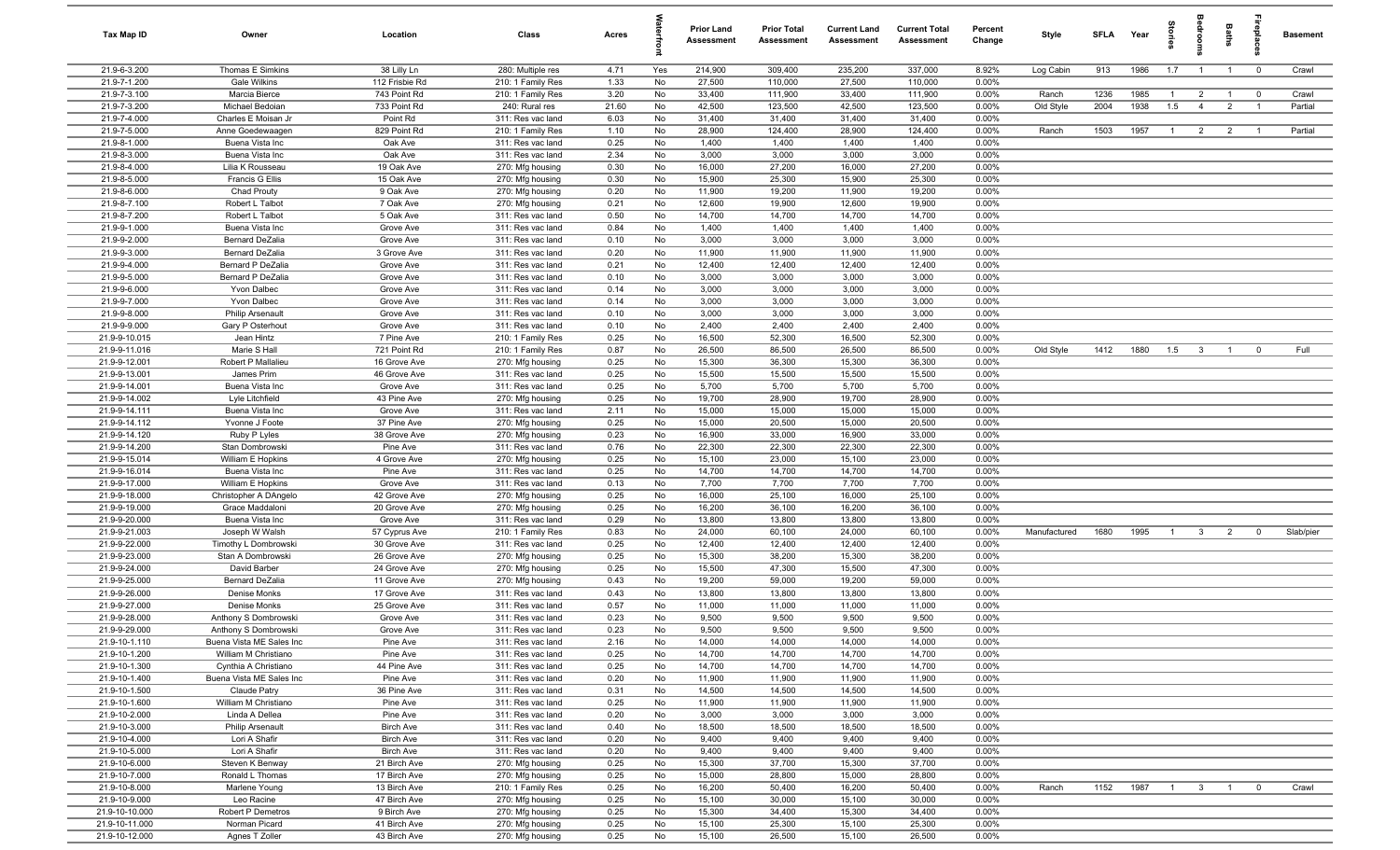| <b>Tax Map ID</b>                | Owner                                   | Location                       | Class                                 | Acres        |          | <b>Prior Land</b><br><b>Assessment</b> | <b>Prior Total</b><br><b>Assessment</b> | <b>Current Land</b><br><b>Assessment</b> | <b>Current Total</b><br><b>Assessment</b> | Percent<br>Change | Style | <b>SFLA</b> | Year | ā | groo | Baths | 흉 | <b>Basement</b> |
|----------------------------------|-----------------------------------------|--------------------------------|---------------------------------------|--------------|----------|----------------------------------------|-----------------------------------------|------------------------------------------|-------------------------------------------|-------------------|-------|-------------|------|---|------|-------|---|-----------------|
| 21.9-10-13.000                   | Joseph Robinson                         | 35 Birch Ave                   | 270: Mfg housing                      | 0.25         | No       | 15,300                                 | 34,000                                  | 15,300                                   | 34,000                                    | 0.00%             |       |             |      |   |      |       |   |                 |
| 21.9-10-14.100                   | Lucille M Martin                        | 5 Birch Ave                    | 270: Mfg housing                      | 0.31         | No       | 16,500                                 | 39,600                                  | 16,500                                   | 39,600                                    | 0.00%             |       |             |      |   |      |       |   |                 |
| 21.9-10-14.200                   | Robert P Demetros                       | <b>Birch Ave</b>               | 311: Res vac land                     | 0.06         | No       | 2,400                                  | 2,400                                   | 2,400                                    | 2,400                                     | 0.00%             |       |             |      |   |      |       |   |                 |
| 21.9-10-15.000                   | Ward D Ashline                          | 4 Pine Ave                     | 270: Mfg housing                      | 0.25         | No       | 15,300                                 | 38,100                                  | 15,300                                   | 38,100                                    | 0.00%             |       |             |      |   |      |       |   |                 |
| 21.9-10-16.000<br>21.9-11-1.000  | Ward Ashline<br>Marie Gagnon            | Pine Ave<br>8 Birch Ave        | 311: Res vac land<br>270: Mfg housing | 0.12<br>0.88 | No<br>No | 6,300<br>24,300                        | 6,300<br>35,900                         | 6,300<br>24,300                          | 6,300<br>35,900                           | 0.00%<br>0.00%    |       |             |      |   |      |       |   |                 |
| 21.9-11-2.000                    | Charles Wilkinson                       | 12 Birch Ave                   | 270: Mfg housing                      | 0.25         | No       | 14,900                                 | 20,800                                  | 14,900                                   | 20,800                                    | 0.00%             |       |             |      |   |      |       |   |                 |
| 21.9-11-3.000                    | Daniel Donovan                          | 16 Birch Ave                   | 270: Mfg housing                      | 0.20         | No       | 12,200                                 | 24,500                                  | 12,200                                   | 24,500                                    | 0.00%             |       |             |      |   |      |       |   |                 |
| 21.9-11-4.000                    | Lawrence A Cutting                      | 20 Birch Ave                   | 270: Mfg housing                      | 0.30         | No       | 16,000                                 | 27,300                                  | 16,000                                   | 27,300                                    | 0.00%             |       |             |      |   |      |       |   |                 |
| 21.9-11-6.000                    | Kathleen Bergin                         | 24 Birch Ave                   | 270: Mfg housing                      | 0.26         | No       | 12,300                                 | 32,900                                  | 12,300                                   | 32,900                                    | 0.00%             |       |             |      |   |      |       |   |                 |
| 21.9-11-7.100                    | William J Hoyenski                      | 25 Spruce Ave                  | 270: Mfg housing                      | 0.39         | No       | 13,900                                 | 21,300                                  | 13,900                                   | 21,300                                    | 0.00%             |       |             |      |   |      |       |   |                 |
| 21.9-11-7.200                    | <b>Shirley Barton</b>                   | <b>Birch Ave</b>               | 311: Res vac land                     | 0.25         | No       | 7,500                                  | 7,500                                   | 7,500                                    | 7,500                                     | 0.00%             |       |             |      |   |      |       |   |                 |
| 21.9-11-8.000                    | Gordon Barton                           | 32 Birch Ave                   | 270: Mfg housing                      | 0.30         | No       | 15,700                                 | 17,000                                  | 15,700                                   | 17,000                                    | 0.00%             |       |             |      |   |      |       |   |                 |
| 21.9-11-9.000                    | Timothy Dombrowski                      | 36 Birch Ave                   | 270: Mfg housing                      | 0.30         | No       | 14,200                                 | 24,700                                  | 14,200                                   | 24,700                                    | 0.00%             |       |             |      |   |      |       |   |                 |
| 21.9-11-10.000                   | James E Shepard                         | 40 Birch Ave                   | 270: Mfg housing                      | 0.20         | No       | 11,800                                 | 18,000                                  | 11,800                                   | 18,000                                    | 0.00%             |       |             |      |   |      |       |   |                 |
| 21.9-11-11.000<br>21.9-11-12.000 | Charles J Episale<br>Eileen DeGilio     | 42 Birch Ave<br>46 Birch Ave   | 270: Mfg housing<br>270: Mfg housing  | 0.19<br>0.30 | No<br>No | 11,600<br>15,900                       | 12,000<br>21,400                        | 11,600<br>15,900                         | 12,000<br>21,400                          | 0.00%<br>0.00%    |       |             |      |   |      |       |   |                 |
| 21.9-11-13.000                   | Larry Ross                              | <b>Birch Ave</b>               | 311: Res vac land                     | 0.76         | No       | 23,000                                 | 23,000                                  | 23,000                                   | 23,000                                    | 0.00%             |       |             |      |   |      |       |   |                 |
| 21.9-11-14.000                   | Pamela L Mero                           | 43 Spruce Ave                  | 270: Mfg housing                      | 0.30         | No       | 15,700                                 | 18,000                                  | 15,700                                   | 18,000                                    | 0.00%             |       |             |      |   |      |       |   |                 |
| 21.9-11-15.000                   | Pamela L Mero                           | 39 Spruce Ave                  | 270: Mfg housing                      | 0.19         | No       | 11,300                                 | 16,500                                  | 11,300                                   | 16,500                                    | 0.00%             |       |             |      |   |      |       |   |                 |
| 21.9-11-16.000                   | Michael D Smith Jr                      | 37 Spruce Ave                  | 270: Mfg housing                      | 0.20         | No       | 11,800                                 | 18,000                                  | 11,800                                   | 18,000                                    | 0.00%             |       |             |      |   |      |       |   |                 |
| 21.9-11-17.000                   | Samuel D Henry                          | Spruce Ave                     | 311: Res vac land                     | 0.20         | No       | 3,000                                  | 3,000                                   | 3,000                                    | 3,000                                     | 0.00%             |       |             |      |   |      |       |   |                 |
| 21.9-11-18.000                   | Samuel D Henry                          | 31 Spruce Ave                  | 270: Mfg housing                      | 0.30         | No       | 14,600                                 | 35,000                                  | 14,600                                   | 35,000                                    | 0.00%             |       |             |      |   |      |       |   |                 |
| 21.9-11-19.001                   | Raymond LeClerc                         | 11 Spruce Ave                  | 270: Mfg housing                      | 0.20         | No       | 11,900                                 | 17,800                                  | 11,900                                   | 17,800                                    | 0.00%             |       |             |      |   |      |       |   |                 |
| 21.9-11-20.021                   | Lyman P Mero                            | 21 Spruce Ave                  | 270: Mfg housing                      | 0.40         | No       | 17,700                                 | 23,200                                  | 17,700                                   | 23,200                                    | 0.00%             |       |             |      |   |      |       |   |                 |
| 21.9-11-21.024<br>21.9-11-22.000 | John J Dalton<br>Louise B Cleveland     | 9 Spruce Ave                   | 270: Mfg housing                      | 0.30         | No       | 15,900                                 | 24,600                                  | 15,900                                   | 24,600                                    | 0.00%             |       |             |      |   |      |       |   |                 |
| 21.9-12-1.000                    | Phebe Begley                            | 15 Spruce Ave<br>22 Oak Ave    | 270: Mfg housing<br>270: Mfg housing  | 0.30<br>0.40 | No<br>No | 15,300<br>18,100                       | 35,800<br>41,100                        | 15,300<br>18,100                         | 35,800<br>41,100                          | 0.00%<br>0.00%    |       |             |      |   |      |       |   |                 |
| 21.9-12-2.000                    | William C Fisher                        | 8 Spruce Ave                   | 270: Mfg housing                      | 0.24         | No       | 14,300                                 | 21,100                                  | 14,300                                   | 21,100                                    | 0.00%             |       |             |      |   |      |       |   |                 |
| 21.9-12-3.001                    | Laurie A Davey                          | 3 Elm Ave                      | 270: Mfg housing                      | 0.28         | No       | 15,600                                 | 21,300                                  | 15,600                                   | 21,300                                    | 0.00%             |       |             |      |   |      |       |   |                 |
| 21.9-12-4.002                    | William Halfyard                        | 14 Spruce Ave                  | 270: Mfg housing                      | 0.25         | No       | 22,900                                 | 24,200                                  | 22,900                                   | 24,200                                    | 0.00%             |       |             |      |   |      |       |   |                 |
| 21.9-12-5.000                    | William E Palmer                        | 16 Spruce Ave                  | 270: Mfg housing                      | 0.30         | No       | 15,800                                 | 21,100                                  | 15,800                                   | 21,100                                    | 0.00%             |       |             |      |   |      |       |   |                 |
| 21.9-12-6.000                    | Matthew J Blaauboer                     | 18 Spruce Ave                  | 270: Mfg housing                      | 0.20         | No       | 12,000                                 | 17,300                                  | 12,000                                   | 17,300                                    | 0.00%             |       |             |      |   |      |       |   |                 |
| 21.9-12-7.000                    | Jane A Blaauboer                        | 22 Spruce Ave                  | 270: Mfg housing                      | 0.20         | No       | 11,600                                 | 34,600                                  | 11,600                                   | 34,600                                    | 0.00%             |       |             |      |   |      |       |   |                 |
| 21.9-12-8.000                    | Catherine Richard                       | 26 Spruce Ave                  | 270: Mfg housing                      | 0.30         | No       | 15,900                                 | 20,600                                  | 15,900                                   | 20,600                                    | 0.00%             |       |             |      |   |      |       |   |                 |
| 21.9-12-9.000                    | Carl A Dawson                           | Spruce Ave                     | 270: Mfg housing                      | 0.20         | No       | 11,900                                 | 11,900                                  | 11,900                                   | 11,900                                    | 0.00%             |       |             |      |   |      |       |   |                 |
| 21.9-12-10.000<br>21.9-12-11.000 | Ryszeard Witkolski<br>Michelle K Baker  | 34 Spruce Ave<br>40 Spruce Ave | 270: Mfg housing<br>270: Mfg housing  | 0.30<br>0.40 | No<br>No | 15,900<br>11,900                       | 24,100<br>16,500                        | 15,900<br>11,900                         | 24,100<br>16,500                          | 0.00%<br>0.00%    |       |             |      |   |      |       |   |                 |
| 21.9-12-12.000                   | Alfred Michalowski                      | 46 Spruce Ave                  | 270: Mfg housing                      | 0.30         | No       | 15,900                                 | 22,600                                  | 15,900                                   | 22,600                                    | 0.00%             |       |             |      |   |      |       |   |                 |
| 21.9-12-13.000                   | James Shepherd                          | 48 Spruce Ave                  | 270: Mfg housing                      | 0.33         | No       | 16,500                                 | 23,300                                  | 16,500                                   | 23,300                                    | 0.00%             |       |             |      |   |      |       |   |                 |
| 21.9-12-14.000                   | <b>Edward T Brooks</b>                  | 13 Cyprus Ave                  | 270: Mfg housing                      | 0.30         | No       | 16,000                                 | 23,000                                  | 16,000                                   | 23,000                                    | 0.00%             |       |             |      |   |      |       |   |                 |
| 21.9-12-15.000                   | Jon Schier                              | 43 Elm Ave                     | 270: Mfg housing                      | 0.30         | No       | 15,700                                 | 45,000                                  | 15,700                                   | 45,000                                    | 0.00%             |       |             |      |   |      |       |   |                 |
| 21.9-12-16.000                   | Maria Smreciu                           | Elm Ave                        | 311: Res vac land                     | 0.10         | No       | 3,000                                  | 3,000                                   | 3,000                                    | 3,000                                     | 0.00%             |       |             |      |   |      |       |   |                 |
| 21.9-12-17.000                   | John YT Mark                            | 37 Elm Ave                     | 270: Mfg housing                      | 0.30         | No       | 15,900                                 | 23,100                                  | 15,900                                   | 23,100                                    | 0.00%             |       |             |      |   |      |       |   |                 |
| 21.9-12-18.000                   | Ryszeard Witkolski                      | 33 Elm Ave                     | 270: Mfg housing                      | 0.20         | No       | 12,000                                 | 20,800                                  | 12,000                                   | 20,800                                    | 0.00%             |       |             |      |   |      |       |   |                 |
| 21.9-12-19.000                   | Jim Spooner                             | 29 Elm Ave                     | 270: Mfg housing                      | 0.20         | No       | 12,000                                 | 18,700                                  | 12,000                                   | 18,700                                    | 0.00%             |       |             |      |   |      |       |   |                 |
| 21.9-12-20.000<br>21.9-12-21.000 | Celia Bonnycastle<br>K Turner           | 27 Elm Ave<br>23 Elm Ave       | 270: Mfg housing<br>270: Mfg housing  | 0.30<br>0.20 | No<br>No | 15,800<br>11,400                       | 20,200<br>18,900                        | 15,800<br>11,400                         | 20,200<br>18,900                          | 0.00%<br>0.00%    |       |             |      |   |      |       |   |                 |
| 21.9-12-22.000                   | Michel Grignon                          | 19 Elm Ave                     | 270: Mfg housing                      | 0.30         | No       | 15,700                                 | 17,500                                  | 15,700                                   | 17,500                                    | 0.00%             |       |             |      |   |      |       |   |                 |
| 21.9-12-23.000                   | Jill Keach                              | 17 Elm Ave                     | 270: Mfg housing                      | 0.30         | No       | 12,600                                 | 45,200                                  | 12,600                                   | 45,200                                    | 0.00%             |       |             |      |   |      |       |   |                 |
| 21.9-12-24.000                   | Fern A Degon                            | 13 Elm Ave                     | 270: Mfg housing                      | 0.30         | No       | 12,100                                 | 21,900                                  | 800                                      | 800                                       | $-96.35%$         |       |             |      |   |      |       |   |                 |
| 21.9-12-25.001                   | Helen DeLuca                            | 14 Oak Ave                     | 270: Mfg housing                      | 0.30         | No       | 15,900                                 | 28,700                                  | 15,900                                   | 28,700                                    | 0.00%             |       |             |      |   |      |       |   |                 |
| 21.9-12-26.002                   | Gary McCorkell                          | 7 Elm Ave                      | 270: Mfg housing                      | 0.50         | No       | 19,600                                 | 43,400                                  | 19,600                                   | 43,400                                    | 0.00%             |       |             |      |   |      |       |   |                 |
| 21.9-13-1.000                    | Thomas Marble                           | Cyprus Ave                     | 270: Mfg housing                      | 0.45         | No       | 18,800                                 | 28,400                                  | 18,800                                   | 28,400                                    | 0.00%             |       |             |      |   |      |       |   |                 |
| 21.9-13-2.100                    | Richard J Gross                         | 46 Cyprus Ave                  | 270: Mfg housing                      | 0.42         | No       | 18,200                                 | 24,900                                  | 18,200                                   | 24,900                                    | 0.00%             |       |             |      |   |      |       |   |                 |
| 21.9-13-3.002                    | Maria Evens                             | 40 Cyprus Ave                  | 270: Mfg housing                      | 0.49         | No       | 18,800                                 | 37,500                                  | 18,800                                   | 37,500                                    | 0.00%             |       |             |      |   |      |       |   |                 |
| 21.9-13-4.100<br>21.9-13-4.200   | Buena Vista ME Sales Inc<br>Yvon Dalbec | Cyprus Ave<br>7 Lilac Ave      | 312: Vac w/imprv<br>270: Mfg housing  | 1.02<br>0.27 | No<br>No | 25,000<br>15,600                       | 28,300<br>50,900                        | 25,000<br>15,600                         | 28,300<br>50,900                          | 0.00%<br>0.00%    |       |             |      |   |      |       |   |                 |
| 21.9-13-5.000                    | John Priest                             | 24 Cyprus Ave                  | 270: Mfg housing                      | 0.30         | No       | 13,200                                 | 13,200                                  | 13,200                                   | 13,200                                    | 0.00%             |       |             |      |   |      |       |   |                 |
| 21.9-13-6.000                    | John Priest Jr                          | 22 Cyprus Ave                  | 270: Mfg housing                      | 0.70         | No       | 21,600                                 | 22,000                                  | 21,600                                   | 22,000                                    | 0.00%             |       |             |      |   |      |       |   |                 |
| 21.9-13-7.000                    | Frank Rankin                            | 14 Cyprus Ave                  | 270: Mfg housing                      | 0.70         | No       | 21,600                                 | 33,400                                  | 21,600                                   | 33,400                                    | 0.00%             |       |             |      |   |      |       |   |                 |
| 21.9-13-8.000                    | Michael J Rudolph                       | 8 Cyprus Ave                   | 270: Mfg housing                      | 0.40         | No       | 17,800                                 | 22,600                                  | 17,800                                   | 22,600                                    | 0.00%             |       |             |      |   |      |       |   |                 |
| 21.9-13-9.000                    | Michael J Weber                         | 16 Frisbie Rd                  | 270: Mfg housing                      | 0.20         | No       | 12,000                                 | 19,000                                  | 12,000                                   | 19,000                                    | 0.00%             |       |             |      |   |      |       |   |                 |
| 21.9-13-10.000                   | Michael J Weber                         | 14 Frisbie Rd                  | 270: Mfg housing                      | 0.30         | No       | 15,800                                 | 22,200                                  | 15,800                                   | 22,200                                    | 0.00%             |       |             |      |   |      |       |   |                 |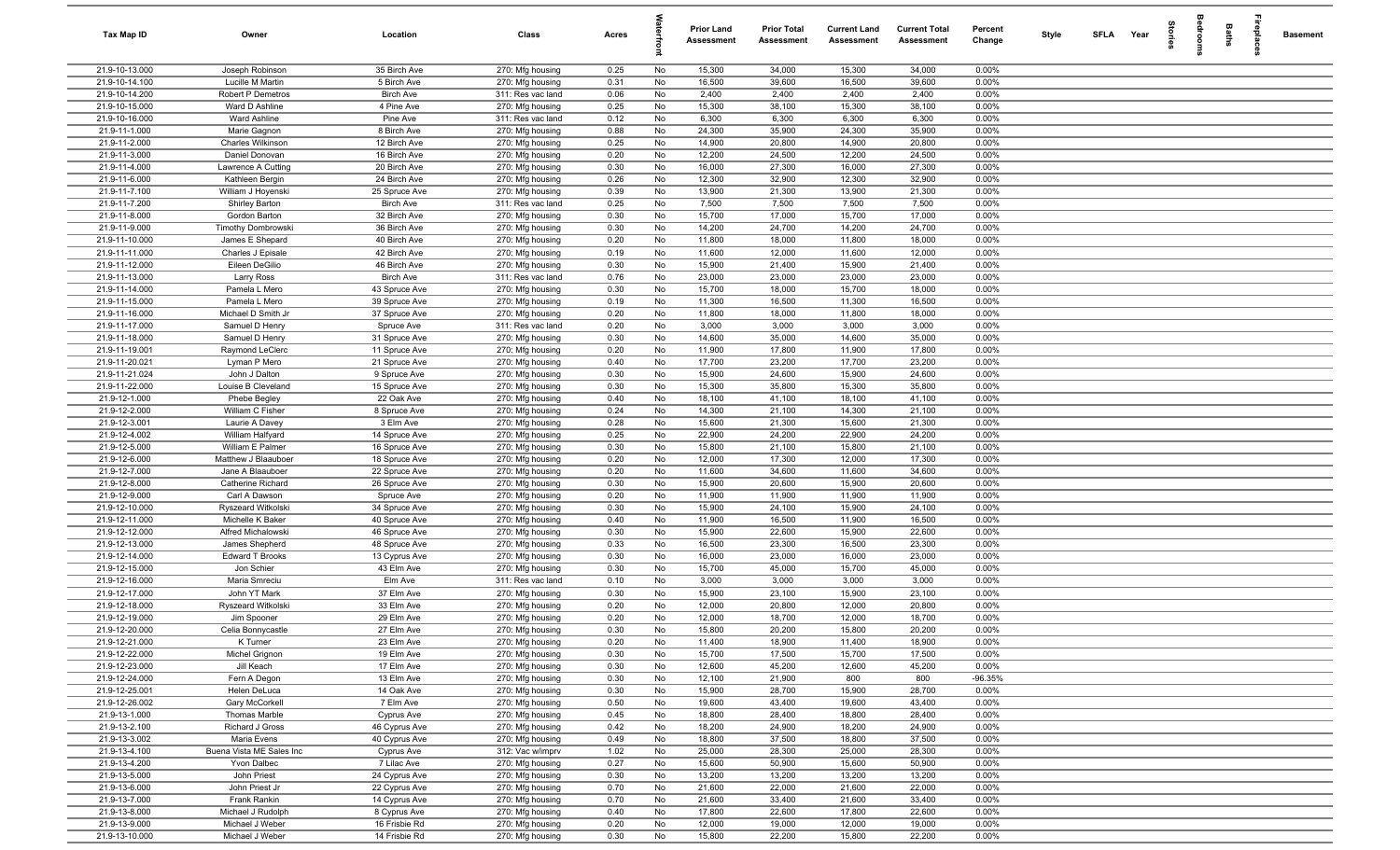| Tax Map ID                       | Owner                                     | Location                            | Class                                  | Acres         |            | <b>Prior Land</b><br><b>Assessment</b> | <b>Prior Total</b><br>Assessment | <b>Current Land</b><br><b>Assessment</b> | <b>Current Total</b><br><b>Assessment</b> | Percent<br>Change | Style                        | SFLA         | Year         |                                  |                                  | Baths                            |                                            | <b>Basement</b>        |
|----------------------------------|-------------------------------------------|-------------------------------------|----------------------------------------|---------------|------------|----------------------------------------|----------------------------------|------------------------------------------|-------------------------------------------|-------------------|------------------------------|--------------|--------------|----------------------------------|----------------------------------|----------------------------------|--------------------------------------------|------------------------|
| 21.9-13-11.000                   | Michael Dynia                             | 12 Frisbie Rd                       | 270: Mfg housing                       | 0.30          | No         | 14,400                                 | 16,400                           | 14,400                                   | 16,400                                    | 0.00%             |                              |              |              |                                  |                                  |                                  |                                            |                        |
| 21.9-13-12.000                   | Essex Co ARC Facilities Inc               | 665 Point Rd                        | 210: 1 Family Res                      | 1.40          | No         | 30,800                                 | 98,200                           | 30,800                                   | 98,200                                    | 0.00%             | Ranch                        | 1367         | 1959         | $\overline{1}$                   | $\overline{2}$                   | $\overline{2}$                   | $\overline{1}$                             | Crawl                  |
| 21.9-13-13.000<br>21.9-13-14.000 | North Plank Dev Co LLC                    | Point Rd                            | 311: Res vac land                      | 0.49          | No         | 19,200                                 | 19,200                           | 19,200                                   | 19,200                                    | 0.00%             | Ranch                        | 960          | 1970         | $\mathbf{1}$                     |                                  |                                  |                                            |                        |
| 21.9-13-15.000                   | John J Lease III<br>Donald McKaig         | 679 Point Rd<br>683 Point Rd        | 260: Seasonal res<br>210: 1 Family Res | 0.50<br>0.50  | No<br>No   | 22,000<br>19,800                       | 77,100<br>32,100                 | 22,000<br>19,800                         | 77,100<br>32,100                          | 0.00%<br>0.00%    | Manufactured                 | 960          | 1972         |                                  | $\overline{2}$<br>$\overline{2}$ |                                  | $\overline{0}$<br>$\overline{0}$           | Crawl<br>Crawl         |
| 21.9-13-16.000                   | Johnny C Battle                           | 697 Point Rd                        | 270: Mfg housing                       | 0.84          | No         | 24,100                                 | 51,500                           | 24,100                                   | 51,500                                    | 0.00%             |                              |              |              |                                  |                                  |                                  |                                            |                        |
| 21.9-13-17.000                   | Grace E Maddaloni                         | 707 Point Rd                        | 210: 1 Family Res                      | 0.58          | No         | 22,800                                 | 52,800                           | 22,800                                   | 52,800                                    | 0.00%             | Manufactured                 | 960          | 1973         | $\overline{1}$                   | $\overline{2}$                   |                                  | $\mathbf 0$                                | Slab/pier              |
| 21.9-13-18.000                   | Oliver Johnson                            | 4 Club Dr                           | 260: Seasonal res                      | 0.30          | No         | 15,700                                 | 54,600                           | 15,700                                   | 54,600                                    | 0.00%             | Cape Cod                     | 962          | 1935         | 1.5                              | $\overline{3}$                   | $\overline{1}$                   | $\overline{1}$                             | Slab/pier              |
| 21.9-13-19.000                   | Oliver Johnson                            | Club Dr                             | 311: Res vac land                      | 0.10          | No         | 1,100                                  | 1,100                            | 1,100                                    | 1,100                                     | 0.00%             |                              |              |              |                                  |                                  |                                  |                                            |                        |
| 21.9-13-20.100                   | Oliver F Johnson                          | Club Dr                             | 311: Res vac land                      | 0.91          | No         | 13,800                                 | 13,800                           | 13,800                                   | 13,800                                    | 0.00%             |                              |              |              |                                  |                                  |                                  |                                            |                        |
| 21.9-13-20.200                   | Oliver Johnson                            | Club Dr                             | 311: Res vac land                      | 0.11          | No         | 700                                    | 700                              | 700                                      | 700                                       | 0.00%             |                              |              |              |                                  |                                  |                                  |                                            |                        |
| 21.9-13-21.002                   | Elizabeth Ann Prop Inc                    | 676 Point Rd                        | 270: Mfg housing                       | 0.34          | No         | 16,900                                 | 74,000                           | 16,900                                   | 74,000                                    | 0.00%             |                              |              |              |                                  |                                  |                                  |                                            |                        |
| 21.9-13-22.000                   | <b>Hubert M Williams</b>                  | 670 Point Rd                        | 260: Seasonal res                      | 0.60          | No         | 22,300                                 | 58,500                           | 22,300                                   | 58,500                                    | 0.00%             | Cottage                      | 572          | 1925         | $\overline{1}$<br>$\overline{1}$ | $\overline{2}$                   | $\overline{1}$                   | - 1                                        | Slab/pier              |
| 21.9-13-23.000<br>21.9-13-24.000 | Ronald Danforth<br><b>Thomas Marble</b>   | 5 Beach Dr<br>713 Point Rd          | 260: Seasonal res                      | 0.60<br>0.46  | No<br>No   | 22,500<br>19,000                       | 60,300<br>32,200                 | 22,500<br>19,000                         | 60,300<br>32,200                          | 0.00%<br>0.00%    | Ranch                        | 952          | 1957         |                                  | $\mathbf{3}$                     | $\overline{1}$                   | $\mathbf 0$                                | Slab/pier              |
| 21.9-13-25.000                   | Sally M Moses                             | Point Rd                            | 270: Mfg housing<br>311: Res vac land  | 0.23          | No         | 10,000                                 | 10,000                           | 10,000                                   | 10,000                                    | 0.00%             |                              |              |              |                                  |                                  |                                  |                                            |                        |
| 21.9-14-1.000                    | Charles E Moisan                          | Corlear Dr                          | 311: Res vac land                      | 1.66          | No         | 21,400                                 | 21,400                           | 21,400                                   | 21,400                                    | 0.00%             |                              |              |              |                                  |                                  |                                  |                                            |                        |
| 21.9-14-2.100                    | William Lloyd Sr                          | Corlear Dr                          | 311: Res vac land                      | 1.00          | No         | 19,100                                 | 19,100                           | 19,100                                   | 19,100                                    | 0.00%             |                              |              |              |                                  |                                  |                                  |                                            |                        |
| 21.9-14-2.200                    | William Lloyd Jr                          | Corlear Dr                          | 311: Res vac land                      | 1.00          | No         | 19,100                                 | 19,100                           | 19,100                                   | 19,100                                    | 0.00%             |                              |              |              |                                  |                                  |                                  |                                            |                        |
| 21.9-14-3.100                    | Lorilee Sheehan                           | 128 Corlear Dr                      | 210: 1 Family Res                      | 1.38          | No         | 29,000                                 | 88,100                           | 29,000                                   | 88,100                                    | 0.00%             | Cottage                      | 825          | 1985         | $\overline{1}$                   | $\overline{2}$                   | $\overline{1}$                   | $\mathbf 0$                                | Crawl                  |
| 21.9-14-3.200                    | John Sheehan Jr                           | Corlear Dr                          | 311: Res vac land                      | 1.38          | No         | 17,400                                 | 17,400                           | 17,400                                   | 17,400                                    | 0.00%             |                              |              |              |                                  |                                  |                                  |                                            |                        |
| 21.9-14-4.000                    | <b>Richard N Lindsay</b>                  | Corlear Dr                          | 311: Res vac land                      | 1.80          | No         | 11,200                                 | 11,200                           | 11,200                                   | 11,200                                    | 0.00%             |                              |              |              |                                  |                                  |                                  |                                            |                        |
| 21.9-14-5.000                    | Richard N Lindsay                         | Corlear Dr                          | 311: Res vac land                      | 0.97          | No         | 8,900                                  | 8,900                            | 8,900                                    | 8,900                                     | 0.00%             |                              |              |              |                                  |                                  |                                  |                                            |                        |
| 21.9-14-6.000                    | <b>Richard N Lindsay</b>                  | 104 Corlear Dr                      | 210: 1 Family Res                      | 2.48          | No         | 32,600                                 | 148,900                          | 32,600                                   | 148,900                                   | 0.00%             | Log Cabin                    | 2220         | 1986         | 2                                | $\mathbf{3}$                     | $\overline{1}$                   | $\overline{0}$                             | Full                   |
| 21.9-14-7.000<br>21.9-14-8.000   | Steven Lindsay<br>Deborah Valentine-James | 92 Corlear Dr<br>86 Corlear Dr      | 210: 1 Family Res                      | 1.83<br>2.73  | No<br>No   | 31,600<br>31,700                       | 118,000<br>121,000               | 31,600<br>31,700                         | 118,000<br>121,000                        | 0.00%<br>0.00%    | Ranch                        | 1556<br>1680 | 1989<br>1989 | $\overline{1}$<br>1.5            | $\mathbf{3}$<br>$\overline{4}$   | $\overline{1}$<br>$\overline{1}$ | $\mathbf 0$<br>$\overline{0}$              | Crawl<br>Crawl         |
| 21.9-14-10.000                   | Joseph W Walsh                            | 76 Corlear Dr                       | 210: 1 Family Res<br>260: Seasonal res | 0.92          | No         | 27,900                                 | 112,200                          | 27,900                                   | 112,200                                   | 0.00%             | Contemporary<br>Raised Ranch | 1200         | 1986         | $\overline{1}$                   | $\mathbf{3}$                     | $\overline{1}$                   | $\mathbf 0$                                | Full                   |
| 21.9-14-11.000                   | Richard L Drollette                       | 70 Corlear Dr                       | 311: Res vac land                      | 1.22          | No         | 17,800                                 | 17,800                           | 17,800                                   | 17,800                                    | 0.00%             |                              |              |              |                                  |                                  |                                  |                                            |                        |
| 21.9-14-12.000                   | Richard L Drollette                       | Corlear Dr                          | 311: Res vac land                      | 1.24          | No         | 21,300                                 | 21,300                           | 21,300                                   | 21,300                                    | 0.00%             |                              |              |              |                                  |                                  |                                  |                                            |                        |
| 21.9-14-13.000                   | Patricia M Lindsay                        | 54 Corlear Dr                       | 312: Vac w/imprv                       | 2.37          | No         | 32,600                                 | 92,800                           | 32,600                                   | 92,800                                    | 0.00%             |                              |              |              |                                  |                                  |                                  |                                            |                        |
| 21.9-14-14.200                   | Frank G Milne                             | 48 Corlear Dr                       | 311: Res vac land                      | 5.04          | No         | 30,800                                 | 30,800                           | 30,800                                   | 30,800                                    | 0.00%             |                              |              |              |                                  |                                  |                                  |                                            |                        |
| 21.10-1-1.000                    | Pricilla Clark                            | Point Rd                            | 311: Res vac land                      | 2.30          | No         | 22,700                                 | 22,700                           | 22,700                                   | 22,700                                    | 0.00%             |                              |              |              |                                  |                                  |                                  |                                            |                        |
| 21.10-1-2.000                    | Robert W Powell                           | 820 Point Rd                        | 210: 1 Family Res                      | 2.80          | Yes        | 153,400                                | 359,900                          | 153,400                                  | 359,900                                   | 0.00%             | Ranch                        | 1718         | 1967         | $\overline{1}$                   | $\overline{4}$                   | $\mathbf{3}$                     | $\overline{1}$                             | Full                   |
| 21.10-1-3.000                    | Lester J Rendich                          | 812 Point Rd                        | 210: 1 Family Res                      | 3.50          | Yes        | 193,700                                | 274,800                          | 218,000                                  | 290,700                                   | 5.79%             | Ranch                        | 1002         | 1986         | $\overline{1}$                   | 2                                | $\overline{2}$                   | $\overline{1}$                             | Full                   |
| 21.10-1-4.000                    | Katrin Tchetchik                          | 810 Point Rd                        | 260: Seasonal res                      | 6.94          | Yes        | 283,200                                | 512,800                          | 283,200                                  | 512,800                                   | 0.00%             | Cape Cod                     | 1928         | 1976         | 1.7                              | $\overline{4}$                   | $\overline{2}$                   | $\mathbf 0$                                | Crawl                  |
| 21.10-1-5.000<br>21.10-1-6.000   | Argyle Trust<br>James B Fuller            | 767 Point Rd<br>Ligonier Way        | 210: 1 Family Res<br>313: Watrfrnt vac | 43.00<br>0.70 | No<br>Yes  | 148,500<br>21,200                      | 216,300<br>21,200                | 148,500<br>21,200                        | 216,300<br>21,200                         | 0.00%<br>0.00%    | Colonial                     | 4172         | 1840         | $\overline{2}$                   | 9                                | $\mathbf{1}$                     | $\overline{0}$                             | Full                   |
| 21.10-1-7.000                    | James B Fuller                            | 37 Ligonier Way                     | 260: Seasonal res                      | 0.40          | Yes        | 118,900                                | 184,700                          | 145,900                                  | 211,100                                   | 14.29%            | Old Style                    | 1131         | 1924         | 1.5                              | $\mathbf{3}$                     | $\overline{1}$                   | $\overline{1}$                             | Crawl                  |
| 21.10-1-8.000                    | Cedar Lodge Trust                         | 43 Ligonier Way                     | 260: Seasonal res                      | 6.90          | Yes        | 330,600                                | 383,500                          | 529,900                                  | 585,700                                   | 52.72%            | Old Style                    | 872          | 1860         | 1.5                              |                                  |                                  | $\overline{1}$                             | Slab/pier              |
| 21.10-1-9.000                    | Cedar Lodge Trust                         | 47 Ligonier Way                     | 260: Seasonal res                      | 1.00          | No         | 28,900                                 | 94,500                           | 28,900                                   | 94,500                                    | 0.00%             | Old Style                    | 2575         | 1852         | 1.5                              | $\overline{4}$                   | $\mathbf{1}$                     | $\mathbf 0$                                | Partial                |
| 21.10-1-10.111                   | Julie H Simpson-Levy                      | 65 Ligonier Way                     | 260: Seasonal res                      | 15.15         | Yes        | 622,200                                | 661,400                          | 971,800                                  | 1,016,900                                 | 53.75%            | Cottage                      | 586          | 1950         | $\mathbf{1}$                     | $\overline{2}$                   | $\overline{2}$                   | $\overline{1}$                             | Crawl                  |
| 21.10-1-10.112                   | Arthur E Lindemann Jr                     | 83 Ligonier Way                     | 240: Rural res                         | 18.95         | Yes        | 267,700                                | 550,000                          | 267,700                                  | 550,000                                   | 0.00%             |                              |              |              |                                  |                                  |                                  |                                            |                        |
| 21.10-1-10.200                   | <b>Bruce E Hale</b>                       | 55 Ligonier Way                     | 260: Seasonal res                      | 3.21          | Yes        | 274,100                                | 508,900                          | 338,500                                  | 586,000                                   | 15.15%            | Contemporary                 | 2664         | 1986         | $\overline{1}$                   | $\overline{2}$                   | $\overline{2}$                   | - 1                                        | Full                   |
| 21.10-1-11.100                   | Arhtur E Lindemann Jr                     | 726 Point Rd                        | 316: Wr vac w/imp                      | 12.20         | Yes        | 210,000                                | 256,500                          | 286,800                                  | 301,900                                   | 17.70%            |                              |              |              |                                  |                                  |                                  |                                            |                        |
| 21.10-1-11.200                   | John D Minard<br>William F Berman         | 54 Ligonier Way<br>185 Lakeshore Dr | 210: 1 Family Res<br>260: Seasonal res | 19.50         | Yes<br>Yes | 362,600                                | 462,100<br>265,700               | 535,600                                  | 668,000<br>265,700                        | 44.56%<br>0.00%   | Cape Cod                     | 1813<br>960  | 1984<br>1965 | 1.7<br>$\overline{1}$            | $\mathbf{3}$<br>$\overline{1}$   | $\overline{2}$<br>$\overline{1}$ | $\overline{\phantom{0}}$<br>$\overline{1}$ | Full                   |
| 21.10-1-12.000<br>21.10-1-13.000 | Crance Living Trust                       | 172 Lakeshore Dr                    | 260: Seasonal res                      | 3.10<br>0.80  | Yes        | 148,600<br>155,900                     | 210,200                          | 148,600<br>183,800                       | 241,400                                   | 14.84%            | Ranch<br>Bungalow            | 943          | 1924         | $\overline{1}$                   | 2                                |                                  |                                            | Slab/pier<br>Slab/pier |
| 21.10-1-14.000                   | Stephan Capkovitz                         | 170 Lakeshore Dr                    | 260: Seasonal res                      | 0.60          | Yes        | 136,200                                | 243,200                          | 136,200                                  | 243,200                                   | 0.00%             | Old Style                    | 1438         | 1925         | 1.7                              | $\overline{4}$                   | $\overline{1}$                   | $\overline{1}$                             | Slab/pier              |
| 21.10-1-15.000                   | Maximilian H Hobelsberger                 | Lakeshore Dr                        | 260: Seasonal res                      | 0.60          | Yes        | 142,400                                | 240,000                          | 142,400                                  | 240,000                                   | 0.00%             | Bungalow                     | 1088         | 1935         | $\overline{1}$                   | $\mathbf{3}$                     | $\overline{1}$                   | $\overline{1}$                             | Slab/pier              |
| 21.10-1-16.000                   | Marilyn A Miller                          | Lakeshore Dr                        | 313: Watrfrnt vac                      | 0.20          | Yes        | 35,700                                 | 35,700                           | 40,000                                   | 40,000                                    | 12.04%            |                              |              |              |                                  |                                  |                                  |                                            |                        |
| 21.10-1-17.000                   | Timothy C Wick                            | 158 Lakeshore Dr                    | 260: Seasonal res                      | 0.40          | Yes        | 124,000                                | 200,100                          | 148,800                                  | 229,900                                   | 14.89%            | Old Style                    | 1810         | 1930         | 1.5                              | $\overline{4}$                   | $\overline{1}$                   | $\overline{1}$                             | Partial                |
| 21.10-1-18.000                   | John Hunn                                 | Lakeshore Dr                        | 313: Watrfrnt vac                      | 0.20          | Yes        | 64,900                                 | 64,900                           | 117,600                                  | 117,600                                   | 81.20%            |                              |              |              |                                  |                                  |                                  |                                            |                        |
| 21.10-1-19.000                   | Elizabeth S Adams                         | 150 Lakeshore Dr                    | 260: Seasonal res                      | 0.33          | Yes        | 111,100                                | 179,500                          | 137,200                                  | 210,100                                   | 17.05%            | Old Style                    | 1413         | 1928         | $\overline{1}$                   | $\overline{4}$                   | $\overline{1}$                   | $\overline{1}$                             | Crawl                  |
| 21.10-1-20.000                   | Albert Abbriano                           | 148 Lakeshore Dr                    | 210: 1 Family Res                      | 0.30          | Yes        | 111,000                                | 199,900                          | 111,000                                  | 199,900                                   | 0.00%             |                              |              |              |                                  |                                  |                                  |                                            |                        |
| 21.10-1-21.100                   | James W Jacob                             | Lakeshore Dr                        | 313: Watrfrnt vac                      | 0.24          | Yes        | 900                                    | 900                              | 1,100                                    | 1,100                                     | 22.22%            |                              |              |              |                                  |                                  |                                  |                                            |                        |
| 21.10-1-21.200<br>21.10-1-21.300 | John Arnold<br>Robert J Kopyc             | Lakeshore Dr<br>Lakeshore Dr        | 313: Watrfrnt vac<br>313: Watrfrnt vac | 0.24<br>0.24  | Yes<br>Yes | 900<br>900                             | 900<br>900                       | 1,100<br>1,200                           | 1,100<br>1,200                            | 22.22%<br>33.33%  |                              |              |              |                                  |                                  |                                  |                                            |                        |
| 21.10-1-21.400                   | Barbara E Michie                          | Lakeshore Dr                        | 312: Vac w/imprv                       | 0.24          | Yes        | 700                                    | 700                              | 1,000                                    | 1,000                                     | 42.86%            |                              |              |              |                                  |                                  |                                  |                                            |                        |
| 21.10-1-22.100                   | Barbara E Michie                          | 136 Lakeshore Dr                    | 260: Seasonal res                      | 0.20          | Yes        | 93,500                                 | 144,000                          | 115,200                                  | 169,000                                   | 17.36%            | Old Style                    | 1215         | 1930         | 1.5                              | $\overline{4}$                   | $\overline{1}$                   | $\overline{1}$                             | Slab/pier              |
| 21.10-1-22.200                   | Melanie E Stefanik                        | 134 Lakeshore Dr                    | 210: 1 Family Res                      | 0.20          | Yes        | 94,400                                 | 295,000                          | 94,400                                   | 295,000                                   | 0.00%             | Ranch                        | 1804         | 1958         | $\overline{1}$                   | $\overline{2}$                   | $\overline{1}$                   | $\overline{1}$                             | Crawl                  |
| 21.10-1-23.000                   | Thomas J Delaney                          | 128 Lakeshore Dr                    | 260: Seasonal res                      | 0.70          | Yes        | 139,000                                | 257,800                          | 139,000                                  | 257,800                                   | 0.00%             | Old Style                    | 1635         | 1930         | 1.5                              | $7\overline{ }$                  | $\overline{1}$                   | $\overline{1}$                             | Slab/pier              |
| 21.10-1-24.100                   | Harry I Mosher                            | 78 Hilton Ter                       | 311: Res vac land                      | 0.14          | No         | 8,800                                  | 8,800                            | 8,800                                    | 8,800                                     | 0.00%             |                              |              |              |                                  |                                  |                                  |                                            |                        |
| 21.10-1-24.200                   | Richard J Foley                           | 121 Lakeshore Dr                    | 260: Seasonal res                      | 0.14          | No         | 14,200                                 | 61,100                           | 14,200                                   | 61,100                                    | 0.00%             | Bungalow                     | 980          | 1939         | $\overline{1}$                   | $\overline{4}$                   | $\overline{1}$                   | $\overline{0}$                             | Slab/pier              |
| 21.10-1-25.000                   | William VanDemark                         | 123 Lakeshore Dr                    | 260: Seasonal res                      | 0.60          | No         | 77,100                                 | 77,100                           | 77,100                                   | 77,100                                    | 0.00%             | Cottage                      | 801          | 1926         | 1.5                              | $\overline{\mathbf{3}}$          | $\overline{1}$                   | $\overline{1}$                             | Slab/pier              |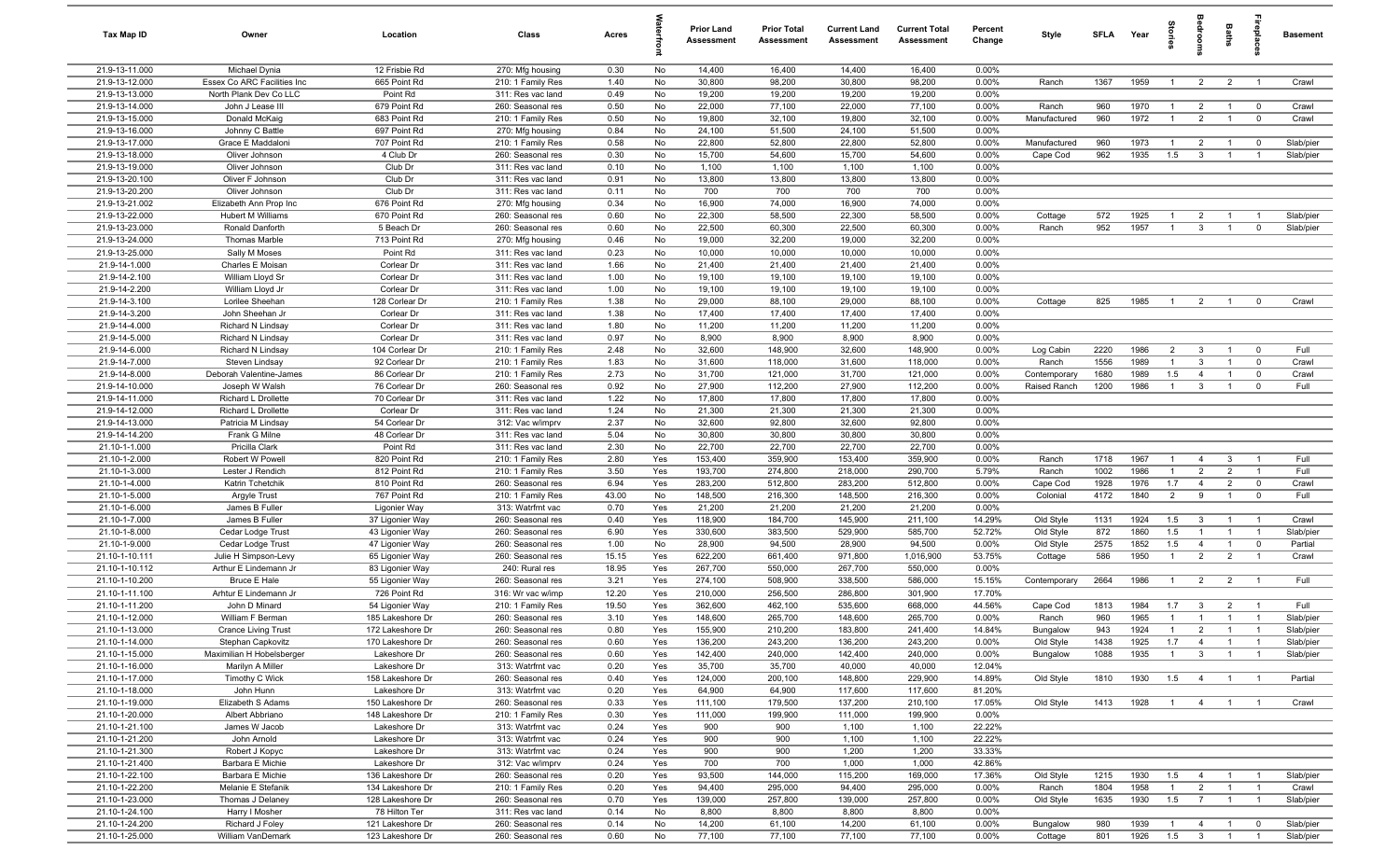| Tax Map ID                       | Owner                                      | Location                       | Class                                  | Acres         |           | Prior Land<br>Assessment | <b>Prior Total</b><br><b>Assessment</b> | <b>Current Land</b><br>Assessment | <b>Current Total</b><br><b>Assessment</b> | Percent<br>Change | Style                    | <b>SFLA</b> | Year         | lorie                            | droom                          | Baths                          | 률                                | <b>Basement</b>        |
|----------------------------------|--------------------------------------------|--------------------------------|----------------------------------------|---------------|-----------|--------------------------|-----------------------------------------|-----------------------------------|-------------------------------------------|-------------------|--------------------------|-------------|--------------|----------------------------------|--------------------------------|--------------------------------|----------------------------------|------------------------|
| 21.10-1-26.000                   | Frederick C Rueckert                       | Hilton Ter                     | 311: Res vac land                      | 0.20          | No        | 3,100                    | 3,100                                   | 3,100                             | 3,100                                     | 0.00%             |                          |             |              |                                  |                                |                                |                                  |                        |
| 21.10-1-27.282                   | Robert M Thoma                             | 88 Hilton Ter                  | 260: Seasonal res                      | 0.57          | No        | 22,300                   | 66,400                                  | 22,300                            | 66,400                                    | 0.00%             | Bungalow                 | 1498        | 1925         | $\overline{1}$                   | $\overline{4}$                 | $\overline{1}$                 | $\overline{0}$                   | Slab/pier              |
| 21.10-1-28.110                   | Thomas J Delaney Jr                        | 129 Lakeshore Dr               | 210: 1 Family Res                      | 0.29          | No        | 20,200                   | 143,100                                 | 20,200                            | 143,100                                   | 0.00%             | Log Cabin                | 1645        | 1989         | 1.5                              | $\mathbf{3}$                   | $\overline{2}$                 | $\overline{0}$                   | Full                   |
| 21.10-1-29.200                   | Michael V Mosher                           | 92 Hilton Ter                  | 260: Seasonal res                      | 0.20          | No        | 14,300                   | 69,100                                  | 14,300                            | 69,100                                    | 0.00%             | Cottage                  | 750         | 1925         | $\mathbf{1}$                     | $\overline{2}$                 | $\overline{1}$                 | $\overline{1}$                   | Slab/pier              |
| 21.10-1-30.291<br>21.10-1-31.000 | Robert J Kopyc<br>Marilyn A Miller         | 36 Club Dr<br>143 Lakeshore Dr | 260: Seasonal res                      | 0.40<br>0.20  | No<br>No  | 19,400<br>15,100         | 58,900<br>54,800                        | 19,400<br>15,100                  | 58,900<br>54,800                          | 0.00%<br>0.00%    | Bungalow                 | 736<br>544  | 1920<br>1930 | $\overline{1}$<br>$\overline{1}$ | $\mathbf{3}$<br>$\mathbf{3}$   | $\mathbf{1}$<br>$\overline{1}$ | $\overline{1}$<br>$\overline{0}$ | Slab/pier<br>Slab/pier |
| 21.10-1-33.003                   | Paul DiValerio                             | 21 Targhee Way                 | 260: Seasonal res<br>312: Vac w/imprv  | 2.53          | No        | 23,100                   | 23,100                                  | 23,100                            | 23,100                                    | 0.00%             | Cottage                  |             |              |                                  |                                |                                |                                  |                        |
| 21.10-1-34.002                   | Stephen P Chauvin                          | 151 Lakeshore Dr               | 260: Seasonal res                      | 0.55          | No        | 21,800                   | 58,900                                  | 21,800                            | 58,900                                    | 0.00%             | Cottage                  | 886         | 1934         | $\overline{1}$                   | $\overline{2}$                 | $\overline{1}$                 | $\overline{0}$                   | Crawl                  |
| 21.10-1-35.000                   | Stephen P Chauvin                          | Lakeshore Dr                   | 311: Res vac land                      | 0.20          | No        | 12,400                   | 12,400                                  | 12,400                            | 12,400                                    | 0.00%             |                          |             |              |                                  |                                |                                |                                  |                        |
| 21.10-1-36.000                   | Robert L Harwood                           | 157 Lakeshore Dr               | 260: Seasonal res                      | 0.20          | No        | 16,100                   | 56,300                                  | 16,100                            | 56,300                                    | 0.00%             | Cottage                  | 660         | 1945         | $\overline{1}$                   | $\overline{2}$                 | $\overline{1}$                 | $\overline{1}$                   | Slab/pier              |
| 21.10-1-37.000                   | Sandra L Delaney                           | Vista Dr                       | 311: Res vac land                      | 0.20          | No        | 3,100                    | 3,100                                   | 3,100                             | 3,100                                     | 0.00%             |                          |             |              |                                  |                                |                                |                                  |                        |
| 21.10-1-38.001                   | Christina M Divalerio                      | Vista Dr                       | 311: Res vac land                      | 0.28          | No        | 16,200                   | 16,200                                  | 16,200                            | 16,200                                    | 0.00%             |                          |             |              |                                  |                                |                                |                                  |                        |
| 21.10-1-39.002                   | Cathy L Phillips                           | 4 Vista Dr                     | 312: Vac w/imprv                       | 0.43          | No        | 19,500                   | 31,700                                  | 19,500                            | 31,700                                    | 0.00%             |                          |             |              |                                  |                                |                                |                                  |                        |
| 21.10-1-40.000                   | Jerome V McGovern                          | 116 Hilton Ter                 | 260: Seasonal res                      | 0.40          | No        | 19,100                   | 50,900                                  | 19,100                            | 50,900                                    | 0.00%             | Cottage                  | 821         | 1930         | $\overline{1}$                   | $\overline{2}$                 | $\overline{1}$                 | $\overline{1}$                   | Slab/pier              |
| 21.10-1-41.000                   | Thomas McCaw                               | Hilton Ter                     | 311: Res vac land                      | 0.20          | No        | 3,100                    | 3,100                                   | 3,100                             | 3,100                                     | 0.00%             |                          |             |              |                                  |                                |                                |                                  |                        |
| 21.10-1-42.100                   | Margaret McCaw                             | Hilton Ter                     | 311: Res vac land                      | 0.33          | No        | 9,400                    | 9,400                                   | 9,400                             | 9,400                                     | 0.00%             |                          |             |              |                                  |                                |                                |                                  |                        |
| 21.10-1-42.200                   | Thomas McCaw                               | Hilton Ter                     | 311: Res vac land                      | 0.17          | No        | 2,500                    | 2,500                                   | 2,500                             | 2,500                                     | 0.00%             |                          |             |              |                                  |                                |                                |                                  |                        |
| 21.10-1-43.000                   | Marilyn A Miller                           | Club Dr                        | 311: Res vac land                      | 0.20          | No        | 12,400                   | 12,400                                  | 12,400                            | 12,400                                    | 0.00%             |                          |             |              |                                  |                                |                                |                                  |                        |
| 21.10-1-44.000                   | Jean M Miller                              | Club Dr                        | 311: Res vac land                      | 0.20          | No        | 12,400                   | 12,400                                  | 12,400                            | 12,400                                    | 0.00%             |                          |             |              |                                  |                                |                                |                                  |                        |
| 21.10-1-45.000                   | James W Jacob                              | 31 Club Dr                     | 260: Seasonal res                      | 0.20          | No        | 15,100                   | 66,100                                  | 15,100                            | 66,100                                    | 0.00%             | Cottage                  | 1174        | 1925         | 1.5                              | $\mathbf{3}$                   | $\overline{1}$                 | $\overline{1}$                   | Slab/pier              |
| 21.10-1-46.000<br>21.10-1-47.000 | Peter J Lord<br>Charles J Varian Jr        | Club Dr<br>91 Hilton Ter       | 311: Res vac land<br>260: Seasonal res | 0.20<br>0.30  | No<br>No  | 12,400<br>17,800         | 12,400<br>54,100                        | 12,400<br>17,800                  | 12,400<br>54,100                          | 0.00%<br>0.00%    |                          | 1428        | 1926         | 1.5                              | $\mathbf{3}$                   | $\overline{1}$                 | $\overline{1}$                   | Slab/pier              |
| 21.10-1-48.050                   | Carlos Feltt                               | 85 Hilton Ter                  | 210: 1 Family Res                      | 0.73          | No        | 24,500                   | 101,400                                 | 24,500                            | 101,400                                   | 0.00%             | Old Style<br>Other Style | 1008        | 1984         | 1.5                              | $\mathbf{3}$                   | $\overline{1}$                 | $\overline{0}$                   | Full                   |
| 21.10-1-49.000                   | Peter Sowizdrzal                           | Point Rd                       | 311: Res vac land                      | 0.29          | No        | 16,300                   | 16,300                                  | 16,300                            | 16,300                                    | 0.00%             |                          |             |              |                                  |                                |                                |                                  |                        |
| 21.10-1-50.000                   | Kenneth R Sweatt                           | 720 Point Rd                   | 210: 1 Family Res                      | 0.20          | No        | 13,600                   | 68,100                                  | 13,600                            | 68,100                                    | 0.00%             | Ranch                    | 1072        | 1973         | $\overline{1}$                   | $\mathbf{3}$                   | $\overline{1}$                 | $\overline{0}$                   | Slab/pier              |
| 21.10-1-51.000                   | George Elliott Jr                          | 77 Hilton Ter                  | 260: Seasonal res                      | 0.30          | No        | 19,100                   | 72,800                                  | 19,100                            | 72,800                                    | 0.00%             | Ranch                    | 1154        | 1956         | $\overline{1}$                   | $\mathbf{3}$                   | $\mathbf{1}$                   | $\overline{1}$                   | Crawl                  |
| 21.10-1-52.000                   | George L LaPlante Jr                       | 71 Hilton Ter                  | 260: Seasonal res                      | 0.40          | No        | 20,200                   | 58,200                                  | 20,200                            | 58,200                                    | $0.00\%$          | Cottage                  | 690         | 1928         | $\overline{1}$                   | $\overline{2}$                 | $\overline{1}$                 | $\overline{1}$                   | Slab/pier              |
| 21.10-1-53.000                   | Ronald Danforth                            | Targhee Way                    | 311: Res vac land                      | 0.20          | No        | 3,100                    | 3,100                                   | 3,100                             | 3,100                                     | $0.00\%$          |                          |             |              |                                  |                                |                                |                                  |                        |
| 21.10-1-54.000                   | Ronald Danforth                            | Targhee Way                    | 311: Res vac land                      | 0.10          | No        | 3,100                    | 3,100                                   | 3,100                             | 3,100                                     | 0.00%             |                          |             |              |                                  |                                |                                |                                  |                        |
| 21.10-1-55.002                   | David M Dixon                              | 3 Targhee Way                  | 260: Seasonal res                      | 0.34          | No        | 18,200                   | 57,000                                  | 18,200                            | 57,000                                    | 0.00%             | Ranch                    | 1146        | 1955         | $\overline{1}$                   | $\overline{3}$                 | $\overline{1}$                 | $\overline{0}$                   | Slab/pier              |
| 21.10-1-56.000                   | Oliver F Johnson                           | Club Dr                        | 311: Res vac land                      | 1.76          | No        | 21,600                   | 21,600                                  | 21,600                            | 21,600                                    | 0.00%             |                          |             |              |                                  |                                |                                |                                  |                        |
| 21.10-1-57.000                   | Charles Varian                             | Club Dr                        | 312: Vac w/imprv                       | 0.10          | No        | 6,200                    | 6,800                                   | 6,200                             | 6,800                                     | 0.00%             |                          |             |              |                                  |                                |                                |                                  |                        |
| 21.10-1-58.000                   | Miles E Aubin                              | 704 Point Rd                   | 210: 1 Family Res                      | 0.83          | No        | 25,700                   | 81,300                                  | 25,700                            | 81,300                                    | 0.00%             | Old Style                | 1278        | 1900         | 1.5                              | $\mathbf{3}$                   | $\overline{1}$                 | $\overline{\mathbf{0}}$          | Full                   |
| 21.10-1-59.100                   | Tony Virgini                               | 694 Point Rd                   | 270: Mfg housing                       | 3.80          | No        | 35,900                   | 78,800                                  | 35,900                            | 78,800                                    | 0.00%             | Ranch                    | 1000        | 1989         | $\overline{1}$                   | $\mathbf{3}$                   | $\overline{2}$                 | $\overline{0}$                   | Crawl                  |
| 21.10-1-59.200                   | Thomas McCaw                               | 108 Hilton Ter                 | 270: Mfg housing                       | 0.33          | No        | 20,500                   | 87,200                                  | 20,500                            | 87,200                                    | 0.00%<br>0.00%    |                          | 825         |              |                                  |                                |                                |                                  |                        |
| 21.10-1-59.342<br>21.10-1-60.000 | <b>Barton Ryder</b><br>Charles J Varian Jr | 6 Targhee Way<br>17 Club Dr    | 210: 1 Family Res<br>210: 1 Family Res | 0.40<br>0.93  | No<br>No  | 19,400<br>29,400         | 65,100<br>82,500                        | 19,400<br>29,400                  | 65,100<br>82,500                          | 0.00%             | Cottage<br>Ranch         | 1152        | 1985<br>1973 | $\overline{1}$<br>$\overline{1}$ | $\overline{1}$<br>$\mathbf{3}$ | $\overline{1}$<br>$\mathbf{1}$ | $\overline{0}$<br>$\overline{0}$ | Slab/pier<br>Crawl     |
| 21.10-1-61.001                   | Paul DiValerio                             | Club Dr                        | 311: Res vac land                      | 0.30          | No        | 16,500                   | 16,500                                  | 16,500                            | 16,500                                    | 0.00%             |                          |             |              |                                  |                                |                                |                                  |                        |
| 21.10-1-62.002                   | Margaret M Varian-Sheehan                  | 23 Club Dr                     | 210: 1 Family Res                      | 0.40          | No        | 23,800                   | 104,800                                 | 23,800                            | 104,800                                   | 0.00%             |                          |             |              |                                  |                                |                                |                                  |                        |
| 21.10-1-63.000                   | Gerald Ahrent                              | 103 Hilton Ter                 | 210: 1 Family Res                      | 0.30          | No        | 19,200                   | 89,500                                  | 19,200                            | 89,500                                    | 0.00%             | Ranch                    | 1056        | 1980         | $\overline{1}$                   | $\mathbf{3}$                   | $\overline{1}$                 | $\overline{0}$                   | Crawl                  |
| 21.10-1-64.003                   | Robert G Lee                               | 109 Hilton Ter                 | 210: 1 Family Res                      | 0.56          | No        | 24,700                   | 169,000                                 | 24,700                            | 169,000                                   | 0.00%             | Log Cabin                | 1432        | 1997         | 1.5                              | $\overline{2}$                 |                                | $\mathbf 0$                      | Full                   |
| 21.10-1-65.000                   | Richard P Wilcox                           | Vista Dr                       | 311: Res vac land                      | 0.60          | No        | 21,600                   | 21,600                                  | 21,600                            | 21,600                                    | 0.00%             |                          |             |              |                                  |                                |                                |                                  |                        |
| 21.10-1-66.000                   | John Hunn                                  | 13 Vista Dr                    | 210: 1 Family Res                      | 0.20          | No        | 14,200                   | 88,700                                  | 14,200                            | 88,700                                    | 0.00%             | Cottage                  | 1044        | 1926         | $\overline{1}$                   | $\mathbf{3}$                   | $\overline{2}$                 | $\overline{1}$                   | Partial                |
| 21.10-1-67.000                   | Ross A Frisbie                             | Vista Dr                       | 311: Res vac land                      | 0.40          | No        | 18,500                   | 18,500                                  | 18,500                            | 18,500                                    | 0.00%             |                          |             |              |                                  |                                |                                |                                  |                        |
| 21.10-1-68.000                   | Francis A Christian                        | Vista Dr                       | 311: Res vac land                      | 0.20          | No        | 1,300                    | 1,300                                   | 1,300                             | 1,300                                     | 0.00%             |                          |             |              |                                  |                                |                                |                                  |                        |
| 21.10-1-69.000                   | Francis Christian                          | Vista Dr                       | 311: Res vac land                      | 0.20          | No        | 1,300                    | 1,300                                   | 1,300                             | 1,300                                     | 0.00%             |                          |             |              |                                  |                                |                                |                                  |                        |
| 21.10-1-70.000                   | Edwina F Olcott                            | Vista Dr                       | 311: Res vac land                      | 0.30          | No        | 17,400                   | 17,400                                  | 17,400                            | 17,400                                    | 0.00%             |                          |             |              |                                  |                                |                                |                                  |                        |
| 21.10-1-71.000                   | Man S Park                                 | 3 Vista Dr                     | 260: Seasonal res                      | 0.20          | No        | 13,000                   | 39,800                                  | 13,000                            | 39,800                                    | 0.00%             | Cottage                  | 600         | 1928         | $\overline{1}$                   | $\overline{2}$                 | $\overline{1}$                 | $\overline{1}$                   | Slab/pier              |
| 21.10-1-72.000                   | <b>William Atkinson</b>                    | Vista Dr                       | 311: Res vac land                      | 0.30          | No        | 16,500                   | 16,500                                  | 16,500                            | 16,500                                    | 0.00%             |                          |             |              |                                  |                                |                                |                                  |                        |
| 21.10-1-73.000<br>21.10-1-74.000 | Donald S Robertson                         | Vista Dr<br>Vista Dr           | 311: Res vac land                      | 0.30          | No        | 16,500                   | 16,500                                  | 16,500                            | 16,500                                    | 0.00%<br>0.00%    |                          |             |              |                                  |                                |                                |                                  |                        |
| 21.13-1-1.110                    | Anthony G Barwood Jr<br>Alice L ODonovan   |                                | 311: Res vac land<br>240: Rural res    | 0.50<br>81.60 | No<br>Yes | 20,500<br>422,500        | 20,500<br>492,800                       | 20,500<br>422,500                 | 20,500<br>492,800                         | 0.00%             | Old Style                | 1417        | 1835         | 1.7                              | $\overline{2}$                 | $\overline{1}$                 | $\overline{0}$                   | Partial                |
| 21.13-1-1.120                    | Gary W Jones                               | Ledge Ln<br>3 Ledge Ln         | 210: 1 Family Res                      | 2.80          | Yes       | 179,100                  | 303,700                                 | 179,100                           | 303,700                                   | 0.00%             | Contemporary             | 2580        | 1997         | $\overline{2}$                   | $\overline{4}$                 | $\mathbf{3}$                   | $\overline{1}$                   | Full                   |
| 21.13-1-1.130                    | Linda M Luhrs                              | 208 Marina Ln                  | 210: 1 Family Res                      | 3.40          | Yes       | 195,800                  | 397,000                                 | 203,500                           | 415,700                                   | 4.71%             | Contemporary             | 2088        | 1991         | $\overline{1}$                   | $\overline{4}$                 | $\overline{2}$                 | $\overline{1}$                   | Crawl                  |
| 21.13-1-1.140                    | Jeffrey S Prindle                          | 194 Marina Ln                  | 210: 1 Family Res                      | 3.00          | Yes       | 188,900                  | 320,800                                 | 225,800                           | 365,800                                   | 14.03%            | Contemporary             | 1753        | 1990         | $\overline{1}$                   | $\overline{2}$                 | $\overline{2}$                 | $\overline{1}$                   | Partial                |
| 21.13-1-1.150                    | Eugene Orlowski                            | 204 Marina Ln                  | 210: 1 Family Res                      | 3.10          | Yes       | 182,200                  | 264,900                                 | 182,200                           | 264,900                                   | 0.00%             |                          |             |              |                                  |                                |                                |                                  |                        |
| 21.13-1-1.160                    | Larry Drengberg                            | 17 Ledge Ln                    | 210: 1 Family Res                      | 3.40          | Yes       | 186,400                  | 415,400                                 | 222,500                           | 455,100                                   | 9.56%             | Contemporary             | 2385        | 1992         | 1.7                              | $\overline{\mathbf{3}}$        | $\overline{2}$                 | $\overline{2}$                   | Crawl                  |
| 21.13-1-1.211                    | Willsboro Bay Marina Inc                   | Marina Ln                      | 330: Vacant comm                       | 4.50          | Yes       | 196,800                  | 196,800                                 | 206,600                           | 206,600                                   | 4.98%             |                          |             |              |                                  |                                |                                |                                  |                        |
| 21.13-1-1.221                    | Robert Klein                               | 216 Marina Ln                  | 210: 1 Family Res                      | 3.37          | Yes       | 292,700                  | 555,700                                 | 456,400                           | 691,500                                   | 24.44%            | Contemporary             | 2931        | 1983         | 2                                | $\overline{\mathbf{3}}$        | $\mathbf{3}$                   | $\overline{0}$                   | Full                   |
| 21.13-1-2.100                    | Willsboro Bay Marina Inc                   | Marina Ln                      | 311: Res vac land                      | 55.47         | No        | 85,800                   | 85,800                                  | 85,800                            | 85,800                                    | 0.00%             |                          |             |              |                                  |                                |                                |                                  |                        |
| 21.13-1-2.200                    | Paul Mero                                  | 617 Point Rd                   | 210: 1 Family Res                      | 2.80          | No        | 34,300                   | 123,600                                 | 34,300                            | 123,600                                   | 0.00%             | Old Style                | 2424        | 1926         | 2                                | $\overline{\mathbf{3}}$        | $\overline{2}$                 | $\overline{2}$                   | Full                   |
| 21.13-1-2.300                    | Sharon Rivet                               | 47 Frisbie Rd                  | 270: Mfg housing                       | 5.03          | No        | 37,500                   | 76,900                                  | 37,500                            | 76,900                                    | 0.00%             |                          |             |              |                                  |                                |                                |                                  |                        |
| 21.13-1-3.000                    | David Bonfante                             | 643 Point Rd                   | 210: 1 Family Res                      | 2.80          | No        | 36,000                   | 195,100                                 | 36,000                            | 195,100                                   | 0.00%             | Old Style                | 1904        | 1900         | 1.5                              | $\overline{\mathbf{3}}$        | $\overline{2}$                 | $\overline{0}$                   | Full                   |
| 21.13-1-4.000                    | Evan L Belzile                             | 635 Point Rd                   | 210: 1 Family Res                      | 0.30          | No        | 20,100                   | 88,700                                  | 16,600                            | 43,700                                    | $-50.73%$         | Cottage                  | 856         | 1960         | $\overline{1}$                   | $\overline{2}$                 | $\overline{1}$                 | $\overline{0}$                   | Slab/pier              |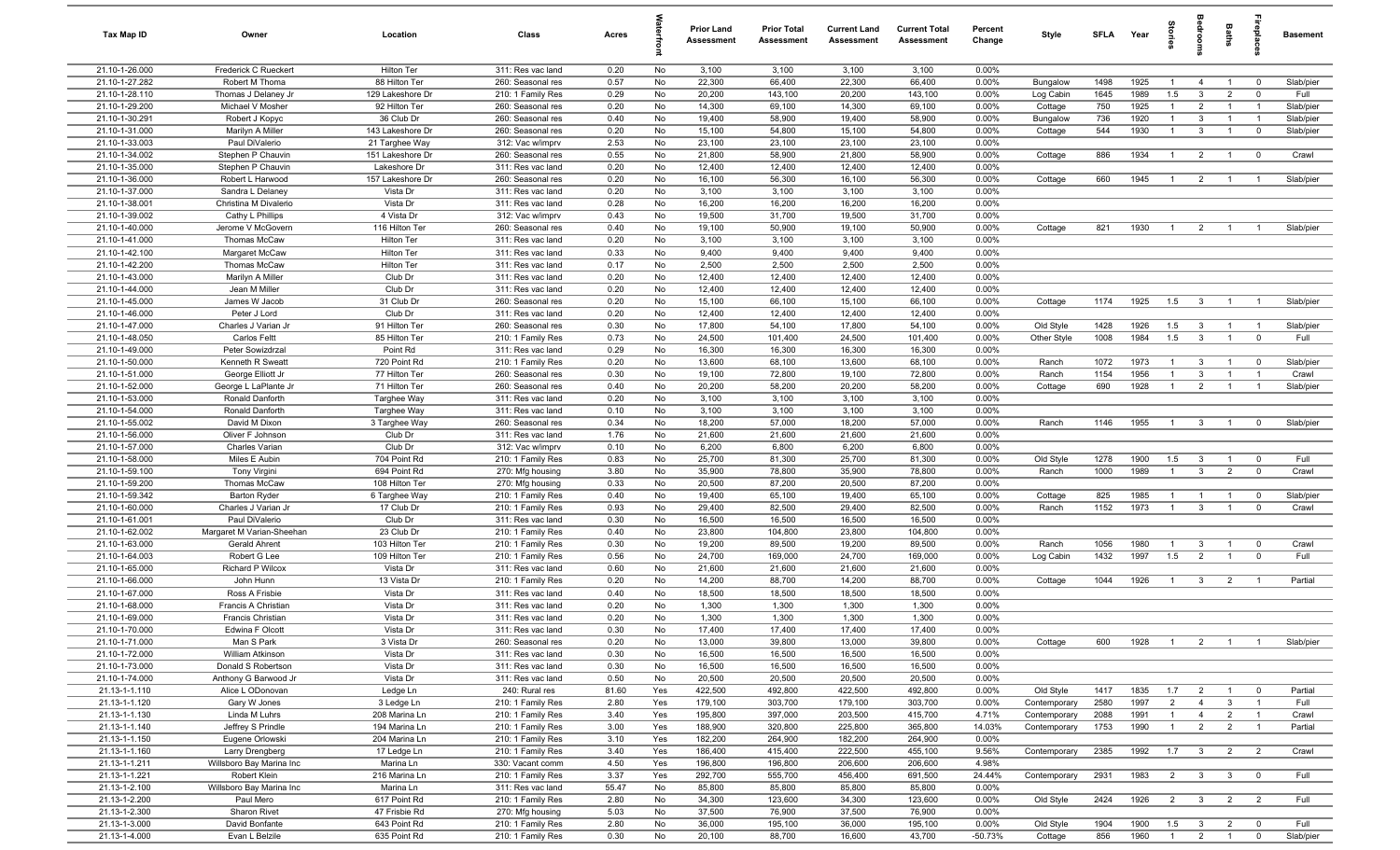| Tax Map ID                       | Owner                                       | Location                      | Class                                  | Acres         |           | Prior Land<br><b>Assessment</b> | <b>Prior Total</b><br><b>Assessment</b> | <b>Current Land</b><br><b>Assessment</b> | <b>Current Total</b><br><b>Assessment</b> | Percent<br>Change | Style        | <b>SFLA</b> | Year | ğ              | ă              | <b>Baths</b>   | ę                       | <b>Basement</b> |
|----------------------------------|---------------------------------------------|-------------------------------|----------------------------------------|---------------|-----------|---------------------------------|-----------------------------------------|------------------------------------------|-------------------------------------------|-------------------|--------------|-------------|------|----------------|----------------|----------------|-------------------------|-----------------|
| 21.13-1-5.000                    | Helen A Tybush                              | 603 Point Rd                  | 260: Seasonal res                      | 1.20          | No        | 29,600                          | 104,000                                 | 29,600                                   | 104,000                                   | 0.00%             | Cape Cod     | 1008        | 1980 | 1.5            | $\overline{2}$ | $\overline{1}$ | $\overline{\mathbf{0}}$ | Crawl           |
| 21.13-1-6.000                    | Secretary of HUD                            | 595 Point Rd                  | 210: 1 Family Res                      | 0.60          | No        | 23,800                          | 116,300                                 | 23,800                                   | 116,300                                   | 0.00%             | Ranch        | 1584        | 1980 | $\overline{1}$ | $\overline{2}$ | $\overline{2}$ | $\mathbf 0$             | Partial         |
| 21.13-1-7.000                    | Terrence E McMahon                          | 561 Point Rd                  | 210: 1 Family Res                      | 12.40         | No        | 60,400                          | 135,100                                 | 60,400                                   | 135,100                                   | 0.00%             | Old Style    | 2222        | 1840 | 1.5            | $\overline{3}$ | $\mathbf{1}$   | $\mathbf 0$             | Partial         |
| 21.13-1-8.100                    | Willsboro Bay Marina Inc                    | Marina Ln                     | 322: Rural vac>10                      | 44.47         | No        | 44,500                          | 44,500                                  | 44,500                                   | 44,500                                    | 0.00%             |              |             |      |                |                |                |                         |                 |
| 21.13-1-8.200                    | Andre Klein                                 | 115 Marina Ln                 | 210: 1 Family Res                      | 5.76          | No        | 43,100                          | 175,000                                 | 43,100                                   | 175,000                                   | 0.00%             |              |             |      |                |                |                |                         |                 |
| 21.13-1-9.000                    | <b>Bruce R Weimann</b>                      | 127 Marina Ln                 | 210: 1 Family Res                      | 9.00          | No        | 51,400                          | 148,800                                 | 51,400                                   | 148,800                                   | 0.00%             | Ranch        | 1450        | 1978 | $\overline{1}$ | $\overline{3}$ | $\overline{1}$ | $\mathbf 0$             | Full            |
| 21.13-1-10.000                   | Willsboro Bay Marina Inc                    | 26 Klein Way                  | 570: Marina                            | 11.00         | Yes       | 297,600                         | 606,300                                 | 312,500                                  | 636,600                                   | 5.00%             |              |             |      |                |                |                |                         |                 |
| 21.13-1-11.111                   | <b>Edgewater Farm Corp</b>                  | 553 Point Rd                  | 210: 1 Family Res                      | 13.37         | Yes       | 182,800                         | 316,100                                 | 211,900                                  | 354,600                                   | 12.18%            | Colonial     | 3286        | 1794 | $\overline{2}$ | $\overline{4}$ | $\mathbf{3}$   | $\overline{1}$          | Partial         |
| 21.13-1-11.112                   | Elizabeth G Lawrence                        | 529 Point Rd                  | 210: 1 Family Res<br>313: Watrfrnt vac | 3.00          | No        | 35,600                          | 154,800                                 | 35,600                                   | 154,800                                   | 0.00%             | Ranch        | 1732        | 1986 | $\overline{1}$ | $\overline{2}$ | $\overline{2}$ | $\mathbf 0$             | Full            |
| 21.13-1-11.120<br>21.13-1-11.200 | Willsboro Bay Marina Inc<br>Paul T Sharpley | Point Rd<br>38 Boat Launch Ln | 210: 1 Family Res                      | 21.39<br>6.00 | Yes<br>No | 320,000<br>44,600               | 320,000<br>195,100                      | 321,600<br>44,600                        | 321,600<br>195,100                        | 0.50%<br>0.00%    | Contemporary | 1920        | 1992 | $\overline{2}$ | $\mathbf{3}$   | $\overline{2}$ | $\mathbf 0$             | Slab/pier       |
| 21.13-1-12.000                   | Scott Carle                                 | 54 Boat Launch Ln             | 313: Watrfrnt vac                      | 6.00          | Yes       | 266,900                         | 266,900                                 | 319,000                                  | 319,000                                   | 19.52%            |              |             |      |                |                |                |                         |                 |
| 21.13-1-13.000                   | Steven Valachovic                           | 52 Boat Launch Ln             | 449: Warehouse                         | 6.30          | Yes       | 164,700                         | 208,800                                 | 172,900                                  | 219,200                                   | 4.98%             |              |             |      |                |                |                |                         |                 |
| 21.13-1-15.000                   | Michael Shannon                             | 61 Boat Launch Ln             | 210: 1 Family Res                      | 0.90          | Yes       | 152,500                         | 413,000                                 | 152,500                                  | 413,000                                   | $0.00\%$          |              |             |      |                |                |                |                         |                 |
| 21.13-1-16.000                   | Anna Kyrtatas                               | 53 Boat Launch Ln             | 210: 1 Family Res                      | 1.10          | Yes       | 206,900                         | 371,300                                 | 247,800                                  | 419,400                                   | 12.95%            | Contemporary | 1976        | 1980 | $\overline{2}$ | 3              | $\overline{2}$ | $\mathbf 0$             | Crawl           |
| 21.13-1-17.000                   | Stuart L Sharpe                             | 56 Rowley Way                 | 260: Seasonal res                      | 1.00          | Yes       | 184,000                         | 269,200                                 | 220,300                                  | 309,000                                   | 14.78%            | Cottage      | 1008        | 1956 |                | $\mathbf{3}$   |                | $\overline{1}$          | Full            |
| 21.13-1-18.000                   | Michael Nolan                               | 53 Rowley Way                 | 260: Seasonal res                      | 0.59          | Yes       | 132,500                         | 194,600                                 | 159,600                                  | 215,300                                   | 10.64%            | Cottage      | 768         | 1960 | $\mathbf{1}$   | $\overline{2}$ |                | - 1                     | Slab/pier       |
| 21.13-1-19.000                   | Mark E Thomson                              | 51 Rowley Way                 | 210: 1 Family Res                      | 0.50          | Yes       | 112,400                         | 357,000                                 | 112,400                                  | 357,000                                   | 0.00%             | Cottage      | 872         | 1953 | $\mathbf{1}$   | $\mathbf{3}$   | $\overline{1}$ | $\overline{1}$          | Crawl           |
| 21.13-1-20.000                   | <b>Frederick Living Trust</b>               | 41 Rowley Way                 | 260: Seasonal res                      | 1.10          | Yes       | 221,900                         | 273,900                                 | 266,800                                  | 322,200                                   | 17.63%            | Cottage      | 777         | 1948 | $\overline{1}$ | $\overline{2}$ |                | $\overline{1}$          | Slab/pier       |
| 21.13-1-21.000                   | Kathleen Wiley                              | 39 Boat Launch Ln             | 210: 1 Family Res                      | 4.40          | No        | 37,800                          | 84,300                                  | 37,800                                   | 84,300                                    | 0.00%             | Ranch        | 1903        | 1980 | $\overline{1}$ | $\mathbf{3}$   | $\overline{1}$ | $\overline{0}$          | Slab/pier       |
| 21.13-1-22.100                   | Jerome R Callaghan                          | 21 Boat Launch Ln             | 210: 1 Family Res                      | 10.40         | No        | 49,200                          | 98,200                                  | 37,100                                   | 112,400                                   | 14.46%            | Log Cabin    | 1918        | 1965 | $\overline{1}$ | $\overline{2}$ | $\overline{1}$ | $\overline{1}$          | Slab/pier       |
| 21.13-1-22.200                   | Leon P Johnson                              | 31 Boat Launch Ln             | 270: Mfg housing                       | 4.40          | No        | 35,900                          | 76,600                                  | 35,900                                   | 76,600                                    | 0.00%             |              |             |      |                |                |                |                         |                 |
| 21.13-1-23.000                   | Jerome R Callaghan                          | Boat Launch Ln                | 313: Watrfrnt vac                      | 1.73          | Yes       | 64,900                          | 64,900                                  | 70,000                                   | 70,000                                    | 7.86%             |              |             |      |                |                |                |                         |                 |
| 21.13-1-24.000                   | Sharron L McPheeters                        | 26 Boat Launch Ln             | 210: 1 Family Res                      | 3.01          | No        | 35,900                          | 164,900                                 | 35,900                                   | 164,900                                   | 0.00%             | Ranch        | 1755        | 1990 | $\overline{1}$ | $\mathbf{3}$   | $\overline{2}$ | $\mathbf{0}$            | Full            |
| 21.13-1-25.000                   | James Spannagel                             | Boat Launch Ln                | 270: Mfg housing                       | 3.10          | No        | 31,500                          | 33,800                                  | 31,500                                   | 33,800                                    | 0.00%             |              |             |      |                |                |                |                         |                 |
| 21.13-2-1.000                    | Arthur C Perryman                           | Point Rd                      | 311: Res vac land                      | 0.10          | No        | 3,000                           | 3,000                                   | 3,000                                    | 3,000                                     | 0.00%             |              |             |      |                |                |                |                         |                 |
| 21.13-2-2.000                    | Arthur C Perryman                           | Point Rd                      | 311: Res vac land                      | 1.90          | No        | 30,000                          | 30,000                                  | 30,000                                   | 30,000                                    | 0.00%             |              |             |      |                |                |                |                         |                 |
| 21.13-2-3.100                    | Robert W LePage                             | Point Rd                      | 314: Rural vac<10                      | 0.14          | No        | 300                             | 300                                     | 300                                      | 300                                       | 0.00%             |              |             |      |                |                |                |                         |                 |
| 21.13-2-3.200                    | Wanda B MacDougal                           | 642 Point Rd                  | 260: Seasonal res                      | 0.39          | No        | 18,500                          | 66,800                                  | 18,500                                   | 66,800                                    | 0.00%             | Ranch        | 1025        | 1974 | $\overline{1}$ | $\overline{2}$ | $\overline{1}$ | $\mathbf 0$             | Full            |
| 21.13-2-4.001<br>21.13-2-5.000   | Ronald Banker<br>Robert D Hatch             | Point Rd<br>Point Rd          | 311: Res vac land<br>311: Res vac land | 0.10<br>0.10  | No<br>No  | 3,000<br>3,000                  | 3,000<br>3,000                          | 3,000<br>3,000                           | 3,000<br>3,000                            | 0.00%<br>0.00%    |              |             |      |                |                |                |                         |                 |
| 21.13-2-6.000                    | Winifred Day                                | Point Rd                      | 311: Res vac land                      | 0.70          | No        | 22,400                          | 22,400                                  | 22,400                                   | 22,400                                    | 0.00%             |              |             |      |                |                |                |                         |                 |
| 21.13-2-7.100                    | Thomas R Weiskotten                         | 626 Point Rd                  | 210: 1 Family Res                      | 0.28          | No        | 18,000                          | 87,600                                  | 18,000                                   | 87,600                                    | 0.00%             | Old Style    | 1638        | 1930 | $\overline{1}$ | $\overline{2}$ | $\overline{1}$ | $\overline{1}$          | Partial         |
| 21.13-2-7.200                    | Thomas R Weiskotten                         | Point Rd                      | 311: Res vac land                      | 0.10          | No        | 3,000                           | 3,000                                   | 3,000                                    | 3,000                                     | 0.00%             |              |             |      |                |                |                |                         |                 |
| 21.13-2-7.300                    | Thomas R Weiskotten                         | Point Rd                      | 311: Res vac land                      | 0.10          | No        | 3,000                           | 3,000                                   | 3,000                                    | 3,000                                     | 0.00%             |              |             |      |                |                |                |                         |                 |
| 21.13-2-8.000                    | Thomas R Weiskotten                         | Point Rd                      | 311: Res vac land                      | 0.20          | No        | 3,000                           | 3,000                                   | 3,000                                    | 3,000                                     | 0.00%             |              |             |      |                |                |                |                         |                 |
| 21.13-2-9.000                    | Thomas R Weiskotten                         | Point Rd                      | 311: Res vac land                      | 0.30          | No        | 3,000                           | 3,000                                   | 3,000                                    | 3,000                                     | 0.00%             |              |             |      |                |                |                |                         |                 |
| 21.13-2-10.002                   | Edrie Dickerson                             | 592 Point Rd                  | 312: Vac w/imprv                       | 0.66          | No        | 22,600                          | 39,200                                  | 22,600                                   | 39,200                                    | 0.00%             |              |             |      |                |                |                |                         |                 |
| 21.13-2-11.010                   | <b>Robert Ellis</b>                         | Point Rd                      | 311: Res vac land                      | 0.48          | No        | 8,800                           | 8,800                                   | 8,800                                    | 8,800                                     | 0.00%             |              |             |      |                |                |                |                         |                 |
| 21.13-2-12.092                   | Nancy E Kittel                              | Point Rd                      | 313: Watrfrnt vac                      | 0.07          | Yes       | 4,000                           | 4,000                                   | 5,000                                    | 5,000                                     | 25.00%            |              |             |      |                |                |                |                         |                 |
| 21.13-2-13.000                   | WJ Howard Brunini                           | Point Rd                      | 311: Res vac land                      | 0.20          | No        | 3,000                           | 3,000                                   | 3,000                                    | 3,000                                     | 0.00%             |              |             |      |                |                |                |                         |                 |
| 21.13-2-14.000                   | Sue Weeks                                   | Point Rd                      | 311: Res vac land                      | 0.20          | No        | 3,000                           | 3,000                                   | 3,000                                    | 3,000                                     | 0.00%             |              |             |      |                |                |                |                         |                 |
| 21.13-2-15.000                   | Maureen C Wilcox                            | Beach Dr                      | 311: Res vac land                      | 0.20          | No        | 3,000                           | 3,000                                   | 3,000                                    | 3,000                                     | 0.00%             |              |             |      |                |                |                |                         |                 |
| 21.13-2-16.000                   | George F Kain Jr                            | Beach Dr                      | 311: Res vac land                      | 0.40          | No        | 18,500                          | 18,500                                  | 18,500                                   | 18,500                                    | 0.00%             |              |             |      |                |                |                |                         |                 |
| 21.13-2-17.000                   | John W Nichols                              | Beach Dr                      | 311: Res vac land                      | 0.30          | No        | 16,500                          | 16,500                                  | 16,500                                   | 16,500                                    | 0.00%             |              |             |      |                |                |                |                         |                 |
| 21.13-2-18.000                   | Andrew J Wojnicki<br>Andrew J Wojnicki      | Beach Dr                      | 311: Res vac land                      | 0.10          | No        | 3,000<br>16,500                 | 3,000                                   | 3,000                                    | 3,000                                     | 0.00%             |              |             |      |                |                |                |                         |                 |
| 21.13-2-19.000<br>21.13-2-20.000 | Kenneth R Widman                            | Beach Dr<br>12 Beach Dr       | 311: Res vac land<br>260: Seasonal res | 0.30<br>0.60  | No<br>No  | 22,500                          | 16,500<br>63,400                        | 16,500<br>22,500                         | 16,500<br>63,400                          | 0.00%<br>0.00%    | Cottage      | 975         | 1962 | $\overline{1}$ | $\overline{3}$ | $\overline{1}$ | $\overline{\mathbf{0}}$ | Slab/pier       |
| 21.13-2-21.000                   | Peter Sowizdrzal                            | Hilton Ter                    | 311: Res vac land                      | 0.30          | No        | 16,500                          | 16,500                                  | 16,500                                   | 16,500                                    | 0.00%             |              |             |      |                |                |                |                         |                 |
| 21.13-2-22.000                   | Benjamin Garland Jr                         | 45 Hilton Ter                 | 260: Seasonal res                      | 0.20          | No        | 13,900                          | 50,700                                  | 13,900                                   | 50,700                                    | 0.00%             | Cottage      | 649         | 1940 | $\overline{1}$ | $\overline{2}$ | $\overline{1}$ | $\overline{0}$          | Slab/pier       |
| 21.13-2-23.120                   | Paul Mero                                   | Hilton Ter                    | 311: Res vac land                      | 0.70          | No        | 15,700                          | 15,700                                  | 15,700                                   | 15,700                                    | 0.00%             |              |             |      |                |                |                |                         |                 |
| 21.13-2-23.200                   | Dirk A Jaquish                              | 28 Hilton Ter                 | 210: 1 Family Res                      | 0.40          | No        | 21,700                          | 90,000                                  | 21,700                                   | 90,000                                    | 0.00%             | Ranch        | 1176        | 1970 | $\overline{1}$ | $\overline{2}$ | $\overline{1}$ | $\overline{0}$          | Slab/pier       |
| 21.13-2-23.300                   | Robert J Muller                             | Hilton Ter                    | 311: Res vac land                      | 0.40          | No        | 13,000                          | 13,000                                  | 13,000                                   | 13,000                                    | 0.00%             |              |             |      |                |                |                |                         |                 |
| 21.13-2-23.400                   | Robert C Hess                               | Hilton Ter                    | 311: Res vac land                      | 0.10          | No        | 3,000                           | 3,000                                   | 3,000                                    | 3,000                                     | $0.00\%$          |              |             |      |                |                |                |                         |                 |
| 21.13-2-24.000                   | John Mosher                                 | Hilton Ter                    | 311: Res vac land                      | 0.20          | No        | 3,000                           | 3,000                                   | 3,000                                    | 3,000                                     | 0.00%             |              |             |      |                |                |                |                         |                 |
| 21.13-2-25.000                   | Dirk A Jaquish                              | Hilton Ter                    | 311: Res vac land                      | 0.10          | No        | 3,000                           | 3,000                                   | 3,000                                    | 3,000                                     | 0.00%             |              |             |      |                |                |                |                         |                 |
| 21.13-2-26.000                   | <b>Richard Chesebro</b>                     | 16 Hilton Ter                 | 260: Seasonal res                      | 0.20          | No        | 14,900                          | 38,100                                  | 14,900                                   | 38,100                                    | 0.00%             | Cottage      | 446         | 1925 | $\overline{1}$ | $\overline{2}$ | $\overline{1}$ | $\overline{\mathbf{0}}$ | Slab/pier       |
| 21.13-2-27.000                   | Edward Ryan                                 | Hilton Ter                    | 311: Res vac land                      | 0.20          | No        | 3,000                           | 3,000                                   | 3,000                                    | 3,000                                     | 0.00%             |              |             |      |                |                |                |                         |                 |
| 21.13-2-28.000                   | William Thompson                            | Hilton Ter                    | 311: Res vac land                      | 0.10          | No        | 3,000                           | 3,000                                   | 3,000                                    | 3,000                                     | 0.00%             |              |             |      |                |                |                |                         |                 |
| 21.13-2-29.000                   | Allen Lacy                                  | Lakeshore Dr                  | 311: Res vac land                      | 0.20          | No        | 3,100                           | 3,100                                   | 3,100                                    | 3,100                                     | 0.00%             |              |             |      |                |                |                |                         |                 |
| 21.13-2-30.000                   | Allen J Lacy                                | Lakeshore Dr                  | 311: Res vac land                      | 0.20          | No        | 3,300                           | 3,300                                   | 3,300                                    | 3,300                                     | 0.00%             |              |             |      |                |                |                |                         |                 |
| 21.13-2-31.000                   | Allen J Lacy<br>Thomas P Trainor III        | Lakeshore Dr                  | 311: Res vac land                      | 0.20          | No        | 3,100                           | 3,100                                   | 3,100                                    | 3,100                                     | $0.00\%$<br>0.00% |              |             |      |                |                |                |                         |                 |
| 21.13-2-32.000<br>21.13-2-33.000 | Dennis DePatto                              | Lakeshore Dr<br>Lakeshore Dr  | 311: Res vac land<br>311: Res vac land | 0.60<br>0.10  | No<br>No  | 21,600<br>3,000                 | 21,600<br>3,000                         | 21,600<br>3,000                          | 21,600<br>3,000                           | $0.00\%$          |              |             |      |                |                |                |                         |                 |
|                                  |                                             |                               |                                        |               |           |                                 |                                         |                                          |                                           |                   |              |             |      |                |                |                |                         |                 |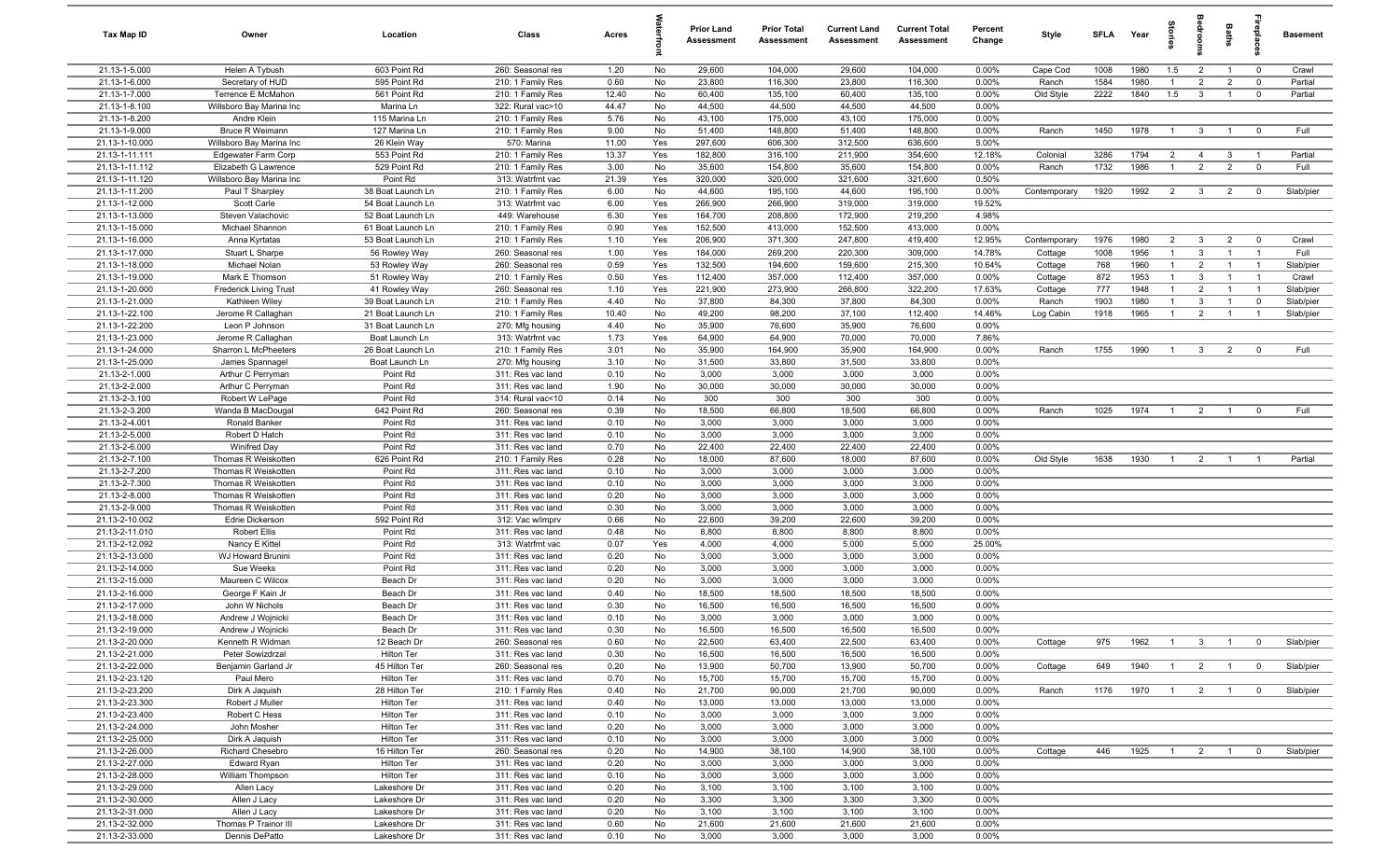| Tax Map ID                       | Owner                                     | Location                        | Class                                  | Acres        |            | Prior Land<br><b>Assessment</b> | <b>Prior Total</b><br>Assessment | <b>Current Land</b><br>Assessment | <b>Current Total</b><br><b>Assessment</b> | Percent<br>Change | Style                | <b>SFLA</b>  | Year         | $\frac{1}{2}$        |                                  | Baths                            | -e                               | <b>Basement</b>        |
|----------------------------------|-------------------------------------------|---------------------------------|----------------------------------------|--------------|------------|---------------------------------|----------------------------------|-----------------------------------|-------------------------------------------|-------------------|----------------------|--------------|--------------|----------------------|----------------------------------|----------------------------------|----------------------------------|------------------------|
| 21.13-2-35.000                   | Warner Timm                               | 43 Lakeshore Dr                 | 260: Seasonal res                      | 0.40         | No         | 20,000                          | 56,500                           | 20,000                            | 56,500                                    | 0.00%             | Old Style            | 1008         | 1929         | $\overline{1}$       | $\overline{2}$                   | $\overline{1}$                   | $\overline{1}$                   | Slab/pier              |
| 21.13-2-36.000                   | <b>Hilmar M Gruendling</b>                | 35 Lakeshore Dr                 | 260: Seasonal res                      | 0.40         | No         | 19,200                          | 82,500                           | 19,200                            | 82,500                                    | 0.00%             | Cottage              | 682          | 1925         | $\overline{1}$       | $\mathbf{3}$                     | $\mathbf{1}$                     | $\overline{1}$                   | Slab/pier              |
| 21.13-2-37.000                   | Hilmar M Gruendling                       | Lakeshore Dr                    | 311: Res vac land                      | 0.10         | No         | 3,000                           | 3,000                            | 3,000                             | 3,000                                     | 0.00%             |                      |              |              |                      |                                  |                                  |                                  |                        |
| 21.13-2-39.000                   | John D Alden                              | 27 Lakeshore Dr                 | 260: Seasonal res                      | 0.70         | No         | 12,100                          | 150,400                          | 12,100                            | 150,400                                   | 0.00%             | Ranch                | 1850         | 1968         | $\mathbf{1}$         | $\mathbf{3}$                     |                                  | $\overline{1}$                   | Crawl                  |
| 21.13-2-40.000                   | David J Brayden                           | Lakeshore Dr                    | 311: Res vac land                      | 0.30         | No         | 5,900                           | 5,900                            | 5,900                             | 5,900                                     | 0.00%             |                      |              |              |                      |                                  |                                  |                                  |                        |
| 21.13-2-41.042<br>21.13-2-42.093 | William C Brayden<br>Herman P Greene      | 13 Lakeshore Dr<br>Lakeshore Dr | 260: Seasonal res                      | 0.42<br>0.17 | No<br>No   | 21,300<br>3,000                 | 121,200<br>3,000                 | 21,300<br>3,000                   | 121,200<br>3,000                          | 0.00%<br>0.00%    | Contemporary         | 1591         | 1992         | $\overline{2}$       | $\overline{\mathbf{3}}$          |                                  | $\mathbf{0}$                     | Slab/pier              |
| 21.13-2-46.000                   | Hilmar M Gruendling                       | Lakeshore Dr                    | 311: Res vac land<br>313: Watrfrnt vac | 0.40         | Yes        | 112,300                         | 112,300                          | 138,700                           | 138,700                                   | 23.51%            |                      |              |              |                      |                                  |                                  |                                  |                        |
| 21.13-2-47.000                   | Keith St Louis                            | 30 Lakeshore Dr                 | 210: 1 Family Res                      | 0.80         | Yes        | 124,900                         | 225,000                          | 124,900                           | 225,000                                   | 0.00%             | Old Style            | 960          | 1940         | $\overline{1}$       | $\mathbf{3}$                     | $\overline{1}$                   | $\overline{1}$                   | Crawl                  |
| 21.13-2-48.000                   | John L Thoma                              | 26 Lakeshore Dr                 | 210: 1 Family Res                      | 1.10         | Yes        | 244,200                         | 308,600                          | 302,300                           | 370,900                                   | 20.19%            | Old Style            | 1764         | 1925         | 1.5                  | $\overline{4}$                   | $\overline{1}$                   | $\overline{1}$                   | Slab/pier              |
| 21.13-2-49.000                   | <b>Brian Hall</b>                         | 22 Lakeshore Dr                 | 260: Seasonal res                      | 0.60         | Yes        | 145,000                         | 216,400                          | 171,100                           | 243,900                                   | 12.71%            | Ranch                | 1056         | 1960         | $\overline{1}$       | $\mathbf{3}$                     | $\overline{1}$                   | $\overline{1}$                   | Crawl                  |
| 21.13-2-50.000                   | William C Brayden                         | 16 Lakeshore Dr                 | 260: Seasonal res                      | 0.40         | Yes        | 116,000                         | 153,200                          | 140,200                           | 179,800                                   | 17.36%            | Cottage              | 824          | 1930         | $\overline{1}$       | $\mathbf{3}$                     | $\overline{1}$                   | $\overline{0}$                   | Slab/pier              |
| 21.13-2-51.100                   | Philip Pyrzenski                          | Ryan Dr                         | 313: Watrfrnt vac                      | 0.44         | Yes        | 1,300                           | 1,300                            | 1,300                             | 1,300                                     | 0.00%             |                      |              |              |                      |                                  |                                  |                                  |                        |
| 21.13-2-51.200                   | Winnifred Shannon                         | Ryan Dr                         | 313: Watrfrnt vac                      | 0.63         | Yes        | 900                             | 900                              | 1,300                             | 1,300                                     | 44.44%            |                      |              |              |                      |                                  |                                  |                                  |                        |
| 21.13-2-52.000                   | Joan Shannon                              | 24 Ryan Dr                      | 260: Seasonal res                      | 0.40         | Yes        | 111,900                         | 162,500                          | 130,300                           | 184,300                                   | 13.42%            | Bungalow             | 943          | 1930         | $\overline{1}$       | $\overline{4}$                   | $\overline{1}$                   | $\overline{1}$                   | Slab/pier              |
| 21.13-2-53.000                   | Winnifred K Shannon                       | 28 Ryan Dr                      | 260: Seasonal res                      | 0.26         | No         | 32,000                          | 69,500                           | 32,000                            | 69,500                                    | 0.00%             | Old Style            | 1212         | 1888         |                      | 5                                |                                  | $\mathbf 0$                      | Slab/pier              |
| 21.13-2-54.000<br>21.13-2-55.000 | Scott Carle                               | 22 Ryan Dr<br>562 Point Rd      | 210: 1 Family Res<br>260: Seasonal res | 0.20<br>0.40 | Yes        | 102,500<br>115,200              | 241,900<br>164,100               | 102,500<br>139,500                | 241,900<br>189,200                        | 0.00%<br>15.30%   | Ranch                | 1470<br>744  | 1970<br>1960 | -1<br>$\overline{1}$ | $\overline{2}$<br>$\overline{2}$ |                                  | $^{\circ}$<br>$\overline{1}$     | Full                   |
| 21.13-2-56.000                   | Donald Gentile<br>Richard D Gifford       | 560 Point Rd                    | 260: Seasonal res                      | 0.66         | Yes<br>Yes | 134,800                         | 183,700                          | 164,200                           | 216,300                                   | 17.75%            | Cottage<br>Old Style | 1134         | 1945         | 1.5                  | $\overline{3}$                   |                                  | $\overline{1}$                   | Slab/pier<br>Slab/pier |
| 21.13-2-57.000                   | James A Kittel                            | 13 Ryan Dr                      | 260: Seasonal res                      | 0.40         | No         | 19,800                          | 88,800                           | 19,800                            | 88,800                                    | 0.00%             | Ranch                | 1672         | 1985         | $\overline{1}$       | $\overline{3}$                   | $\overline{1}$                   | $\overline{0}$                   | Slab/pier              |
| 21.13-2-58.000                   | Janet A Ryan                              | Ryan Dr                         | 260: Seasonal res                      | 0.20         | No         | 16,400                          | 16,400                           | 16,400                            | 16,400                                    | 0.00%             | Cottage              | 500          | 1959         | $\mathbf{1}$         | $\overline{2}$                   | $\overline{1}$                   | $\mathbf 0$                      | Slab/pier              |
| 21.13-2-59.000                   | Neil W Dorsman                            | 9 Ryan Dr                       | 260: Seasonal res                      | 0.30         | No         | 17,400                          | 95,000                           | 17,400                            | 95,000                                    | 0.00%             | Cottage              | 520          | 1965         | $\overline{1}$       | $\overline{2}$                   | $\overline{1}$                   | $\mathbf 0$                      | Slab/pier              |
| 21.13-2-60.000                   | Gerald P Dicesare                         | 31 Ryan Dr                      | 260: Seasonal res                      | 0.20         | No         | 16,000                          | 61,300                           | 16,000                            | 61,300                                    | 0.00%             | Cottage              | 540          | 1960         | $\overline{1}$       | $\overline{2}$                   | $\overline{1}$                   | $\mathbf 0$                      | Slab/pier              |
| 21.13-2-61.000                   | Terrace E McMahon                         | Park PI                         | 311: Res vac land                      | 0.90         | No         | 17,800                          | 17,800                           | 17,800                            | 17,800                                    | 0.00%             |                      |              |              |                      |                                  |                                  |                                  |                        |
| 21.13-2-62.000                   | Gerald P Dicesare                         | Park PI                         | 311: Res vac land                      | 0.50         | No         | 20,500                          | 20,500                           | 11,800                            | 11,800                                    | $-42.44%$         |                      |              |              |                      |                                  |                                  |                                  |                        |
| 21.13-2-63.000                   | Gerald King                               | 44 Park Pl                      | 270: Mfg housing                       | 1.30         | No         | 27,100                          | 36,000                           | 27,100                            | 36,000                                    | 0.00%             |                      |              |              |                      |                                  |                                  |                                  |                        |
| 21.13-2-64.001                   | Faith M Kidwell                           | 20 Hilton Ter                   | 210: 1 Family Res                      | 0.30         | No         | 18,200                          | 88,200                           | 18,200                            | 88,200                                    | 0.00%             | Cottage              | 1108         | 1975         | 1.7                  | $\overline{2}$                   | $\overline{1}$                   | $\overline{1}$                   | Crawl                  |
| 21.13-2-65.000<br>21.13-2-66.000 | John G Orcutt                             | 40 Ryan Dr                      | 210: 1 Family Res                      | 0.40         | No         | 19,600                          | 64,400                           | 19,600                            | 64,400                                    | 0.00%             | Ranch                | 960          | 1960         | $\overline{1}$<br>-1 | $\overline{3}$<br>$\overline{3}$ |                                  | $\overline{0}$<br>$^{\circ}$     | Slab/pier              |
| 21.13-2-67.000                   | Allan Clarke Jr<br>Potente Family Trust   | 36 Ryan Dr<br>30 Ryan Dr        | 260: Seasonal res<br>260: Seasonal res | 0.20<br>0.45 | No<br>No   | 16,500<br>20,700                | 59,400<br>67,900                 | 16,500<br>20,700                  | 59,400<br>67,900                          | 0.00%<br>0.00%    | Cottage<br>Ranch     | 952<br>864   | 1962<br>1976 | $\mathbf{1}$         | $\mathbf{3}$                     |                                  | $\mathbf 0$                      | Slab/pier<br>Slab/pier |
| 21.13-2-68.000                   | Winnifred K Shannon                       | Lakeshore Dr                    | 311: Res vac land                      | 0.80         | No         | 23,900                          | 23,900                           | 23,900                            | 23,900                                    | 0.00%             |                      |              |              |                      |                                  |                                  |                                  |                        |
| 21.13-2-69.000                   | Winnifred Shannon                         | Lakeshore Dr                    | 311: Res vac land                      | 0.20         | No         | 1,100                           | 1,100                            | 1,100                             | 1,100                                     | 0.00%             |                      |              |              |                      |                                  |                                  |                                  |                        |
| 21.13-2-70.000                   | Carol R Grube                             | 4 Lakeshore Dr                  | 260: Seasonal res                      | 0.20         | No         | 16,000                          | 52,000                           | 16,000                            | 52,000                                    | 0.00%             | Cottage              | 720          | 1950         | $\overline{1}$       | $\overline{2}$                   | $\overline{1}$                   | $\overline{0}$                   | Slab/pier              |
| 21.13-2-71.000                   | Philip Pyrzenski                          | 2 Lakeshore Dr                  | 260: Seasonal res                      | 0.40         | No         | 20,200                          | 54,600                           | 20,200                            | 54,600                                    | 0.00%             | Cottage              | 552          | 1930         | $\overline{1}$       | $\overline{2}$                   | $\overline{1}$                   | $\mathbf 0$                      | Slab/pier              |
| 21.13-2-72.000                   | Charles E Rudolph                         | 18 Park Pl                      | 260: Seasonal res                      | 0.30         | No         | 18,200                          | 56,300                           | 18,200                            | 56,300                                    | 0.00%             | Cottage              | 605          | 1948         | $\overline{1}$       | $\overline{2}$                   | $\overline{1}$                   | $\overline{1}$                   | Slab/pier              |
| 21.13-2-73.000                   | Ernest C Chauvin                          | 10 Park Pl                      | 260: Seasonal res                      | 0.70         | No         | 34,600                          | 58,700                           | 34,600                            | 58,700                                    | 0.00%             | Ranch                | 720          | 1951         | $\overline{1}$       | $\overline{2}$                   | $\overline{1}$                   | $\overline{1}$                   | Crawl                  |
| 21.13-2-74.000                   | Ernest C Chauvin                          | Park PI                         | 311: Res vac land                      | 0.20         | No         | 3,000                           | 3,000                            | 3,000                             | 3,000                                     | 0.00%             |                      |              |              |                      |                                  |                                  |                                  |                        |
| 21.13-2-75.000<br>21.13-2-76.000 | Richard Whitcomb Jr                       | 2 Park Pl                       | 210: 1 Family Res                      | 0.40         | No         | 19,200                          | 49,700                           | 19,200                            | 49,700                                    | 0.00%             | Cottage              | 642          | 1900         | $\overline{1}$       | $\overline{1}$                   | $\overline{1}$                   | $\overline{1}$                   | Partial                |
| 21.13-2-77.000                   | Jeffrey A Clock<br>Jeffrey A Clock        | Park PI<br>Park PI              | 311: Res vac land<br>311: Res vac land | 0.20<br>0.10 | No<br>No   | 3,000<br>13,000                 | 3,000<br>13,000                  | 3,000<br>13,000                   | 3,000<br>13,000                           | 0.00%<br>0.00%    |                      |              |              |                      |                                  |                                  |                                  |                        |
| 21.13-2-78.000                   | <b>Bradley Day</b>                        | Ryan Dr                         | 311: Res vac land                      | 0.70         | No         | 22,400                          | 22,400                           | 22,400                            | 22,400                                    | 0.00%             |                      |              |              |                      |                                  |                                  |                                  |                        |
| 21.13-2-79.000                   | Cornerstone Alliance Church               | Ryan Dr                         | 311: Res vac land                      | 0.10         | No         | 3,000                           | 3,000                            | 3,000                             | 3,000                                     | 0.00%             |                      |              |              |                      |                                  |                                  |                                  |                        |
| 21.13-2-80.000                   | Cornerstone Alliance Church               | Ryan Dr                         | 311: Res vac land                      | 0.20         | No         | 3,000                           | 3,000                            | 3,000                             | 3,000                                     | 0.00%             |                      |              |              |                      |                                  |                                  |                                  |                        |
| 21.13-2-81.000                   | Thomas P Warner                           | Ryan Dr                         | 311: Res vac land                      | 0.14         | No         | 8,800                           | 8,800                            | 8,800                             | 8,800                                     | 0.00%             |                      |              |              |                      |                                  |                                  |                                  |                        |
| 21.13-2-82.000                   | Thomas P Warner                           | Ryan Dr                         | 311: Res vac land                      | 0.10         | No         | 3,000                           | 3,000                            | 3,000                             | 3,000                                     | 0.00%             |                      |              |              |                      |                                  |                                  |                                  |                        |
| 21.13-2-83.100                   | Thomas P Warner                           | Point Rd                        | 311: Res vac land                      | 0.60         | No         | 21,600                          | 21,600                           | 21,600                            | 21,600                                    | 0.00%             |                      |              |              |                      |                                  |                                  |                                  |                        |
| 21.13-2-83.200                   | Jeffrey A Clock                           | Park PI                         | 311: Res vac land                      | 0.14         | No         | 3,000                           | 3,000                            | 3,000                             | 3,000                                     | 0.00%             |                      |              |              |                      |                                  |                                  |                                  |                        |
| 21.13-2-84.100                   | Hatch Bros Inc                            | Point Rd                        | 312: Vac w/imprv                       | 0.13         | No         | 3,000                           | 3,000                            | 3,000                             | 3,000                                     | 0.00%             |                      |              |              |                      |                                  |                                  |                                  |                        |
| 21.13-2-85.000<br>21.13-2-86.000 | <b>Bruce S Poritzky</b><br>Ardis R Martin | Ryan Dr<br>15 Hilton Ter        | 311: Res vac land<br>210: 1 Family Res | 0.10<br>0.30 | No<br>No   | 20,700<br>20,000                | 20,700<br>107,700                | 20,700<br>20,000                  | 20,700<br>107,700                         | 0.00%<br>0.00%    | Cape Cod             | 1258         | 1976         | 1.5                  | $\overline{\mathbf{3}}$          | $\overline{1}$                   | $\overline{1}$                   | Crawl                  |
| 21.13-2-87.200                   | Philip Kennedy                            | Hilton Ter                      | 311: Res vac land                      | 0.43         | No         | 19,100                          | 19,100                           | 19,100                            | 19,100                                    | 0.00%             |                      |              |              |                      |                                  |                                  |                                  |                        |
| 21.13-2-89.000                   | Arthur C Perryman                         | Hilton Ter                      | 311: Res vac land                      | 0.15         | No         | 4,000                           | 4,000                            | 4,000                             | 4,000                                     | 0.00%             |                      |              |              |                      |                                  |                                  |                                  |                        |
| 21.13-2-90.000                   | Arthur C Perryman                         | Hilton Ter                      | 311: Res vac land                      | 1.10         | No         | 12,000                          | 12,000                           | 12,000                            | 12,000                                    | 0.00%             |                      |              |              |                      |                                  |                                  |                                  |                        |
| 21.13-3-1.100                    | Mark L Plume                              | 546 Point Rd                    | 210: 1 Family Res                      | 0.92         | No         | 127,800                         | 127,800                          | 127,800                           | 127,800                                   | 0.00%             | Old Style            | 1437         | 1880         | 1.5                  | $\overline{2}$                   | 2                                | $\overline{0}$                   | Partial                |
| 21.13-3-1.200                    | Mark L Plume                              | Point Rd                        | 313: Watrfrnt vac                      | 0.70         | Yes        | 30,000                          | 111,100                          | 178,500                           | 178,500                                   | 60.67%            |                      |              |              |                      |                                  |                                  |                                  |                        |
| 21.13-3-2.001                    | Martha R Kemp-Albert                      | 490 Point Rd                    | 260: Seasonal res                      | 2.60         | Yes        | 140,300                         | 205,400                          | 164,600                           | 220,600                                   | 7.40%             | Bungalow             | 993          | 1930         |                      | $\mathbf{3}$                     |                                  | $\overline{1}$                   | Slab/pier              |
| 21.13-3-3.002                    | Essex Co ARC Facilities Inc               | 536 Point Rd                    | 210: 1 Family Res                      | 0.28         | No         | 19,200                          | 99,300                           | 19,200                            | 99,300                                    | 0.00%             | Ranch                | 1216         | 1968         |                      | $3\overline{3}$                  | $\overline{2}$                   | $\overline{\mathbf{0}}$          | Crawl                  |
| 21.13-3-4.002                    | Joseph Clark                              | 540 Point Rd                    | 260: Seasonal res                      | 0.87         | Yes        | 121,200                         | 173,000                          | 145,200                           | 198,800                                   | 14.91%            | Cottage              | 768          | 1964         | $\overline{1}$       | $\overline{2}$                   | $\overline{1}$                   | $\overline{1}$                   | Slab/pier              |
| 21.13-3-5.000                    | Peter C Barone                            | 532 Point Rd                    | 260: Seasonal res                      | 0.80         | Yes        | 113,500                         | 236,600                          | 113,500                           | 236,600                                   | 0.00%             | Ranch                | 1056<br>1846 | 1980<br>1964 | $\overline{1}$       | $\overline{2}$                   | $\overline{1}$<br>$\overline{1}$ | $\overline{0}$<br>$\overline{1}$ | Crawl                  |
| 21.13-3-6.000<br>21.13-3-7.000   | Kenneth Coonrod<br>Arthur A Auch          | 522 Point Rd<br>514 Point Rd    | 210: 1 Family Res<br>313: Watrfrnt vac | 2.30<br>1.10 | Yes<br>Yes | 227,200<br>64,300               | 361,400<br>64,300                | 286,000<br>102,100                | 424,900<br>108,400                        | 17.57%<br>68.58%  | Ranch                |              |              | $\overline{1}$       | $\overline{\mathbf{3}}$          |                                  |                                  | Full                   |
| 21.13-3-8.000                    | Arthur A Auch                             | 510 Point Rd                    | 260: Seasonal res                      | 1.80         | Yes        | 141,200                         | 162,500                          | 178,100                           | 213,400                                   | 31.32%            | Cottage              | 776          | 1920         | $\overline{1}$       | $\overline{2}$                   | $\overline{1}$                   | $\overline{1}$                   | Slab/pier              |
| 21.13-3-9.000                    | Ronald F Key                              | 504 Point Rd                    | 260: Seasonal res                      | 1.50         | Yes        | 115,200                         | 183,400                          | 139,500                           | 197,800                                   | 7.85%             | Old Style            | 1080         | 1949         | 1.5                  | $\overline{3}$                   | $\overline{1}$                   | $\overline{1}$                   | Crawl                  |
| 21.14-1-1.000                    | Frederick Everhart                        | 69 Hilton Ter                   | 260: Seasonal res                      | 0.10         | No         | 14,000                          | 57,400                           | 14,000                            | 57,400                                    | 0.00%             | Cottage              | 756          | 1926         | $\overline{1}$       | $\overline{2}$                   | $\overline{1}$                   | $\overline{1}$                   | Slab/pier              |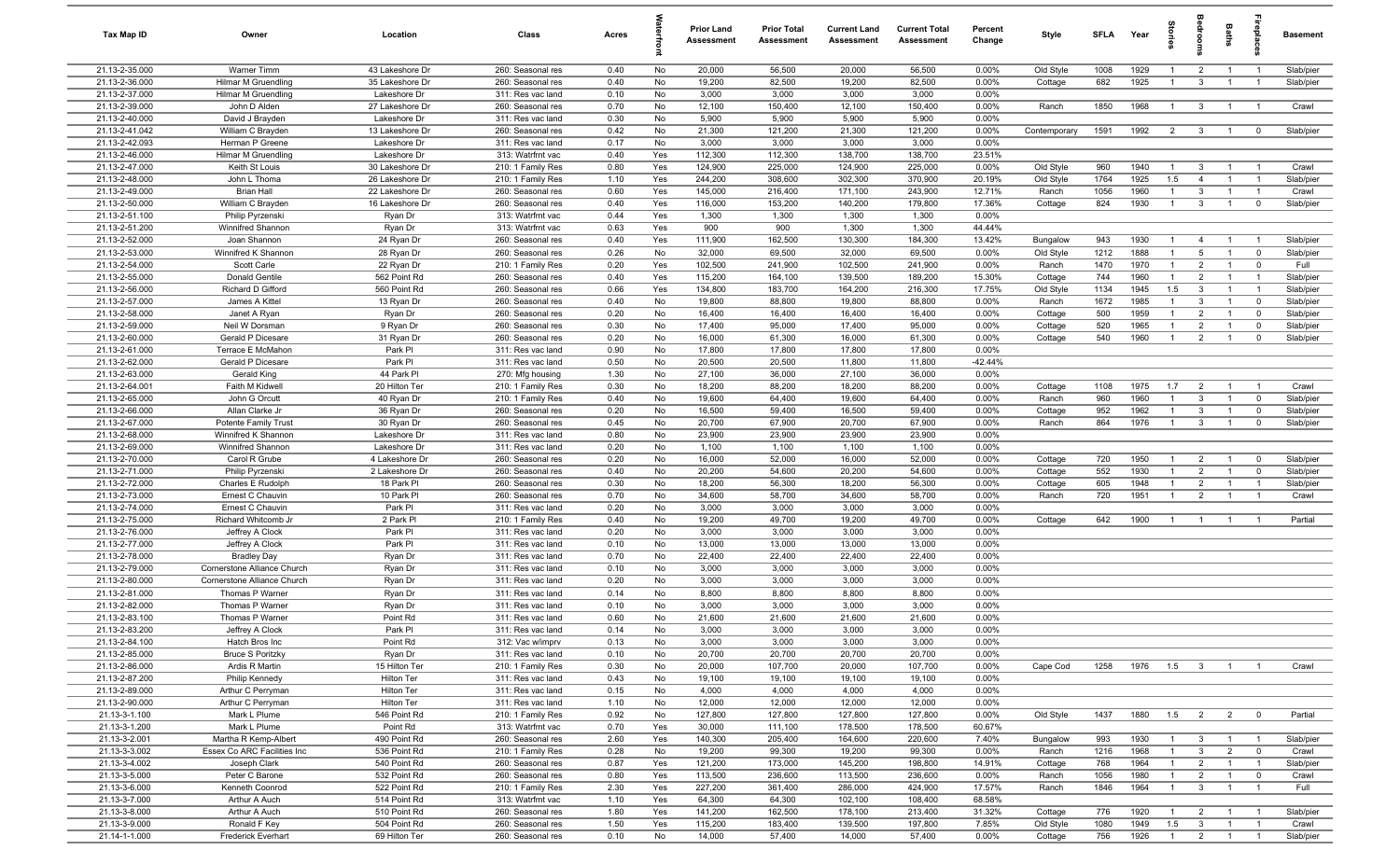| Tax Map ID                       | Owner                                  | Location                             | Class                                  | Acres        |            | Prior Land<br><b>Assessment</b> | <b>Prior Total</b><br>Assessment | <b>Current Land</b><br>Assessment | <b>Current Total</b><br><b>Assessment</b> | Percent<br>Change | Style              | SFLA       | Year         | ã                                |                                  | Baths                            | epla                             | <b>Basement</b>        |
|----------------------------------|----------------------------------------|--------------------------------------|----------------------------------------|--------------|------------|---------------------------------|----------------------------------|-----------------------------------|-------------------------------------------|-------------------|--------------------|------------|--------------|----------------------------------|----------------------------------|----------------------------------|----------------------------------|------------------------|
| 21.14-1-2.000                    | William H Cramer III                   | 65 Hilton Ter                        | 260: Seasonal res                      | 0.50         | No         | 20,400                          | 54,700                           | 20,400                            | 54,700                                    | 0.00%             | Cottage            | 546        | 1930         | $\overline{1}$                   | $\overline{3}$                   | $\overline{1}$                   | $\overline{1}$                   | Slab/pier              |
| 21.14-1-3.100                    | Michael E Pratt                        | 18 Beach Dr                          | 260: Seasonal res                      | 0.29         | No         | 30,900                          | 57,100                           | 30,900                            | 57,100                                    | 0.00%             | Cottage            | 624        | 1930         |                                  | 3                                |                                  |                                  | Slab/pier              |
| 21.14-1-4.053                    | Wendy L Ball                           | 40 Hilton Ter                        | 210: 1 Family Res                      | 0.60         | No         | 21,700                          | 78,500                           | 21,700                            | 78,500                                    | 0.00%             | Manufactured       | 1248       | 1988         |                                  | $\mathbf{3}$                     | $\overline{1}$                   | $\overline{0}$                   | Slab/pier              |
| 21.14-1-5.200<br>21.14-1-6.002   | Robert King<br>Nathaniel M Greenman    | Hilton Ter<br>48 Hilton Ter          | 311: Res vac land                      | 0.20<br>0.30 | No         | 3,000<br>20,000                 | 3,000<br>71,000                  | 3,000<br>20,000                   | 3,000<br>71,000                           | 0.00%<br>0.00%    |                    | 500        | 1979         | $\overline{1}$                   | $\overline{1}$                   | $\overline{1}$                   | $\overline{\mathbf{0}}$          | Crawl                  |
| 21.14-1-7.000                    | Peter Sowizdrzal                       | 50 Hilton Ter                        | 210: 1 Family Res<br>260: Seasonal res | 0.20         | No<br>No   | 14,000                          | 58,600                           | 14,000                            | 58,600                                    | 0.00%             | Cottage<br>Cottage | 592        | 1970         | $\overline{1}$                   | $\overline{2}$                   | $\overline{1}$                   | $\overline{\mathbf{0}}$          | Crawl                  |
| 21.14-1-8.000                    | Richard Howard                         | 52 Hilton Ter                        | 260: Seasonal res                      | 0.20         | No         | 13,800                          | 48,700                           | 13,800                            | 48,700                                    | 0.00%             | Cottage            | 560        | 1973         | $\overline{1}$                   | $\overline{2}$                   | $\overline{1}$                   | $\overline{\mathbf{0}}$          | Crawl                  |
| 21.14-1-9.100                    | Joseph P Gerard                        | 53 Hilton Ter                        | 260: Seasonal res                      | 0.43         | No         | 20,200                          | 61,400                           | 20,200                            | 61,400                                    | 0.00%             | Cottage            | 528        | 1930         | $\overline{1}$                   | $\mathbf{3}$                     | $\overline{1}$                   | $\overline{1}$                   | Crawl                  |
| 21.14-1-10.002                   | William H Thompson Sr                  | Hilton Ter                           | 311: Res vac land                      | 0.34         | No         | 16,400                          | 16,400                           | 16,400                            | 16,400                                    | 0.00%             |                    |            |              |                                  |                                  |                                  |                                  |                        |
| 21.14-1-11.000                   | Philip J Kennedy                       | Beach Dr                             | 312: Vac w/imprv                       | 0.10         | No         | 6,600                           | 18,500                           | 6,600                             | 18,500                                    | 0.00%             |                    |            |              |                                  |                                  |                                  |                                  |                        |
| 21.14-1-12.000                   | <b>Frederick Everhart</b>              | Hilton Ter                           | 311: Res vac land                      | 0.20         | No         | 3,000                           | 3,000                            | 3,000                             | 3,000                                     | 0.00%             |                    |            |              |                                  |                                  |                                  |                                  |                        |
| 21.14-1-13.000                   | Philip J Kennedy                       | 68 Hilton Ter                        | 260: Seasonal res                      | 0.10         | No         | 14,500                          | 77,200                           | 14,500                            | 77,200                                    | 0.00%             | Ranch              | 1008       | 1972         |                                  | $\overline{2}$                   | $\overline{1}$                   | $\overline{0}$                   | Crawl                  |
| 21.14-1-14.000                   | Steven N Burt                          | 76 Hilton Ter                        | 260: Seasonal res                      | 0.60         | No         | 22,600                          | 70,600                           | 22,600                            | 70,600                                    | 0.00%             | Ranch              | 963        | 1965         |                                  | 3                                | $\overline{1}$                   | $\mathbf 0$                      | Crawl                  |
| 21.14-1-15.000                   | <b>Richard A Foley</b>                 | Lakeshore Dr                         | 311: Res vac land                      | 0.30         | No         | 16,500                          | 16,500                           | 16,500                            | 16,500                                    | 0.00%             |                    |            |              |                                  |                                  |                                  |                                  |                        |
| 21.14-1-16.000                   | <b>Richard A Foley</b>                 | Lakeshore Dr                         | 312: Vac w/imprv                       | 0.14         | No         | 9,000                           | 20,200                           | 9,000                             | 20,200                                    | 0.00%             |                    |            |              |                                  |                                  |                                  |                                  |                        |
| 21.14-1-17.100                   | Albert C Weaver                        | 113 Lakeshore Dr                     | 311: Res vac land                      | 0.14         | No         | 8,800                           | 8,800                            | 8,800                             | 8,800                                     | 0.00%             |                    |            |              |                                  |                                  |                                  |                                  |                        |
| 21.14-1-17.200<br>21.14-1-18.000 | Helen L Persons                        | Lakeshore Dr<br>Lakeshore Dr         | 260: Seasonal res                      | 0.14<br>0.14 | No         | 14,100<br>3,000                 | 62,200<br>3,000                  | 14,100<br>3,000                   | 62,200<br>3,000                           | 0.00%<br>0.00%    | Old Style          | 900        | 1930         | 1.5                              | $\mathbf{3}$                     | $\overline{1}$                   | - 1                              | Crawl                  |
| 21.14-1-19.000                   | Sean Dye<br>Sean Dye                   | 107 Lakeshore Dr                     | 311: Res vac land<br>260: Seasonal res | 0.14         | No<br>No   | 9,000                           | 42,700                           | 9,000                             | 42,700                                    | 0.00%             | Other Style        | 734        | 1960         | $\overline{1}$                   | $\overline{3}$                   | $\mathbf 0$                      | $\overline{\mathbf{0}}$          | Slab/pier              |
| 21.14-1-20.021                   | William H Thompson                     | 28 Beach Dr                          | 210: 1 Family Res                      | 0.29         | No         | 18,300                          | 99,800                           | 18,300                            | 99,800                                    | 0.00%             | Ranch              | 1260       | 1971         | $\overline{1}$                   | $\overline{2}$                   | $\overline{2}$                   | $\overline{1}$                   | Full                   |
| 21.14-1-21.027                   | Joseph Shenk                           | Lakeshore Dr                         | 311: Res vac land                      | 0.30         | No         | 11,700                          | 11,700                           | 11,700                            | 11,700                                    | 0.00%             |                    |            |              |                                  |                                  |                                  |                                  |                        |
| 21.14-1-22.002                   | James Ross                             | 97 Lakeshore Dr                      | 210: 1 Family Res                      | 0.57         | No         | 22,800                          | 86,900                           | 22,800                            | 86,900                                    | 0.00%             |                    |            |              |                                  |                                  |                                  |                                  |                        |
| 21.14-1-23.000                   | Richard H Page                         | 95 Lakeshore Dr                      | 210: 1 Family Res                      | 0.20         | No         | 13,500                          | 61,500                           | 13,500                            | 61,500                                    | 0.00%             | Ranch              | 1021       | 1973         | $\mathbf{1}$                     | 3                                | $\overline{1}$                   | $\overline{0}$                   | Crawl                  |
| 21.14-1-24.000                   | Sheila C Seery                         | 93 Lakeshore Dr                      | 260: Seasonal res                      | 0.10         | No         | 16,300                          | 52,400                           | 16,300                            | 52,400                                    | 0.00%             | Cottage            | 525        | 1960         | $\overline{1}$                   | $\overline{2}$                   | -1                               | $\overline{1}$                   | Crawl                  |
| 21.14-1-25.000                   | Nancy Lasko                            | 91 Lakeshore Dr                      | 260: Seasonal res                      | 0.20         | No         | 14,100                          | 56,800                           | 14,100                            | 56,800                                    | 0.00%             | Cottage            | 720        | 1960         | $\overline{1}$                   | $\overline{2}$                   | $\overline{1}$                   | $\overline{0}$                   | Slab/pier              |
| 21.14-1-26.000                   | Todd M Cullum                          | 89 Lakeshore Dr                      | 260: Seasonal res                      | 0.30         | No         | 18,400                          | 59,400                           | 18,400                            | 59,400                                    | 0.00%             | Cottage            | 760        | 1925         | $\overline{1}$                   | $\overline{2}$                   |                                  |                                  | Slab/pier              |
| 21.14-2-1.000                    | Harry Mosher                           | 126 Lakeshore Dr                     | 260: Seasonal res                      | 0.44         | Yes        | 129,300                         | 202,300                          | 155,000                           | 232,500                                   | 14.93%            | Old Style          | 1545       | 1926         | 1.5                              | 5                                | $\overline{1}$                   |                                  | Slab/pier              |
| 21.14-2-2.000                    | <b>Rosemary Perkett</b>                | 122 Lakeshore Dr                     | 260: Seasonal res                      | 0.50         | Yes        | 131,800                         | 192,200                          | 158,100                           | 222,500                                   | 15.76%            | Old Style          | 1287       | 1930         | 1.5                              | $\overline{2}$                   |                                  |                                  | Crawl                  |
| 21.14-2-3.000                    | <b>Richard Foley</b>                   | 118 Lakeshore Dr                     | 260: Seasonal res                      | 0.60         | Yes        | 131,800                         | 209,200                          | 158,100                           | 240,300                                   | 14.87%            | Ranch              | 1566       | 1951         | $\overline{1}$                   | $\mathbf{3}$                     | $\overline{1}$                   | $\overline{1}$                   | Slab/pier              |
| 21.14-2-4.000<br>21.14-2-5.000   | Leonard H Seyfarth                     | 114 Lakeshore Dr                     | 260: Seasonal res                      | 0.30<br>0.28 | Yes        | 89,300<br>99,300                | 132,500<br>135,900               | 110,200<br>122,400                | 156,100<br>161,500                        | 17.81%<br>18.84%  | Old Style          | 756<br>690 | 1925<br>1924 | 1.7<br>$\overline{1}$            | $\overline{2}$<br>$\overline{4}$ | $\overline{1}$<br>$\overline{1}$ | $\overline{1}$<br>$\overline{1}$ | Crawl                  |
| 21.14-2-6.000                    | Janet R Wagner<br>William VanDemark    | 112 Lakeshore Dr<br>110 Lakeshore Dr | 240: Rural res<br>313: Watrfrnt vac    | 0.30         | Yes<br>Yes | 80,000                          | 80,000                           | 98,700                            | 98,700                                    | 23.37%            | Cottage            |            |              |                                  |                                  |                                  |                                  | Slab/pier              |
| 21.14-2-7.000                    | Jonathan T Lange                       | 106 Lakeshore Dr                     | 260: Seasonal res                      | 0.60         | Yes        | 132,500                         | 184,100                          | 159,600                           | 214,400                                   | 16.46%            | Old Style          | 918        | 1926         | $\overline{1}$                   | 3                                | $\overline{1}$                   | $\overline{1}$                   | Slab/pier              |
| 21.14-2-8.000                    | William P LaRoe                        | 104 Lakeshore Dr                     | 260: Seasonal res                      | 0.50         | Yes        | 131,800                         | 180,200                          | 158,100                           | 208,400                                   | 15.65%            | Cottage            | 672        | 1970         | $\overline{1}$                   | $\overline{2}$                   | $\overline{1}$                   | $\mathbf 0$                      | Slab/pier              |
| 21.14-2-9.000                    | Buena Vista Park Cottages              | 98 Lakeshore Dr                      | 311: Res vac land                      | 0.70         | Yes        | 1,300                           | 1,300                            | 1,500                             | 1,500                                     | 15.38%            |                    |            |              |                                  |                                  |                                  |                                  |                        |
| 21.14-2-10.037                   | Victor Perry                           | 92 Lakeshore Dr                      | 260: Seasonal res                      | 0.37         | Yes        | 122,700                         | 206,100                          | 144,400                           | 227,600                                   | 10.43%            | Ranch              | 1152       | 1970         | $\overline{1}$                   | $\mathbf{3}$                     | $\overline{2}$                   | $\overline{0}$                   | Crawl                  |
| 21.14-2-11.000                   | Diane L Warner                         | 90 Lakeshore Dr                      | 260: Seasonal res                      | 0.22         | Yes        | 92,500                          | 150,000                          | 117,800                           | 179,100                                   | 19.40%            | Old Style          | 1404       | 1930         | $\overline{1}$                   | $\mathbf{3}$                     | $\overline{2}$                   | $\overline{1}$                   | Slab/pier              |
| 21.14-2-12.000                   | Linda T Badgley                        | 84 Lakeshore Dr                      | 260: Seasonal res                      | 0.40         | Yes        | 125,300                         | 180,900                          | 150,400                           | 209,600                                   | 15.87%            | Old Style          | 1188       | 1924         | 1.5                              | $\overline{4}$                   | $\overline{1}$                   | $\overline{1}$                   | Crawl                  |
| 21.14-2-13.000                   | Marie C Goedtel                        | 80 Lakeshore Dr                      | 260: Seasonal res                      | 0.40         | Yes        | 125,300                         | 183,000                          | 150,400                           | 193,100                                   | 5.52%             | Cottage            | 840        | 1940         | $\overline{1}$                   | $\overline{3}$                   |                                  | $\mathbf 0$                      | Slab/pier              |
| 21.14-2-14.000                   | John L Mosher Jr                       | 78 Lakeshore Dr                      | 260: Seasonal res                      | 0.40         | Yes        | 126,600                         | 199,300                          | 151,900                           | 229,200                                   | 15.00%            | Old Style          | 1792       | 1925         | $\overline{2}$                   | $\overline{4}$                   | $\overline{1}$                   |                                  | Slab/pier              |
| 21.14-2-15.002                   | Kathleen M OShaughnessy                | 74 Lakeshore Dr                      | 210: 1 Family Res                      | 0.20         | Yes        | 90,900                          | 256,200                          | 90,900                            | 256,200                                   | 0.00%             | Old Style          | 2141       | 1925         | 1.7                              | $\overline{3}$                   | $\overline{1}$                   |                                  | Crawl                  |
| 21.14-2-16.000                   | William H Cramer III                   | Lakeshore Dr                         | 313: Watrfrnt vac                      | 0.20         | Yes        | 81,500                          | 81,500                           | 100,400                           | 100,400                                   | 23.19%            |                    |            |              |                                  |                                  |                                  |                                  |                        |
| 21.14-2-17.000<br>21.14-2-18.000 | Robert T King<br>Paul H Saltwick       | 68 Lakeshore Dr<br>64 Lakeshore Dr   | 260: Seasonal res<br>260: Seasonal res | 0.30<br>0.30 | Yes<br>Yes | 99,400<br>103,600               | 139,600<br>146,800               | 122,400<br>127,300                | 165,300<br>173,200                        | 18.41%<br>17.98%  | Cottage<br>Cottage | 840<br>856 | 1940<br>1940 | $\overline{1}$<br>$\overline{1}$ | $\overline{3}$<br>$\overline{2}$ | $\overline{1}$<br>$\overline{1}$ | $\overline{1}$                   | Slab/pier<br>Slab/pier |
| 21.14-2-19.000                   | Jane E Grenthal                        | 60 Lakeshore Dr                      | 260: Seasonal res                      | 0.30         | Yes        | 106,500                         | 158,500                          | 129,900                           | 185,400                                   | 16.97%            | Old Style          | 1110       | 1930         | $\overline{1}$                   | $\overline{4}$                   |                                  |                                  | Slab/pier              |
| 21.14-2-20.000                   | Francis H Moser Jr                     | 56 Lakeshore Dr                      | 260: Seasonal res                      | 0.30         | Yes        | 105,300                         | 150,600                          | 128,500                           | 176,700                                   | 17.33%            | Cottage            | 868        | 1928         | $\overline{1}$                   | $\mathbf{3}$                     | $\overline{1}$                   | $\overline{1}$                   | Slab/pier              |
| 21.14-2-21.000                   | Jeffrey A Clock                        | 54 Lakeshore Dr                      | 260: Seasonal res                      | 0.30         | Yes        | 112,200                         | 167.300                          | 135,300                           | 176.900                                   | 5.74%             | Cottage            | 850        | 1940         | $\overline{1}$                   | 2                                |                                  |                                  | Slab/pier              |
| 21.14-2-22.100                   | Jeffrey Clock                          | Lakeshore Dr                         | 312: Vac w/imprv                       | 0.20         | Yes        | 26,100                          | 49,300                           | 30,000                            | 56,500                                    | 14.60%            |                    |            |              |                                  |                                  |                                  |                                  |                        |
| 21.14-2-22.200                   | William Dickerson                      | 50 Lakeshore Dr                      | 260: Seasonal res                      | 0.30         | Yes        | 110,600                         | 170,200                          | 134,100                           | 197,700                                   | 16.16%            | Old Style          | 1627       | 1930         | 1.5                              | 5                                | $\overline{2}$                   | $\overline{1}$                   | Slab/pier              |
| 21.14-2-23.000                   | Gary J VanderHorst                     | 46 Lakeshore Dr                      | 260: Seasonal res                      | 1.20         | Yes        | 220,100                         | 289,100                          | 264,400                           | 332,500                                   | 15.01%            | Old Style          | 1244       | 1930         | $\overline{1}$                   | $\mathbf{3}$                     | -1                               |                                  | Partial                |
| 21.14-2-24.000                   | Sharon L Gruendling                    | 40 Lakeshore Dr                      | 260: Seasonal res                      | 0.40         | Yes        | 123,500                         | 324,500                          | 123,500                           | 324,500                                   | 0.00%             | Old Style          | 1310       | 1927         | 1.5                              | $\overline{3}$                   | $\overline{1}$                   | $\overline{0}$                   | Slab/pier              |
| 21.14-2-25.000                   | David Wilcox                           | 38 Lakeshore Dr                      | 260: Seasonal res                      | 0.70         | Yes        | 139,700                         | 253,100                          | 139,700                           | 253,100                                   | 0.00%             | Old Style          | 1664       | 1929         | $\mathbf{1}$                     | $\overline{2}$                   | $\overline{2}$                   | $\overline{2}$                   | Crawl                  |
| 21.14-2-26.000                   | David Houghtaling                      | 36 Lakeshore Dr                      | 260: Seasonal res                      | 0.70         | Yes        | 141,800                         | 265,500                          | 141,800                           | 265,500                                   | 0.00%             | Old Style          | 1107       | 1927         | 1.5                              | $\overline{\mathbf{3}}$          | $\overline{1}$                   | $\overline{1}$                   | Slab/pier              |
| 21.14-2-27.000                   | Sharon L Gruendling                    | Lakeshore Dr                         | 312: Vac w/imprv                       | 0.10         | No         | 2,800                           | 22,000                           | 2,800                             | 22,000                                    | 0.00%             |                    |            |              |                                  |                                  |                                  |                                  |                        |
| 21.14-2-28.002                   | Joy A Pierle                           | 45 Lakeshore Dr                      | 260: Seasonal res                      | 0.78         | Yes        | 48,000                          | 113,300                          | 48,000                            | 113,300                                   | 0.00%             | Cottage            | 800        | 1963         | $\mathbf{1}$                     | $\mathbf{3}$                     | $\overline{1}$                   | $\overline{\mathbf{0}}$          | Slab/pier              |
| 21.14-2-29.000<br>21.14-2-30.000 | Jeffrey A Clock                        | 53 Lakeshore Dr                      | 260: Seasonal res<br>311: Res vac land | 0.40         | No         | 20,600                          | 86,800                           | 20,600                            | 86,800                                    | 0.00%             | Cottage            | 546        | 1940         | $\overline{1}$                   | $\overline{2}$                   | $\overline{1}$                   | $\overline{0}$                   | Slab/pier              |
| 21.14-2-31.032                   | <b>Rex Realty</b><br>Margaret M Errico | Lakeshore Dr<br>63 Lakeshore Dr      | 260: Seasonal res                      | 0.50<br>0.60 | No<br>No   | 20,500<br>22,300                | 20,500<br>55,200                 | 20,500<br>22,300                  | 20,500<br>55,200                          | 0.00%<br>0.00%    | Cottage            | 659        | 1930         | $\overline{1}$                   | $\overline{1}$                   | $\overline{1}$                   | $\overline{1}$                   | Slab/pier              |
| 21.14-2-32.036                   | John L Mosher Jr                       | Lakeshore Dr                         | 311: Res vac land                      | 0.20         | No         | 3,000                           | 3,000                            | 3,000                             | 3,000                                     | 0.00%             |                    |            |              |                                  |                                  |                                  |                                  |                        |
| 21.14-2-33.000                   | William H Cramer III                   | 67 Lakeshore Dr                      | 210: 1 Family Res                      | 0.70         | No         | 24,000                          | 86,600                           | 24,000                            | 86,600                                    | 0.00%             | Cottage            | 775        | 1963         | $\overline{1}$                   | $\overline{2}$                   | $\overline{1}$                   | $\overline{0}$                   | Full                   |
| 21.14-2-34.000                   | Lorraine B Becker                      | 71 Lakeshore Dr                      | 260: Seasonal res                      | 0.60         | No         | 23,200                          | 60,600                           | 23,200                            | 60,600                                    | 0.00%             | Cottage            | 775        | 1961         | $\overline{1}$                   | $\mathbf{3}$                     | $\overline{1}$                   | $\overline{0}$                   | Slab/pier              |
| 21.14-2-35.000                   | Lorraine B Becker                      | Lakeshore Dr                         | 311: Res vac land                      | 0.20         | No         | 3,000                           | 3,000                            | 3,000                             | 3,000                                     | 0.00%             |                    |            |              |                                  |                                  |                                  |                                  |                        |
| 21.17-1-1.000                    | Joseph W Kelley                        | 116 Cedar Ln                         | 260: Seasonal res                      | 0.50         | Yes        | 130,500                         | 206,600                          | 130,500                           | 206,600                                   | 0.00%             | Cottage            | 934        | 1960         | $\mathbf{1}$                     | $\mathbf{3}$                     | $\overline{1}$                   |                                  | Slab/pier              |
| 21.17-1-2.000                    | Ann Levy                               | 114 Cedar Ln                         | 260: Seasonal res                      | 0.50         | Yes        | 130,500                         | 186,200                          | 156,600                           | 200,700                                   | 7.79%             | Cottage            | 1040       | 1960         | $\overline{1}$                   | 3 <sup>3</sup>                   | $\overline{1}$                   | $\overline{0}$                   | Slab/pier              |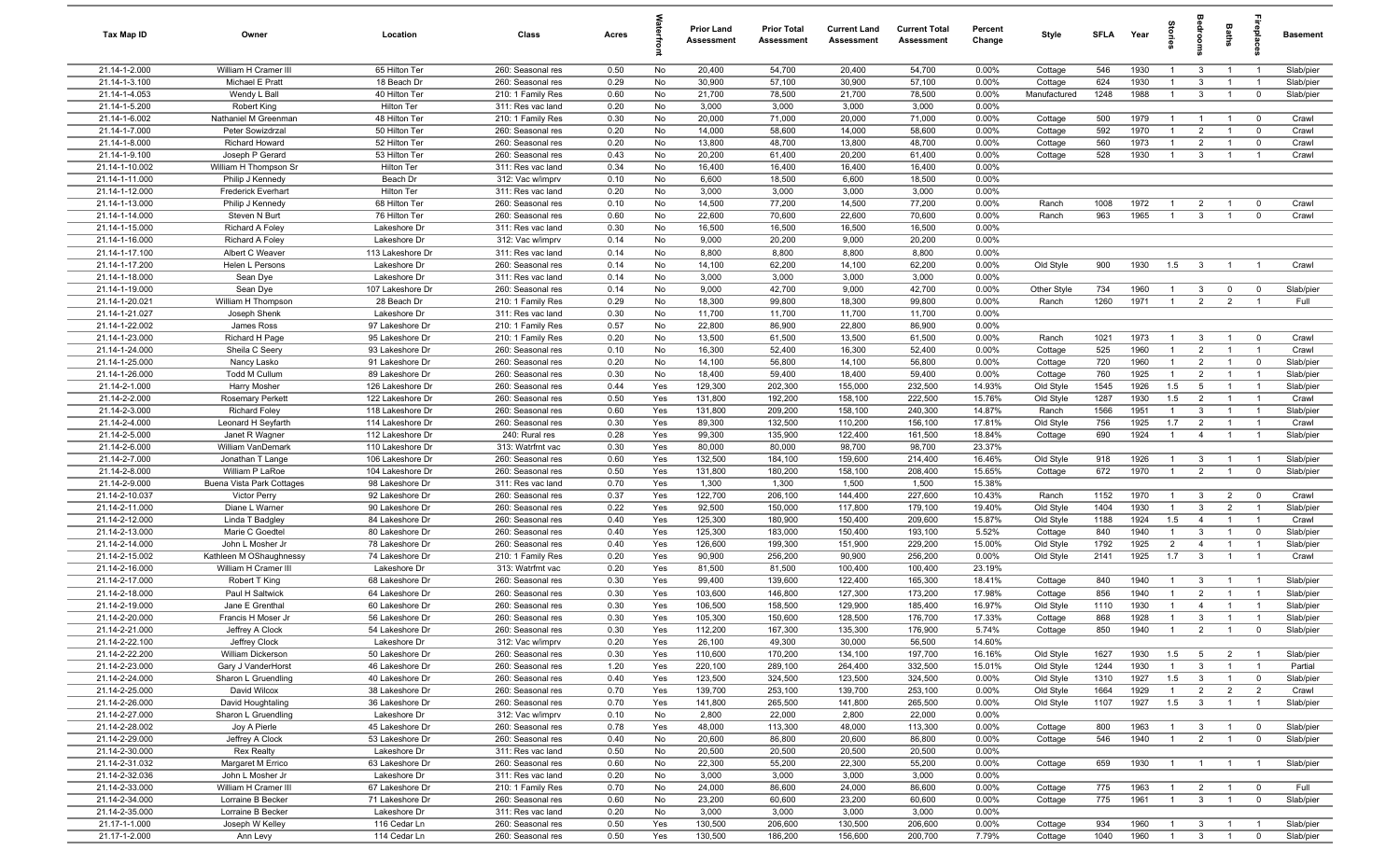| Tax Map ID                       | Owner                                   | Location                         | Class                                  | Acres         |            | <b>Prior Land</b><br>Assessment | <b>Prior Total</b><br>Assessment | <b>Current Land</b><br>Assessment | <b>Current Total</b><br><b>Assessment</b> | Percent<br>Change | Style                  | <b>SFLA</b>  | Year         | g                                | groo                             | Baths                            |                                  | <b>Basement</b>        |
|----------------------------------|-----------------------------------------|----------------------------------|----------------------------------------|---------------|------------|---------------------------------|----------------------------------|-----------------------------------|-------------------------------------------|-------------------|------------------------|--------------|--------------|----------------------------------|----------------------------------|----------------------------------|----------------------------------|------------------------|
| 21.17-1-3.000                    | <b>McGlinchy Trust</b>                  | 112 Cedar Ln                     | 260: Seasonal res                      | 0.50          | Yes        | 130,500                         | 227,700                          | 130,500                           | 227,700                                   | 0.00%             | Other Style            | 1738         | 1964         | 1.5                              | $\overline{4}$                   | $\overline{1}$                   | $\overline{0}$                   | Slab/pier              |
| 21.17-1-4.000                    | <b>McGlinchy Family Trust</b>           | Cedar Ln                         | 911: Forest s480                       | 0.60          | Yes        | 102,500                         | 102,500                          | 124,300                           | 124,300                                   | 21.27%            |                        |              |              |                                  |                                  |                                  |                                  |                        |
| 21.17-1-5.000                    | James McKenna                           | 108 Cedar Ln                     | 260: Seasonal res                      | 0.50          | Yes        | 116,900                         | 228,200                          | 141,200                           | 258,200                                   | 13.15%            | Old Style              | 1312         | 1950         | $2^{\circ}$                      | $\overline{4}$                   | $\overline{2}$                   | - 1                              | Crawl                  |
| 21.17-1-6.000                    | Gene Thorley                            | 106 Cedar Ln                     | 210: 1 Family Res                      | 0.40          | Yes        | 101,100                         | 229,400                          | 128,100                           | 258,100                                   | 12.51%            | Ranch                  | 1503         | 1958         | $\overline{1}$                   | $\overline{2}$                   |                                  | $\overline{1}$                   | Crawl                  |
| 21.17-1-7.000                    | Gene H Porter                           | 104 Cedar Ln                     | 210: 1 Family Res                      | 0.30          | Yes        | 119,000                         | 211,300                          | 142,800                           | 240,000                                   | 13.58%            | Ranch                  | 1112         | 1968         | $\mathbf{1}$                     | $\mathbf{3}$                     | $\overline{1}$<br>3              | $\mathbf 0$                      | Crawl                  |
| 21.17-1-8.000<br>21.17-1-9.000   | Donald E Yetman                         | 102 Cedar Ln<br>98 Cedar Ln      | 210: 1 Family Res                      | 0.30<br>0.40  | Yes        | 120,100<br>122,700              | 312,900<br>219,600               | 120,100<br>147,300                | 312,900<br>249,200                        | 0.00%<br>13.48%   | Contemporary           | 1680<br>1232 | 1992<br>1960 | $\overline{2}$<br>$\overline{1}$ | $\mathbf{3}$<br>$\overline{4}$   | $\overline{1}$                   | $\overline{2}$<br>$\overline{1}$ | Full                   |
| 21.17-1-10.000                   | Smith Family Trust<br>Evelyn C Donnelly | 90 Cedar Ln                      | 210: 1 Family Res<br>260: Seasonal res | 0.60          | Yes<br>Yes | 131,800                         | 194,300                          | 158,100                           | 222,800                                   | 14.67%            | Ranch<br>Ranch         | 1276         | 1964         | $\overline{1}$                   | $\overline{4}$                   | $\overline{1}$                   | $\mathbf 0$                      | Crawl<br>Slab/pier     |
| 21.17-1-11.000                   | Grace P Dietz                           | 84 Cedar Ln                      | 260: Seasonal res                      | 0.50          | Yes        | 130,400                         | 189,200                          | 157,400                           | 218,100                                   | 15.27%            | Ranch                  | 1036         | 1964         | $\overline{1}$                   | $\mathbf{3}$                     | $\overline{1}$                   | $\overline{1}$                   | Slab/pier              |
| 21.17-1-12.000                   | Charles D Smith                         | 82 Cedar Ln                      | 260: Seasonal res                      | 0.40          | Yes        | 126,700                         | 201,700                          | 151,900                           | 228,300                                   | 13.19%            | Ranch                  | 1517         | 1951         | $\overline{1}$                   | $\mathbf{3}$                     | $\overline{1}$                   | $\overline{1}$                   | Crawl                  |
| 21.17-1-13.000                   | <b>Edward Gilligan</b>                  | 78 Cedar Ln                      | 260: Seasonal res                      | 0.60          | Yes        | 131,800                         | 206,600                          | 158,100                           | 231,300                                   | 11.96%            | Ranch                  | 1008         | 1985         | $\overline{1}$                   | $\overline{4}$                   | $\overline{1}$                   | $\mathbf 0$                      | Crawl                  |
| 21.17-1-14.000                   | James S Uhlig                           | 72 Cedar Ln                      | 260: Seasonal res                      | 0.60          | Yes        | 131,800                         | 180,800                          | 158,100                           | 207,800                                   | 14.93%            | Cottage                | 850          | 1960         | $\overline{1}$                   | 2                                | $\overline{1}$                   | $\overline{1}$                   | Slab/pier              |
| 21.17-1-15.000                   | Sagerstrand Living Trust                | 32 Cedar Ln                      | 260: Seasonal res                      | 4.50          | Yes        | 165,600                         | 214,100                          | 195,000                           | 249,900                                   | 16.72%            | Cottage                | 1075         | 1960         | $\overline{1}$                   | $\mathbf{3}$                     | -1                               | $\mathbf 0$                      | Crawl                  |
| 21.17-1-16.000                   | Anthony R DAngelo                       | 309 Farrell Rd                   | 260: Seasonal res                      | 6.00          | Yes        | 245,700                         | 258,300                          | 294,400                           | 307,600                                   | 19.09%            | Other Style            | 600          | 1980         | 1.5                              | -1                               | $\mathbf{1}$                     | $\mathbf 0$                      | Crawl                  |
| 21.17-1-17.000                   | Rita Farrell                            | 321 Farrell Rd                   | 210: 1 Family Res                      | 10.20         | Yes        | 239,200                         | 317,200                          | 284,200                           | 367,100                                   | 15.73%            | Old Style              | 1733         | 1850         | 1.5                              | $\overline{4}$                   |                                  | $\mathbf 0$                      | Partial                |
| 21.17-1-18.000                   | Robert H Lukens                         | 341 Farrell Rd                   | 210: 1 Family Res                      | 3.10          | Yes        | 205,000                         | 264,000                          | 244,900                           | 327,400                                   | 24.02%            | Ranch                  | 1092         | 1960         | $\mathbf{1}$                     | $\overline{2}$                   | $\mathbf{1}$                     | $\overline{1}$                   | Crawl                  |
| 21.17-1-20.022                   | Willis H Lawrence                       | 345 Farrell Rd                   | 260: Seasonal res                      | 1.25          | Yes        | 133,400                         | 179,400                          | 161,000                           | 199,600                                   | 11.26%            | Cottage                | 824          | 1948         | $\mathbf{1}$                     | $\overline{2}$                   |                                  | $\mathbf 0$                      | Slab/pier              |
| 21.17-1-21.000                   | Willis H Lawrence                       | 345 Farrell Rd                   | 260: Seasonal res                      | 0.20          | No         | 6,500                           | 6,500                            | 6,500                             | 6,500                                     | 0.00%             | Cottage                | 624          | 1960         | $\mathbf{1}$                     | $\overline{2}$                   | $\overline{1}$                   | $\mathbf 0$                      | Slab/pier              |
| 21.17-1-22.053                   | Denton W Elliott                        | 70 Champine Way                  | 260: Seasonal res                      | 3.07          | Yes        | 259,000                         | 409,700                          | 312,200                           | 468,300                                   | 14.30%            | Contemporary           | 1820         | 1978         | $\overline{2}$                   | 5                                | $\overline{2}$                   | $\overline{1}$                   | Full                   |
| 21.17-1-23.000                   | John Lawrence                           | Farrell Rd                       | 311: Res vac land                      | 0.20          | No         | 3,000                           | 3,000                            | 3,000                             | 3,000                                     | 0.00%             |                        |              |              |                                  |                                  |                                  |                                  |                        |
| 21.17-1-24.000<br>21.17-1-25.000 | Arthur Demoree                          | 347 Farrell Rd<br>353 Farrell Rd | 210: 1 Family Res                      | 2.10<br>1.01  | Yes        | 146,800<br>119,400              | 325,100                          | 175,600                           | 360,100                                   | 10.77%<br>0.00%   | Contemporary           | 1642<br>768  | 1999<br>1955 | $\overline{1}$<br>$\overline{1}$ | $\mathbf{3}$<br>$\overline{2}$   | $\overline{2}$<br>$\mathbf{1}$   | $\overline{1}$<br>$\overline{1}$ | Full<br>Slab/pier      |
| 21.17-1-26.000                   | Robert K Bouyea<br>Richard P Stanton    | 355 Farrell Rd                   | 260: Seasonal res<br>260: Seasonal res | 1.44          | Yes<br>Yes | 132,500                         | 193,200<br>182,900               | 119,400<br>158,800                | 193,200<br>225,900                        | 23.51%            | Cottage<br>Ranch       | 854          | 1953         | $\overline{1}$                   | $\mathbf{3}$                     | $\overline{1}$                   | $\overline{1}$                   | Crawl                  |
| 21.17-1-27.000                   | Richard P Stanton                       | 357 Farrell Rd                   | 260: Seasonal res                      | 0.30          | Yes        | 101,600                         | 156,000                          | 125,200                           | 183,200                                   | 17.44%            | Cottage                | 773          | 1950         | $\overline{1}$                   | $\overline{2}$                   | $\overline{1}$                   | $\overline{1}$                   | Slab/pier              |
| 21.17-1-28.000                   | Willsboro Bay Holdings LLC              | 361 Farrell Rd                   | 415: Motel                             | 1.60          | Yes        | 125,600                         | 214,400                          | 131,900                           | 225,100                                   | 4.99%             |                        |              |              |                                  |                                  |                                  |                                  |                        |
| 21.17-1-29.000                   | <b>Tobiassen Trust</b>                  | 365 Farrell Rd                   | 210: 1 Family Res                      | 2.20          | Yes        | 155,400                         | 324,500                          | 155,400                           | 324,500                                   | 0.00%             | Old Style              | 1534         | 1955         | $\overline{2}$                   | $\mathbf{3}$                     | $\overline{1}$                   | $\overline{1}$                   | Full                   |
| 21.17-1-30.100                   | Patrick Maloney                         | 373 Farrell Rd                   | 210: 1 Family Res                      | 1.52          | Yes        | 120,100                         | 251,300                          | 144,000                           | 282,300                                   | 12.34%            | Manufactured           | 1859         | 2000         | $\mathbf{1}$                     | $\mathbf{3}$                     | $\overline{2}$                   | $\mathbf 0$                      | Crawl                  |
| 21.17-1-30.200                   | Patrick Maloney                         | 375 Farrell Rd                   | 210: 1 Family Res                      | 1.51          | Yes        | 133,100                         | 211,500                          | 159,500                           | 240,300                                   | 13.62%            | Manufactured           | 1100         | 1998         | $\mathbf{1}$                     | $\overline{2}$                   | $\overline{2}$                   | $\mathbf 0$                      | Crawl                  |
| 21.17-1-31.000                   | <b>Issie Caron</b>                      | 391 Farrell Rd                   | 210: 1 Family Res                      | 10.20         | Yes        | 273,900                         | 426,300                          | 360,300                           | 527,700                                   | 23.79%            | Old Style              | 1988         | 1920         | $\overline{2}$                   | $\overline{4}$                   | $\overline{2}$                   | $\overline{1}$                   | Partial                |
| 21.17-1-32.110                   | William J Heintz II                     | 467 Point Rd                     | 210: 1 Family Res                      | 25.40         | No         | 62,900                          | 156,300                          | 62,900                            | 156,300                                   | 0.00%             | Old Style              | 1786         | 1820         | 1.5                              | $\overline{4}$                   | $\overline{1}$                   | $\mathbf 0$                      | Partial                |
| 21.17-1-32.120                   | Nancy C Fink                            | Point Rd                         | 313: Watrfrnt vac                      | 29.10         | Yes        | 197,300                         | 197,300                          | 333,400                           | 333,400                                   | 68.98%            |                        |              |              |                                  |                                  |                                  |                                  |                        |
| 21.17-1-32.200                   | <b>Stanley Flora</b>                    | 427 Point Rd                     | 210: 1 Family Res                      | 3.06          | No         | 34,800                          | 115,900                          | 34,800                            | 115,900                                   | 0.00%             | Cape Cod               | 1344         | 1980         | 1.7                              | $\overline{2}$                   | $\overline{1}$                   | $\mathbf 0$                      | Full                   |
| 21.17-1-33.000                   | Susan Williams                          | 96 Champine Way                  | 260: Seasonal res                      | 1.84          | Yes        | 226,900                         | 301,100                          | 292,300                           | 368,000                                   | 22.22%            | Ranch                  | 1455         | 1962         | $\overline{1}$                   | $\overline{4}$                   | $\overline{2}$                   | $\overline{1}$                   | Slab/pier              |
| 21.17-1-34.000                   | James Torczyner                         | 84 Champine Way                  | 210: 1 Family Res                      | 2.01          | Yes        | 216,900                         | 287,700                          | 240,200                           | 335,500                                   | 16.61%            | Ranch                  | 1200         | 1970         | $\overline{1}$                   | $\mathbf{3}$                     | $\overline{1}$                   | $\overline{1}$                   | Full                   |
| 21.17-1-35.000                   | Carol E Roberts                         | 68 Champine Way                  | 260: Seasonal res                      | 4.80          | Yes        | 276,000                         | 304,800                          | 347,400                           | 378,100                                   | 24.05%            | Cottage                | 622          | 1910         | $\overline{1}$                   | $\overline{2}$                   | $\overline{1}$                   | $\overline{1}$                   | Slab/pier              |
| 21.17-1-36.200<br>21.17-1-37.002 | Russell LeRoy                           | 58 Champine Way                  | 260: Seasonal res                      | 5.20<br>52.00 | Yes        | 253,900<br>380,600              | 344,600                          | 304,000                           | 400,900                                   | 16.34%            | Colonial               | 2021         | 1902<br>1913 | $\overline{2}$<br>1.5            | $\overline{4}$<br>$\overline{7}$ | $\overline{2}$                   | $\overline{1}$<br>$\overline{3}$ | Crawl                  |
| 21.17-1-38.102                   | Stewart N Pool<br>PPP Properties LLC    | 386 Point Rd<br>384 Point Rd     | 260: Seasonal res<br>240: Rural res    | 30.00         | Yes<br>Yes | 363,000                         | 551,800<br>454,300               | 820,800<br>786,600                | 977,100<br>863,200                        | 77.08%<br>90.01%  | Old Style<br>Old Style | 3921<br>1394 | 1949         | 1.5                              | $\overline{3}$                   | $\overline{4}$<br>$\overline{2}$ | $\overline{1}$                   | Slab/pier<br>Slab/pier |
| 21.17-1-38.200                   | Jessica Bernard                         | Point Rd                         | 311: Res vac land                      | 4.70          | No         | 29,300                          | 29,300                           | 29,300                            | 29,300                                    | 0.00%             |                        |              |              |                                  |                                  |                                  |                                  |                        |
| 21.17-1-39.000                   | <b>JW Realty</b>                        | 314 Point Rd                     | 210: 1 Family Res                      | 19.60         | Yes        | 392,900                         | 583,700                          | 672,800                           | 838,900                                   | 43.72%            | Contemporary           | 3812         | 1944         | $\overline{1}$                   | 8                                | $\mathbf 0$                      | $\overline{1}$                   | Partial                |
| 21.17-1-40.000                   | Patricia Schwennker                     | Point Rd                         | 312: Vac w/imprv                       | 3.70          | No         | 26,600                          | 29,500                           | 26,600                            | 29,500                                    | 0.00%             |                        |              |              |                                  |                                  |                                  |                                  |                        |
| 21.17-1-41.000                   | William C Schwennker                    | 322 Point Rd                     | 210: 1 Family Res                      | 3.60          | No         | 37,800                          | 184,800                          | 37,800                            | 184,800                                   | 0.00%             | Ranch                  | 2228         | 1975         | $\mathbf{1}$                     | $\mathbf{3}$                     | $\overline{2}$                   | - 1                              | Full                   |
| 21.17-1-42.002                   | Kevin C Fink                            | 44 Champine Way                  | 260: Seasonal res                      | 10.50         | Yes        | 319,700                         | 388,800                          | 456,200                           | 588,500                                   | 51.36%            | Contemporary           | 1232         | 1975         | $\overline{1}$                   | $\overline{2}$                   | $\overline{2}$                   | $\overline{1}$                   | Crawl                  |
| 21.17-1-43.000                   | Roger Petitpas Jr                       | 343 Point Rd                     | 260: Seasonal res                      | 0.30          | No         | 17,200                          | 38,200                           | 17,200                            | 38,200                                    | 0.00%             | Old Style              | 1050         | 1920         | 1.7                              | $\overline{2}$                   | $\overline{1}$                   | $\overline{0}$                   | Crawl                  |
| 21.17-1-44.000                   | George H Doxtater                       | 345 Point Rd                     | 210: 1 Family Res                      | 0.80          | No         | 24,900                          | 64,400                           | 24,900                            | 64,400                                    | 0.00%             | Old Style              | 1176         | 1940         | 1.5                              | $\overline{4}$                   | -1                               | $\mathbf 0$                      | Full                   |
| 21.17-1-45.242                   | <b>Edmund Wallace</b>                   | 329 Point Rd                     | 210: 1 Family Res                      | 12.00         | No         | 58,300                          | 212,500                          | 58,300                            | 212,500                                   | 0.00%             | Old Style              | 3488         | 1860         | 1.7                              | $\overline{3}$                   | $\overline{2}$                   | $\overline{2}$                   | Full                   |
| 21.17-1-46.000                   | PPP Properties LLC                      | 401 Point Rd                     | 240: Rural res                         | 24.30         | <b>No</b>  | 60,800                          | 131,800                          | 60,800                            | 131,800                                   | 0.00%             | Old Style              | 1862         | 1817         | 1.7                              | $\mathbf{3}$                     | $\overline{1}$                   |                                  | <b>Full</b>            |
| 21.17-1-47.000                   | Peter S Paine Jr                        | Farrell Rd                       | 311: Res vac land                      | 49.03         | No         | 52,400                          | 52,400                           | 52,400                            | 52,400                                    | $0.00\%$          |                        |              |              |                                  |                                  |                                  |                                  |                        |
| 21.17-1-48.000                   | Robert A Bruno                          | 268 Farrell Rd                   | 311: Res vac land                      | 14.70         | No         | 29,400                          | 29,400                           | 29,400                            | 29,400                                    | 0.00%             |                        |              |              |                                  |                                  |                                  |                                  |                        |
| 21.17-1-49.000                   | Gordon Coonrod                          | 293 Farrell Rd                   | 210: 1 Family Res                      | 1.80          | No         | 31,100                          | 89,000                           | 31,100                            | 89,000                                    | 0.00%             | Ranch                  | 1036         | 1964         | $\overline{1}$                   | $\mathbf{3}$                     | $\overline{1}$                   | $\overline{0}$                   | Full                   |
| 21.17-1-50.110                   | Marie L Cadmus<br>Marie L Cadmus        | 257 Farrell Rd                   | 210: 1 Family Res                      | 4.56          | No         | 163,700                         | 163,700                          | 163,700                           | 163,700                                   | 0.00%             | Old Style              | 3212         | 1790         | 2                                | 5 <sup>5</sup>                   | $\overline{2}$                   | $\overline{1}$                   | Full                   |
| 21.17-1-50.120<br>21.17-1-50.130 | <b>Wallace Allison</b>                  | Farrell Rd<br>Farrell Rd         | 311: Res vac land<br>311: Res vac land | 2.76<br>2.92  | No<br>No   | 18,700<br>18,700                | 18,700<br>18,700                 | 18,700<br>18,700                  | 18,700<br>18,700                          | 0.00%<br>0.00%    |                        |              |              |                                  |                                  |                                  |                                  |                        |
| 21.17-1-50.200                   | William F Staub                         | 269 Farrell Rd                   | 240: Rural res                         | 87.88         | No         | 138,300                         | 195,600                          | 138,300                           | 195,600                                   | 0.00%             | Colonial               | 2863         | 2001         | $\overline{2}$                   | $\overline{4}$                   | $\overline{2}$                   | $\overline{0}$                   | Full                   |
| 21.17-1-52.000                   | James T Purcell                         | 383 Farrell Rd                   | 260: Seasonal res                      | 3.06          | Yes        | 197,700                         | 335,600                          | 197,700                           | 335,600                                   | 0.00%             | Old Style              | 1598         | 1920         | 1.5                              | $\overline{2}$                   | $\overline{2}$                   | $\overline{1}$                   | Partial                |
| 21.17-1-53.000                   | John L Cross                            | 5 Cedar Ln                       | 210: 1 Family Res                      | 1.37          | No         | 20,300                          | 80,400                           | 20,300                            | 80,400                                    | 0.00%             | Manufactured           | 1456         | 1999         | $\overline{1}$                   | $\mathbf{3}$                     | $\overline{2}$                   | $\mathbf 0$                      | Slab/pier              |
| 21.17-1-54.100                   | Melissa L Maki                          | 17 Cedar Ln                      | 210: 1 Family Res                      | 1.32          | No         | 19,800                          | 137,500                          | 19,800                            | 137,500                                   | 0.00%             |                        |              |              |                                  |                                  |                                  |                                  |                        |
| 21.17-1-54.200                   | Rebecca L Palmer                        | 8 Lee Way                        | 311: Res vac land                      | 1.32          | No         | 16,500                          | 16,500                           | 16,500                            | 16,500                                    | 0.00%             |                        |              |              |                                  |                                  |                                  |                                  |                        |
| 21.17-1-55.000                   | David E Lee                             | Lee Way                          | 210: 1 Family Res                      | 2.84          | No         | 20,500                          | 100,500                          | 20,500                            | 100,500                                   | 0.00%             |                        |              |              |                                  |                                  |                                  |                                  |                        |
| 21.17-1-56.000                   | Glen J Sayward                          | Cedar Ln                         | 311: Res vac land                      | 2.33          | No         | 18,900                          | 18,900                           | 18,900                            | 18,900                                    | 0.00%             |                        |              |              |                                  |                                  |                                  |                                  |                        |
| 21.17-1-57.000                   | Teresa A Yocum                          | Cedar Ln                         | 311: Res vac land                      | 2.20          | No         | 19,000                          | 19,000                           | 19,000                            | 19,000                                    | 0.00%             |                        |              |              |                                  |                                  |                                  |                                  |                        |
| 21.17-1-58.000                   | <b>Robert R Benedict</b>                | Cedar Ln                         | 311: Res vac land                      | 1.75          | No         | 4,800                           | 4,800                            | 4,800                             | 4,800                                     | 0.00%             |                        |              |              |                                  |                                  |                                  |                                  |                        |
| 21.17-1-59.000                   | Craig A Crowningshield                  | 59 Cedar Ln                      | 210: 1 Family Res                      | 2.13          | No         | 25,800                          | 111,800                          | 25,800                            | 111,800                                   | 0.00%             | Manufactured           | 1728         | 2001         | $\overline{1}$                   | $\overline{3}$                   | $\overline{2}$                   | $\overline{1}$                   | Full                   |
| 21.17-1-60.000                   | Christopher A Stokes                    | Cedar Ln                         | 311: Res vac land                      | 2.25          | No         | 19,100                          | 19,100                           | 19,100                            | 19,100                                    | 0.00%             |                        |              |              |                                  |                                  |                                  |                                  |                        |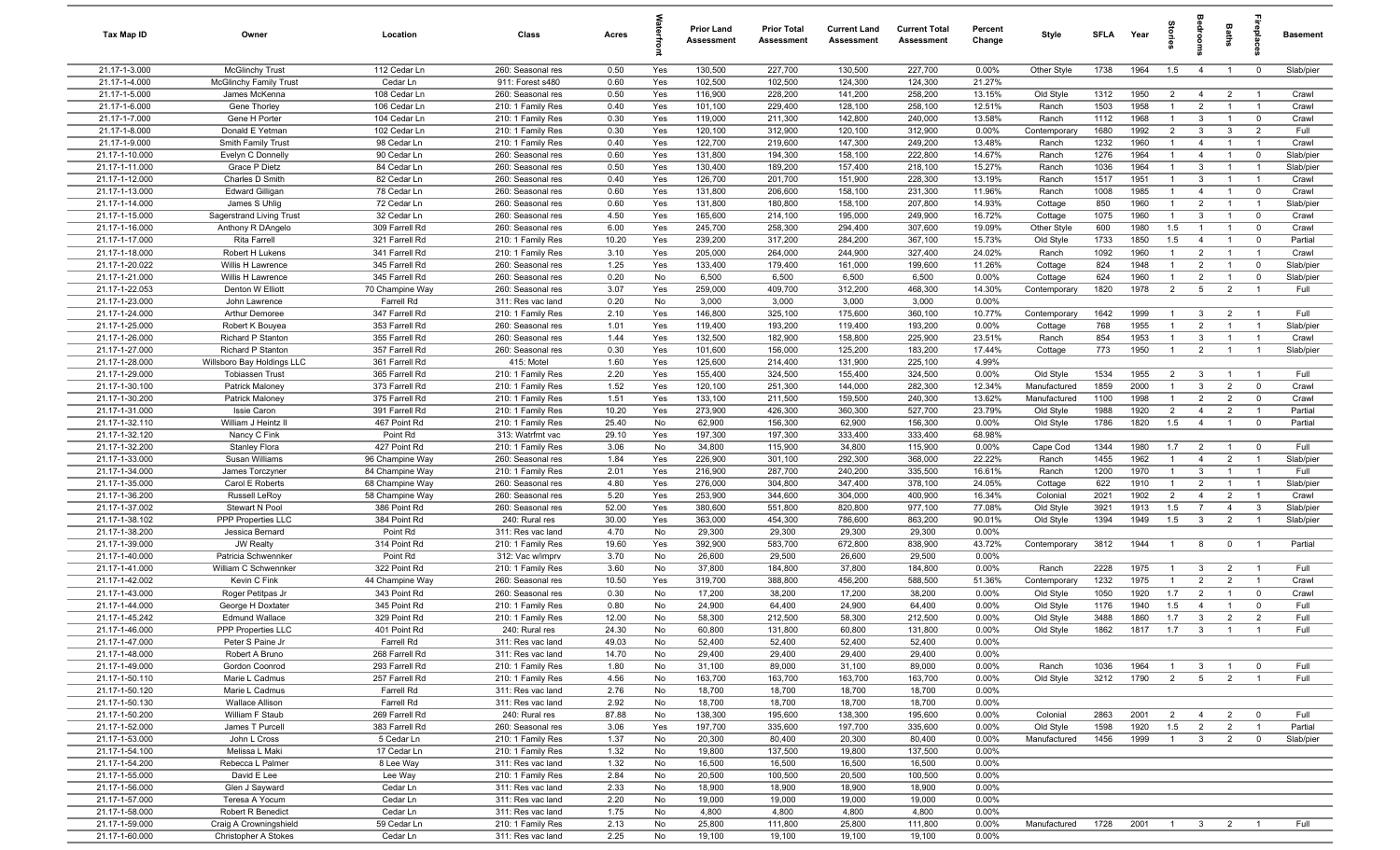| Tax Map ID                       | Owner                                            | Location                 | Class                                  | Acres          |            | Prior Land<br><b>Assessment</b> | <b>Prior Total</b><br>Assessment | <b>Current Land</b><br>Assessment | <b>Current Total</b><br><b>Assessment</b> | Percent<br>Change | Style        |      | SFLA Year | ă              |                | Baths          | replac                  | <b>Basement</b> |
|----------------------------------|--------------------------------------------------|--------------------------|----------------------------------------|----------------|------------|---------------------------------|----------------------------------|-----------------------------------|-------------------------------------------|-------------------|--------------|------|-----------|----------------|----------------|----------------|-------------------------|-----------------|
| 21.17-1-61.000                   | Charles D Smith                                  | Cedar Ln                 | 311: Res vac land                      | 1.29           | No         | 26,700                          | 26,700                           | 26,700                            | 26,700                                    | 0.00%             |              |      |           |                |                |                |                         |                 |
| 21.17-1-62.000                   | Karen M Donnelly                                 | Cedar Ln                 | 311: Res vac land                      | 1.21           | No         | 14,400                          | 14,400                           | 14,400                            | 14,400                                    | 0.00%             |              |      |           |                |                |                |                         |                 |
| 21.17-1-63.000                   | <b>McGlinchy Trust</b>                           | Cedar Ln                 | 311: Res vac land                      | 1.62           | No         | 30,000                          | 30,000                           | 30,000                            | 30,000                                    | 0.00%             |              |      |           |                |                |                |                         |                 |
| 21.17-1-64.000                   | <b>Christine Hislop</b>                          | Cedar Ln                 | 311: Res vac land                      | 1.12           | No         | 28,200                          | 28,200                           | 28,200                            | 28,200                                    | 0.00%             |              |      |           |                |                |                |                         |                 |
| 21.17-1-65.000<br>21.17-1-66.000 | <b>Christine Hislop</b><br>Maria DelGiacco       | Cedar Ln<br>Cedar Ln     | 311: Res vac land                      | 1.01<br>1.08   | No<br>No   | 26,000<br>26,300                | 26,000<br>26,300                 | 26,000<br>26,300                  | 26,000<br>26,300                          | 0.00%<br>0.00%    |              |      |           |                |                |                |                         |                 |
| 21.17-1-67.000                   | Lauren W Choate                                  | Cedar Ln                 | 311: Res vac land<br>311: Res vac land | 1.02           | No         | 26,000                          | 26,000                           | 26,000                            | 26,000                                    | 0.00%             |              |      |           |                |                |                |                         |                 |
| 21.17-1-68.000                   | John E Thabault                                  | Cedar Ln                 | 311: Res vac land                      | 1.02           | No         | 26,000                          | 26,000                           | 26,000                            | 26,000                                    | 0.00%             |              |      |           |                |                |                |                         |                 |
| 21.17-1-69.000                   | Jacob M Sweatt                                   | 155 Cedar Ln             | 210: 1 Family Res                      | 2.12           | No         | 26,200                          | 70,600                           | 26,200                            | 70,600                                    | 0.00%             | Cottage      | 576  | 2003      | $\overline{1}$ | $\overline{1}$ | $\overline{1}$ | $\overline{0}$          | Slab/pier       |
| 30.1-1-1.000                     | Thomas Black                                     | Reber Rd                 | 912: Forest s480a                      | 129.20         | No         | 85,200                          | 85,200                           | 103,400                           | 103,400                                   | 21.36%            |              |      |           |                |                |                |                         |                 |
| 30.1-1-2.000                     | Lyme Adk Timberlands I LLC                       | Reber Rd                 | 912: Forest s480a                      | 224.50         | No         | 94,400                          | 94,400                           | 120,300                           | 120,300                                   | 27.44%            |              |      |           |                |                |                |                         |                 |
| 30.1-1-3.000                     | Shirley Forests Inc                              | Reber Rd                 | 911: Forest s480                       | 180.00         | No         | 118,800                         | 118,800                          | 144,000                           | 144,000                                   | 21.21%            |              |      |           |                |                |                |                         |                 |
| 30.1-1-4.000                     | M Piette & Sons Inc                              | Reber Rd                 | 321: Abandoned ag                      | 100.00         | No         | 66,000                          | 66,000                           | 80,000                            | 80,000                                    | 21.21%            |              |      |           |                |                |                |                         |                 |
| 30.1-1-5.000                     | M Piette & Sons Inc                              | Reber Rd                 | 322: Rural vac>10                      | 15.70          | No         | 17,600                          | 17,600                           | 31,800                            | 31,800                                    | 80.68%            |              |      |           |                |                |                |                         |                 |
| 30.1-1-6.000                     | Steven E Rucker                                  | Reber Rd                 | 321: Abandoned ag                      | 145.40         | No         | 95,900                          | 95,900                           | 116,300                           | 116,300                                   | 21.27%            |              |      |           |                |                |                |                         |                 |
| 30.1-1-7.000                     | Dwight H Lansing                                 | 1265 Reber Rd            | 260: Seasonal res                      | 77.00          | Yes        | 168,000                         | 216,300                          | 198,200                           | 255,200                                   | 17.98%            | Cottage      | 736  | 1930      | $\overline{1}$ | $\overline{2}$ | $\overline{1}$ | $\overline{1}$          | Slab/pier       |
| 30.1-1-8.000                     | Condit Eddy Jr                                   | 365 Carver Ln            | 312: Vac w/imprv                       | 3.30           | No         | 20,200                          | 60,700                           | 27,800                            | 65,700                                    | 8.24%             |              |      |           |                |                |                |                         |                 |
| 30.1-1-9.105                     | David White                                      | 1245 Reber Rd            | 210: 1 Family Res                      | 90.80          | No         | 73,600                          | 124,400                          | 80,900                            | 147,000                                   | 18.17%            | Old Style    | 1765 | 1850      | 1.5            | $\overline{4}$ | $\overline{1}$ | $\overline{\mathbf{0}}$ | Partial         |
| 30.1-1-9.300                     | Thomas S White Jr                                | Carver Ln                | 313: Watrfrnt vac                      | 25.00          | Yes        | 102,000                         | 102,000                          | 120,400                           | 120,400                                   | 18.04%            |              |      |           |                |                |                |                         |                 |
| 30.1-1-9.400                     | Stephen P Elliott                                | Carver Ln                | 322: Rural vac>10                      | 24.00          | No         | 23,100                          | 23,100                           | 38,400                            | 38,400                                    | 66.23%            |              |      |           |                |                |                |                         |                 |
| 30.1-1-10.100<br>30.1-1-10.200   | Catherine G Robinson<br>Andrew B Robinson        | Reber Rd<br>Reber Rd     | 313: Watrfrnt vac<br>313: Watrfrnt vac | 10.40<br>10.10 | Yes<br>Yes | 64,400<br>79,500                | 64,400<br>79,500                 | 76,000<br>93,800                  | 76,000<br>93,800                          | 18.01%<br>17.99%  |              |      |           |                |                |                |                         |                 |
| 30.1-1-10.300                    | Franklin W Robinson                              | Reber Rd                 | 313: Watrfrnt vac                      | 7.80           | Yes        | 108,300                         | 108,300                          | 127,800                           | 127,800                                   | 18.01%            |              |      |           |                |                |                |                         |                 |
| 30.1-1-11.000                    | Franklin W Robinson                              | Reber Rd                 | 313: Watrfrnt vac                      | 2.06           | Yes        | 63,700                          | 63,700                           | 75,200                            | 75,200                                    | 18.05%            |              |      |           |                |                |                |                         |                 |
| 30.1-1-12.000                    | Catherine G Robinson                             | 1367 Reber Rd            | 311: Res vac land                      | 4.60           | No         | 12,000                          | 12,000                           | 24,300                            | 24,300                                    | 102.50%           |              |      |           |                |                |                |                         |                 |
| 30.1-1-13.002                    | Pokomoonshine/MacCready Ltd                      | 1391 Reber Rd            | 581: Chd/adt camp                      | 23.00          | Yes        | 244,200                         | 1,312,500                        | 256,400                           | 1,378,100                                 | 5.00%             |              |      |           |                |                |                |                         |                 |
| 30.1-1-14.000                    | Catherine G Robinson                             | Reber Rd                 | 313: Watrfrnt vac                      | 4.04           | Yes        | 124,400                         | 124,400                          | 146,800                           | 146,800                                   | 18.01%            |              |      |           |                |                |                |                         |                 |
| 30.1-1-15.100                    | Thomas S White Jr                                | Reber Rd                 | 313: Watrfrnt vac                      | 2.05           | Yes        | 55,000                          | 55,000                           | 64,900                            | 64,900                                    | 18.00%            |              |      |           |                |                |                |                         |                 |
| 30.1-1-15.200                    | David W White                                    | Reber Rd                 | 313: Watrfrnt vac                      | 2.25           | Yes        | 54,200                          | 54,200                           | 64,000                            | 64,000                                    | 18.08%            |              |      |           |                |                |                |                         |                 |
| 30.1-1-15.310                    | Stephen P Elliott                                | Reber Rd                 | 313: Watrfrnt vac                      | 0.70           | Yes        | 3,400                           | 3,400                            | 4,000                             | 4,000                                     | 17.65%            |              |      |           |                |                |                |                         |                 |
| 30.1-1-15.320                    | Stephen P Elliot                                 | Reber Rd                 | 313: Watrfrnt vac                      | 1.50           | Yes        | 35,600                          | 35,600                           | 42,000                            | 42,000                                    | 17.98%            |              |      |           |                |                |                |                         |                 |
| 30.1-1-16.001                    | Charles A Robinson III                           | Reber Rd                 | 313: Watrfrnt vac                      | 1.90           | Yes        | 141,000                         | 141,000                          | 166,400                           | 166,400                                   | 18.01%            |              |      |           |                |                |                |                         |                 |
| 30.1-1-17.000                    | Stephen P Elliott                                | 1437 Reber Rd            | 260: Seasonal res                      | 9.10           | Yes        | 87,300                          | 119,900                          | 103,000                           | 141,500                                   | 18.02%            | Cottage      | 764  | 1919      | $\overline{1}$ | -1             | $\overline{1}$ | $\overline{1}$          | Slab/pier       |
| 30.1-1-18.100                    | Margaret L Reinckens                             | 1484 Reber Rd            | 210: 1 Family Res                      | 53.85          | Yes        | 81,800                          | 203,500                          | 284,900                           | 434,900                                   | 113.71%           | Ranch        | 1192 | 1960      | $\overline{1}$ | $\mathbf{3}$   | $\mathbf{1}$   | $\overline{1}$          | Crawl           |
| 30.1-1-18.200                    | Thomas Fox                                       | Reber Rd                 | 313: Watrfrnt vac                      | 46.80          | Yes        | 73,200                          | 73,200                           | 515,300                           | 515,300                                   | 603.96%           |              |      |           |                |                |                |                         |                 |
| 30.1-1-19.000<br>30.1-1-20.000   | Betsy M DelGiacco<br>Pokomoonshine/MacCready Ltd | Reber Rd<br>Reber Rd     | 910: Priv forest<br>312: Vac w/imprv   | 83.67<br>20.40 | No<br>No   | 15,500<br>36,500                | 15,500<br>37,600                 | 66,900<br>43,000                  | 66,900<br>48,000                          | 331.61%<br>27.66% |              |      |           |                |                |                |                         |                 |
| 30.1-1-21.000                    | Pokomoonshine/MacCready Ltd                      | Reber Rd                 | 322: Rural vac>10                      | 16.20          | No         | 10,700                          | 10,700                           | 11,700                            | 11,700                                    | 9.35%             |              |      |           |                |                |                |                         |                 |
| 30.1-1-22.000                    | Franklin Robinson                                | Reber Rd                 | 314: Rural vac<10                      | 8.90           | No         | 20,800                          | 20,800                           | 23,000                            | 23,000                                    | 10.58%            |              |      |           |                |                |                |                         |                 |
| 30.1-1-23.000                    | Jack Swan                                        | Reber Rd                 | 322: Rural vac>10                      | 10.80          | No         | 21,800                          | 21,800                           | 23,800                            | 23,800                                    | 9.17%             |              |      |           |                |                |                |                         |                 |
| 30.1-1-24.000                    | <b>Edward A Bernald</b>                          | Reber Rd                 | 912: Forest s480a                      | 50.00          | No         | 34,600                          | 34,600                           | 40,000                            | 40,000                                    | 15.61%            |              |      |           |                |                |                |                         |                 |
| 30.1-1-25.000                    | <b>Edward A Bernald</b>                          | 1250 Reber Rd            | 240: Rural res                         | 170.10         | No         | 128,100                         | 200,300                          | 160,300                           | 254,300                                   | 26.96%            | Old Style    | 2301 | 1890      | 1.5            | $\overline{4}$ | $\overline{1}$ | - 1                     | Full            |
| 30.1-1-26.001                    | Darren T Cosgrove                                | Reber Rd                 | 322: Rural vac>10                      | 50.00          | No         | 33,000                          | 33,000                           | 40,000                            | 40,000                                    | 21.21%            |              |      |           |                |                |                |                         |                 |
| 30.1-1-27.000                    | <b>Richard Connor</b>                            | Reber Rd                 | 322: Rural vac>10                      | 147.40         | No         | 82,500                          | 82,500                           | 117,900                           | 117,900                                   | 42.91%            |              |      |           |                |                |                |                         |                 |
| 30.1-1-29.000                    | Bogdan Polak                                     | 1045 Reber Rd            | 240: Rural res                         | 37.80          | No         | 40,300                          | 61,100                           | 51,500                            | 80,300                                    | 31.42%            | Cottage      | 720  | 1890      | 1.5            | $\overline{2}$ | $\overline{1}$ | $\overline{0}$          | Full            |
| 30.1-1-30.000                    | Bogdan Polak                                     | Reber Rd                 | 912: Forest s480a                      | 144.70         | No         | 77,800                          | 77,800                           | 62,500                            | 62,500                                    | $-19.67%$         |              |      |           |                |                |                |                         |                 |
| 30.1-1-31.131                    | John S Swan                                      | Reber <sub>Rd</sub>      | 322: Rural vac>10                      | 221.18         | Yes        | 358,600                         | 358,600                          | 782.600                           | 782.600                                   | 118.24%           |              |      |           |                |                |                |                         |                 |
| 30.1-2-1.002                     | Steven J Mance                                   | 28 Beaver Way            | 260: Seasonal res                      | 0.24           | Yes        | 53,800                          | 84,400                           | 63,500                            | 99,600                                    | 18.01%            | Cottage      | 720  | 1960      | $\overline{1}$ | $\overline{2}$ | $\overline{1}$ | $\overline{0}$          | Slab/pier       |
| 30.1-2-2.010                     | David Swan                                       | Beaver Way               | 313: Watrfrnt vac                      | 2.40           | Yes        | 62,400                          | 62,400                           | 73,600                            | 73,600                                    | 17.95%            |              |      |           |                |                |                |                         |                 |
| 30.1-2-3.000                     | Ronald F Strand                                  | 26 Beaver Way            | 210: 1 Family Res                      | 0.29           | Yes        | 28,900                          | 91,500                           | 146,500                           | 209,700                                   | 129.18%           | Ranch        | 984  | 1965      | $\overline{1}$ | $\mathbf{3}$   | $\overline{1}$ | $\overline{0}$          | Crawl           |
| 30.1-2-4.000                     | David White-Lief<br>Kenneth E Grant              | Beaver Way               | 313: Watrfrnt vac                      | 3.50           | Yes        | 77,100                          | 77,100                           | 91,000<br>115,400                 | 91,000<br>115,400                         | 18.03%<br>18.00%  |              |      |           |                |                |                |                         |                 |
| 30.1-2-5.000<br>30.1-2-6.000     | David Robinson                                   | Beaver Way<br>Beaver Way | 313: Watrfrnt vac<br>313: Watrfrnt vac | 2.90<br>3.00   | Yes<br>Yes | 97,800<br>79,200                | 97,800<br>79,200                 | 93,500                            | 93,500                                    | 18.06%            |              |      |           |                |                |                |                         |                 |
| 30.1-2-7.000                     | Philip B Corell                                  | 50 Beaver Way            | 210: 1 Family Res                      | 2.70           | Yes        | 64,900                          | 176,400                          | 76,600                            | 208,200                                   | 18.03%            |              |      |           |                |                |                |                         |                 |
| 30.1-2-8.000                     | <b>Charles Krotz</b>                             | 58 Beaver Way            | 210: 1 Family Res                      | 3.20           | Yes        | 101,800                         | 175,300                          | 120,100                           | 206,900                                   | 18.03%            | Contemporary | 1108 | 1971      | $\overline{1}$ | $\overline{2}$ | $\overline{1}$ | $\overline{\mathbf{0}}$ | Full            |
| 30.1-2-9.000                     | Barbara E Bernald                                | Beaver Way               | 910: Priv forest                       | 2.50           | Yes        | 64,300                          | 64,300                           | 75,900                            | 75,900                                    | 18.04%            |              |      |           |                |                |                |                         |                 |
| 30.2-1-1.000                     | Martha W Williamson                              | 137 Beaver Way           | 260: Seasonal res                      | 2.30           | Yes        | 153,400                         | 224,000                          | 181,000                           | 264,300                                   | 17.99%            | Old Style    | 1697 | 1900      | $\overline{1}$ | $\overline{4}$ | $\mathbf{3}$   | $\overline{4}$          | Partial         |
| 30.2-1-2.000                     | Martha C Keating                                 | Beaver Way               | 313: Watrfrnt vac                      | 0.60           | Yes        | 60,200                          | 60,200                           | 71,000                            | 71,000                                    | 17.94%            |              |      |           |                |                |                |                         |                 |
| 30.2-1-3.000                     | Jeffrey L Sanborn                                | 117 Beaver Way           | 260: Seasonal res                      | 2.10           | Yes        | 70,500                          | 93,500                           | 83,200                            | 110,300                                   | 17.97%            | Cottage      | 768  | 1948      | $\overline{1}$ | $\overline{2}$ | $\overline{1}$ | $\overline{0}$          | Slab/pier       |
| 30.2-1-4.000                     | Esther A MacCready                               | 115 Beaver Way           | 260: Seasonal res                      | 2.30           | Yes        | 100,200                         | 103,400                          | 118,200                           | 122,000                                   | 17.99%            | Cottage      | 320  | 1948      | $\overline{1}$ | $\mathbf 0$    | $\overline{0}$ | $\overline{1}$          | Slab/pier       |
| 30.2-1-5.100                     | John S Swan Sr                                   | 82 Beaver Way            | 260: Seasonal res                      | 5.50           | Yes        | 136,400                         | 189,500                          | 161,000                           | 223,600                                   | 17.99%            | Old Style    | 1620 | 1930      | $\overline{2}$ | $\mathbf{3}$   | $\overline{2}$ | $\overline{1}$          | Slab/pier       |
| 30.2-1-6.000                     | John Curley Jr                                   | 1529 Reber Rd            | 312: Vac w/imprv                       | 0.80           | Yes        | 49,000                          | 52,000                           | 200,900                           | 204,100                                   | 292.50%           |              |      |           |                |                |                |                         |                 |
| 30.2-1-7.000                     | Philip Schneible                                 | 1537 Reber Rd            | 210: 1 Family Res                      | 0.50           | Yes        | 60,200                          | 173,200                          | 51,000                            | 183,600                                   | 6.00%             | Cape Cod     | 1795 | 1994      | 1.7            | $\overline{4}$ | $\overline{1}$ | $\overline{0}$          | Full            |
| 30.2-1-8.000                     | Margaret S Reinckens                             | 1541 Reber Rd            | 260: Seasonal res                      | 0.60           | Yes        | 60,200                          | 96,100                           | 71,000                            | 113,400                                   | 18.00%            | Bungalow     | 1025 | 1939      | $\sim$ 1       | $2 \qquad 1$   |                | $\overline{0}$          | Slab/pier       |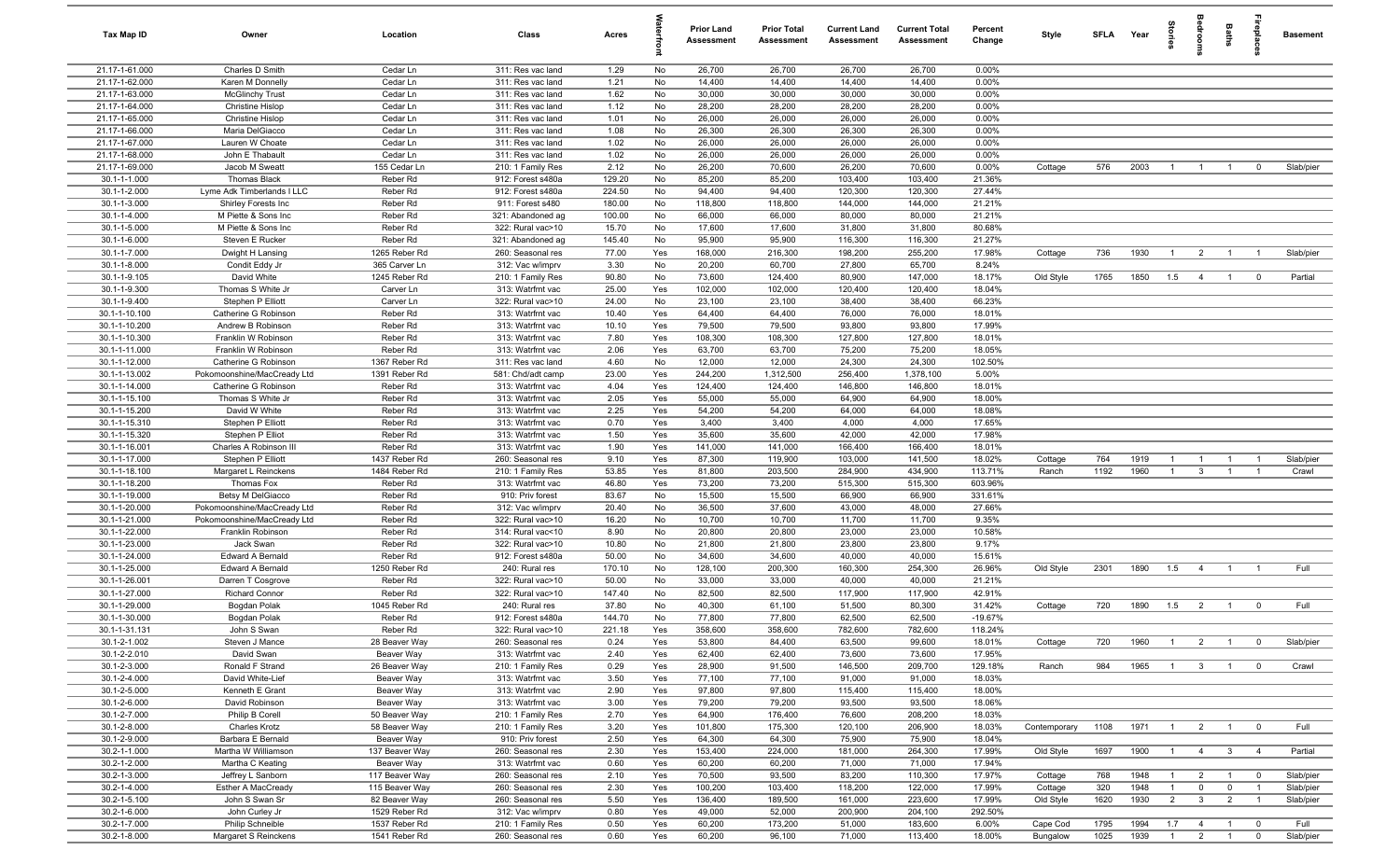| Tax Map ID                     | Owner                                           | Location                               | Class                                  | Acres           |          | Prior Land<br><b>Assessment</b> | <b>Prior Total</b><br>Assessment | <b>Current Land</b><br>Assessment | <b>Current Total</b><br><b>Assessment</b> | Percent<br>Change | Style                | <b>SFLA</b>  | Year         | lorie                 | droom                             | Baths                            | epla                                      | <b>Basement</b> |
|--------------------------------|-------------------------------------------------|----------------------------------------|----------------------------------------|-----------------|----------|---------------------------------|----------------------------------|-----------------------------------|-------------------------------------------|-------------------|----------------------|--------------|--------------|-----------------------|-----------------------------------|----------------------------------|-------------------------------------------|-----------------|
| 30.2-1-9.000                   | Florence S Bahner                               | 1545 Reber Rd                          | 260: Seasonal res                      | 0.70            | Yes      | 60,800                          | 109,200                          | 71,700                            | 128,900                                   | 18.04%            | Cottage              | 768          | 1978         | $\overline{1}$        | $\overline{2}$                    | $\overline{1}$                   | $\overline{0}$                            | Slab/pier       |
| 30.2-1-10.000                  | John S Swan                                     | 4403 NYS Route 22                      | 220: 2 Family Res                      | 6.20            | No       | 23,000                          | 236,200                          | 31,200                            | 269,700                                   | 14.18%            | Log Cabin            | 2874         | 1992         | 1.5                   | $\mathbf{3}$                      | $\overline{2}$                   | $\overline{0}$                            | Full            |
| 30.2-1-11.000                  | Leslie W Cadmus                                 | 4394 NYS Route 22                      | 312: Vac w/imprv                       | 2.77            | No       | 18,000                          | 27,800                           | 27,100                            | 31,100                                    | 11.87%            |                      |              |              |                       |                                   |                                  |                                           |                 |
| 30.2-1-12.000                  | Lee T Ackley                                    | NYS Route 22                           | 105: Vac farmland                      | 35.16           | No       | 35,900                          | 35,900                           | 47,300                            | 47,300                                    | 31.75%            |                      |              |              |                       |                                   |                                  |                                           |                 |
| 30.2-1-13.000                  | Johnston S Uhlig                                | 4307 NYS Route 22                      | 210: 1 Family Res                      | 57.34           | No       | 43,400                          | 191,000                          | 54,300                            | 243,000                                   | 27.23%            | Raised Ranch         | 2463         | 1984         | $\overline{1}$        | $\mathbf{3}$                      | $\overline{2}$                   | $\overline{0}$                            | Full            |
| 30.2-1-14.000                  | Eira B Manning                                  | NYS Route 22                           | 314: Rural vac<10                      | 9.70            | No       | 8,600                           | 8,600                            | 11,600                            | 11,600                                    | 34.88%            |                      |              |              |                       |                                   |                                  |                                           |                 |
| 30.2-1-15.000                  | Jane Ogden                                      | NYS Route 22                           | 322: Rural vac>10                      | 47.80           | No       | 40,800                          | 40,800                           | 57,400                            | 57,400                                    | 40.69%            |                      |              |              |                       |                                   |                                  |                                           | Full            |
| 30.2-1-16.000<br>30.2-1-17.019 | Jean P Holihan<br>John T Walker Jr              | 4234 NYS Route 22<br>4270 NYS Route 22 | 210: 1 Family Res<br>240: Rural res    | 1.00<br>58.33   | No<br>No | 16,500<br>48,100                | 64,900<br>81,100                 | 25,000<br>65,900                  | 87,800<br>112,200                         | 35.29%<br>38.35%  | Cottage              | 1015         | 1940         | $\overline{1}$        | $\overline{2}$                    | $\overline{1}$                   | $\overline{0}$                            |                 |
| 30.2-1-18.000                  | John Potroanchenu                               | 4164 NYS Route 22                      | 210: 1 Family Res                      | 6.60            | No       | 21,500                          | 60,500                           | 31,700                            | 98,100                                    | 62.15%            | Old Style            | 984          | 1933         | $\overline{1}$        | $\overline{1}$                    | $\overline{1}$                   | $\overline{0}$                            | Partial         |
| 30.2-1-19.030                  | Anna M Herbert                                  | Reber Rd                               | 314: Rural vac<10                      | 1.10            | No       | 12,300                          | 12,300                           | 13,000                            | 13,000                                    | 5.69%             |                      |              |              |                       |                                   |                                  |                                           |                 |
| 30.2-1-20.000                  | Frances Hatch                                   | NYS Route 22                           | 314: Rural vac<10                      | 5.00            | No       | 5,800                           | 5,800                            | 6,000                             | 6,000                                     | 3.45%             |                      |              |              |                       |                                   |                                  |                                           |                 |
| 30.2-1-21.000                  | Janet M VanOrnam                                | 1521 Reber Rd                          | 260: Seasonal res                      | 0.80            | Yes      | 94,700                          | 110,600                          | 111,700                           | 130,500                                   | 17.99%            | Cottage              | 420          | 1946         | $\overline{1}$        | $\overline{1}$                    | $\overline{1}$                   | $\overline{0}$                            | Slab/pier       |
| 30.2-1-22.000                  | Jane Ogden                                      | NYS Route 22                           | 322: Rural vac>10                      | 50.51           | No       | 42,600                          | 42,600                           | 59,600                            | 59,600                                    | 39.91%            |                      |              |              |                       |                                   |                                  |                                           |                 |
| 30.2-1-23.000                  | Jane Ogden                                      | NYS Route 22                           | 322: Rural vac>10                      | 30.00           | No       | 20,800                          | 20,800                           | 24,000                            | 24,000                                    | 15.38%            |                      |              |              |                       |                                   |                                  |                                           |                 |
| 30.2-1-24.000                  | South Forest Developers LLC                     | NYS Route 22                           | 912: Forest s480a                      | 100.00          | No       | 69,300                          | 69,300                           | 80,000                            | 80,000                                    | 15.44%            |                      |              |              |                       |                                   |                                  |                                           |                 |
| 30.2-1-25.000                  | South Forest Developers LLC                     | NYS Route 22                           | 912: Forest s480a                      | 182.00          | No       | 113,500                         | 113,500                          | 80,100                            | 133,700                                   | 17.80%            |                      |              |              |                       |                                   |                                  |                                           |                 |
| 30.2-1-26.000                  | South Forest Developers LLC                     | Reber Rd                               | 912: Forest s480a                      | 93.00           | No       | 64,500                          | 64,500                           | 74,400                            | 74,400                                    | 15.35%            |                      |              |              |                       |                                   |                                  |                                           |                 |
| 30.2-1-27.100                  | Willis H Lawrence                               | 4337 NYS Route 22                      | 312: Vac w/imprv                       | 244.97          | No       | 169,800                         | 175,000                          | 196,000                           | 201,400                                   | 15.09%            |                      |              |              |                       |                                   |                                  |                                           |                 |
| 30.2-1-27.210                  | James P Whalen                                  | 4356 NYS Route 22                      | 210: 1 Family Res                      | 8.46            | No       | 24,300                          | 64,200                           | 34,000                            | 87,500                                    | 36.29%            | Old Style            | 1680         | 1800         | 1.5                   | 5                                 | $\overline{1}$                   | $\overline{1}$                            | Partial         |
| 30.2-1-27.220                  | James P Whalen Jr                               | 4344 NYS Route 22                      | 311: Res vac land                      | 2.75            | No       | 14,500                          | 14,500                           | 22,100                            | 22,100                                    | 52.41%            |                      |              |              |                       |                                   |                                  |                                           |                 |
| 30.2-1-28.000                  | John Martin                                     | 1508 Reber Rd                          | 260: Seasonal res                      | 1.00            | No       | 17,400                          | 39,400                           | 25,000                            | 53,600                                    | 36.04%            | Cottage              | 384          | 1987         | $\overline{1}$        | $\overline{1}$                    | $\mathbf 0$                      | $\overline{0}$                            | Slab/pier       |
| 30.2-1-29.000                  | Anna M Herbert                                  | 1502 Reber Rd                          | 260: Seasonal res                      | 1.20            | No       | 17,600                          | 53,800                           | 25,200                            | 71,500                                    | 32.90%            | Cottage              | 872          | 1972         | $\overline{1}$        | $\overline{2}$                    | $\overline{1}$                   | $\overline{0}$                            | Slab/pier       |
| 30.3-1-1.110                   | Mary E White-Ferris                             | 975 Reber Rd                           | 322: Rural vac>10                      | 41.87           | No       | 29,000                          | 29,000                           | 33,500                            | 33,500                                    | 15.52%            |                      |              |              |                       |                                   |                                  |                                           |                 |
| 30.3-1-1.120<br>30.3-1-2.000   | Wanda West                                      | Reber Rd<br>Reber Rd                   | 322: Rural vac>10                      | 48.52<br>1.00   | No       | 33,700<br>9,100                 | 33,700<br>11,100                 | 38,800<br>20,000                  | 38,800<br>24,200                          | 15.13%<br>118.02% |                      |              |              |                       |                                   |                                  |                                           |                 |
| 30.3-1-3.000                   | Edward J Condon<br>Rolland Pulsifer Jr          | 899 Reber Rd                           | 312: Vac w/imprv<br>260: Seasonal res  | 0.90            | No<br>No | 8,400                           | 16,300                           | 20,000                            | 26,000                                    | 59.51%            | Cottage              | 330          | 1960         | $\overline{1}$        | $\overline{1}$                    | $\overline{1}$                   | $\overline{0}$                            | Slab/pier       |
| 30.3-1-4.100                   | Adam Zerrenner                                  | 935 Reber Rd                           | 312: Vac w/imprv                       | 8.00            | No       |                                 |                                  | 30,800                            | 35,900                                    |                   |                      |              |              |                       |                                   |                                  |                                           |                 |
| 30.3-1-5.000                   | John Sheehan                                    | 846 Reber Rd                           | 322: Rural vac>10                      | 64.46           | No       | 44,700                          | 44,700                           | 51,600                            | 51,600                                    | 15.44%            |                      |              |              |                       |                                   |                                  |                                           |                 |
| 30.3-1-6.032                   | Philip T Siarkowski                             | Reber Rd                               | 314: Rural vac<10                      | 6.00            | No       | 5,300                           | 5,300                            | 7,200                             | 7,200                                     | 35.85%            |                      |              |              |                       |                                   |                                  |                                           |                 |
| 30.3-1-7.006                   | John E Singleton                                | Reber Rd                               | 312: Vac w/imprv                       | 250.00          | No       | 99,600                          | 102,600                          | 122,700                           | 128,000                                   | 24.76%            |                      |              |              |                       |                                   |                                  |                                           |                 |
| 30.3-1-8.000                   | NYCO Minerals Inc                               | Reber Rd                               | 912: Forest s480a                      | 102.20          | No       | 67,400                          | 67,400                           | 81,800                            | 81,800                                    | 21.36%            |                      |              |              |                       |                                   |                                  |                                           |                 |
| 30.3-1-9.000                   | <b>Edward A Bernald</b>                         | Reber Rd                               | 912: Forest s480a                      | 77.80           | No       | 51,400                          | 51,400                           | 62,200                            | 62,200                                    | 21.01%            |                      |              |              |                       |                                   |                                  |                                           |                 |
| 30.3-1-10.000                  | NYCO Minerals Inc                               | Reber Rd                               | 912: Forest s480a                      | 70.00           | No       | 46,200                          | 46,200                           | 56,000                            | 56,000                                    | 21.21%            |                      |              |              |                       |                                   |                                  |                                           |                 |
| 30.3-1-11.000                  | Richard K Meinsen II                            | Reber Rd                               | 322: Rural vac>10                      | 156.80          | No       | 63,600                          | 63,600                           | 65,200                            | 65,200                                    | 2.52%             |                      |              |              |                       |                                   |                                  |                                           |                 |
| 30.3-1-12.000                  | Richard K Meinsen II                            | Reber Rd                               | 322: Rural vac>10                      | 139.50          | No       | 47,900                          | 47,900                           | 58,000                            | 58,000                                    | 21.09%            |                      |              |              |                       |                                   |                                  |                                           |                 |
| 30.3-1-13.100                  | Carolyn S Walker                                | Reber Rd                               | 322: Rural vac>10                      | 53.70           | No       | 23,300                          | 23,300                           | 25,800                            | 25,800                                    | 10.73%            |                      |              |              |                       |                                   |                                  |                                           |                 |
| 30.3-1-13.200                  | Nicholas H Sayward                              | Reber Rd                               | 311: Res vac land                      | 53.70           | No       | 23,300                          | 23,300                           | 25,800                            | 25,800                                    | 10.73%            |                      |              |              |                       |                                   |                                  |                                           |                 |
| 30.3-1-13.300                  | Jane S Gay                                      | Reber Rd                               | 322: Rural vac>10                      | 53.70           | No       | 23,300                          | 23,300                           | 25,800                            | 25,800                                    | 10.73%            |                      |              |              |                       |                                   |                                  |                                           |                 |
| 30.3-1-14.000<br>30.3-1-15.000 | Philip Siarkowski<br>Lyme Adk Timberlands I LLC | Reber Rd<br>Reber Rd                   | 322: Rural vac>10<br>912: Forest s480a | 94.00<br>128.30 | No<br>No | 65,100<br>50,800                | 65,100<br>50,800                 | 75,200<br>61,600                  | 75,200<br>61,600                          | 15.51%<br>21.26%  |                      |              |              |                       |                                   |                                  |                                           |                 |
| 30.3-1-16.000                  | Lyme Adk Timberlands I LLC                      | Reber Rd                               | 912: Forest s480a                      | 142.00          | No       | 57,100                          | 57,100                           | 68,200                            | 68,200                                    | 19.44%            |                      |              |              |                       |                                   |                                  |                                           |                 |
| 30.3-1-17.000                  | <b>Christopher Stokes</b>                       | Reber Rd                               | 910: Priv forest                       | 133.60          | No       | 92,600                          | 92,600                           | 106,900                           | 106,900                                   | 15.44%            |                      |              |              |                       |                                   |                                  |                                           |                 |
| 30.3-1-18.000                  | Lyme Adk Timberlands I LLC                      | Reber Rd                               | 912: Forest s480a                      | 135.00          | No       | 60,000                          | 60,900                           | 64,800                            | 73,800                                    | 21.18%            |                      |              |              |                       |                                   |                                  |                                           |                 |
| 30.3-1-19.000                  | Lyme Adk Timberlands I LLC                      | Reber Rd                               | 912: Forest s480a                      | 21.00           | No       | 8,500                           | 8,500                            | 10,100                            | 10,100                                    | 18.82%            |                      |              |              |                       |                                   |                                  |                                           |                 |
| 30.3-1-20.000                  | <b>Arthur Hutchins</b>                          | Reber Rd                               | 311: Res vac land                      | 31.08           | No       | 10,800                          | 10,800                           | 11,900                            | 11,900                                    | 10.19%            |                      |              |              |                       |                                   |                                  |                                           |                 |
| 30.3-1-21.000                  | Greg Cassavaugh                                 | Reber Rd                               | 240: Rural res                         | 30.30           | No.      | 15,000                          | 15,000                           | 16,600                            | 16,600                                    | 10.67%            |                      |              |              |                       |                                   |                                  |                                           |                 |
| 30.3-1-22.000                  | Matthew F Barber                                | Reber Rd                               | 322: Rural vac>10                      | 43.50           | No       | 41,600                          | 41,600                           | 54,000                            | 54,000                                    | 29.81%            |                      |              |              |                       |                                   |                                  |                                           |                 |
| 30.3-1-23.110                  | James S Fitzgibbon                              | 755 Reber Rd                           | 312: Vac w/imprv                       | 50.00           | No       | 34,700                          | 38,400                           | 40,000                            | 44,200                                    | 15.10%            |                      |              |              |                       |                                   |                                  |                                           |                 |
| 30.3-1-23.202                  | William Dickerson                               | Reber Rd                               | 311: Res vac land                      | 69.42           | No       | 42,400                          | 42,400                           | 47,600                            | 47,600                                    | 12.26%            |                      |              |              |                       |                                   |                                  |                                           |                 |
| 30.3-1-24.000                  | Judith M Dickerson                              | 661 Reber Rd                           | 210: 1 Family Res                      | 11.50           | No       | 24,700                          | 50,100                           | 33,400                            | 68,000                                    | 35.73%            | Old Style            | 964          | 1890         | 1.5                   | $\overline{\mathbf{3}}$           | $\overline{1}$                   | $\overline{0}$                            | Partial         |
| 30.3-1-25.000                  | Greg Cassavaugh                                 | 656 Reber Rd                           | 240: Rural res                         | 33.02           | No       | 48,200                          | 49,200                           | 40,400                            | 56,000                                    | 13.82%            |                      |              |              |                       |                                   |                                  |                                           |                 |
| 30.3-1-26.000                  | Alton T Wrisley                                 | Reber Rd                               | 322: Rural vac>10                      | 29.30           | No       | 23,100                          | 23,100                           | 25,000                            | 25,000                                    | 8.23%             |                      |              |              |                       |                                   |                                  |                                           |                 |
| 30.3-1-27.000                  | Eric J Arnold                                   | 605 Reber Rd                           | 240: Rural res                         | 34.94           | No       | 57,200                          | 214,500                          | 57,600                            | 217,600                                   | 1.45%             | Colonial             | 1960         | 2001         | $\overline{2}$        | $\overline{2}$                    | $\overline{2}$                   | $\mathbf{0}$                              | Full            |
| 30.3-1-28.000<br>30.3-1-29.000 | Steven T Svec<br>Glenn O Dickerson              | 637 Reber Rd<br>621 Reber Rd           | 210: 1 Family Res<br>260: Seasonal res | 3.40<br>42.60   | No<br>No | 20,300<br>33,300                | 59,500<br>95,900                 | 27,900<br>41,600                  | 81,100<br>126,900                         | 36.30%<br>32.33%  | Cottage<br>Old Style | 1056<br>1833 | 1890<br>1900 | 1.5<br>$\overline{2}$ | $\overline{1}$<br>$5\overline{6}$ | $\overline{1}$<br>$\overline{1}$ | $\overline{\mathbf{0}}$<br>$\overline{1}$ | Full<br>Partial |
| 30.3-1-30.000                  | Alan King                                       | Reber Rd                               | 311: Res vac land                      | 89.00           | No       | 42,400                          | 42,400                           | 35,600                            | 45,200                                    | 6.60%             |                      |              |              |                       |                                   |                                  |                                           |                 |
| 30.3-1-31.000                  | Edrie Dickerson                                 | 616 Reber Rd                           | 210: 1 Family Res                      | 2.50            | No       | 19,500                          | 100,100                          | 26,800                            | 132,800                                   | 32.67%            | Other Style          | 1344         | 1986         | 1.5                   | $\overline{2}$                    | $\overline{1}$                   | $\overline{0}$                            | Full            |
| 30.4-1-1.000                   | Lyme Adk Timberlands I LLC                      | Joe Rivers Ln                          | 912: Forest s480a                      | 107.00          | No       | 70,600                          | 70,600                           | 85,600                            | 85,600                                    | 21.25%            |                      |              |              |                       |                                   |                                  |                                           |                 |
| 30.4-1-2.000                   | Joseph Shaw                                     | 284 Joe Rivers Ln                      | 912: Forest s480a                      | 57.69           | No       | 45,300                          | 52,900                           | 65,400                            | 74,300                                    | 40.45%            |                      |              |              |                       |                                   |                                  |                                           |                 |
| 30.4-1-3.000                   | Thomas W Sheehan Jr                             | Joe Rivers Ln                          | 322: Rural vac>10                      | 124.00          | No       | 73,700                          | 73,700                           | 89,300                            | 89,300                                    | 21.17%            |                      |              |              |                       |                                   |                                  |                                           |                 |
| 30.4-1-4.000                   | John K Whalen                                   | 302 Joe Rivers Ln                      | 314: Rural vac<10                      | 4.00            | No       | 10,600                          | 10,600                           | 23,600                            | 23,600                                    | 122.64%           |                      |              |              |                       |                                   |                                  |                                           |                 |
| 30.4-1-5.000                   | NYCO Minerals Inc                               | Joe Rivers Ln                          | 912: Forest s480a                      | 85.00           | No       | 42,800                          | 42,800                           | 51,800                            | 51,800                                    | 21.03%            |                      |              |              |                       |                                   |                                  |                                           |                 |
| 30.4-1-6.000                   | NYCO Minerals Inc                               | Joe Rivers Ln                          | 912: Forest s480a                      | 66.00           | No       | 34,800                          | 43,300                           | 42,200                            | 52,100                                    | 20.32%            |                      |              |              |                       |                                   |                                  |                                           |                 |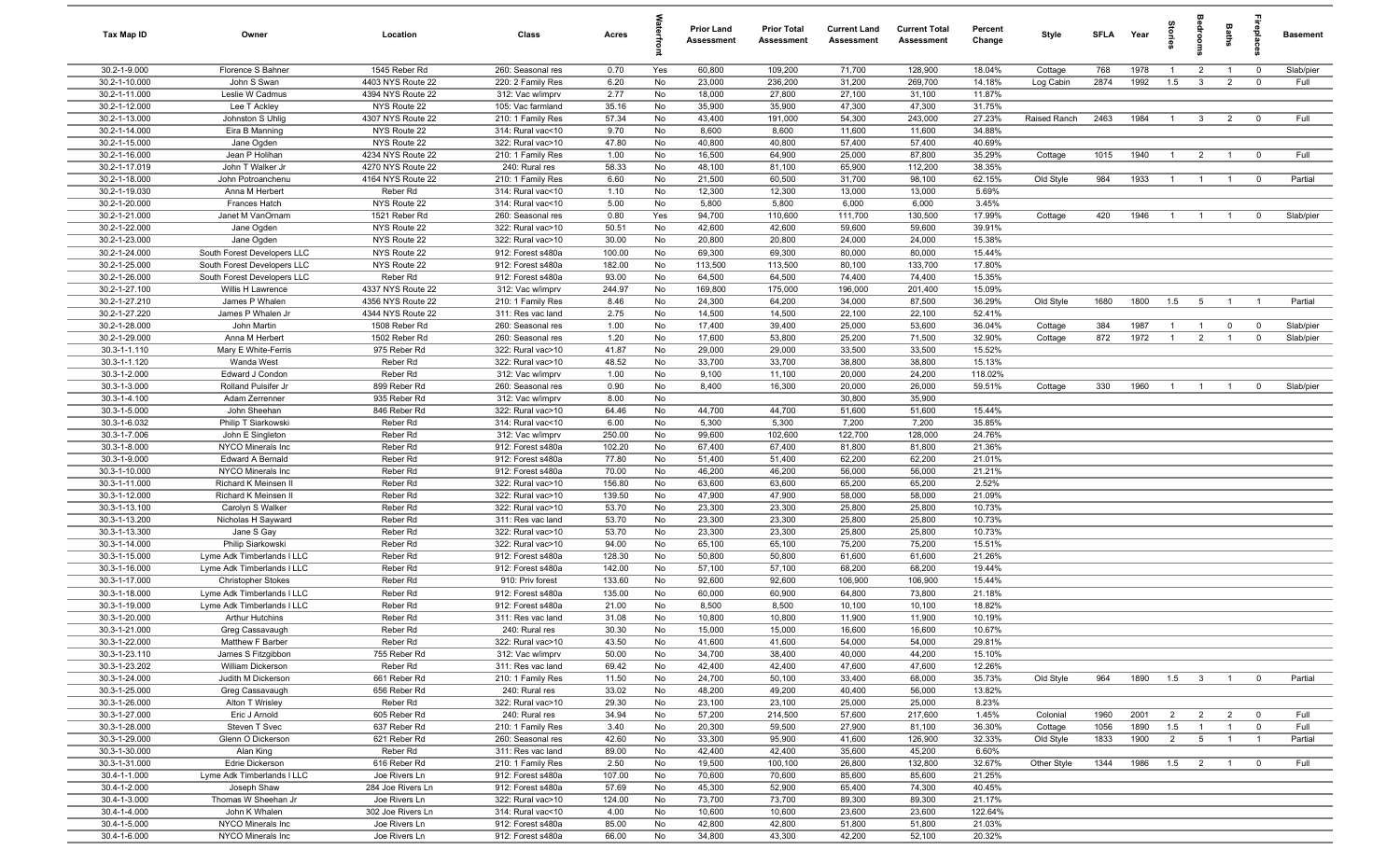| Tax Map ID                     | Owner                                       | Location                                  | Class                                  | Acres          |           | Prior Land<br><b>Assessment</b> | <b>Prior Total</b><br>Assessment | <b>Current Land</b><br>Assessment | <b>Current Total</b><br><b>Assessment</b> | Percent<br>Change   | Style                  | SFLA Year    |              | torie                            | droom                                     | Baths                            | 률                                | <b>Basement</b>    |
|--------------------------------|---------------------------------------------|-------------------------------------------|----------------------------------------|----------------|-----------|---------------------------------|----------------------------------|-----------------------------------|-------------------------------------------|---------------------|------------------------|--------------|--------------|----------------------------------|-------------------------------------------|----------------------------------|----------------------------------|--------------------|
| 30.4-1-7.000                   | NYCO Minerals Inc                           | 491 Mountain View Dr                      | 322: Rural vac>10                      | 170.08         | No        | 95,800                          | 95,800                           | 122,500                           | 122,500                                   | 27.87%              |                        |              |              |                                  |                                           |                                  |                                  |                    |
| 30.4-1-8.000                   | Harriet D Kline                             | Joe Rivers Ln                             | 912: Forest s480a                      | 107.00         | No        | 62,600                          | 62,600                           | 70,000                            | 70,000                                    | 11.82%              |                        |              |              |                                  |                                           |                                  |                                  |                    |
| 30.4-1-9.000                   | Harriet D Kline                             | Joe Rivers Ln                             | 912: Forest s480a                      | 77.00          | No        | 24,500                          | 24,500                           | 28,700                            | 28,700                                    | 17.14%              |                        |              |              |                                  |                                           |                                  |                                  |                    |
| 30.4-1-10.000                  | South Forest Developers LLC                 | Joe Rivers Ln                             | 910: Priv forest                       | 113.91         | No        | 78,900                          | 78,900                           | 77,500                            | 77,500                                    | $-1.77%$            |                        |              |              |                                  |                                           |                                  |                                  |                    |
| 30.4-1-12.011                  | Willsboro Fish & Game Club Inc              | Joe Rivers Ln                             | 920: Priv Hunt/Fish                    | 227.25         | No        | 90,900                          | 121,200                          | 120,500                           | 150,400                                   | 24.09%              | Ranch                  | 2318         | 1958         | $\overline{1}$                   | $\overline{1}$                            | $\overline{2}$                   | $\overline{0}$                   |                    |
| 30.4-1-13.000<br>30.4-1-14.000 | Mary Ellen White Ferris<br>William E Cooley | 141 Joe Rivers Ln<br>Joe Rivers Ln        | 312: Vac w/imprv<br>105: Vac farmland  | 55.68<br>63.65 | No<br>No  | 49,200<br>44,100                | 52,800<br>44,100                 | 63,700<br>50,900                  | 71,000<br>50,900                          | 34.47%<br>15.42%    |                        |              |              |                                  |                                           |                                  |                                  |                    |
| 30.4-1-15.000                  | Gary Scheuermann                            | Joe Rivers Ln                             | 910: Priv forest                       | 57.42          | No        | 39,800                          | 39,800                           | 45,900                            | 45,900                                    | 15.33%              |                        |              |              |                                  |                                           |                                  |                                  |                    |
| 30.8-1-1.000                   | Candice R Hallstead                         | 4154 NYS Route 22                         | 210: 1 Family Res                      | 2.80           | No        | 13,100                          | 54,100                           | 28,000                            | 69,200                                    | 27.91%              | Old Style              | 792          | 1840         | 1.5                              | $\mathbf{3}$                              | $\overline{1}$                   | $\mathbf{0}$                     | Full               |
| 30.8-1-2.000                   | John W Wintermute                           | 4144 NYS Route 22                         | 240: Rural res                         | 52.60          | No        | 56,800                          | 201,300                          | 74,500                            | 254,000                                   | 26.18%              | Contemporary           | 2440         | 1981         | 1.7                              | $\mathbf{3}$                              | $\overline{2}$                   | $\overline{0}$                   | Slab/pier          |
| 30.8-1-3.111                   | Jeffrey Cross                               | 16 Dane Ln                                | 210: 1 Family Res                      | 6.03           | No        | 20,400                          | 87,900                           | 26,000                            | 26,000                                    | $-70.42%$           |                        |              |              |                                  |                                           |                                  |                                  |                    |
| 30.8-1-3.121                   | Richard R McCray                            | NYS Route 22                              | 322: Rural vac>10                      | 34.83          | No        | 12,100                          | 12,100                           | 15,000                            | 15,000                                    | 23.97%              |                        |              |              |                                  |                                           |                                  |                                  |                    |
| 30.8-1-3.122                   | Natalee L Byers                             | 4086 NYS Route 22                         | 210: 1 Family Res                      | 0.51           | No        | 12,900                          | 96,300                           | 16,200                            | 124,500                                   | 29.28%              | Ranch                  | 1275         | 1992         | $\overline{1}$                   | $\mathbf{3}$                              | $\overline{1}$                   | $\overline{0}$                   | Full               |
| 30.8-1-4.000                   | Richard Wade                                | 40 Dane Ln                                | 210: 1 Family Res                      | 1.10           | No        | 4,900                           | 33,000                           | 12,900                            | 22,500                                    | $-31.82%$           | Old Style              | 1373         | 1930         | 1.7                              | $\overline{2}$                            | $\mathbf{1}$                     | $\mathbf 0$                      | Partial            |
| 30.8-1-5.007                   | Shari W Groves                              | 17 Dane Ln                                | 210: 1 Family Res                      | 1.00           | No        | 11,000                          | 62,700                           | 25,800                            | 90,800                                    | 44.82%              | Old Style              | 1522         | 1850         | $\overline{2}$                   | $\mathbf{3}$                              | $\overline{1}$                   | $\mathbf 0$                      | Partial            |
| 30.8-1-6.032                   | Stephen McKenna                             | 25 Dane Ln                                | 210: 1 Family Res                      | 0.96           | No        | 10,800                          | 49,200                           | 25,000                            | 73,300                                    | 48.98%              | Old Style              | 999          | 1830         | 1.5                              | $\overline{2}$                            | $\overline{1}$                   | $\mathbf 0$                      | Partial            |
| 30.8-1-7.009                   | Steven Callahan                             | 4115 NYS Route 22                         | 312: Vac w/imprv                       | 0.70           | No        | 9,500                           | 28,900                           | 19,600                            | 23,300                                    | $-19.38%$           |                        |              |              |                                  |                                           |                                  |                                  |                    |
| 30.8-1-8.000                   | Jane Ogden                                  | NYS Route 22                              | 311: Res vac land                      | 7.10           | No        | 14,700                          | 14,700                           | 27,300                            | 27,300                                    | 85.71%              |                        |              |              |                                  |                                           |                                  |                                  |                    |
| 30.8-1-9.000                   | Natalee L Byers                             | 4092 NYS Route 22<br>4100 NYS Route 22    | 210: 1 Family Res                      | 0.86           | No        | 14,500                          | 57,800                           | 26,500                            | 32,700                                    | $-43.43%$           | Cottage                | 1008         | 2001<br>1998 | $\overline{1}$<br>$\overline{1}$ | $\overline{1}$                            | $\overline{1}$                   | $\overline{0}$                   | Full<br>Full       |
| 30.8-1-10.000<br>30.8-1-11.002 | Richard R McCray<br>Josh J Palmer           | 34 Dane Ln                                | 210: 1 Family Res                      | 0.80           | No<br>No  | 13,700<br>11,800                | 126,500<br>71,500                | 21,000<br>28,300                  | 152,000<br>44,100                         | 20.16%<br>$-38.32%$ | Contemporary           | 1719         |              |                                  | $\mathbf 0$                               | $\mathbf 0$                      | $\overline{0}$                   |                    |
| 30.8-2-1.111                   | <b>Edward Cushing</b>                       | 143 Bay Ln                                | 270: Mfg housing<br>112: Dairy farm    | 3.06<br>113.55 | No        | 114,400                         | 231,300                          | 127,400                           | 281,000                                   | 21.49%              | Old Style              | 2803         | 1900         | 1.7                              | $\overline{4}$                            | $\mathbf{1}$                     | $\overline{\mathbf{0}}$          | Partial            |
| 30.8-2-1.112                   | Tammy L Cushing                             | 62 Bay Ln                                 | 270: Mfg housing                       | 2.75           | No        | 19,800                          | 28,600                           | 27,900                            | 27,900                                    | $-2.45%$            |                        |              |              |                                  |                                           |                                  |                                  |                    |
| 30.8-2-1.120                   | Thomas A Cushing Sr                         | 102 Bay Ln                                | 270: Mfg housing                       | 3.30           | No        | 13,000                          | 51,400                           | 28,600                            | 66,500                                    | 29.38%              |                        |              |              |                                  |                                           |                                  |                                  |                    |
| 30.8-2-1.200                   | Lee A Sloper                                | 91 Bay Ln                                 | 210: 1 Family Res                      | 2.33           | No        | 11,900                          | 59,300                           | 27,400                            | 115,000                                   | 93.93%              | Log Cabin              | 1224         | 1978         | 1.5                              | $\mathbf{3}$                              | $\overline{1}$                   | $\overline{0}$                   | Full               |
| 30.8-2-2.000                   | Zoe M Knickerbocker-Hill                    | 54 Bay Ln                                 | 210: 1 Family Res                      | 0.20           | No        | 4,600                           | 75,000                           | 8,300                             | 85,600                                    | 14.13%              | Ranch                  | 1675         | 1954         | $\overline{1}$                   | $\overline{4}$                            | $\overline{1}$                   | $\overline{1}$                   | Slab/pier          |
| 30.8-2-3.000                   | John J Thompson                             | 63 Bay Ln                                 | 270: Mfg housing                       | 1.60           | No        | 11,300                          | 27,700                           | 26,500                            | 43,800                                    | 58.12%              |                        |              |              |                                  |                                           |                                  |                                  |                    |
| 30.8-2-4.000                   | Robert J Ashline                            | 57 Bay Ln                                 | 270: Mfg housing                       | 0.70           | No        | 9,100                           | 30,400                           | 19,600                            | 35,000                                    | 15.13%              |                        |              |              |                                  |                                           |                                  |                                  |                    |
| 30.8-2-5.000                   | Halsey Flora                                | 53 Bay Ln                                 | 270: Mfg housing                       | 0.20           | No        | 6,100                           | 15,700                           | 8,300                             | 24,100                                    | 53.50%              |                        |              |              |                                  |                                           |                                  |                                  |                    |
| 30.8-2-6.000                   | John W Hopkins                              | 49 Bay Ln                                 | 270: Mfg housing                       | 2.04           | No        | 11,500                          | 49,500                           | 27,000                            | 55,300                                    | 11.72%              |                        |              |              |                                  |                                           |                                  |                                  |                    |
| 30.8-2-7.000                   | <b>Philip Arsenault</b>                     | Bay Ln                                    | 311: Res vac land                      | 0.60           | No        | 8,700                           | 8,700                            | 17,600                            | 17,600                                    | 102.30%             |                        |              |              |                                  |                                           |                                  |                                  |                    |
| 30.12-1-1.100                  | Edward Cushing Jr                           | NYS Route 22                              | 105: Vac farmland                      | 100.36         | No        | 80,300                          | 80,300                           | 88,300                            | 88,300                                    | 9.96%               |                        |              |              |                                  |                                           |                                  |                                  |                    |
| 30.12-1-2.000                  | Faye Reynolds                               | 4073 NYS Route 22                         | 210: 1 Family Res                      | 0.40           | No        | 7,400                           | 45,400                           | 13,400                            | 49,800                                    | 9.69%               | Old Style              | 609          | 1904         | 1.5                              | $\overline{2}$                            | $\overline{1}$                   | $\overline{\mathbf{0}}$          | Crawl              |
| 30.12-1-3.000                  | <b>Charles Ferris</b>                       | 3 Dane Ln                                 | 210: 1 Family Res                      | 1.00           | No        | 11,000                          | 34,900                           | 25,800                            | 56,200                                    | 61.03%              | Old Style              | 1007<br>1600 | 1940<br>1850 | 1.5<br>2                         | $\mathbf{3}$<br>6                         | $\overline{1}$<br>$\overline{2}$ | $\overline{0}$<br>$\overline{0}$ | Partial<br>Partial |
| 30.12-1-4.000<br>30.12-1-5.000 | Yvonne Alterie<br>Michael L DiCarlo         | 4048 NYS Route 22<br>322 Fish And Game Dr | 220: 2 Family Res<br>210: 1 Family Res | 2.00<br>0.50   | No<br>No  | 12,100<br>10,900                | 66,000<br>64,100                 | 27,000<br>15,500                  | 107,000<br>84,700                         | 62.12%<br>32.14%    | Old Style<br>Old Style | 1359         | 1924         | 1.5                              | $\overline{2}$                            | $\overline{1}$                   | $\overline{0}$                   | Crawl              |
| 30.12-1-6.000                  | Kenneth Benway                              | 316 Fish And Game Dr                      | 210: 1 Family Res                      | 1.03           | No        | 11,100                          | 45,400                           | 25,800                            | 67,300                                    | 48.24%              | Cottage                | 336          | 1968         | $\overline{1}$                   | $\overline{1}$                            | $\mathbf{1}$                     | $\overline{0}$                   | Slab/pier          |
| 30.12-1-7.000                  | Corey M Burt                                | 312 Fish And Game Dr                      | 210: 1 Family Res                      | 1.19           | No        | 11,500                          | 70,100                           | 19,600                            | 41,600                                    | -40.66%             | Old Style              | 1440         | 1860         | $\overline{2}$                   | $\mathbf{3}$                              | $\overline{1}$                   | $\overline{0}$                   | Partial            |
| 30.12-1-8.000                  | John Lease III                              | 296 Fish And Game Dr                      | 210: 1 Family Res                      | 0.50           | No        | 8,700                           | 53,700                           | 15,500                            | 72,000                                    | 34.08%              | Old Style              | 1161         | 1917         | 1.5                              | $\overline{4}$                            | $\mathbf{1}$                     | $\mathbf 0$                      | Partial            |
| 30.12-1-9.000                  | William M Radloff                           | Joyce Ln                                  | 311: Res vac land                      | 0.90           | No        | 10,000                          | 10,000                           | 23,700                            | 23,700                                    | 137.00%             |                        |              |              |                                  |                                           |                                  |                                  |                    |
| 30.12-1-10.000                 | Joyce Passino                               | 10 Joyce Ln                               | 210: 1 Family Res                      | 0.50           | No        | 8,700                           | 65,600                           | 15,500                            | 84,100                                    | 28.20%              | Ranch                  | 1104         | 1980         | $\mathbf{1}$                     | 3                                         | -1                               | $^{\circ}$                       | Slab/pier          |
| 30.12-1-11.100                 | Tina M Leistner                             | 22 Joyce Ln                               | 210: 1 Family Res                      | 1.76           | No        | 12,000                          | 66,700                           | 26,700                            | 95,600                                    | 43.33%              | Old Style              | 1428         | 1880         | 1.7                              | $\mathbf{3}$                              | $\mathbf{1}$                     | $\mathbf 0$                      | Partial            |
| 30.12-1-11.200                 | Richard Passino                             | Joyce Ln                                  | 311: Res vac land                      | 0.65           | No        | 9,700                           | 21,300                           | 18,600                            | 18,600                                    | $-12.68%$           |                        |              |              |                                  |                                           |                                  |                                  |                    |
| 30.12-1-12.000                 | Denton TA Properties LLC                    | Joyce Ln                                  | 311: Res vac land                      | 44.00          | No        | 38,200                          | 38,200                           | 34,600                            | 34,600                                    | $-9.42%$            |                        |              |              |                                  |                                           |                                  |                                  |                    |
| 30.12-1-13.100                 | Gilbert Belzile                             | 163 Fish And Game Dr                      | 240: Rural res                         | 15.38          | No        | 27,600                          | 110,100                          | 43,100                            | 48,700                                    | $-55.77%$           |                        |              |              |                                  |                                           |                                  |                                  |                    |
| 30.12-1-14.200                 | Roger Belzile                               | Fish And Game Dr                          | 311: Res vac land                      | 2.09           | No        | 2,300                           | 2,300                            | 2,500                             | 2,500                                     | 8.70%               |                        |              |              |                                  |                                           |                                  |                                  |                    |
| 30.12-2-2.000                  | Rodger L Jaquish                            | 16 Wickes Way                             | 210: 1 Family Res                      | 2.00           | <b>No</b> | 12,100                          | 48,200                           | 27,000                            | 69,000                                    | 43.15%              | Old Style              | 1748         | 1832         | 1.7                              | $\mathbf{3}$                              |                                  |                                  | Crawl              |
| 30.12-2-3.000<br>30.12-2-4.000 | Korey A Sweatt<br>Lawrence C Blanchard Jr   | 37 Bay Ln                                 | 210: 1 Family Res                      | 3.27           | No        | 12,500<br>10,600                | 70,100<br>93,100                 | 27,400<br>23,700                  | 94,300<br>124,300                         | 34.52%<br>33.51%    | Ranch<br>Ranch         | 1200<br>1370 | 1961<br>1977 | $\overline{1}$<br>$\overline{1}$ | $\mathbf{3}$<br>$\mathbf{3}$              | $\overline{1}$<br>$\mathbf{1}$   | $\overline{0}$<br>$\overline{0}$ | Full<br>Full       |
| 30.12-2-5.000                  | Rodger Jaquish                              | 38 Bay Ln<br>23 Bay Ln                    | 210: 1 Family Res<br>210: 1 Family Res | 0.90<br>0.70   | No<br>No  | 9,200                           | 43,800                           | 19,600                            | 59,200                                    | 35.16%              | Ranch                  | 816          | 1962         | $\overline{1}$                   | $\mathbf{3}$                              | $\mathbf{1}$                     | $\overline{0}$                   | Full               |
| 30.12-2-6.000                  | Danny A Provost                             | 10 Wickes Way                             | 270: Mfg housing                       | 0.20           | No        | 6,200                           | 13,800                           | 8,300                             | 24,400                                    | 76.81%              |                        |              |              |                                  |                                           |                                  |                                  |                    |
| 30.12-2-7.000                  | Hazel E Sharrow                             | 2 Wickes Way                              | 210: 1 Family Res                      | 1.10           | No        | 11,100                          | 80,400                           | 25,900                            | 112,400                                   | 39.80%              | Old Style              | 2226         | 1925         | 1.5                              | $\mathbf{3}$                              | $\mathbf{1}$                     | $\overline{\mathbf{0}}$          | Full               |
| 30.12-2-8.000                  | James N Latford                             | 4016 NYS Route 22                         | 210: 1 Family Res                      | 0.70           | No        | 9,600                           | 62,600                           | 19,600                            | 86,000                                    | 37.38%              | Old Style              | 1304         | 1925         | $\overline{2}$                   | $\mathbf{3}$                              | $\overline{1}$                   | $\overline{0}$                   | Full               |
| 30.12-2-9.000                  | John F Montville                            | 3 Bay Ln                                  | 210: 1 Family Res                      | 0.36           | No        | 7,100                           | 62,200                           | 12,600                            | 70,700                                    | 13.67%              | Old Style              | 1248         | 1918         | $\overline{2}$                   | $\overline{2}$                            | $\overline{1}$                   | $\overline{1}$                   | Full               |
| 30.12-2-10.000                 | James J Hotaling                            | 4 Bay Ln                                  | 210: 1 Family Res                      | 2.41           | No        | 12,800                          | 126,500                          | 27,600                            | 125,700                                   | $-0.63%$            | Old Style              | 1607         | 1890         | $\overline{2}$                   | $\mathbf{3}$                              | $\overline{2}$                   | $\overline{0}$                   | Partial            |
| 30.12-2-11.000                 | Michael McCauliffe                          | 4000 NYS Route 22                         | 210: 1 Family Res                      | 3.20           | No        | 13,500                          | 161,000                          | 28,400                            | 151,700                                   | $-5.78%$            | Old Style              | 2208         | 1920         | $\overline{2}$                   | $\overline{4}$                            | $\overline{1}$                   | $\overline{1}$                   | Full               |
| 30.12-2-12.110                 | Russell Hamms                               | 2 Forster Way                             | 210: 1 Family Res                      | 1.69           | No        | 12,000                          | 81,400                           | 26,600                            | 113,500                                   | 39.43%              | Old Style              | 1936         | 1922         | 1.5                              | $\mathbf{3}$                              | $\overline{1}$                   | $\overline{0}$                   | Partial            |
| 30.12-2-12.120                 | David Backman                               | 15 Forster Way                            | 210: 1 Family Res                      | 0.49           | No        | 8,600                           | 57,200                           | 15,300                            | 83,300                                    | 45.63%              | Ranch                  | 1008         | 1984         | $\overline{1}$                   | $\overline{2}$                            | $\overline{1}$                   | $\mathbf{0}$                     | Crawl              |
| 30.12-2-12.200                 | Sandra J Hamms                              | 23 Forster Way                            | 210: 1 Family Res                      | 0.79           | No        | 8,600                           | 49,700                           | 21,500                            | 76,000                                    | 52.92%              | Ranch                  | 832          | 1984         | $\overline{1}$                   | $\mathbf{3}$                              | $\overline{1}$                   | $\overline{0}$                   | Partial            |
| 30.12-2-13.000                 | John A King                                 | 3988 NYS Route 22                         | 210: 1 Family Res                      | 0.20           | No        | 4,600                           | 79,400                           | 8,300                             | 96,000                                    | 20.91%              | Ranch                  | 1629         | 1963         | $\overline{1}$                   | $\mathbf{3}$                              | $\overline{1}$                   | $\overline{0}$                   | Full               |
| 30.12-2-14.015                 | Michael J Ashline                           | 3984 NYS Route 22                         | 210: 1 Family Res                      | 1.50           | No        | 11,800                          | 82,900                           | 26,400                            | 82,900                                    | 0.00%               | Old Style              | 1971         | 1900         | $\overline{2}$                   | $\mathbf{3}$                              | $\overline{1}$                   | $\overline{0}$                   | Full               |
| 30.12-2-15.200                 | Jack L Cross                                | 3 Industrial Ln                           | 270: Mfg housing                       | 0.30           | No        | 6,000                           | 37,800                           | 11,400                            | 43,400                                    | 14.81%              |                        |              |              |                                  |                                           |                                  |                                  |                    |
| 30.12-2-16.000                 | Nathan J Jacques<br>John Lease III          | 3978 NYS Route 22                         | 210: 1 Family Res                      | 0.90           | No        | 10,000<br>11,300                | 78,100                           | 23,700<br>26,200                  | 103,800<br>134,900                        | 32.91%              | Old Style              | 1560<br>1633 | 1946<br>1900 | $\overline{2}$<br>$\overline{2}$ | $\overline{4}$<br>$\overline{\mathbf{3}}$ | $\overline{1}$<br>$\overline{2}$ | $\overline{1}$<br>$\overline{0}$ | Full<br>Partial    |
| 30.12-2-17.000                 |                                             | 3972 NYS Route 22                         | 220: 2 Family Res                      | 1.30           | No        |                                 | 105,600                          |                                   |                                           | 27.75%              | Old Style              |              |              |                                  |                                           |                                  |                                  |                    |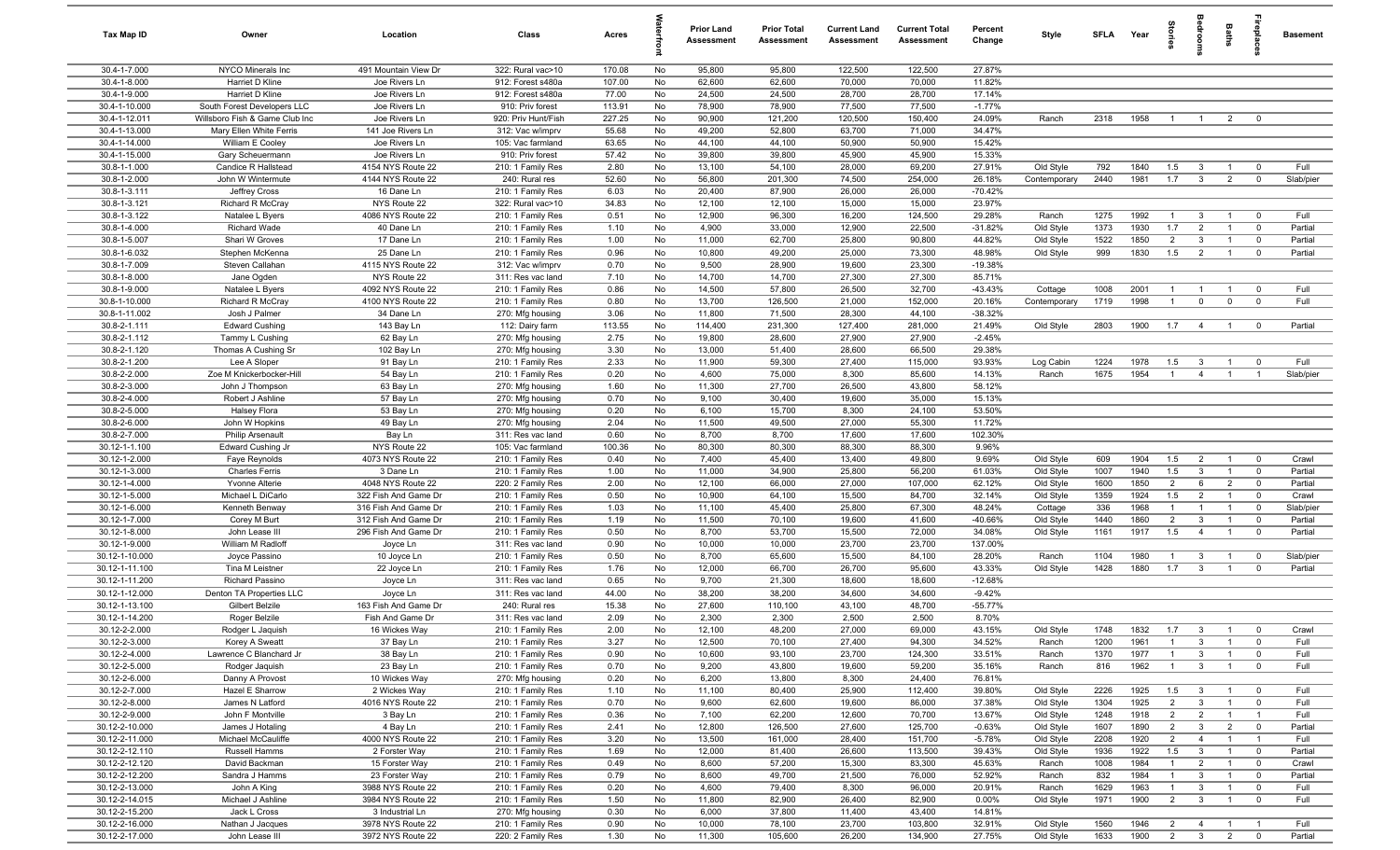| Tax Map ID                       | Owner                                      | Location                           | Class                                  | Acres          |          | Prior Land<br><b>Assessment</b> | <b>Prior Total</b><br>Assessment | <b>Current Land</b><br>Assessment | <b>Current Total</b><br><b>Assessment</b> | Percent<br>Change   | Style        | SFLA | Year | $\frac{1}{2}$  |                         | Baths          | epla           | <b>Basement</b> |
|----------------------------------|--------------------------------------------|------------------------------------|----------------------------------------|----------------|----------|---------------------------------|----------------------------------|-----------------------------------|-------------------------------------------|---------------------|--------------|------|------|----------------|-------------------------|----------------|----------------|-----------------|
| 30.12-2-18.000                   | Kathaleen A Blanchard                      | 3968 NYS Route 22                  | 210: 1 Family Res                      | 0.60           | No       | 8,900                           | 68,900                           | 17,600                            | 85,000                                    | 23.37%              | Cape Cod     | 1562 | 1948 | 1.5            | $\overline{4}$          | $\overline{1}$ | $\overline{0}$ | Full            |
| 30.12-2-19.000                   | Rodney L LaVarnway                         | 3962 NYS Route 22                  | 240: Rural res                         | 86.97          | No       | 75,500                          | 144,000                          | 94,600                            | 187,500                                   | 30.21%              | Old Style    | 1554 | 1900 | 1.5            | $\overline{4}$          |                | $^{\circ}$     | Full            |
| 30.12-2-20.001                   | <b>Essex County IDA</b>                    | NYS Route 22                       | 311: Res vac land                      | 6.00           | No       | 13,500                          | 13,500                           | 26,000                            | 26,000                                    | 92.59%              |              |      |      |                |                         |                |                |                 |
| 30.12-2-21.002                   | Stephen A McKenna                          | 3953 NYS Route 22                  | 485: >1use sm bld                      | 1.20           | No       | 41,600                          | 260,700                          | 43,700                            | 273,700                                   | 4.99%               |              |      |      |                |                         |                |                |                 |
| 30.12-2-22.000                   | Frank King                                 | 3961 NYS Route 22                  | 270: Mfg housing                       | 0.42           | No       | 7,000                           | 17,900                           | 13,900                            | 24,700                                    | 37.99%              |              |      |      |                |                         |                |                |                 |
| 30.12-2-23.111                   | Allen J King                               | 3969 NYS Route 22                  | 433: Auto body                         | 1.07           | No       | 35,200                          | 70,800                           | 37,000                            | 74,300                                    | 4.94%               |              |      |      |                |                         |                |                |                 |
| 30.12-2-23.120<br>30.12-2-23.200 | Alan King                                  | 3965 NYS Route 22                  | 433: Auto body                         | 3.45           | No       | 27,100                          | 27,100                           | 28,500                            | 28,500                                    | 5.17%               |              |      |      |                |                         |                |                |                 |
| 30.12-2-24.000                   | Alan J King                                | NYS Route 22<br>3973 NYS Route 22  | 311: Res vac land                      | 2.12<br>1.80   | No       | 12,200<br>11,400                | 12,200<br>58,000                 | 2,500<br>26,800                   | 2,500<br>73,500                           | $-79.51%$<br>26.72% |              |      |      |                |                         |                |                |                 |
| 30.12-2-25.000                   | <b>Timothy Benway</b><br>Sidney J Ward III | 3977 NYS Route 22                  | 270: Mfg housing<br>210: 1 Family Res  | 0.30           | No<br>No | 6,600                           | 59,500                           | 11,400                            | 77,300                                    | 29.92%              | Old Style    | 1260 | 1946 | 1.5            | $\mathbf{3}$            | $\overline{1}$ | $\overline{0}$ | Full            |
| 30.12-2-26.000                   | Leo Young                                  | 3979 NYS Route 22                  | 210: 1 Family Res                      | 0.48           | No       | 8,800                           | 69,600                           | 13,400                            | 90,800                                    | 30.46%              | Old Style    | 1419 | 1888 | 1.5            | $\overline{4}$          | $\mathbf{1}$   | $\overline{0}$ | Full            |
| 30.12-2-27.000                   | Carl McCray                                | 3983 NYS Route 22                  | 210: 1 Family Res                      | 0.20           | No       | 5,800                           | 38,600                           | 8,300                             | 50,900                                    | 31.87%              | Old Style    | 1133 | 1925 | 1.7            | $\overline{\mathbf{3}}$ | $\overline{1}$ | $\overline{0}$ | Partial         |
| 30.12-2-28.000                   | Francis N Therrien Sr                      | 3985 NYS Route 22                  | 210: 1 Family Res                      | 1.60           | No       | 12,100                          | 50,400                           | 26,500                            | 75,300                                    | 49.40%              | Old Style    | 1095 | 1920 | 1.5            | $\overline{3}$          |                | $\overline{1}$ | Partial         |
| 30.12-2-29.000                   | Carolyn S Walker                           | 3995 NYS Route 22                  | 210: 1 Family Res                      | 0.36           | No       | 7,100                           | 16,100                           | 12,600                            | 24,200                                    | 50.31%              | Bungalow     | 1120 | 1918 | $\overline{1}$ | $\mathbf 0$             | $\mathbf 0$    | $\overline{0}$ | Full            |
| 30.12-2-30.000                   | Carolyn S Walker                           | 3997 NYS Route 22                  | 210: 1 Family Res                      | 0.80           | No       | 9,500                           | 45,500                           | 21,700                            | 66,000                                    | 45.05%              | Old Style    | 1104 | 1928 | 1.5            | $\overline{3}$          |                | $\overline{0}$ | Full            |
| 30.12-2-31.000                   | <b>Victor Martin</b>                       | 5 Depot Ln                         | 210: 1 Family Res                      | 0.30           | No       | 6,400                           | 32,600                           | 11,400                            | 34,200                                    | 4.91%               | Cottage      | 624  | 1956 | $\overline{1}$ | $\overline{2}$          | $\overline{1}$ | $\mathbf 0$    | Slab/pier       |
| 30.12-2-32.000                   | Carolyn S Walker                           | NYS Route 22                       | 311: Res vac land                      | 0.90           | No       | 10,000                          | 11,000                           | 23,700                            | 23,700                                    | 115.45%             | Cottage      | 440  | 1900 | $\overline{1}$ | $\overline{2}$          | $\Omega$       | $\mathbf 0$    | Full            |
| 30.12-2-33.000                   | James Leibeck                              | 4005 NYS Route 22                  | 210: 1 Family Res                      | 0.80           | No       | 10,000                          | 72,700                           | 21,700                            | 99,800                                    | 37.28%              | Old Style    | 1766 | 1920 | $\overline{2}$ | $\overline{4}$          | $\overline{1}$ | $\mathbf 0$    | Full            |
| 30.12-2-34.100                   | Michael Ahrent                             | 7 Depot Ln                         | 210: 1 Family Res                      | 1.80           | No       | 11,900                          | 62,000                           | 26,800                            | 89,900                                    | 45.00%              | Ranch        | 1176 | 1954 | $\overline{1}$ | $\mathbf{3}$            | $\overline{1}$ | $\mathbf 0$    | Full            |
| 30.12-2-34.200                   | Benjamin N Collins                         | 8 Dock And Coal Ln                 | 484: 1 use sm bld                      | 1.16           | No       | 28,800                          | 36,800                           | 30,200                            | 38,600                                    | 4.89%               |              |      |      |                |                         |                |                |                 |
| 30.12-2-35.000                   | William W MacDougal                        | 13 Dock And Coal Ln                | 270: Mfg housing                       | 0.50           | No       | 8,300                           | 18,300                           | 15,500                            | 30,900                                    | 68.85%              |              |      |      |                |                         |                |                |                 |
| 30.12-2-36.000                   | Joyce Jacques                              | 32 Dock And Coal Ln                | 270: Mfg housing                       | 0.10           | No       | 2,200                           | 35,200                           | 4,100                             | 59,300                                    | 68.47%              |              |      |      |                |                         |                |                |                 |
| 30.12-2-37.000                   | Donald A Alterie                           | 28 Dock And Coal Ln                | 260: Seasonal res                      | 1.30           | No       | 11,700                          | 40,400                           | 26,200                            | 63,000                                    | 55.94%              | Old Style    | 932  | 1926 | 1.5            | $\mathbf{3}$            | $\overline{1}$ | $\overline{0}$ | Partial         |
| 30.12-2-39.000<br>30.12-2-40.000 | Ronald Henninger<br>Arnold Provost         | 15 Depot Ln<br>4011 NYS Route 22   | 449: Warehouse<br>210: 1 Family Res    | 0.40<br>0.20   | No<br>No | 7,500<br>6,400                  | 8,500<br>57,000                  | 7,900<br>8,300                    | 8,900<br>72,200                           | 4.71%<br>26.67%     | Old Style    | 1400 | 1900 | 1.5            | $\overline{4}$          | $\overline{1}$ | $\overline{0}$ | Full            |
| 30.12-2-41.000                   | John H Calkins                             | 10 Depot Ln                        | 210: 1 Family Res                      | 0.40           | No       | 7,900                           | 85,500                           | 13,400                            | 110,800                                   | 29.59%              | Old Style    | 2276 | 1900 | 2              | 6                       | $\overline{2}$ | $\overline{1}$ | Partial         |
| 30.12-2-42.000                   | Robert A Ashline                           | 14 Depot Ln                        | 210: 1 Family Res                      | 0.69           | No       | 10,800                          | 85,200                           | 19,400                            | 115,900                                   | 36.03%              | Old Style    | 1860 | 1948 | $\overline{2}$ | $\mathbf{3}$            | $\overline{2}$ | $\overline{0}$ | Full            |
| 30.12-2-44.000                   | Darrell J Young                            | 3975 NYS Route 22                  | 210: 1 Family Res                      | 0.30           | No       | 6,400                           | 52,900                           | 11,400                            | 61,900                                    | 17.01%              | Bungalow     | 741  | 1938 | -1             | $\overline{3}$          |                | $\overline{0}$ | Full            |
| 30.16-1-1.014                    | Earl Wing                                  | Fish And Game Dr                   | 311: Res vac land                      | 48.07          | No       | 31,700                          | 31,700                           | 24,600                            | 24,600                                    | $-22.40%$           |              |      |      |                |                         |                |                |                 |
| 30.16-1-2.000                    | Joyce M Wade                               | 120 Fish And Game Dr               | 210: 1 Family Res                      | 1.78           | No       | 8,700                           | 34,000                           | 20,100                            | 33,100                                    | $-2.65%$            | Ranch        | 800  | 1992 | $\overline{1}$ | $\overline{4}$          | $\overline{1}$ | $\overline{0}$ | Full            |
| 30.16-1-3.004                    | NYCO Minerals Inc                          | 791 Mountain View Dr               | 710: Manufacture                       | 133.30         | No       | 232,600                         | 5,040,000                        | 232,600                           | 4,480,000                                 | $-11.11%$           |              |      |      |                |                         |                |                |                 |
| 30.16-1-5.001                    | Claud Wanklin                              | 746 Mountain View Dr               | 311: Res vac land                      | 42.00          | No       | 38,300                          | 38,300                           | 33,600                            | 33,600                                    | $-12.27%$           |              |      |      |                |                         |                |                |                 |
| 30.16-1-6.100                    | Howard R Perkett                           | 1191 Sunset Dr                     | 210: 1 Family Res                      | 7.37           | No       | 33,400                          | 109,800                          | 33,400                            | 119,500                                   | 8.83%               | Old Style    | 1634 | 1888 | 2              | $\overline{4}$          | $\overline{1}$ | $\overline{1}$ | Full            |
| 30.16-1-6.200                    | Ralph Marcotte                             | 1187 Sunset Dr                     | 210: 1 Family Res                      | 0.63           | No       | 14,500                          | 14,500                           | 18,200                            | 27,000                                    | 86.21%              |              |      |      |                |                         |                |                |                 |
| 30.16-1-7.000                    | Patrick W Wade                             | 1190 Sunset Dr                     | 210: 1 Family Res                      | 0.60           | No       | 9,200                           | 62,300                           | 17,600                            | 81,700                                    | 31.14%              | Ranch        | 1248 | 1988 | $\overline{1}$ | $\mathbf{3}$            | $\overline{2}$ | $\mathbf 0$    | Slab/pier       |
| 30.16-1-8.000                    | Tracey M Cioppa                            | 1182 Sunset Dr                     | 210: 1 Family Res                      | 1.20           | No       | 11,400                          | 81,600                           | 26,000                            | 142,500                                   | 74.63%              | Old Style    | 1905 | 1836 | $\overline{2}$ | $\mathbf{3}$            | $\overline{2}$ | $\overline{1}$ | Crawl           |
| 30.16-1-9.000                    | Ronald C Bruno Jr                          | 1179 Sunset Dr                     | 210: 1 Family Res                      | 1.00           | No       | 11,000                          | 76,300                           | 25,800                            | 107,100                                   | 40.37%              | Old Style    | 1638 | 1935 | 1.5            | $\overline{3}$          |                | $\overline{1}$ | Full            |
| 30.16-1-10.000<br>30.16-1-11.100 | Ronald A MacDougall<br>Steven Callahan Jr  | 1173 Sunset Dr<br>Sunset Dr        | 210: 1 Family Res<br>311: Res vac land | 1.00<br>7.00   | No<br>No | 11,000                          | 60,100                           | 25,800<br>33,500                  | 86,000<br>62,000                          | 43.09%              | Old Style    | 1408 | 1908 | $\overline{2}$ | $\overline{3}$          | $\overline{1}$ | $\mathbf 0$    | Full            |
| 30.16-1-12.000                   | Steven Benway                              | Fish And Game Dr                   | 322: Rural vac>10                      | 25.13          | No       | 9,900                           | 9,900                            | 12,100                            | 12,100                                    | 22.22%              |              |      |      |                |                         |                |                |                 |
| 30.16-1-13.000                   | Roger Belzile                              | 145 Fish And Game Dr               | 210: 1 Family Res                      | 5.80           | No       | 12,000                          | 86,700                           | 23,100                            | 140,400                                   | 61.94%              | Manufactured | 1344 | 1999 | $\overline{1}$ | $\overline{2}$          | $\overline{2}$ | $\overline{0}$ | Slab/pier       |
| 30.16-2-1.002                    | NYCO Minerals Inc                          | 819 Mountain View Dr               | 710: Manufacture                       | 48.40          | No       | 242,000                         | 3,960,000                        | 242,000                           | 3,520,000                                 | $-11.11%$           |              |      |      |                |                         |                |                |                 |
| 30.16-2-2.000                    | Bernard G Oliver                           | 827 Mountain View Dr               | 210: 1 Family Res                      | 1.00           | No       | 11,000                          | 54,600                           | 25,800                            | 77,800                                    | 42.49%              | Ranch        | 1152 | 1953 | $\overline{1}$ | $\mathbf{3}$            | $\overline{2}$ | $\overline{0}$ | Crawl           |
| 30.16-2-3.000                    | Walter Buck Jr                             | 3 Clarence Oliver Ln               | 210: 1 Family Res                      | 0.80           | No       | 10,000                          | 78,900                           | 21,700                            | 105,900                                   | 34.22%              | Ranch        | 1152 | 1985 | $\overline{1}$ | $\overline{3}$          | $\overline{1}$ | $\mathbf 0$    | Crawl           |
| 30.20-1-1.104                    | Earl Wing                                  | 633 Mountain View Dr               | 105: Vac farmland                      | 145.40         | No       | 109,700                         | 113,600                          | 128,900                           | 174,300                                   | 53.43%              |              |      |      |                |                         |                |                |                 |
| 30.20-1-1.200                    | lleen M St Marie                           | 613 Mountain View Dr               | 270: Mfg housing                       | 0.77           | No       | 9,500                           | 20,500                           | 21,100                            | 37,600                                    | 83.41%              |              |      |      |                |                         |                |                |                 |
| 30.20-1-1.300                    | Jane Bashaw                                | 576 Mountain View Dr               | 270: Mfg housing                       | 1.77           | No       | 11.300                          | 29.000                           | 26,700                            | 63.300                                    | 118.28%             |              |      |      |                |                         |                |                |                 |
| 30.20-1-1.400                    | Steven Benway                              | Joe Rivers Ln                      | 322: Rural vac>10                      | 55.87          | No       | 36,800                          | 36,800                           | 44,700                            | 44,700                                    | 21.47%              |              |      |      |                |                         |                |                |                 |
| 30.20-1-2.000                    | Patricia Benway                            | 24 Joe Rivers Ln                   | 210: 1 Family Res                      | 10.00          | No       | 21,400                          | 91,200                           | 36,600                            | 121,500                                   | 33.22%              | Ranch        | 1008 | 1978 | $\overline{1}$ | $\overline{2}$          | $\overline{1}$ | $\overline{1}$ | Full            |
| 30.20-1-3.100                    | Earl C Wing                                | 660 Mountain View Dr               | 210: 1 Family Res                      | 9.38           | No       | 20,700                          | 90,200                           | 35,900                            | 122,000                                   | 35.25%              | Cape Cod     | 1660 | 1948 | 1.7            | $\overline{3}$          |                | $\mathbf 0$    | Full            |
| 30.20-1-3.200                    | Robin P Lee                                | 668 Mountain View Dr               | 240: Rural res                         | 13.24          | No       | 20,600                          | 92,300                           | 30,000                            | 101,400                                   | 9.86%               | Ranch        | 1305 | 1986 | $\mathbf{1}$   | $\mathbf{3}$            | $\overline{1}$ | $\overline{0}$ | Full            |
| 30.20-1-4.006                    | Lucia A Bonnier                            | 583 Mountain View Dr               | 240: Rural res                         | 30.00          | No       | 31,000                          | 139,500                          | 49,000                            | 179,000                                   | 28.32%              | Old Style    | 2684 | 1856 | 1.7            | $\overline{\mathbf{3}}$ | $\overline{2}$ | $\overline{2}$ | Partial         |
| 30.20-1-5.100<br>30.20-1-5.200   | William E Cooley                           | 484 Mountain View Dr               | 270: Mfg housing<br>240: Rural res     | 88.70          | No       | 96,700<br>38,300                | 102,700<br>98,300                | 107,700<br>54,800                 | 137,900<br>54,800                         | 34.27%<br>$-44.25%$ |              |      |      |                |                         |                |                |                 |
| 30.20-2-1.110                    | Peter A Jacques<br>Judith A Sherman        | 531 Mountain View Dr<br>13 Gal Way | 210: 1 Family Res                      | 30.00<br>14.50 | No<br>No | 26,600                          | 93,800                           | 42,000                            | 124,400                                   | 32.62%              | Cape Cod     | 1080 | 1975 | 1.5            | $\mathbf{3}$            | $\overline{1}$ | $\overline{0}$ | Full            |
| 30.20-2-1.120                    | Richard E Morgan                           | 1145 Sunset Dr                     | 210: 1 Family Res                      | 1.70           | No       | 11,800                          | 130,700                          | 26,600                            | 170,200                                   | 30.22%              | Other Style  | 1495 | 1997 | 1.7            | $\overline{3}$          | $\overline{2}$ | $\overline{0}$ | Full            |
| 30.20-2-1.200                    | Stephen Cahill                             | 9 Gal Way                          | 270: Mfg housing                       | 2.50           | No       | 12,100                          | 55,300                           | 27,600                            | 69,400                                    | 25.50%              |              |      |      |                |                         |                |                |                 |
| 30.20-2-2.000                    | James B Spring                             | 1167 Sunset Dr                     | 210: 1 Family Res                      | 1.00           | No       | 11,000                          | 69,300                           | 25,800                            | 98,200                                    | 41.70%              | Old Style    | 1168 | 1945 | $\overline{1}$ | $\mathbf{3}$            | $\overline{1}$ | $\overline{0}$ | Full            |
| 30.20-2-3.000                    | Sally M Trudeau                            | 1161 Sunset Dr                     | 210: 1 Family Res                      | 3.80           | No       | 14,200                          | 64,700                           | 29,200                            | 92,200                                    | 42.50%              | Old Style    | 1328 | 1945 | $\overline{2}$ | $\overline{2}$          | $\overline{1}$ | $\overline{0}$ | Full            |
| 30.20-2-4.000                    | Walter E Morgan                            | 1157 Sunset Dr                     | 210: 1 Family Res                      | 1.90           | No       | 11,500                          | 85,600                           | 26,900                            | 119,000                                   | 39.02%              | Old Style    | 2320 | 1937 | $\overline{2}$ | $5\overline{)}$         | $\overline{2}$ | $\mathbf 0$    | Full            |
| 30.20-2-5.000                    | <b>Todd M Pierson</b>                      | 1149 Sunset Dr                     | 270: Mfg housing                       | 1.00           | No       | 10,500                          | 71,000                           | 25,800                            | 85,800                                    | 20.85%              |              |      |      |                |                         |                |                |                 |
| 30.20-2-6.000                    | Clifton Hathaway                           | 1139 Sunset Dr                     | 260: Seasonal res                      | 0.75           | No       | 9,800                           | 37,500                           | 20,700                            | 55,600                                    | 48.27%              | Old Style    | 1086 | 1925 | $\overline{1}$ | $\overline{2}$          | $\overline{1}$ | $\overline{0}$ | Slab/pier       |
| 30.20-2-7.000                    | Lawrence P Martin                          | 1135 Sunset Dr                     | 270: Mfg housing                       | 1.40           | No       | 11,200                          | 25,100                           | 26,300                            | 31,100                                    | 23.90%              |              |      |      |                |                         |                |                |                 |
| 30.20-2-8.000                    | Reid K McQuinn                             | Sunset Dr                          | 311: Res vac land                      | 0.20           | No       | 1,000                           | 1,000                            | 1,100                             | 1,100                                     | 10.00%              |              |      |      |                |                         |                |                |                 |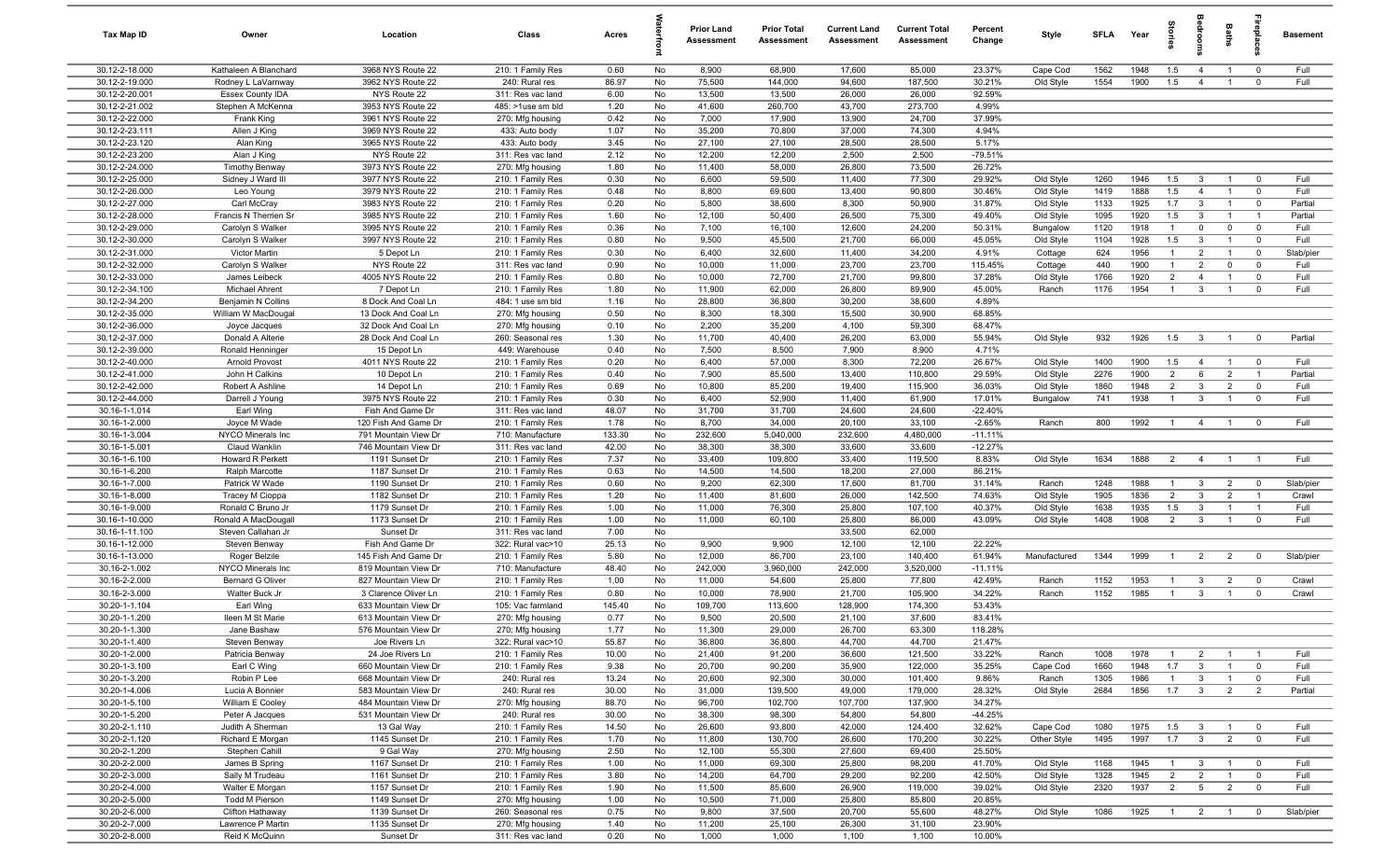| Tax Map ID                       | Owner                                  | Location                         | Class                                  | Acres         |                 | Prior Land<br><b>Assessment</b> | <b>Prior Total</b><br>Assessment | <b>Current Land</b><br>Assessment | <b>Current Total</b><br><b>Assessment</b> | Percent<br>Change  | Style                | <b>SFLA</b>  | Year         | 읈                              | å                                | Baths                            |                               | <b>Basement</b>     |
|----------------------------------|----------------------------------------|----------------------------------|----------------------------------------|---------------|-----------------|---------------------------------|----------------------------------|-----------------------------------|-------------------------------------------|--------------------|----------------------|--------------|--------------|--------------------------------|----------------------------------|----------------------------------|-------------------------------|---------------------|
| 30.20-2-9.000                    | Reid K McQuinn                         | 1127 Sunset Dr                   | 210: 1 Family Res                      | 1.30          | No              | 11,700                          | 50,000                           | 26,200                            | 82,700                                    | 65.40%             | Cottage              | 896          | 1945         | $\overline{1}$                 | $\overline{2}$                   | $\overline{1}$                   | $\overline{0}$                | Full                |
| 30.20-2-10.000                   | Jerri Dickerson                        | 1121 Sunset Dr                   | 210: 1 Family Res                      | 1.14          | No              | 11,300                          | 54,100                           | 26,000                            | 79,700                                    | 47.32%             | Cape Cod             | 1463         | 1945         | 1.7                            | $\overline{3}$                   |                                  | $\overline{0}$                | Full                |
| 30.20-2-11.000                   | Heather M Hathaway                     | 1111 Sunset Dr                   | 210: 1 Family Res                      | 1.60          | No              | 11,900                          | 75,800                           | 26,500                            | 105,500                                   | 39.18%             | Cape Cod             | 1170         | 1950         | 1.5                            | $\overline{4}$                   |                                  | $\overline{0}$                | Full                |
| 30.20-2-12.000                   | Roger Crowningshield                   | 1101 Sunset Dr                   | 210: 1 Family Res                      | 1.80          | No              | 11,900                          | 65,300                           | 4,100                             | 20,000                                    | $-69.37%$          | Ranch                | 1248         | 1975         | $\overline{1}$                 | $\overline{4}$                   |                                  | $\overline{0}$                | Crawl               |
| 30.20-2-13.000<br>30.20-2-14.100 | Margaret Palmer<br>Richard W Santor Jr | 1099 Sunset Dr<br>1083 Sunset Dr | 270: Mfg housing<br>210: 1 Family Res  | 1.10<br>10.80 | No<br>No        | 10,600<br>20,900                | 29,800<br>85,100                 | 25,900<br>34,600                  | 35,000<br>118,000                         | 17.45%<br>38.66%   | Old Style            | 1858         | 1900         | $\overline{2}$                 | $\overline{4}$                   | $\overline{1}$                   | $\overline{0}$                | Full                |
| 30.20-2-14.200                   | Patricia H Irvine                      | 1091 Sunset Dr                   | 210: 1 Family Res                      | 3.00          | No              | 12,700                          | 98,600                           | 28,200                            | 132,800                                   | 34.69%             | Ranch                | 1092         | 1991         | $\overline{1}$                 | $\mathbf{3}$                     | $\overline{1}$                   | $\mathbf 0$                   | Full                |
| 30.20-2-15.000                   | Scott Holland                          | 1057 Sunset Dr                   | 210: 1 Family Res                      | 2.00          | No              | 12,100                          | 60,700                           | 27,000                            | 88,100                                    | 45.14%             | Old Style            | 1482         | 1908         | 1.5                            | $\overline{4}$                   | $\overline{1}$                   | $\overline{0}$                | Partial             |
| 30.20-2-16.000                   | Albert Sheffer                         | 993 Sunset Dr                    | 240: Rural res                         | 51.30         | No              | 57,600                          | 119,800                          | 72,800                            | 152,100                                   | 26.96%             | Old Style            | 1364         | 1942         | $\overline{2}$                 | $\overline{4}$                   | $\overline{1}$                   | $\overline{0}$                | Full                |
| 30.20-2-17.000                   | Judith A Sherman                       | Sunset Dr                        | 311: Res vac land                      | 0.10          | No              | 100                             | 100                              | 4,100                             | 4,100                                     | 4000.00%           |                      |              |              |                                |                                  |                                  |                               |                     |
| 30.20-3-1.000                    | Jane M Gay                             | 1176 Sunset Dr                   | 210: 1 Family Res                      | 0.80          | No              | 9,600                           | 48,500                           | 21,700                            | 58,900                                    | 21.44%             | Ranch                | 862          | 1956         | $\overline{1}$                 | $\overline{2}$                   | $\overline{1}$                   | $\overline{0}$                | Full                |
| 30.20-3-2.000                    | Cynthia G LaPoint                      | 1172 Sunset Dr                   | 210: 1 Family Res                      | 1.00          | No              | 11,000                          | 57,000                           | 25,800                            | 83,700                                    | 46.84%             | Old Style            | 1250         | 1918         | 2                              | 2                                | $\overline{1}$                   | $\mathbf 0$                   | Full                |
| 30.20-3-3.000                    | Lawrence E Bridge                      | 1166 Sunset Dr                   | 210: 1 Family Res                      | 0.90          | No              | 10,000                          | 65,300                           | 23,700                            | 92,500                                    | 41.65%             | Old Style            | 1227         | 1940         | 1.5                            | $\overline{3}$                   | -1                               | $\mathbf 0$                   | Full                |
| 30.20-3-4.000                    | Brian K Whalen                         | 1162 Sunset Dr                   | 210: 1 Family Res                      | 0.50          | No              | 8,200                           | 62,900                           | 15,500                            | 110,800                                   | 76.15%             | Cape Cod             | 1346         | 1938         | 1.7                            | $\overline{3}$                   |                                  | $\mathbf 0$                   | Full                |
| 30.20-3-5.000                    | Bobby L Provost                        | 1160 Sunset Dr                   | 210: 1 Family Res                      | 0.60          | No              | 8,700                           | 64,600                           | 17,600                            | 65,500                                    | 1.39%              | Cape Cod             | 1356         | 1948         | 1.5                            | $\overline{3}$                   |                                  | $\mathbf 0$                   | Full                |
| 30.20-3-6.000                    | Faye Ives                              | 1156 Sunset Dr                   | 210: 1 Family Res                      | 0.90          | No              | 10,000                          | 42,900                           | 23,700                            | 64,100                                    | 49.42%             | Cottage              | 1012         | 1944         | 1.5                            | $\overline{\mathbf{3}}$          |                                  | $\overline{0}$                | Full                |
| 30.20-3-7.000                    | Alna J Sherman                         | 1150 Sunset Dr                   | 270: Mfg housing                       | 1.10          | No              | 10,400                          | 17,700<br>50,100                 | 25,800                            | 38,300                                    | 116.38%<br>48.70%  |                      |              |              |                                |                                  |                                  |                               | Full                |
| 30.20-3-8.000<br>30.20-3-9.000   | John Jerdo<br>Barbara M Brockney       | 1146 Sunset Dr<br>1142 Sunset Dr | 210: 1 Family Res<br>210: 1 Family Res | 1.00<br>0.20  | No<br>No        | 11,100<br>4,600                 | 58,100                           | 25,800<br>8,300                   | 74,500<br>72,200                          | 24.27%             | Old Style<br>Ranch   | 1054<br>1548 | 1949<br>1970 | $\mathbf{1}$<br>$\overline{1}$ | $\overline{3}$<br>$\mathbf{3}$   | $\overline{1}$<br>$\overline{1}$ | $\overline{0}$<br>$\mathbf 0$ | Crawl               |
| 30.20-3-10.000                   | Mildred Lobdell                        | 9 Lobdell Ln                     | 270: Mfg housing                       | 0.20          | No              | 6,200                           | 9,500                            | 8,300                             | 14,100                                    | 48.42%             |                      |              |              |                                |                                  |                                  |                               |                     |
| 30.20-3-11.000                   | Candace M Lacey                        | 11 Lobdell Ln                    | 210: 1 Family Res                      | 0.20          | No              | 13,300                          | 98,500                           | 24,800                            | 136,800                                   | 38.88%             | Manufactured         | 1680         | 2000         | $\overline{1}$                 | $\mathbf{3}$                     | $\overline{2}$                   | $\overline{0}$                | Slab/pier           |
| 30.20-3-12.000                   | Eric W Hutchins                        | 17 Lobdell Ln                    | 270: Mfg housing                       | 0.70          | No              | 9,100                           | 18,800                           | 19,600                            | 37,200                                    | 97.87%             |                      |              |              |                                |                                  |                                  |                               |                     |
| 30.20-3-13.110                   | Cindy M Besaw                          | 1106 Sunset Dr                   | 311: Res vac land                      | 1.65          | No              | 9,000                           | 9,000                            | 20,800                            | 20,800                                    | 131.11%            |                      |              |              |                                |                                  |                                  |                               |                     |
| 30.20-3-13.120                   | Joshua Murphy                          | Sunset Dr                        | 311: Res vac land                      | 1.59          | No              | 9,000                           | 9,000                            | 20,700                            | 20,700                                    | 130.00%            |                      |              |              |                                |                                  |                                  |                               |                     |
| 30.20-3-13.130                   | Joshua Murphy                          | Sunset Dr                        | 311: Res vac land                      | 1.34          | No              | 9,000                           | 9,000                            | 20,400                            | 20,400                                    | 126.67%            |                      |              |              |                                |                                  |                                  |                               |                     |
| 30.20-3-13.140                   | Joshua Murphy                          | Sunset Dr                        | 322: Rural vac>10                      | 40.52         | No              | 25,000                          | 25,000                           | 28,000                            | 28,000                                    | 12.00%             |                      |              |              |                                |                                  |                                  |                               |                     |
| 30.20-3-13.200                   | Richard Huff                           | 1096 Sunset Dr                   | 270: Mfg housing                       | 0.80          | No              | 9,900                           | 16,700                           | 21,700                            | 33,500                                    | 100.60%            |                      |              |              |                                |                                  |                                  |                               |                     |
| 30.20-3-14.000                   | Ross P Carson Jr                       | 1090 Sunset Dr                   | 270: Mfg housing                       | 0.70          | No              | 9,300                           | 38,600                           | 19,600                            | 50,300                                    | 30.31%             |                      |              |              |                                |                                  |                                  |                               |                     |
| 30.20-3-15.111                   | <b>Bruce W Pierce</b>                  | 1078 Sunset Dr                   | 210: 1 Family Res                      | 1.02          | No              | 12,700                          | 90,800                           | 20,000                            | 20,000                                    | $-77.97%$          |                      |              |              |                                |                                  |                                  |                               |                     |
| 30.20-3-15.112                   | Lori Cardarelli                        | Sunset Dr                        | 311: Res vac land                      | 1.02          | No              | 7,900                           | 7,900                            | 20,000                            | 20,000                                    | 153.16%            |                      |              |              |                                |                                  |                                  |                               |                     |
| 30.20-3-15.120                   | Kim M Carver                           | 1052 Sunset Dr                   | 210: 1 Family Res                      | 1.03          | No              | 17,500                          | 40,500                           | 25,800                            | 25,800                                    | $-36.30%$          |                      |              |              |                                |                                  |                                  |                               |                     |
| 30.20-3-15.200<br>30.20-3-16.000 | Gary R Lindsay<br>Catherine D Cushing  | 1084 Sunset Dr<br>1044 Sunset Dr | 210: 1 Family Res                      | 0.41          | No<br>No        | 13,800<br>7,900                 | 70,600<br>71,400                 | 13,600<br>12,600                  | 91,500<br>106,100                         | 29.60%<br>48.60%   | Ranch                | 1092<br>1547 | 1981<br>1957 | $\overline{1}$<br>1.7          | $\overline{3}$<br>$\overline{3}$ | $\overline{1}$<br>$\overline{1}$ | $\overline{0}$<br>$\mathbf 0$ | Crawl<br>Full       |
| 30.20-3-17.000                   | Bruce J Patnode                        | 1038 Sunset Dr                   | 210: 1 Family Res<br>210: 1 Family Res | 0.36<br>0.70  | No              | 11,500                          | 124,500                          | 19,600                            | 171,900                                   | 38.07%             | Cape Cod<br>Ranch    | 1560         | 2004         | $\overline{1}$                 | $\overline{3}$                   | $\overline{2}$                   | $\mathbf 0$                   | Full                |
| 30.20-3-18.000                   | Ronald J Barnaby                       | 1030 Sunset Dr                   | 210: 1 Family Res                      | 1.03          | No              | 12,400                          | 135,000                          | 25,800                            | 182,600                                   | 35.26%             | Ranch                | 1560         | 2005         | $\overline{1}$                 | $\mathbf{3}$                     | $\overline{2}$                   | $\overline{0}$                | Full                |
| 30.20-3-19.111                   | Joshua Murphy                          | Sunset Dr                        | 322: Rural vac>10                      | 87.61         | No              | 21,000                          | 21,000                           | 63,100                            | 63,100                                    | 200.48%            |                      |              |              |                                |                                  |                                  |                               |                     |
| 30.20-3-19.112                   | Joseph V Martin                        | Sunset Dr                        | 311: Res vac land                      | 4.17          | No              | 2,400                           | 2,400                            | 3,300                             | 3,300                                     | 37.50%             |                      |              |              |                                |                                  |                                  |                               |                     |
| 30.20-3-19.120                   | Joseph V Martin                        | 1018 Sunset Dr                   | 210: 1 Family Res                      | 2.50          | No              | 12,800                          | 99,900                           | 27,600                            | 114,000                                   | 14.11%             | Ranch                | 1305         | 1992         | $\overline{1}$                 | $\mathbf{3}$                     | $\overline{1}$                   | $\mathbf 0$                   | Full                |
| 30.20-3-19.200                   | Donald Carson                          | 1006 Sunset Dr                   | 270: Mfg housing                       | 1.54          | No              | 11,400                          | 80,000                           | 26,400                            | 92,200                                    | 15.25%             |                      |              |              |                                |                                  |                                  |                               |                     |
| 31.5-1-1.000                     | Alarik Faruolo                         | Farrell Rd                       | 311: Res vac land                      | 109.04        | No              | 70,600                          | 70,600                           | 82,400                            | 82,400                                    | 16.71%             |                      |              |              |                                |                                  |                                  |                               |                     |
| 31.5-1-2.000                     | Robert R Benedict                      | 225 Farrell Rd                   | 210: 1 Family Res                      | 5.00          | No              | 35,600                          | 219,500                          | 30,600                            | 179,600                                   | $-18.18%$          | Contemporary         | 3000         | 1988         | $\overline{2}$                 |                                  |                                  | $\overline{0}$                | Slab/pier           |
| 31.5-1-3.000                     | Jean-Audoin Duval                      | 219 Farrell Rd                   | 210: 1 Family Res                      | 1.80          | No              | 27,200                          | 106,000                          | 26,800                            | 104,600                                   | $-1.32%$           | Ranch                | 1279         | 1976         | $\overline{1}$                 | $\overline{2}$                   |                                  | $\overline{0}$                | Full                |
| 31.5-1-4.100                     | Ronald C Bruno                         | 205 Farrell Rd                   | 210: 1 Family Res                      | 3.00          | No              | 30,500                          | 219,800                          | 28,200                            | 277,300                                   | 26.16%             | Contemporary         | 2008         | 1995         | $\overline{1}$                 | $\overline{3}$                   | 3                                | $\overline{1}$                | Full                |
| 31.5-1-4.200                     | <b>Herbert S Longware</b>              | 195 Farrell Rd                   | 210: 1 Family Res                      | 3.00          | No              | 41,300                          | 231,300                          | 28,200                            | 218,400                                   | $-5.58%$           | Contemporary         | 1744         | 1995         | $\overline{2}$                 | $\mathbf{3}$                     | $\mathbf{3}$                     | $\overline{0}$                | Full                |
| 31.5-1-5.000                     | Victor J Putman                        | 183 Farrell Rd                   | 210: 1 Family Res                      | 2.15          | No              | 28,100                          | 95,500                           | 27,200                            | 128,700                                   | 34.76%             | Split Level          | 1640         | 1975         | $\overline{1}$                 | $\overline{4}$                   |                                  | $\mathbf 0$                   | Partial             |
| 31.5-1-6.000<br>31.5-1-8.000     | Marlene B Raffel<br>Walter E Sarvis    | 238 Farrell Rd<br>282 Point Rd   | 210: 1 Family Res<br>260: Seasonal res | 3.90          | No<br><b>No</b> | 33,000<br>20,800                | 82,700                           | 29,300                            | 115,200                                   | 39.30%             | Old Style            | 1840<br>1816 | 1870<br>1795 | 1.5<br>1.5                     | $\overline{4}$<br>2              | $\overline{1}$                   | $\mathbf 0$<br>$\Omega$       | Full<br><b>Full</b> |
| 31.5-1-9.200                     | Rolland Baribeau                       | 274 Point Rd                     | 250: Estate                            | 0.70<br>20.50 | Yes             | 395,100                         | 98,200<br>1,010,100              | 19,600<br>676,400                 | 112,100<br>1,080,800                      | 14.15%<br>7.00%    | Old Style<br>Mansion | 4114         | 1930         | $\overline{1}$                 | $\overline{4}$                   | $\overline{4}$                   | $\overline{1}$                | Partial             |
| 31.5-1-10.000                    | Thomas F Catania                       | 249 Point Rd                     | 210: 1 Family Res                      | 2.90          | No              | 13,200                          | 137,600                          | 28,100                            | 137,600                                   | 0.00%              | Mansion              | 5398         | 1873         | 3                              | $\overline{7}$                   | $\overline{4}$                   | $\overline{4}$                | Partial             |
| 31.5-1-16.000                    | Allan Giancola                         | 173 Farrell Rd                   | 210: 1 Family Res                      | 1.10          | No              | 11,100                          | 133,300                          | 25,900                            | 175,000                                   | 31.28%             | Ranch                | 1921         | 1981         | $\overline{1}$                 | $\overline{2}$                   | $\overline{2}$                   | $\overline{1}$                | Full                |
| 31.5-1-17.000                    | Allan Giancola                         | Farrell Rd                       | 311: Res vac land                      | 0.60          | No              | 20,000                          | 20,000                           | 17,600                            | 17,600                                    | $-12.00%$          |                      |              |              |                                |                                  |                                  |                               |                     |
| 31.5-1-18.004                    | Eagle Eye Partners                     | 106 Flat Rock Way                | 313: Watrfrnt vac                      | 240.00        | No              | 884,000                         | 884,000                          | 1,200,000                         | 1,200,000                                 | 35.75%             |                      |              |              |                                |                                  |                                  |                               |                     |
| 31.5-1-18.004/1                  | Flat Rock Partners                     | 212 Flat Rock Way                | 250: Estate                            | 0.01          | No              | $\mathbf 0$                     | 217,800                          | 36,000                            | 335,700                                   | 54.13%             | Mansion              | 6531         | 1890         |                                | 8                                | 6                                | 6                             | Slab/pier           |
| 31.5-1-18.004/2                  | <b>Wallace Cole</b>                    | 91 Flat Rock Way                 | 210: 1 Family Res                      | 0.01          | No              | 5,300                           | 225,000                          | 5,300                             | 225,000                                   | 0.00%              | Contemporary         | 1828         | 1997         | $\mathbf{1}$                   | 5 <sup>5</sup>                   | $\overline{2}$                   | $\overline{2}$                | Full                |
| 31.5-1-18.004/3                  | Peter Paine Jr                         | 179 Flat Rock Way                | 250: Estate                            | 0.01          | No              | $\mathbf 0$                     | 40,500                           | 24,000                            | 98,600                                    | 143.46%            | Bungalow             | 1127         | 1910         | $\overline{1}$                 | $\overline{2}$                   | $\overline{1}$                   | $\overline{1}$                | Slab/pier           |
| 31.6-1-1.100                     | C&C Associates LLC                     | Dugan Way                        | 313: Watrfrnt vac                      | 6.90          | Yes             | 180,700                         | 180,700                          | 501,600                           | 501,600                                   | 177.59%            |                      |              |              |                                |                                  |                                  |                               |                     |
| 31.6-1-1.200                     | Rolland Baribeau                       | Dugan Way                        | 313: Watrfrnt vac                      | 7.30          | Yes             | 324,500                         | 324,500                          | 348,700                           | 348,700                                   | 7.46%              |                      |              |              |                                |                                  |                                  |                               |                     |
| 31.6-1-2.210                     | C&C Associates LLC                     | Dugan Way                        | 313: Watrfrnt vac                      | 3.93          | Yes             | 278,800                         | 278,800                          | 383,400                           | 383,400                                   | 37.52%             |                      |              |              |                                |                                  |                                  |                               |                     |
| 31.6-1-3.002                     | Penelope Dugan                         | 96 Dugan Way                     | 260: Seasonal res                      | 1.92          | Yes             | 220,800                         | 274,400                          | 285,200                           | 346,300                                   | 26.20%             | Old Style            | 1544         | 1920         | $\overline{1}$                 | $\overline{2}$                   | $\overline{1}$                   | $\overline{1}$                | Slab/pier           |
| 31.9-1-1.110                     | Richard J DeNeale                      | 3932 NYS Route 22                | 484: 1 use sm bld                      | 1.00          | No              | 22,000                          | 174,300                          | 23,100                            | 183,000                                   | 4.99%              |                      |              |              |                                |                                  |                                  |                               |                     |
| 31.9-1-1.120                     | Richard J DeNeale                      | NYS Route 22                     | 330: Vacant comm                       | 1.00          | No              | 20,000                          | 20,000                           | 25,800                            | 25,800                                    | 29.00%             |                      |              |              |                                |                                  |                                  |                               |                     |
| 31.9-1-1.130<br>31.9-1-1.140     | Richard J DeNeale<br>Richard J DeNeale | NYS Route 22<br>NYS Route 22     | 330: Vacant comm<br>322: Rural vac>10  | 1.32<br>10.64 | No              | 21,000<br>35,000                | 21,000<br>35,000                 | 26,200<br>31,600                  | 26,200<br>31,600                          | 24.76%<br>$-9.71%$ |                      |              |              |                                |                                  |                                  |                               |                     |
| 31.9-1-1.200                     | Maverick Group LLC                     | 3926 NYS Route 22                | 484: 1 use sm bld                      | 2.00          | No<br>No        | 34,700                          | 78,800                           | 36,400                            | 82,700                                    | 4.95%              |                      |              |              |                                |                                  |                                  |                               |                     |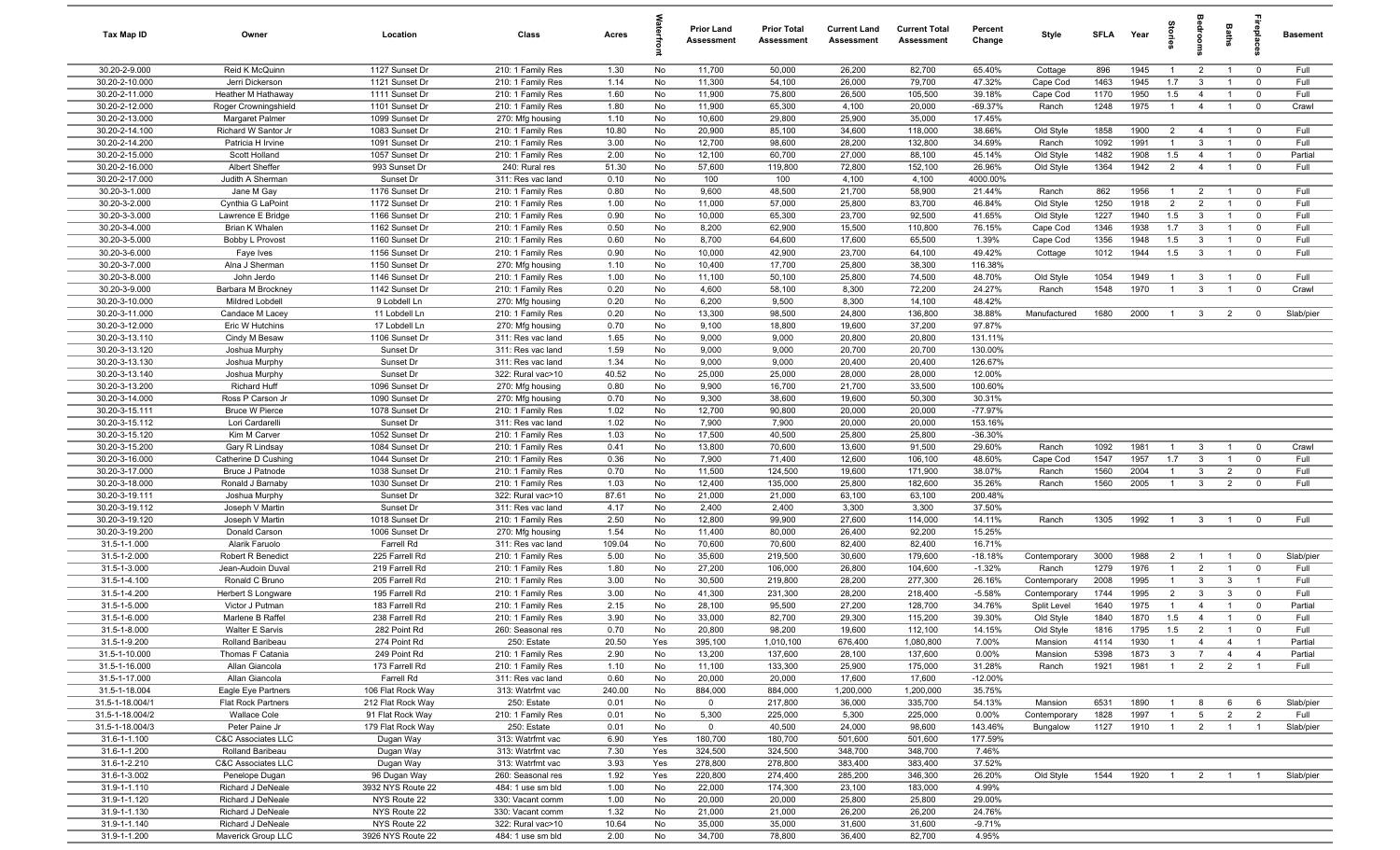| <b>Tax Map ID</b>              | Owner                                         | Location                               | Class                                  | Acres        |          | <b>Prior Land</b><br>Assessment | <b>Prior Total</b><br>Assessment | <b>Current Land</b><br>Assessment | <b>Current Total</b><br><b>Assessment</b> | Percent<br>Change | Style                  | SFLA Year    |              | $\overline{a}$      | ã                                | Baths                            | lrepla                           | <b>Basement</b>    |
|--------------------------------|-----------------------------------------------|----------------------------------------|----------------------------------------|--------------|----------|---------------------------------|----------------------------------|-----------------------------------|-------------------------------------------|-------------------|------------------------|--------------|--------------|---------------------|----------------------------------|----------------------------------|----------------------------------|--------------------|
| 31.9-1-2.000                   | HUI LLC                                       | 3922 NYS Route 22                      | 452: Nbh shop ctr                      | 1.10         | No       | 31,800                          | 85,000                           | 33,400                            | 89,300                                    | 5.06%             |                        |              |              |                     |                                  |                                  |                                  |                    |
| 31.9-1-3.000                   | HUI LLC                                       | 3922 NYS Route 22                      | 541: Bowlng alley                      | 0.20         | No       | 20,200                          | 80,000                           | 21,200                            | 84,000                                    | 5.00%             |                        |              |              |                     |                                  |                                  |                                  |                    |
| 31.9-1-5.000                   | Robert R Mero                                 | 33 Farrell Rd                          | 210: 1 Family Res                      | 0.07         | No       | 6,100                           | 50,800                           | 2,900                             | 64,200                                    | 26.38%            | Old Style              | 1057         | 1915         | 1.5                 | $\mathbf{3}$                     | $\overline{1}$                   | $\overline{0}$                   | Full               |
| 31.9-1-7.000                   | Douglas A Doyle Sr                            | 62 Farrell Rd                          | 210: 1 Family Res                      | 0.50         | No       | 8,500                           | 66,800                           | 15,500                            | 87,700                                    | 31.29%            | Old Style              | 1312         | 1930         | $\overline{2}$      | $\mathbf{3}$                     | $\overline{1}$                   | $\overline{0}$                   | Full               |
| 31.9-1-8.000                   | <b>Bruce Lacey</b>                            | Farrell Rd                             | 311: Res vac land                      | 0.40         | No       | 7,300                           | 7,300                            | 13,400                            | 13,400                                    | 83.56%            |                        |              |              |                     |                                  |                                  |                                  |                    |
| 31.9-1-9.000<br>31.9-1-11.000  | <b>Bruce Lacey</b><br>Mary Ellen White Ferris | 60 Farrell Rd<br>15 Point Rd           | 210: 1 Family Res                      | 0.40         | No<br>No | 7,200<br>9,100                  | 68,300<br>72,900                 | 13,400<br>17,600                  | 89,000<br>96,900                          | 30.31%<br>32.92%  | Old Style              | 1512<br>1026 | 1917<br>1920 | 1.7<br>1.5          | $\mathbf{3}$<br>$\mathbf{3}$     | $\overline{1}$<br>$\overline{1}$ | $\overline{0}$<br>$\overline{1}$ | Full<br>Full       |
| 31.9-1-12.100                  | Norman E Mero                                 | 19 Point Rd                            | 210: 1 Family Res<br>210: 1 Family Res | 0.60<br>0.46 | No       | 8,700                           | 55,300                           | 14,700                            | 73,800                                    | 33.45%            | Old Style<br>Old Style | 1120         | 1918         | $\overline{1}$      | $\overline{2}$                   | $\overline{1}$                   | $\overline{1}$                   | Full               |
| 31.9-1-12.200                  | Norman E Mero                                 | 23 Point Rd                            | 311: Res vac land                      | 0.37         | No       | 7,200                           | 39,400                           | 12,800                            | 12,800                                    | $-67.51%$         |                        |              |              |                     |                                  |                                  |                                  |                    |
| 31.9-1-13.000                  | Ronald J Baker Jr                             | 27 Point Rd                            | 220: 2 Family Res                      | 0.70         | No       | 9,100                           | 71,400                           | 19,600                            | 84,200                                    | 17.93%            | Old Style              | 3250         | 1880         | 2                   | 6                                | $\overline{2}$                   | $\overline{0}$                   | Full               |
| 31.9-1-14.000                  | Lawrence L Jaquish                            | 46 River Ln                            | 270: Mfg housing                       | 0.80         | No       | 9,600                           | 49,500                           | 21,700                            | 61,600                                    | 24.44%            |                        |              |              |                     |                                  |                                  |                                  |                    |
| 31.9-1-15.111                  | Willsboro Industries Inc                      | Mill Ln                                | 322: Rural vac>10                      | 73.97        | No       | 80,200                          | 80,200                           | 48,200                            | 48,200                                    | $-39.90%$         |                        |              |              |                     |                                  |                                  |                                  |                    |
| 31.9-1-16.000                  | Edward P Hatch                                | Point Rd                               | 311: Res vac land                      | 0.30         | No       | 6,100                           | 6,100                            | 11,400                            | 11,400                                    | 86.89%            |                        |              |              |                     |                                  |                                  |                                  |                    |
| 31.9-1-17.000                  | Patsy A Brown                                 | 20 Farrell Rd                          | 210: 1 Family Res                      | 0.83         | No       | 9,700                           | 58,900                           | 22,300                            | 83,500                                    | 41.77%            | Old Style              | 1127         | 1922         | 1.7                 | $\mathbf{3}$                     | $\overline{1}$                   | $\overline{0}$                   | Full               |
| 31.9-1-18.000                  | Champlain National Bank                       | 3900 NYS Route 22                      | 462: Branch bank                       | 2.40         | No       | 69,400                          | 897,800                          | 72,900                            | 942,700                                   | 5.00%             |                        |              |              |                     |                                  |                                  |                                  |                    |
| 31.9-1-28.000                  | Heron Properties Inc                          | 46 Maple St                            | 210: 1 Family Res                      | 0.20         | No       | 5,200                           | 22,700                           | 8,300                             | 21,700                                    | $-4.41%$          | Old Style              | 924          | 1902         | $\overline{1}$      | $\mathbf 0$                      | $\mathbf 0$                      | $\overline{0}$                   | Full               |
| 31.9-1-29.000                  | Daniel J Belzile Sr                           | 45 Maple St                            | 210: 1 Family Res                      | 0.40         | No       | 7,200                           | 72,300                           | 13,400                            | 96,300                                    | 33.20%            | Old Style              | 1680         | 1920         | $\overline{2}$      | $\overline{4}$                   | $\overline{1}$                   | $\overline{0}$                   | Partial            |
| 31.9-1-30.000                  | Spencer R Stafford                            | Maple St                               | 311: Res vac land                      | 0.50         | No       | 8,600                           | 8,600                            | 15,500                            | 15,500                                    | 80.23%            |                        |              |              |                     |                                  |                                  |                                  |                    |
| 31.9-1-31.000                  | Spencer R Stafford                            | 53 Maple St                            | 210: 1 Family Res                      | 0.40         | No       | 8,200                           | 93,300                           | 13,400                            | 116,500                                   | 24.87%            | Ranch                  | 1344         | 1974         | $\overline{1}$      | $\mathbf{3}$                     | $\overline{1}$                   | $\overline{0}$                   | Full               |
| 31.9-1-32.000<br>31.9-1-33.000 | Glen Flora                                    | 3835 NYS Route 22<br>3837 NYS Route 22 | 210: 1 Family Res<br>210: 1 Family Res | 0.48<br>0.55 | No<br>No | 8,300<br>8,800                  | 60,900<br>80,600                 | 15,100<br>16,500                  | 81,000<br>90,000                          | 33.00%<br>11.66%  | Old Style              | 1503<br>1488 | 1920<br>1915 | 2<br>$\overline{2}$ | $\mathbf{3}$<br>3                | $\overline{1}$<br>$\overline{1}$ | $\overline{0}$<br>$\overline{1}$ | Full<br>Full       |
| 31.9-1-34.000                  | Samuel Marcotte<br>Max L Brunk                | 3853 NYS Route 22                      | 210: 1 Family Res                      | 0.25         | No       | 5,900                           | 46,800                           | 10,300                            | 61,400                                    | 31.20%            | Old Style<br>Old Style | 960          | 1920         | 1.5                 | $\mathbf{3}$                     | $\overline{1}$                   | $\overline{0}$                   | Partial            |
| 31.9-1-35.000                  | Claudia R Flora                               | 3855 NYS Route 22                      | 210: 1 Family Res                      | 0.24         | No       | 5,700                           | 40,200                           | 9,900                             | 53,200                                    | 32.34%            | Old Style              | 840          | 1930         | 1.5                 | $\overline{2}$                   | $\overline{1}$                   | $\overline{0}$                   | Full               |
| 31.9-1-36.000                  | Mark McKenna                                  | 3857 NYS Route 22                      | 210: 1 Family Res                      | 0.20         | No       | 5,600                           | 37,100                           | 8,300                             | 49,000                                    | 32.08%            | Old Style              | 840          | 1920         | 1.5                 | $\mathbf{3}$                     | $\overline{1}$                   | $\overline{0}$                   | Full               |
| 31.9-1-37.000                  | Irene M Hulse                                 | 3859 NYS Route 22                      | 210: 1 Family Res                      | 0.20         | No       | 5,600                           | 39,300                           | 8,300                             | 51,700                                    | 31.55%            | Old Style              | 840          | 1920         | 1.5                 | $\mathbf{3}$                     | $\overline{1}$                   | $\overline{0}$                   | Full               |
| 31.9-1-38.000                  | Nathan J Martin                               | 3863 NYS Route 22                      | 210: 1 Family Res                      | 0.30         | No       | 6,100                           | 41,700                           | 11,400                            | 55,700                                    | 33.57%            | Old Style              | 1260         | 1920         | $\overline{2}$      | $\overline{2}$                   | $\overline{1}$                   | $\overline{0}$                   | Full               |
| 31.9-1-39.000                  | Gary Lindsay                                  | 3869 NYS Route 22                      | 210: 1 Family Res                      | 0.30         | No       | 7,100                           | 51,900                           | 11,400                            | 68,400                                    | 31.79%            | Old Style              | 1430         | 1880         | 1.7                 | $\overline{4}$                   | $\overline{1}$                   | $\overline{0}$                   | Partial            |
| 31.9-1-40.000                  | William Sayward                               | 3865 NYS Route 22                      | 270: Mfg housing                       | 0.33         | No       | 4,600                           | 18,000                           | 12,000                            | 32,000                                    | 77.78%            |                        |              |              |                     |                                  |                                  |                                  |                    |
| 31.9-1-41.100                  | David Ashline                                 | 3873 NYS Route 22                      | 421: Restaurant                        | 0.65         | No       | 28,400                          | 105,000                          | 29,800                            | 29,800                                    | $-71.62%$         |                        |              |              |                     |                                  |                                  |                                  |                    |
| 31.9-1-41.200                  | David Ashline                                 | NYS Route 22                           | 311: Res vac land                      | 0.10         | No       | 5,900                           | 5,900                            | 3,700                             | 3,700                                     | $-37.29%$         |                        |              |              |                     |                                  |                                  |                                  |                    |
| 31.9-1-42.200                  | Anjou Development Corp                        | 39 Myers Way                           | 710: Manufacture                       | 46.94        | No       | 159,600                         | 1,340,600                        | 159,600                           | 1,340,600                                 | 0.00%             |                        |              |              |                     |                                  |                                  |                                  |                    |
| 31.9-1-43.000                  | Marshall Hathaway                             | 3901 NYS Route 22                      | 423: Snack bar                         | 0.98         | No       | 28,300                          | 80,800                           | 29,700                            | 84,800                                    | 4.95%             |                        |              |              |                     |                                  |                                  |                                  |                    |
| 31.9-1-44.100                  | Marshall Hathaway                             | 3909 NYS Route 22                      | 210: 1 Family Res                      | 0.77         | No       | 11,600                          | 46,900                           | 21,100                            | 65,600                                    | 39.87%            | Old Style              | 1050         | 1910         | 1.5                 | $\mathbf{3}$                     | $\overline{1}$                   | $\overline{\mathbf{0}}$          | Partial            |
| 31.9-1-46.002                  | Clifford E Reynolds                           | 3921 NYS Route 22                      | 455: Dealer-prod.                      | 1.60         | No       | 40,300                          | 147,500                          | 42,300                            | 154,900                                   | 5.02%             |                        |              |              |                     |                                  |                                  |                                  |                    |
| 31.9-1-47.000<br>31.9-1-48.000 | Irene V DAngelo<br>Noma Costin                | 3925 NYS Route 22<br>NYS Route 22      | 425: Bar<br>311: Res vac land          | 0.40<br>3.30 | No<br>No | 24,700<br>10,400                | 71,700<br>10,400                 | 25,900<br>22,800                  | 75,300<br>22,800                          | 5.02%<br>119.23%  |                        |              |              |                     |                                  |                                  |                                  |                    |
| 31.9-1-49.000                  | Alan J King                                   | 3943 NYS Route 22                      | 210: 1 Family Res                      | 2.97         | No       | 12,500                          | 63,300                           | 14,100                            | 65,200                                    | 3.00%             | Ranch                  | 1344         | 1988         | $\overline{1}$      | $\mathbf{3}$                     | $\overline{2}$                   | $\overline{0}$                   | Full               |
| 31.9-1-50.000                  | <b>Bryant LeFerriere</b>                      | 3933 NYS Route 22                      | 210: 1 Family Res                      | 0.60         | No       | 9,100                           | 68,300                           | 17,600                            | 78,300                                    | 14.64%            | Cottage                | 900          | 1950         | 1.5                 | $\mathbf{3}$                     | $\overline{1}$                   | $\overline{0}$                   | Full               |
| 31.9-1-51.000                  | James G Ashline                               | 3937 NYS Route 22                      | 210: 1 Family Res                      | 0.84         | No       | 9,900                           | 42,600                           | 22,500                            | 72,300                                    | 69.72%            | Old Style              | 1487         | 1890         | 1.7                 | $\mathbf{3}$                     | $\mathbf{1}$                     | $\overline{0}$                   | Full               |
| 31.9-1-52.000                  | Jerald Oliver                                 | 3939 NYS Route 22                      | 270: Mfg housing                       | 0.20         | No       | 4,700                           | 14,400                           | 8,300                             | 25,500                                    | 77.08%            |                        |              |              |                     |                                  |                                  |                                  |                    |
| 31.9-1-53.000                  | <b>Ethel French</b>                           | 3941 NYS Route 22                      | 210: 1 Family Res                      | 0.50         | No       | 8,300                           | 57,900                           | 15,500                            | 77,300                                    | 33.51%            | Old Style              | 1023         | 1940         | 1.5                 | $\overline{4}$                   | -1                               | $\overline{0}$                   | Full               |
| 31.9-1-54.000                  | Davis H Moquin                                | 3945 NYS Route 22                      | 210: 1 Family Res                      | 0.20         | No       | 4,400                           | 38,500                           | 8,300                             | 32,800                                    | $-14.81%$         | Old Style              | 1242         | 1936         | 1.5                 | $\overline{2}$                   | $\overline{1}$                   | $\overline{0}$                   | Full               |
| 31.9-1-55.110                  | <b>Boquette Farm Partners</b>                 | Point Rd                               | 322: Rural vac>10                      | 62.55        | No       | 56,000                          | 56,000                           | 57,400                            | 57,400                                    | 2.50%             |                        |              |              |                     |                                  |                                  |                                  |                    |
| 31.9-1-55.200                  | Theresa M Kirkby                              | 7 Point Rd                             | 210: 1 Family Res                      | 1.13         | No       | 11,100                          | 130,900                          | 26,000                            | 170,800                                   | 30.48%            | Colonial               | 1716         | 1997         | $\overline{2}$      | $\mathbf{3}$                     | $\overline{2}$                   | $\overline{\mathbf{0}}$          | Full               |
| 31.9-1-55.300                  | Alvin JA McLean                               | 50 Farrell Rd                          | 210: 1 Family Res                      | 1.05         | No       | 11,100                          | 92,300                           | 25,900                            | 126,000                                   | 36.51%            | Ranch                  | 1040         | 1987         | $\overline{1}$      | $\mathbf{3}$                     | $\overline{1}$                   | $\overline{0}$                   | Full               |
| 31.9-1-56.000                  | Peter S Paine Jr                              | 140 Point Rd                           | 552: Golf course                       | 94.00        | No       | 149,700                         | 194,700                          | 157,200                           | 204,400                                   | 4.98%             |                        |              |              |                     |                                  |                                  |                                  |                    |
| 31.9-1-59.000                  | Nature Conservancy Inc                        | NYS Route 22                           | 322: Rural vac>10                      | 110.00       | No       | 79,900                          | 79,900                           | 107,200                           | 107,200                                   | 34.17%            |                        |              |              |                     |                                  |                                  |                                  |                    |
| 31.9-1-60.000<br>31.9-2-1.000  | Boquette River Prop LLC<br>George Betters     | Point Rd<br>22 Gilliland Ln            | 311: Res vac land<br>210: 1 Family Res | 2.90<br>0.20 | No<br>No | 16,500<br>5,500                 | 16,500<br>56,500                 | 22,300<br>8,300                   | 22,300<br>73,200                          | 35.15%<br>29.56%  | Old Style              | 1292         | 1920         | 1.5                 | 5                                | $\overline{1}$                   | $\overline{0}$                   | Partial            |
| 31.9-2-2.001                   | Roberta L Vincent                             | 2 Stower Ln                            | 210: 1 Family Res                      | 0.30         | No       | 6,300                           | 37,700                           | 11,400                            | 50,800                                    | 34.75%            | Old Style              | 954          | 1900         | 1.5                 | $\mathbf{3}$                     | $\overline{1}$                   | $\overline{0}$                   | Partial            |
| 31.9-2-3.001                   | Debi Sherman                                  | 12 Stower Ln                           | 210: 1 Family Res                      | 0.36         | No       | 7,800                           | 38,500                           | 12,600                            | 65,400                                    | 69.87%            | Old Style              | 1053         | 1900         | 1.5                 | $\overline{4}$                   | $\overline{1}$                   | $\overline{0}$                   | Partial            |
| 31.9-2-5.000                   | John W Baker                                  | 16 Stower Ln                           | 210: 1 Family Res                      | 0.40         | No       | 8,300                           | 48,500                           | 13,400                            | 64,800                                    | 33.61%            | Old Style              | 1074         | 1900         | 1.5                 | $\overline{\mathbf{3}}$          | $\mathbf{1}$                     | $\overline{0}$                   | Partial            |
| 31.9-3-1.002                   | Arnold Stoker                                 | 52 Gilliland Ln                        | 210: 1 Family Res                      | 0.36         | No       | 7,300                           | 49,500                           | 12,600                            | 65,700                                    | 32.73%            | Old Style              | 972          | 1900         | 1.5                 | $\overline{\mathbf{3}}$          | $\overline{1}$                   | $\overline{0}$                   | Partial            |
| 31.9-3-2.000                   | Arnold Stoker                                 | Gilliland Ln                           | 311: Res vac land                      | 0.30         | No       | 6,900                           | 6,900                            | 11,400                            | 11,400                                    | 65.22%            |                        |              |              |                     |                                  |                                  |                                  |                    |
| 31.9-3-3.000                   | Kirk Jones                                    | 44 Gilliland Ln                        | 210: 1 Family Res                      | 0.90         | No       | 10,600                          | 45,100                           | 23,700                            | 67,400                                    | 49.45%            | Old Style              | 1250         | 1900         | $\overline{2}$      | $\overline{4}$                   | $\overline{1}$                   | $\overline{0}$                   | Crawl              |
| 31.9-3-4.000                   | Howard J Mero                                 | 40 Gilliland Ln                        | 210: 1 Family Res                      | 0.30         | No       | 6,300                           | 78,600                           | 11,400                            | 99,600                                    | 26.72%            | Ranch                  | 1200         | 1984         |                     | $\mathbf{3}$                     | $\overline{2}$                   | $\overline{1}$                   | Slab/pier          |
| 31.9-3-5.000                   | Gina M Brandolino                             | 38 Gilliland Ln                        | 210: 1 Family Res                      | 0.60         | No       | 8,700                           | 59,600                           | 17,600                            | 80,900                                    | 35.74%            | Old Style              | 1169         | 1900         | 1.5                 | $\overline{4}$                   | $\overline{2}$                   | $\overline{0}$                   | Partial            |
| 31.9-3-7.000                   | William J Heintz II                           | Library Ln                             | 443: Feed sales                        | 0.82         | No       |                                 |                                  | 19,600                            | 19,600                                    |                   |                        |              |              |                     |                                  |                                  |                                  |                    |
| 31.9-3-9.000                   | John Lease III                                | NYS Route 22                           | 311: Res vac land                      | 5.00         | No       |                                 |                                  | 30,600                            | 30,600                                    |                   |                        |              |              |                     |                                  |                                  |                                  |                    |
| 31.9-3-10.000                  | Gary King                                     | 23 Mill Ln                             | 220: 2 Family Res                      | 0.69         | No       |                                 |                                  | 11,400                            | 97,200                                    |                   | Old Style              | 1960         | 1870         | 1.5                 | $5^{\circ}$                      | $\mathbf{3}$                     | $\overline{0}$                   | Partial            |
| 31.9-3-11.000                  | Charlotte LaPine                              | 26 Mill Ln                             | 270: Mfg housing                       | 0.30         | No       |                                 |                                  | 11,400                            | 26,700                                    |                   |                        |              |              |                     |                                  |                                  |                                  |                    |
| 31.9-3-12.000<br>31.9-3-13.000 | <b>Brian King</b><br>Leanna L DeNeale         | 22 Mill Ln<br>19 Mill Ln               | 210: 1 Family Res<br>220: 2 Family Res | 0.20<br>0.60 | No       |                                 |                                  | 8,300<br>17,600                   | 61,100<br>74,700                          |                   | Old Style<br>Old Style | 1000<br>1904 | 1910<br>1910 | 1.5<br>1.7          | $\overline{2}$<br>$\overline{2}$ | $\overline{1}$<br>$\overline{2}$ | $\overline{0}$<br>$\overline{0}$ | Partial<br>Partial |
| 31.9-3-14.000                  | Marne K Cutting                               | 15 Mill Ln                             | 210: 1 Family Res                      | 0.90         | No<br>No |                                 |                                  | 23,700                            | 94,200                                    |                   | Old Style              | 1942         | 1910         | 1.5                 | $\overline{\mathbf{3}}$          | $\overline{1}$                   | $\overline{0}$                   | Partial            |
|                                |                                               |                                        |                                        |              |          |                                 |                                  |                                   |                                           |                   |                        |              |              |                     |                                  |                                  |                                  |                    |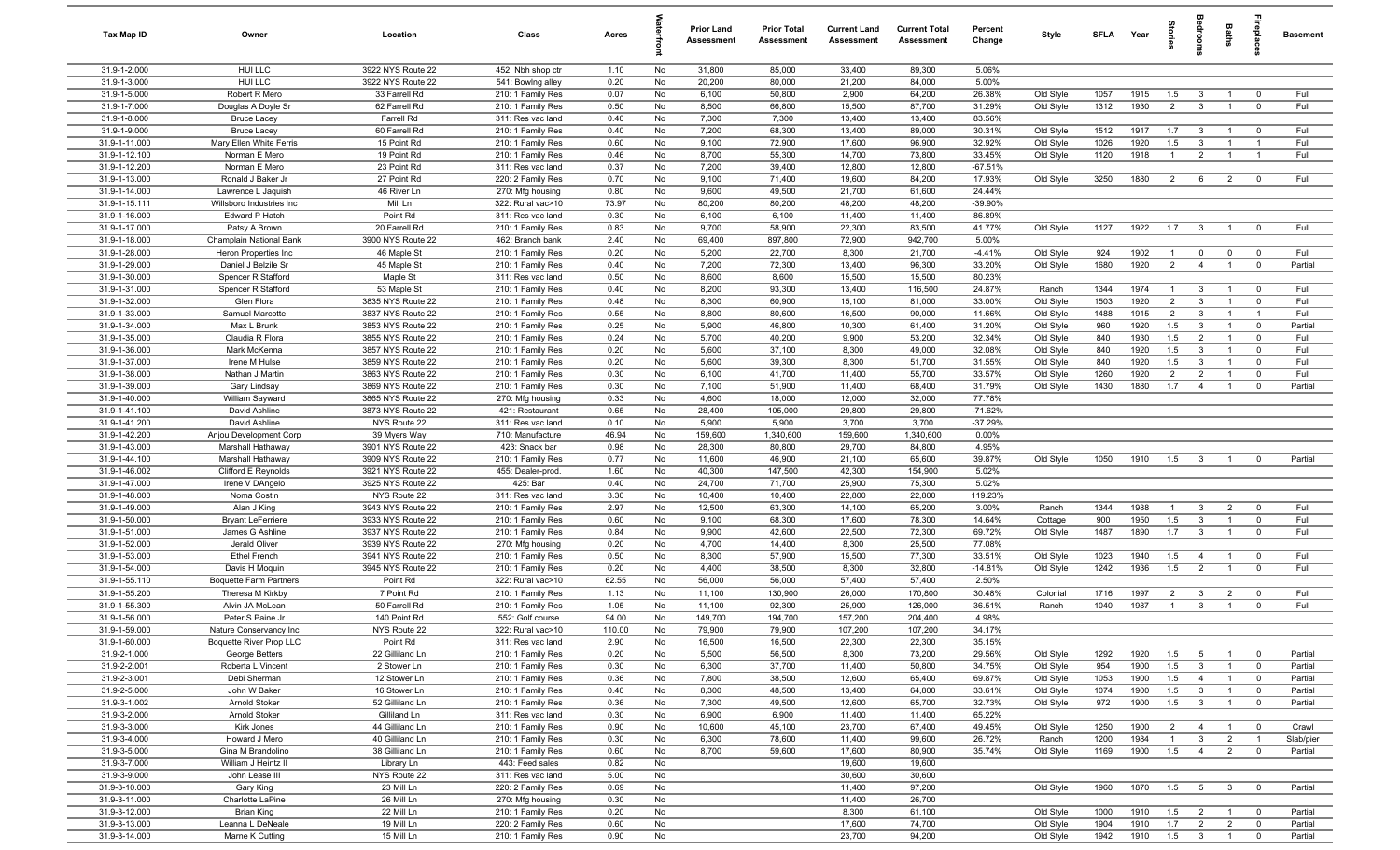| <b>Tax Map ID</b>                | Owner                                      | Location                                     | Class                                  | Acres        |            | <b>Prior Land</b><br><b>Assessment</b> | <b>Prior Total</b><br>Assessment | <b>Current Land</b><br>Assessment | <b>Current Total</b><br><b>Assessment</b> | Percent<br>Change | Style                  | SFLA         | Year         |                                |                                  | Baths                            | repla                            | Basement               |
|----------------------------------|--------------------------------------------|----------------------------------------------|----------------------------------------|--------------|------------|----------------------------------------|----------------------------------|-----------------------------------|-------------------------------------------|-------------------|------------------------|--------------|--------------|--------------------------------|----------------------------------|----------------------------------|----------------------------------|------------------------|
| 31.9-3-15.000                    | Mark Buckley                               | 3804 Main St                                 | 210: 1 Family Res                      | 0.90         | No         |                                        |                                  | 23,700                            | 102,800                                   |                   | Old Style              | 1780         | 1910         | $\overline{2}$                 | $\mathbf{3}$                     | $\overline{1}$                   | $^{\circ}$                       | Full                   |
| 31.9-3-16.000                    | Anthony DAngelo                            | 3832 NYS Route 22                            | 210: 1 Family Res                      | 0.90         | No         |                                        |                                  | 23,700                            | 140,500                                   |                   | Old Style              | 4449         | 1930         | $\overline{2}$                 | 5                                | $\overline{2}$                   | $\mathbf 0$                      | Partial                |
| 31.9-3-17.000                    | Samuel J Marcotte                          | NYS Route 22                                 | 311: Res vac land                      | 0.10         | No         |                                        |                                  | 100                               | 100                                       |                   |                        |              |              |                                |                                  |                                  |                                  |                        |
| 31.9-3-18.000                    | Willsboro Enterprises LLC                  | 45 Mill Ln                                   | 449: Warehouse                         | 4.09         | No         |                                        |                                  | 45,500                            | 137,800                                   |                   |                        |              |              |                                |                                  |                                  |                                  |                        |
| 31.10-1-1.002                    | Peter S Paine Jr                           | 135 River Ln                                 | 240: Rural res                         | 118.00       | No         | 104,600                                | 248,900                          | 134,400                           | 273,600                                   | 9.92%             | Old Style              | 2392         | 1850         | 1.5                            | 5                                | $\mathbf{3}$                     | $^{\circ}$                       | Partial                |
| 31.10-1-2.001<br>31.10-1-3.000   | Peter S Paine Jr                           | 158 River Ln                                 | 210: 1 Family Res                      | 2.80         | No         | 13,100<br>92,000                       | 124,000<br>174,400               | 28,000                            | 163,300                                   | 31.69%<br>24.25%  | Ranch                  | 2028         | 1976<br>1895 | $\overline{1}$<br>$\mathbf{1}$ | $\mathbf{3}$<br>$\overline{4}$   | $\overline{2}$<br>$\overline{1}$ | $\overline{1}$<br>$\overline{1}$ | Full                   |
| 31.10-1-4.000                    | Cornelia J Barton<br>Robert A Maroldo Jr   | 101 Perrys Point Way<br>88 Perrys Point Way  | 260: Seasonal res<br>260: Seasonal res | 0.40<br>0.70 | Yes<br>Yes | 148,500                                | 224,000                          | 103,900<br>148,500                | 216,700<br>224,000                        | 0.00%             | Old Style<br>Old Style | 1187<br>1068 | 1895         | $\overline{1}$                 | $\overline{4}$                   | $\overline{1}$                   | $\overline{1}$                   | Slab/pier<br>Slab/pier |
| 31.10-1-5.000                    | James R Williams Sr                        | 86 Perrys Point Way                          | 260: Seasonal res                      | 0.30         | Yes        | 103,500                                | 172,300                          | 127,700                           | 184,500                                   | 7.08%             | Old Style              | 1237         | 1906         | $\overline{1}$                 | $\overline{4}$                   | $\overline{1}$                   | $\overline{1}$                   | Slab/pier              |
| 31.10-1-6.000                    | Montgomery D Yurchison                     | 84 Perrys Point Way                          | 260: Seasonal res                      | 0.40         | Yes        | 130,600                                | 173,200                          | 156,900                           | 202,300                                   | 16.80%            | Cottage                | 865          | 1926         | 1.5                            | $\mathbf{3}$                     | $\overline{1}$                   | $\overline{1}$                   | Slab/pier              |
| 31.10-1-7.000                    | Maurice C Poitras                          | 76 Perrys Point Way                          | 316: Wr vac w/imp                      | 2.87         | Yes        | 308,200                                | 430,700                          | 507,200                           | 552,300                                   | 28.23%            |                        |              |              |                                |                                  |                                  |                                  |                        |
| 31.10-1-8.100                    | Peleax Partners                            | 201 River Ln                                 | 240: Rural res                         | 67.50        | Yes        | 362,900                                | 449,000                          | 588,300                           | 748,500                                   | 66.70%            | Cottage                | 640          | 1925         | $\overline{1}$                 | $\overline{1}$                   | $\overline{1}$                   | $\overline{1}$                   | Slab/pier              |
| 31.13-1-1.200                    | Michael DiCarlo                            | 13 Maple St                                  | 210: 1 Family Res                      | 3.45         | No         | 13,800                                 | 80,400                           | 28,700                            | 112,400                                   | 39.80%            | Old Style              | 2338         | 1885         | $\overline{2}$                 | $\overline{4}$                   | 2                                | 2                                | Crawl                  |
| 31.13-1-2.000                    | Robert W Huestis                           | 25 Maple St                                  | 471: Funeral home                      | 1.50         | No         | 37,300                                 | 165,000                          | 39,200                            | 173,300                                   | 5.03%             |                        |              |              |                                |                                  |                                  |                                  |                        |
| 31.13-1-3.000                    | Gordon Young                               | 33 Maple St                                  | 210: 1 Family Res                      | 0.40         | No         | 7,200                                  | 65,100                           | 13,400                            | 85,600                                    | 31.49%            | Old Style              | 1908         | 1925         | 1.7                            | $\overline{4}$                   | $\overline{1}$                   | - 1                              | Full                   |
| 31.13-1-4.000                    | John J Alden                               | 35 Maple St                                  | 210: 1 Family Res                      | 0.40         | No         | 7,100                                  | 54,000                           | 13,400                            | 71,700                                    | 32.78%            | Old Style              | 1047         | 1875         | 1.5                            | $\overline{3}$                   | $\overline{1}$                   | $\mathbf 0$                      | Partial                |
| 31.13-1-5.000                    | Joseph O Chartrand Jr                      | 37 Maple St                                  | 210: 1 Family Res                      | 0.50         | No         | 8,700                                  | 76,700                           | 15,500                            | 92,600                                    | 20.73%            | Cape Cod               | 1680         | 1950         | 1.7                            | $\mathbf{3}$                     |                                  |                                  | Full                   |
| 31.13-1-6.000                    | Augustus Flora                             | 41 Maple St                                  | 210: 1 Family Res                      | 0.30         | No         | 6,400                                  | 32,700                           | 11,400                            | 44,500                                    | 36.09%            | Old Style              | 1008         | 1920         | 1.5                            | $\overline{2}$                   | $\overline{1}$                   | $^{\circ}$                       | Partial                |
| 31.13-1-7.000                    | Eldo J Boisen                              | 42 Maple St                                  | 210: 1 Family Res                      | 0.50         | No         | 9,000                                  | 60,000                           | 15,500                            | 79,800                                    | 33.00%            | Old Style              | 1223         | 1930         | 1.5                            | $\overline{2}$                   | $\overline{1}$                   | $^{\circ}$                       | Partial                |
| 31.13-1-8.000                    | Dianne Alonge                              | 36 Maple St                                  | 210: 1 Family Res                      | 0.40         | No         | 8,400                                  | 48,600                           | 13,400                            | 64,500                                    | 32.72%            | Old Style              | 1328         | 1929<br>1900 | 1.7                            | $\mathbf{3}$                     | $\overline{1}$<br>$\overline{1}$ | $\mathbf 0$                      | Partial                |
| 31.13-1-9.000<br>31.13-1-11.000  | Stanley L Gowin<br>Wayne A Mitchell        | 30 Maple St<br>26 Maple St                   | 210: 1 Family Res<br>210: 1 Family Res | 0.90<br>0.20 | No<br>No   | 10,500<br>5,600                        | 100,900<br>90,100                | 23,700<br>8,300                   | 136,100<br>114,900                        | 34.89%<br>27.52%  | Colonial<br>Old Style  | 2501<br>2268 | 1930         | $\overline{2}$<br>1.7          | $\mathbf{3}$<br>$\overline{4}$   | $\overline{2}$                   | $\mathbf 0$<br>$\overline{1}$    | Full<br>Full           |
| 31.13-1-12.000                   | Craig A Cummings                           | 22 Maple St                                  | 210: 1 Family Res                      | 0.20         | No         | 6,000                                  | 66,300                           | 8,300                             | 96,400                                    | 45.40%            | Old Style              | 1563         | 1930         | 1.7                            | $\overline{3}$                   | $\overline{1}$                   | $\overline{1}$                   | Full                   |
| 31.13-1-13.000                   | Jerry T Tucker                             | 16 Maple St                                  | 210: 1 Family Res                      | 0.40         | No         | 8,300                                  | 60,000                           | 13,400                            | 75,200                                    | 25.33%            | Colonial               | 1440         | 1930         | $\overline{2}$                 | 3                                | $\overline{1}$                   | $\overline{1}$                   | Full                   |
| 31.13-1-14.001                   | Kelly L Sayward Sr                         | 16 Clarence Oliver Ln                        | 210: 1 Family Res                      | 0.40         | No         | 7,300                                  | 53,200                           | 13,400                            | 76,200                                    | 43.23%            | Ranch                  | 968          | 1954         | $\overline{1}$                 | 2                                | $\overline{1}$                   | $\mathbf 0$                      | Crawl                  |
| 31.13-1-15.000                   | John R Shaw Jr                             | 931 Mountain View Dr                         | 210: 1 Family Res                      | 0.30         | No         | 6,600                                  | 58,700                           | 11,400                            | 77,000                                    | 31.18%            | Old Style              | 1650         | 1930         | $\overline{2}$                 | $\overline{4}$                   | $\overline{2}$                   | $\mathbf 0$                      | Full                   |
| 31.13-1-16.000                   | Douglas Young                              | 927 Mountain View Dr                         | 210: 1 Family Res                      | 0.30         | No         | 6,400                                  | 46,800                           | 8,500                             | 62,500                                    | 33.55%            | Old Style              | 1032         | 1928         | 1.5                            | $\mathbf{3}$                     | $\overline{2}$                   | $\overline{1}$                   | Full                   |
| 31.13-1-17.000                   | Barbara A Paye                             | 12 Maple St                                  | 280: Multiple res                      | 0.40         | No         | 7,600                                  | 84,200                           | 25,400                            | 125,300                                   | 48.81%            | Old Style              | 1426         | 1928         | 1.7                            | $\mathbf{3}$                     | $\overline{1}$                   | $\mathbf 0$                      | Partial                |
| 31.13-1-18.000                   | Carl R Garvey                              | 6 Maple St                                   | 210: 1 Family Res                      | 0.40         | No         | 7,500                                  | 69,200                           | 13,400                            | 87,100                                    | 25.87%            | Cape Cod               | 1711         | 1950         | 1.7                            | $\mathbf{3}$                     | $\overline{1}$                   | $\overline{1}$                   | Full                   |
| 31.13-1-19.000                   | William McClay                             | 5 Maple St                                   | 210: 1 Family Res                      | 1.50         | No         | 11,800                                 | 142,800                          | 26,400                            | 190,400                                   | 33.33%            | Old Style              | 3897         | 1917         | $\overline{2}$                 | $\overline{4}$                   | $\overline{2}$                   |                                  | Full                   |
| 31.13-1-20.100                   | John Lease III                             | Mountain View Dr                             | 311: Res vac land                      | 0.37         | No         | 100                                    | 100                              | 12,800                            | 12,800                                    | 12700.00%         |                        |              |              |                                |                                  |                                  |                                  |                        |
| 31.13-1-20.200                   | John Lease III                             | 901 Mountain View Dr                         | 210: 1 Family Res                      | 0.23         | No         | 9,100                                  | 63,100                           | 9,500                             | 78,800                                    | 24.88%            | Ranch                  | 1706         | 1951         | $\overline{1}$                 | $\mathbf{3}$                     | $\overline{1}$                   | $\overline{1}$                   | Partial                |
| 31.13-1-21.000                   | John Drinkwine Jr                          | 897 Mountain View Dr                         | 210: 1 Family Res                      | 0.50         | No         | 8,800                                  | 68,200                           | 15,500                            | 88,500                                    | 29.77%            | Cape Cod               | 1683<br>1233 | 1951<br>1950 | 1.7                            | $\overline{3}$                   | $\overline{1}$<br>$\overline{1}$ | $\overline{1}$<br>$\overline{1}$ | Full<br>Full           |
| 31.13-1-22.000<br>31.13-1-23.000 | Joseph Beirne<br>James F Tucker            | 893 Mountain View Dr<br>885 Mountain View Dr | 210: 1 Family Res<br>210: 1 Family Res | 0.70<br>0.60 | No<br>No   | 9,700<br>9,200                         | 66,100<br>51,800                 | 19,600<br>17,600                  | 89,600<br>71,200                          | 35.55%<br>37.45%  | Cape Cod<br>Old Style  | 957          | 1900         | 1.5<br>1.5                     | $\overline{2}$<br>$\overline{4}$ | $\overline{1}$                   | $^{\circ}$                       | Full                   |
| 31.13-1-24.000                   | Dawn C Hutchins                            | 883 Mountain View Dr                         | 210: 1 Family Res                      | 0.60         | No         | 9,200                                  | 61,300                           | 17,600                            | 79,200                                    | 29.20%            | Ranch                  | 1140         | 1954         | $\overline{1}$                 | $\mathbf{3}$                     | $\overline{1}$                   | $\overline{1}$                   | Full                   |
| 31.13-1-25.100                   | Robert B Thuresson                         | 857 Mountain View Dr                         | 210: 1 Family Res                      | 1.90         | No         | 12,100                                 | 94,100                           | 26,900                            | 142,600                                   | 51.54%            | Old Style              | 2718         | 1870         | 1.7                            | $\overline{4}$                   | $\overline{2}$                   | $\overline{1}$                   | Partial                |
| 31.13-1-25.200                   | Ricky A Strong                             | 853 Mountain View Dr                         | 210: 1 Family Res                      | 1.00         | No         | 11,000                                 | 27,000                           | 25,800                            | 35,000                                    | 29.63%            | Cottage                | 672          | 1977         | $\overline{1}$                 | $\overline{2}$                   | $\overline{1}$                   | $^{\circ}$                       | Slab/pier              |
| 31.13-1-26.000                   | Clarence Oliver Jr                         | Clarence Oliver Ln                           | 270: Mfg housing                       | 0.70         | No         | 9,600                                  | 26,100                           | 19,600                            | 19,600                                    | $-24.90%$         |                        |              |              |                                |                                  |                                  |                                  |                        |
| 31.13-1-27.000                   | Clarence Oliver Jr                         | 38 Clarence Oliver Ln                        | 210: 1 Family Res                      | 0.70         | No         | 9,600                                  | 94,700                           | 19,600                            | 121,000                                   | 27.77%            | Colonial               | 1792         | 1970         | $\overline{2}$                 | $\overline{4}$                   | $\overline{1}$                   | $^{\circ}$                       | Partial                |
| 31.13-1-28.000                   | Clarence Oliver Jr                         | 32 Clarence Oliver Ln                        | 311: Res vac land                      | 0.40         | No         | 7,800                                  | 7,800                            | 11,500                            | 11,500                                    | 47.44%            |                        |              |              |                                |                                  |                                  |                                  |                        |
| 31.13-1-29.000                   | Kelly L Sayward Sr                         | Clarence Oliver Ln                           | 311: Res vac land                      | 0.30         | No         | 7,800                                  | 7,800                            | 11,400                            | 11,400                                    | 46.15%            |                        |              |              |                                |                                  |                                  |                                  |                        |
| 31.13-1-30.000                   | Lorena A Hanna                             | 845 Mountain View Dr                         | 270: Mfg housing                       | 0.80         | No         | 9,100                                  | 69,900                           | 21,700                            | 39,700                                    | $-43.20%$         |                        |              |              |                                |                                  |                                  |                                  |                        |
| 31.13-1-31.000                   | Ronald J Tyrrell                           | 6 Clarence Oliver Ln                         | 210: 1 Family Res                      | 0.80         | No         | 9,600                                  | 9,600                            | $\mathbf 0$                       | $\overline{1}$                            | -99.99%           |                        |              |              |                                |                                  |                                  |                                  |                        |
| 31.13-2-1.100                    | John J Lease III                           | 3796 Main St                                 | 411: Apartment                         | 0.49         | No         | 10,000                                 | 71,400                           | 10,500                            | 75,000                                    | 5.04%             |                        |              |              |                                |                                  |                                  |                                  |                        |
| 31.13-2-1.200<br>31.13-2-2.000   | Stanley J Dickinson<br>Stanley J Dickinson | Main St<br>11 Mill Ln                        | 311: Res vac land<br>210: 1 Family Res | 0.56<br>0.30 | No<br>No   | 600<br>6,400                           | 600<br>37,000                    | 700<br>11,400                     | 700<br>49,800                             | 16.67%<br>34.59%  | Old Style              | 1134         | 1880         | 1.5                            | $\overline{a}$                   | $\overline{1}$                   |                                  | Partial                |
| 31.13-2-3.000                    | Rae Boardman                               | 9 Mill Ln                                    | 210: 1 Family Res                      | 0.20         | No         | 6,300                                  | 52,000                           | 8,300                             | 67,500                                    | 29.81%            | Old Style              | 1433         | 1870         | 1.5                            | $5\overline{)}$                  | $\overline{1}$                   | $\overline{0}$                   | Partial                |
| 31.13-2-4.000                    | David Martin                               | 3790 Main St                                 | 482: Det row bldg                      | 0.20         | No         | 18,500                                 | 116,000                          | 19,400                            | 121,800                                   | 5.00%             |                        |              |              |                                |                                  |                                  |                                  |                        |
| 31.13-2-7.002                    | Robin Belzile                              | 3791 Main St                                 | 210: 1 Family Res                      | 0.17         | No         | 5,800                                  | 70,500                           | 7,000                             | 82,100                                    | 16.45%            | Old Style              | 1768         | 1900         | $\overline{2}$                 | $\overline{4}$                   | $\overline{1}$                   | $\overline{\mathbf{0}}$          | Full                   |
| 31.13-2-8.000                    | Walter A Besaw Jr                          | 3795 Main St                                 | 210: 1 Family Res                      | 0.20         | No         | 6,300                                  | 78,100                           | 8,300                             | 100,000                                   | 28.04%            | Old Style              | 2337         | 1880         | 1.5                            | $5\overline{)}$                  | $\overline{1}$                   | $\mathbf 0$                      | Partial                |
| 31.13-2-9.000                    | Samuel M Blanchard                         | 3787 Main St                                 | 411: Apartment                         | 1.15         | No         | 35,900                                 | 99,800                           | 37,700                            | 104,800                                   | 5.01%             |                        |              |              |                                |                                  |                                  |                                  |                        |
| 31.13-2-10.000                   | Anthony J Stoker Jr                        | 942 Mountain View Dr                         | 210: 1 Family Res                      | 0.49         | No         | 8,600                                  | 56,300                           | 15,300                            | 72,700                                    | 29.13%            | Old Style              | 1869         | 1900         | $\overline{2}$                 | $\mathbf{3}$                     | $\overline{1}$                   | $\overline{\mathbf{0}}$          | Full                   |
| 31.13-2-11.000                   | Dan A Calkins                              | 924 Mountain View Dr                         | 210: 1 Family Res                      | 1.40         | No         | 39,300                                 | 95,400                           | 41,300                            | 100,200                                   | 5.03%             | Old Style              | 1089         | 1900         | 1.5                            | $\overline{4}$                   | $\overline{1}$                   | $\mathbf 0$                      | Full                   |
| 31.13-2-12.000                   | Kevin W Frenier Sr                         | 922 Mountain View Dr                         | 210: 1 Family Res                      | 0.20         | No         | 5,400                                  | 48,700                           | 8,300                             | 60,500                                    | 24.23%            | Old Style              | 942          | 1925         | 1.7                            | $\overline{2}$                   | $\overline{1}$                   | $\overline{\mathbf{0}}$          | Partial                |
| 31.13-2-13.000                   | Douglas Dodds                              | 906 Mountain View Dr                         | 210: 1 Family Res                      | 4.10         | No         | 13,900                                 | 115,500                          | 29,500                            | 124,500                                   | 7.79%             | Old Style              | 1780         | 1900         | $\overline{2}$                 | $\overline{4}$                   | $\overline{2}$                   | $\mathbf 0$                      | Full                   |
| 31.13-2-14.000                   | Ronnie S Hamel                             | 904 Mountain View Dr                         | 210: 1 Family Res                      | 0.41         | No         | 7,200                                  | 60,700                           | 13,600                            | 80,100                                    | 31.96%            | Old Style              | 1742         | 1900         | $\overline{2}$                 | $\mathbf{3}$                     | $\overline{1}$                   | $\overline{\mathbf{0}}$          | Partial                |
| 31.13-2-15.000<br>31.13-2-16.000 | Curtis E Boardman<br>Marguerite Adams      | 900 Mountain View Dr<br>896 Mountain View Dr | 210: 1 Family Res<br>210: 1 Family Res | 0.94<br>0.60 | No<br>No   | 10,200<br>9,100                        | 78,100<br>67,000                 | 24,600<br>17,600                  | 109,100<br>89,000                         | 39.69%<br>32.84%  | Old Style              | 1409<br>1632 | 1926<br>1923 | 1.5<br>2                       | $\mathbf{3}$<br>$\overline{4}$   | $\overline{2}$<br>$\overline{1}$ | $\mathbf 0$<br>$\mathbf 0$       | Full<br>Full           |
| 31.13-2-17.000                   | Wayne Martineau                            | 894 Mountain View Dr                         | 210: 1 Family Res                      | 0.30         | No         | 6,400                                  | 46,100                           | 11,400                            | 58,500                                    | 26.90%            | Old Style<br>Ranch     | 1005         | 1955         | $\overline{1}$                 | $\mathbf{3}$                     | $\overline{1}$                   | $\mathbf 0$                      | Crawl                  |
| 31.13-2-18.000                   | Dean E King                                | 890 Mountain View Dr                         | 210: 1 Family Res                      | 0.40         | No         | 7,600                                  | 54,000                           | 13,400                            | 71,800                                    | 32.96%            | Old Style              | 1110         | 1900         | 1.5                            | $\mathbf{3}$                     | $\overline{1}$                   | $\mathbf 0$                      | Slab/pier              |
| 31.13-2-19.000                   | Gary Stoker                                | 13 Stoker Ln                                 | 210: 1 Family Res                      | 0.52         | No         | 8,400                                  | 49,500                           | 15,900                            | 67,200                                    | 35.76%            | Old Style              | 1560         | 1920         | $\overline{2}$                 | $\overline{\mathbf{3}}$          | $\overline{1}$                   | $\mathbf 0$                      | Full                   |
| 31.13-2-21.000                   | Gary Stoker                                | Mountain View Dr                             | 311: Res vac land                      | 0.33         | No         | 7,500                                  | 7,500                            | 400                               | 400                                       | $-94.67%$         |                        |              |              |                                |                                  |                                  |                                  |                        |
| 31.13-2-22.000                   | Kevin King                                 | 886 Mountain View Dr                         | 210: 1 Family Res                      | 1.10         | No         | 11,200                                 | 73,500                           | 25,900                            | 104,200                                   | 41.77%            | Old Style              | 1709         | 1930         | $\overline{1}$                 | 5 1                              |                                  | $\overline{0}$                   | Full                   |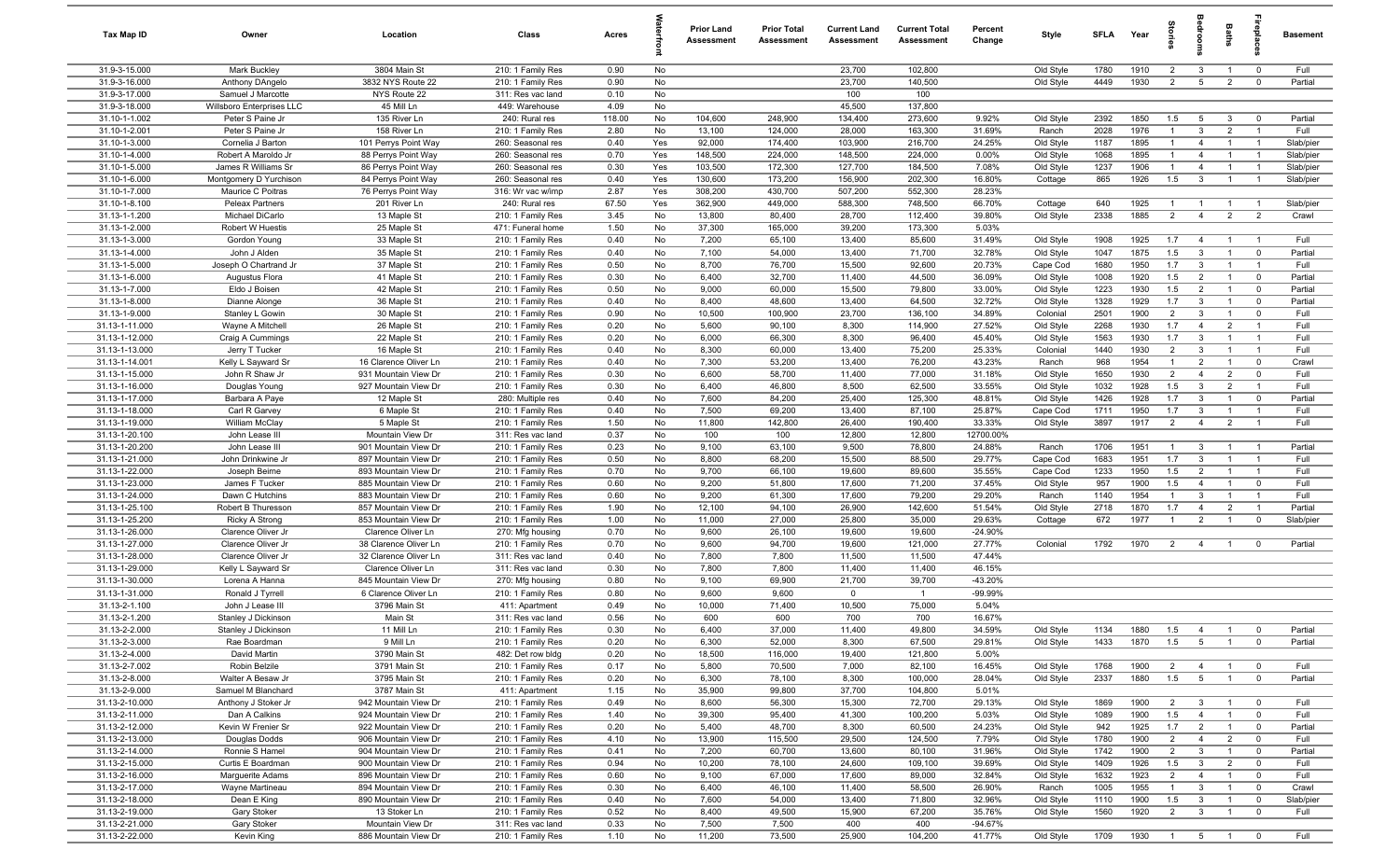| Tax Map ID                       | Owner                             | Location                                 | Class                                  | Acres        |          | Prior Land<br><b>Assessment</b> | <b>Prior Total</b><br>Assessment | <b>Current Land</b><br>Assessment | <b>Current Total</b><br><b>Assessment</b> | Percent<br>Change | Style                 | SFLA         | Year         | $\frac{1}{2}$       |                                | Baths          | epla                             | <b>Basement</b> |
|----------------------------------|-----------------------------------|------------------------------------------|----------------------------------------|--------------|----------|---------------------------------|----------------------------------|-----------------------------------|-------------------------------------------|-------------------|-----------------------|--------------|--------------|---------------------|--------------------------------|----------------|----------------------------------|-----------------|
| 31.13-2-23.000                   | Rodney Lobdell                    | 880 Mountain View Dr                     | 210: 1 Family Res                      | 2.10         | No       | 12,200                          | 84,800                           | 27,100                            | 118,100                                   | 39.27%            | Ranch                 | 1702         | 1951         | $\overline{1}$      | $\overline{3}$                 | $\overline{1}$ | $\overline{1}$                   | Full            |
| 31.13-2-24.000                   | Spencer K Hathaway                | 874 Mountain View Dr                     | 210: 1 Family Res                      | 1.43         | No       | 11,700                          | 76,300                           | 26,300                            | 101,400                                   | 32.90%            | Ranch                 | 1243         | 1960         |                     | $\overline{2}$                 |                | $\overline{0}$                   | Full            |
| 31.13-2-26.000                   | Janice Allen                      | 866 Mountain View Dr                     | 210: 1 Family Res                      | 1.30         | No       | 10,800                          | 90,300                           | 26,200                            | 145,500                                   | 61.13%            | Cape Cod              | 1530         | 1970         | 1.5                 | $\overline{3}$                 | $\overline{2}$ | $\mathbf 0$                      | Full            |
| 31.13-2-27.000                   | Ronald C Strong                   | 860 Mountain View Dr                     | 210: 1 Family Res                      | 1.40         | No       | 11,600                          | 69,700                           | 26,300                            | 95,400                                    | 36.87%            | Ranch                 | 902          | 1958         | $\overline{1}$      | $\overline{3}$                 | $\overline{1}$ | $\mathbf 0$                      | Full            |
| 31.13-2-28.000<br>31.13-2-29.000 | Lauren Choate                     | 856 Mountain View Dr<br>Mountain View Dr | 210: 1 Family Res                      | 3.00<br>2.10 | No<br>No | 13,300<br>9,000                 | 138,600<br>9,000                 | 28,200<br>21,200                  | 160,600<br>21,200                         | 15.87%<br>135.56% | Cape Cod              | 3036         | 1963         | 1.5                 | 5                              | $\overline{2}$ | $\overline{1}$                   | Partial         |
| 31.13-3-2.001                    | Lauren Choate<br>Gayle A Bridge   | 1227 Sunset Dr                           | 311: Res vac land<br>210: 1 Family Res | 1.00         | No       | 11,000                          | 68,800                           | 25,800                            | 90,300                                    | 31.25%            | Old Style             | 1360         | 1920         | 1.5                 | $\overline{4}$                 | $\overline{2}$ | $\overline{0}$                   | Partial         |
| 31.13-3-3.001                    | John Lease III                    | 1223 Sunset Dr                           | 220: 2 Family Res                      | 1.00         | No       | 11,000                          | 82,700                           | 25,800                            | 115,800                                   | 40.02%            | Colonial              | 2208         | 1920         | $\overline{2}$      | $\overline{4}$                 | $\overline{2}$ | $\overline{0}$                   | Partial         |
| 31.13-3-4.005                    | Roger C Long                      | 3759 Main St                             | 485: >1use sm bld                      | 0.75         | No       | 28,400                          | 154,900                          | 29,800                            | 162,600                                   | 4.97%             |                       |              |              |                     |                                |                |                                  |                 |
| 31.13-3-5.001                    | Gary S Sherman                    | 1221 Sunset Dr                           | 210: 1 Family Res                      | 1.10         | No       | 11,200                          | 65,300                           | 25,900                            | 83,800                                    | 28.33%            | Ranch                 | 909          | 1955         | $\overline{1}$      | $\overline{2}$                 | $\overline{1}$ | $\overline{0}$                   | Full            |
| 31.13-3-6.200                    | Roger C Long                      | Main St                                  | 426: Fast food                         | 0.18         | No       | 13,800                          | 13,800                           | 14,500                            | 14,500                                    | 5.07%             |                       |              |              |                     |                                |                |                                  |                 |
| 31.13-3-7.000                    | Ronald C Bruno Sr                 | 3749 Main St                             | 280: Multiple res                      | 0.48         | No       | 8,500                           | 150,300                          | 26,900                            | 157,500                                   | 4.79%             | Old Style             | 2361         | 1880         | $\overline{2}$      | $\overline{4}$                 | $\overline{2}$ | $\overline{0}$                   | Crawl           |
| 31.13-3-8.000                    | Mark C Bonfey                     | 3745 Main St                             | 422: Diner/lunch                       | 0.30         | No       | 23,400                          | 78,800                           | 24,600                            | 82,700                                    | 4.95%             |                       |              |              |                     |                                |                |                                  |                 |
| 31.13-3-12.001                   | Jason D Joslyn                    | 1233 Sunset Dr                           | 210: 1 Family Res                      | 1.00         | No       | 10,900                          | 76,400                           | 25,800                            | 84,100                                    | 10.08%            | Old Style             | 1320         | 1900         | $\overline{2}$      | $\mathbf{3}$                   | $\overline{1}$ | $\overline{\mathbf{0}}$          | Full            |
| 31.13-3-13.000                   | Karen Weinkauf                    | 3725 Main St                             | 483: Converted Res                     | 0.20         | No       | 18,300                          | 26,200                           | 19,200                            | 27,500                                    | 4.96%             |                       |              |              |                     |                                |                |                                  |                 |
| 31.13-3-14.000                   | Michael R Bridge                  | 1203 Sunset Dr                           | 210: 1 Family Res                      | 1.60         | No       | 11,900                          | 77,800                           | 26,500                            | 109,400                                   | 40.62%            | Old Style             | 1345         | 1918         | $\overline{2}$      | $\overline{3}$                 | $\overline{1}$ | $\mathbf 0$                      | Full            |
| 31.13-3-15.100                   | Mary E White-Ferris               | 3721 Main St                             | 484: 1 use sm bld                      | 0.20         | No       | 19,200                          | 33,100                           | 20,200                            | 34,800                                    | 5.14%             |                       |              |              |                     |                                |                |                                  |                 |
| 31.13-3-15.200                   | Rudolph Beardsley                 | 3719 Main St                             | 484: 1 use sm bld                      | 0.20         | No       | 19,300                          | 43,600                           | 20,300                            | 45,800                                    | 5.05%             |                       |              |              |                     |                                |                |                                  |                 |
| 31.13-3-16.000                   | RC Anson                          | 3715 Main St                             | 210: 1 Family Res                      | 0.50         | No       | 9,300                           | 65,600                           | 17,600                            | 88,400                                    | 34.76%            | Old Style             | 1338         | 1900         | $\overline{2}$      | $\overline{4}$                 | $\overline{1}$ | $\overline{0}$                   | Full            |
| 31.13-3-17.000                   | William F Sayward                 | 3709 Main St                             | 230: 3 Family Res                      | 0.90         | No       | 10,700                          | 98,100                           | 23,700                            | 133,200                                   | 35.78%            | Colonial              | 2680         | 1880         | 2                   | $5\overline{5}$                | $\mathbf{3}$   | $\overline{0}$                   | Full            |
| 31.13-3-18.000<br>31.13-3-19.000 | Glen Sayward<br>Glen Sayward      | Main St<br>2 Staya Way                   | 311: Res vac land<br>210: 1 Family Res | 0.30<br>0.90 | No<br>No | 600<br>10,500                   | 600<br>103,600                   | 800<br>23,700                     | 800<br>140,000                            | 33.33%<br>35.14%  | Old Style             | 1995         | 1776         | 1.7                 | $\overline{2}$                 | $\overline{1}$ | $\overline{0}$                   | Partial         |
| 31.13-3-20.001                   | Malcolm Young                     | 1215 Sunset Dr                           | 210: 1 Family Res                      | 1.50         | No       | 11,800                          | 65,300                           | 26,400                            | 94,000                                    | 43.95%            | Old Style             | 1250         | 1860         | 1.7                 | $\mathbf{3}$                   | $\mathbf{1}$   | $\mathbf 0$                      | Full            |
| 31.13-3-21.000                   | Joseph J Desautels                | 3697 Main St                             | 210: 1 Family Res                      | 0.70         | No       | 10,000                          | 41,900                           | 19,600                            | 60,400                                    | 44.15%            | Old Style             | 851          | 1944         | $\overline{1}$      | $\overline{2}$                 | $\overline{1}$ | $\mathbf 0$                      | Full            |
| 31.13-3-22.002                   | Darwin P Clark III                | 10 Staya Way                             | 210: 1 Family Res                      | 2.00         | No       | 19,000                          | 82,500                           | 27,000                            | 66,300                                    | $-19.64%$         | Old Style             | 816          | 1930         | $\overline{1}$      | $\overline{2}$                 |                | $\mathbf 0$                      | Crawl           |
| 31.13-3-23.024                   | Kenneth L Stafford                | 1287 Sunset Dr                           | 210: 1 Family Res                      | 8.06         | No       | 19,200                          | 130,600                          | 34,300                            | 173,100                                   | 32.54%            | Old Style             | 2900         | 1880         | 1.7                 | $\overline{4}$                 |                | $\mathbf{0}$                     | Full            |
| 31.13-3-24.039                   | Frank Rankin                      | 1211 Sunset Dr                           | 210: 1 Family Res                      | 1.50         | No       | 11,800                          | 59,800                           | 26,400                            | 86,900                                    | 45.32%            | Old Style             | 1035         | 1900         | 1.5                 | $\overline{3}$                 |                | $\mathbf 0$                      | Full            |
| 31.13-3-25.000                   | Florence M Tilton                 | 1281 Sunset Dr                           | 270: Mfg housing                       | 0.30         | No       | 6,000                           | 13,400                           | 11,400                            | 23,400                                    | 74.63%            |                       |              |              |                     |                                |                |                                  |                 |
| 31.13-3-26.000                   | Reginald J LaMountain             | 1277 Sunset Dr                           | 210: 1 Family Res                      | 0.40         | No       | 7,100                           | 33,000                           | 13,400                            | 45,600                                    | 38.18%            | Old Style             | 990          | 1880         | 1.5                 | $\overline{2}$                 | $\overline{1}$ | $\overline{0}$                   | Full            |
| 31.13-3-27.000                   | Genevieve Blaise                  | 1271 Sunset Dr                           | 210: 1 Family Res                      | 0.94         | No       | 10,200                          | 60,500                           | 24,600                            | 87,800                                    | 45.12%            | Ranch                 | 1024         | 1953         | $\overline{1}$      | $\overline{3}$                 | $\overline{1}$ | $\overline{0}$                   | Full            |
| 31.13-3-28.100                   | Hilda M Martin                    | 1267 Sunset Dr                           | 210: 1 Family Res                      | 0.66         | No       | 9,400                           | 86,700                           | 18,800                            | 112,000                                   | 29.18%            | Ranch                 | 1060         | 1984         | $\overline{1}$      | $\mathbf{3}$                   | $\overline{1}$ | $\overline{0}$                   | Crawl           |
| 31.13-3-28.200                   | Mark McKenna                      | 1263 Sunset Dr                           | 210: 1 Family Res                      | 1.00         | No       | 11,000                          | 77,400                           | 25,800                            | 91,500                                    | 18.22%            | Cape Cod              | 1704         | 1950         | 1.5                 | $\mathbf{3}$                   | $\overline{1}$ | $\overline{0}$                   | Full            |
| 31.13-3-29.000                   | Maurice W MacDougal               | 1257 Sunset Dr                           | 210: 1 Family Res                      | 1.00         | No       | 11,000                          | 71,000                           | 25,800                            | 85,600                                    | 20.56%            | Old Style             | 1608         | 1900         | 2                   | $\overline{4}$                 | $\overline{1}$ | $\overline{0}$                   | Partial         |
| 31.13-3-30.000                   | Anthony E Sayward Sr              | 1253 Sunset Dr                           | 210: 1 Family Res                      | 1.80         | No       | 12,000                          | 64,000                           | 26,800                            | 92,300                                    | 44.22%            | Old Style             | 1516         | 1900         | $\overline{2}$      | $\mathbf{3}$                   | $\overline{1}$ | $\mathbf 0$                      | Partial         |
| 31.13-3-31.000<br>31.13-3-32.000 | David A Osgood<br>Roger Blanchard | 1245 Sunset Dr<br>1241 Sunset Dr         | 210: 1 Family Res                      | 2.20         | No       | 12,300<br>10,400                | 104,300                          | 27,200<br>25,800                  | 121,600<br>198,400                        | 16.59%<br>31.30%  | Old Style<br>Cape Cod | 1587<br>1678 | 1904<br>1950 | 1.7<br>1.7          | $\mathbf{3}$<br>$\overline{3}$ | $\overline{1}$ | $\overline{1}$<br>$\overline{1}$ | Partial<br>Full |
| 31.13-3-33.000                   | Robin Blanchard                   | 1237 Sunset Dr                           | 210: 1 Family Res<br>210: 1 Family Res | 1.00<br>1.00 | No<br>No | 11,000                          | 151,100<br>70,800                | 25,800                            | 87,000                                    | 22.88%            | Cape Cod              | 1170         | 1931         | 1.5                 | $\overline{4}$                 |                | $\mathbf 0$                      | Full            |
| 31.13-4-1.001                    | C&C Associates LLC                | Main St                                  | 330: Vacant comm                       | 1.70         | No       | 61,700                          | 61,700                           | 64,800                            | 64,800                                    | 5.02%             |                       |              |              |                     |                                |                |                                  |                 |
| 31.13-4-3.001                    | Bernice H Shedd                   | 3762 Main St                             | 483: Converted Res                     | 0.30         | No       | 20,100                          | 40,100                           | 21,100                            | 42,100                                    | 4.99%             |                       |              |              |                     |                                |                |                                  |                 |
| 31.13-4-4.001                    | Daniel J Belzile Sr               | 3756 Main St                             | 210: 1 Family Res                      | 0.30         | No       | 9,700                           | 72,300                           | 11,400                            | 93,700                                    | 29.60%            | Old Style             | 2014         | 1890         | $\overline{2}$      | $\overline{4}$                 |                | $\overline{0}$                   | Full            |
| 31.13-4-5.000                    | <b>Harry Provost</b>              | 3 Bowery Ln                              | 210: 1 Family Res                      | 0.20         | No       | 6,000                           | 33,000                           | 8,300                             | 28,700                                    | $-13.03%$         | Old Style             | 1176         | 1900         | 1.5                 | $\overline{3}$                 | $\overline{1}$ | $\mathbf 0$                      | Crawl           |
| 31.13-4-6.000                    | <b>Harry Provost</b>              | 5 Bowery Ln                              | 210: 1 Family Res                      | 0.58         | No       | 6,500                           | 31,700                           | 17,200                            | 58,300                                    | 83.91%            | Old Style             | 930          | 1900         | 1.5                 | $\overline{\mathbf{3}}$        | $\overline{1}$ | $\overline{0}$                   | Full            |
| 31.13-4-7.000                    | Eton Centers Co                   | 3766 Main St                             | 454: Supermarket                       | 11.22        | No       | 62,300                          | 342,000                          | 65,400                            | 359,100                                   | 5.00%             |                       |              |              |                     |                                |                |                                  |                 |
| 31.13-4-8.111                    | Michael Carson Jr                 | 3644 Essex Rd                            | 210: 1 Family Res                      | 52.31        | No       | 48,200                          | 192,500                          | 66,800                            | 159,500                                   | $-17.14%$         | Ranch                 | 1800         | 1963         | $\mathbf{1}$        | -3                             | $\overline{1}$ | $\overline{1}$                   | Slab/pier       |
| 31.13-4-8.112                    | Steve Callahan                    | 3608 Essex Rd                            | 210: 1 Family Res                      | 5.79         | No       | 15,700                          | 95,800                           | 31,500                            | 124,200                                   | 29.65%            | Ranch                 | 1800         | 1963         | $\overline{1}$      | $\mathbf{3}$                   | $\overline{1}$ | $\overline{1}$                   | Slab/pier       |
| 31.13-4-9.000                    | Lane Construction                 | Main St                                  | 322: Rural vac>10                      | 102.00       | No       | 72,800                          | 72,800                           | 73,400                            | 73,400                                    | 0.82%             |                       |              |              |                     |                                |                |                                  |                 |
| 31.13-4-12.000                   | Robert J Murphy                   | 3570 Essex Rd                            | 270: Mfg housing                       | 1.10         | No       | 10.200                          | 52.700                           | 25,900                            | 53,500                                    | 1.52%             |                       |              |              |                     |                                |                |                                  |                 |
| 31.13-4-13.002                   | William Murphy                    | 3580 Essex Rd                            | 210: 1 Family Res                      | 4.80         | No       | 14,600                          | 120,800                          | 30,400                            | 160,100                                   | 32.53%            | Ranch                 | 1840         | 1975         | $\overline{1}$      | $\mathbf{3}$                   | $\overline{1}$ | $\overline{1}$                   | Full            |
| 31.13-4-14.000                   | Shirley J Allard                  | 3588 Essex Rd                            | 210: 1 Family Res                      | 1.70         | No       | 12,000                          | 104,500                          | 26,600                            | 123,400                                   | 18.09%            | Ranch                 | 1488         | 1970         |                     | $\mathbf{3}$                   | $\mathbf{1}$   | $\mathbf 0$                      | Full            |
| 31.13-4-15.000                   | Robert Bridge                     | 3598 Essex Rd                            | 210: 1 Family Res                      | 1.00         | No       | 11,000                          | 90,300                           | 25,800                            | 121,300                                   | 34.33%            | Ranch                 | 1678         | 1972         | -1                  | $\overline{4}$                 | $\overline{2}$ | $\overline{0}$                   | Slab/pier       |
| 31.13-4-16.000<br>31.13-4-17.000 | Kenneth Sayward<br>Lawrence A Lee | 3620 Essex Rd<br>Essex Rd                | 210: 1 Family Res<br>311: Res vac land | 0.88<br>0.50 | No<br>No | 10,500<br>8,900                 | 81,300<br>8,900                  | 23,300<br>15,500                  | 86,400<br>15,500                          | 6.27%<br>74.16%   | Ranch                 | 1536         | 1970         | $\overline{1}$      | $\overline{\mathbf{3}}$        | $\overline{1}$ | $\overline{0}$                   | Crawl           |
| 31.13-4-18.000                   | Lawrence A Lee                    | 3632 Essex Rd                            | 210: 1 Family Res                      | 0.50         | No       | 8,900                           | 76,400                           | 15,500                            | 100,500                                   | 31.54%            | Ranch                 | 1932         | 1955         |                     | $\overline{2}$                 | $\overline{1}$ | $\overline{0}$                   | Partial         |
| 31.13-4-19.000                   | William F Sayward                 | 3640 Essex Rd                            | 210: 1 Family Res                      | 0.70         | No       | 9,500                           | 90,200                           | 19,600                            | 115,400                                   | 27.94%            | Ranch                 | 1256         | 1965         | $\overline{1}$      | $\mathbf{3}$                   | $\overline{1}$ | $\overline{0}$                   | Full            |
| 31.13-4-20.000                   | Ginger LaPine                     | 3650 Essex Rd                            | 210: 1 Family Res                      | 1.27         | No       | 11,000                          | 54,300                           | 26,100                            | 80,400                                    | 48.07%            | Old Style             | 1400         | 1900         | $\overline{2}$      | $\overline{2}$                 | $\overline{1}$ | $\overline{\mathbf{0}}$          | Partial         |
| 31.13-4-21.002                   | Samuel Marcotte                   | Essex Rd                                 | 311: Res vac land                      | 0.73         | No       | 11,600                          | 11,600                           | 20,200                            | 20,200                                    | 74.14%            |                       |              |              |                     |                                |                |                                  |                 |
| 31.13-4-22.000                   | John Pedro Jr                     | 3658 Essex Rd                            | 210: 1 Family Res                      | 0.50         | No       | 8,800                           | 72,500                           | 15,500                            | 77,600                                    | 7.03%             | Old Style             | 1458         | 1900         | 1.5                 | 6                              | $\overline{1}$ | $\overline{0}$                   | Crawl           |
| 31.13-4-23.102                   | Edward J Collins Jr               | 3670 Essex Rd                            | 210: 1 Family Res                      | 1.05         | No       | 17,400                          | 80,700                           | 25,900                            | 91,600                                    | 13.51%            | Ranch                 | 1136         | 1955         | $\overline{1}$      | $\overline{2}$                 | $\overline{1}$ | $\overline{0}$                   | Partial         |
| 31.13-4-23.200                   | Randy J Swires                    | 3664 Essex Rd                            | 270: Mfg housing                       | 0.47         | No       | 7,900                           | 46,300                           | 14,900                            | 52,100                                    | 12.53%            |                       |              |              |                     |                                |                |                                  |                 |
| 31.13-4-24.000                   | Gary Sodaro                       | 3674 Essex Rd                            | 210: 1 Family Res                      | 1.30         | No       | 11,700                          | 105,400                          | 26,200                            | 116,500                                   | 10.53%            | Old Style             | 2024         | 1860         | $\overline{2}$      | $\overline{4}$                 | $\overline{2}$ | $\overline{\mathbf{0}}$          | Partial         |
| 31.13-4-25.000                   | Debra L Leitenberger              | 3680 Essex Rd                            | 210: 1 Family Res                      | 0.70         | No       | 9,800                           | 36,500                           | 19,600                            | 53,700                                    | 47.12%            | Old Style             | 1067         | 1900         | 1.5                 | $\overline{2}$                 | $\mathbf{1}$   | $\overline{0}$                   | Crawl           |
| 31.13-4-26.000                   | Catherine Bigelow                 | 3692 Main St                             | 210: 1 Family Res                      | 1.13         | No       | 11,400                          | 79,800                           | 26,000                            | 110,700                                   | 38.72%            | Cape Cod              | 1617         | 1949         | 1.7                 | $\overline{4}$                 | $\overline{2}$ | $\mathbf 0$                      | Full            |
| 31.13-4-27.001                   | Harry Provost                     | Main St                                  | 311: Res vac land                      | 1.13         | No       | 8,100                           | 8,100                            | 1,400                             | 1,400                                     | $-82.72%$         |                       |              |              |                     |                                |                |                                  |                 |
| 31.13-4-28.002                   | John Hamms                        | 3700 Main St                             | 210: 1 Family Res                      | 1.85         | No       | 12,500                          | 98,300                           | 26,800                            | 130,900                                   | 33.16%            | Ranch                 | 1040         | 1970         | $1 \quad 3 \quad 1$ |                                |                | $\overline{\mathbf{0}}$          | Full            |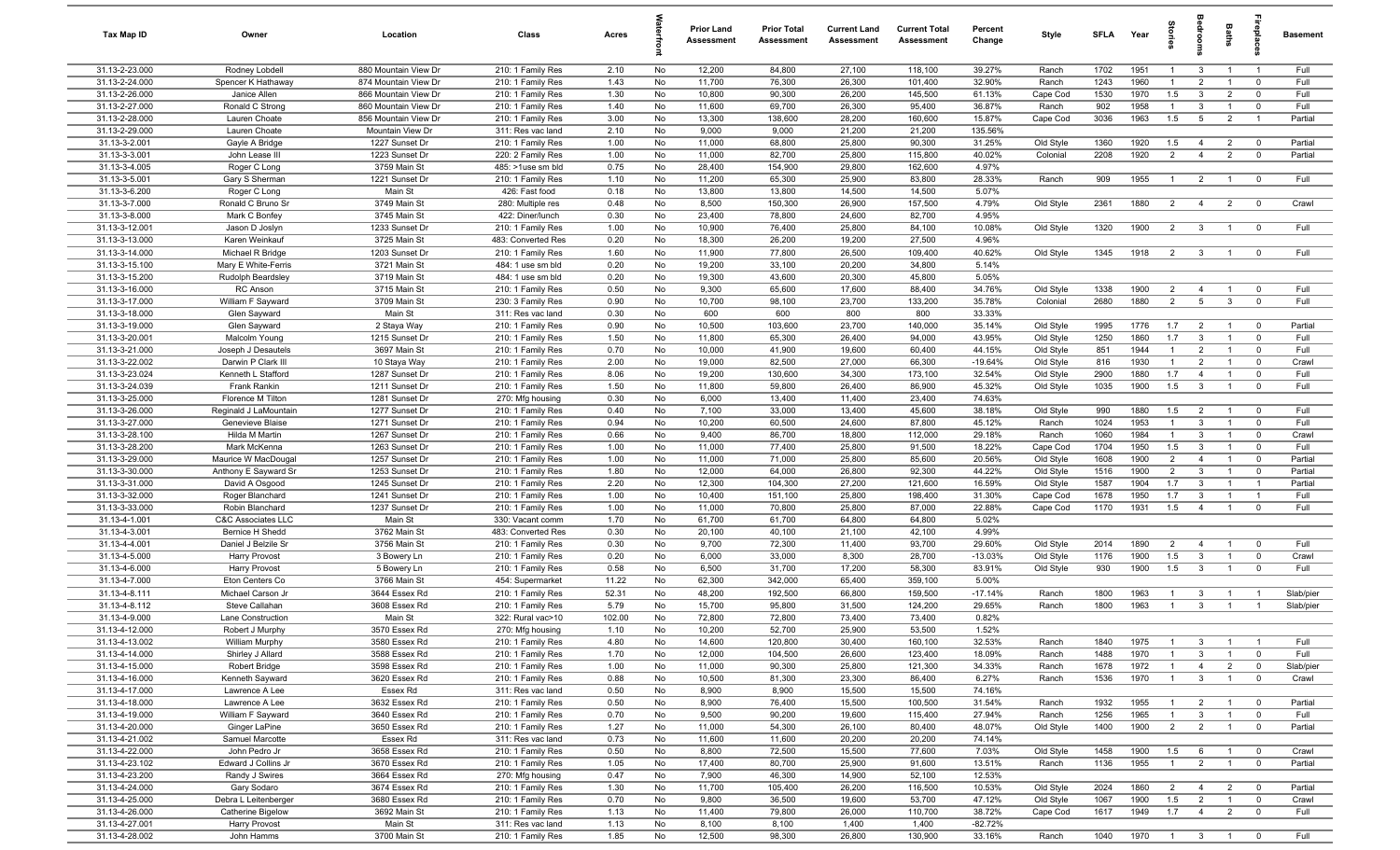| Tax Map ID                       | Owner                                      | Location                         | Class                                  | Acres        |                 | Prior Land<br>Assessment | <b>Prior Total</b><br>Assessment | <b>Current Land</b><br>Assessment | <b>Current Total</b><br>Assessment | Percent<br>Change | Style                  | <b>SFLA</b>  | Year         | $\frac{1}{2}$                    | droom                          | Baths                            |                                     | <b>Basement</b>   |
|----------------------------------|--------------------------------------------|----------------------------------|----------------------------------------|--------------|-----------------|--------------------------|----------------------------------|-----------------------------------|------------------------------------|-------------------|------------------------|--------------|--------------|----------------------------------|--------------------------------|----------------------------------|-------------------------------------|-------------------|
| 31.13-4-29.000                   | <b>Charles Lustig</b>                      | 3704 Main St                     | 210: 1 Family Res                      | 1.00         | No              | 11,000                   | 98,200                           | 25,800                            | 95,900                             | $-2.34%$          | Old Style              | 1696         | 1900         | 1.5                              | $\mathbf{3}$                   | $\overline{1}$                   | $\overline{0}$                      | Partial           |
| 31.13-4-30.000                   | Jon M Steeves                              | 3710 Main St                     | 210: 1 Family Res                      | 1.50         | No              | 11,800                   | 60,400                           | 26,400                            | 80,500                             | 33.28%            | Old Style              | 1560         | 1840         | 1.5                              | $\mathbf{3}$                   | $\overline{1}$                   | $\overline{0}$                      | Partial           |
| 31.13-4-32.000                   | <b>Todd J Trzaskos</b>                     | 3720 Main St                     | 210: 1 Family Res                      | 6.20         | No              | 16,900                   | 84,900                           | 32,000                            | 104,000                            | 22.50%            | Ranch                  | 1494         | 1960         | $\mathbf{1}$                     | $\mathbf{3}$                   | $\overline{1}$                   | $\mathbf 0$                         | Partial           |
| 31.13-4-33.000<br>31.13-4-34.000 | Suzanne C Medler<br>Suzanne C Medler       | 3730 Main St<br>Main St          | 210: 1 Family Res                      | 0.20<br>0.10 | No              | 4,400                    | 32,700<br>400                    | 8,300<br>4,100                    | 38,800                             | 18.65%<br>925.00% | Old Style              | 819          | 1920         | 1.7                              | $\mathbf{3}$                   | $\overline{1}$                   | $^{\circ}$                          | Crawl             |
| 31.13-4-35.000                   | Roy Crowningshield                         | 3738 Main St                     | 311: Res vac land<br>210: 1 Family Res | 0.10         | No<br>No        | 400<br>3,500             | 16,500                           | 4,100                             | 4,100<br>49,100                    | 197.58%           | Old Style              | 1146         | 1910         | $\overline{2}$                   | $5\overline{5}$                | $\overline{1}$                   | $\overline{0}$                      | Partial           |
| 31.13-4-36.000                   | <b>Brenda St Francis</b>                   | 3740 Main St                     | 210: 1 Family Res                      | 0.70         | No              | 12,500                   | 46,900                           | 19,600                            | 64,200                             | 36.89%            | Old Style              | 1110         | 1900         | 1.5                              | $\mathbf{3}$                   | $\overline{1}$                   | $\overline{0}$                      | Slab/pier         |
| 31.13-4-37.000                   | Essex Comm Htg Org Inc                     | 3744 Main St                     | 411: Apartment                         | 0.50         | No              | 18,700                   | 36,800                           | 19,600                            | 38,600                             | 4.89%             |                        |              |              |                                  |                                |                                  |                                     |                   |
| 31.13-4-40.000                   | John Lease III                             | 3750 Main St                     | 210: 1 Family Res                      | 0.30         | No              | 6,000                    | 62,900                           | 11,400                            | 82,200                             | 30.68%            | Old Style              | 1248         | 1920         | 1.5                              | $\overline{\mathbf{3}}$        | $\overline{1}$                   | $\overline{1}$                      | Full              |
| 31.13-4-41.000                   | William Dicenzo                            | 3754 Main St                     | 432: Gas station                       | 0.20         | No              | 11,600                   | 15,800                           | 12,200                            | 16,600                             | 5.06%             |                        |              |              |                                  |                                |                                  |                                     |                   |
| 31.13-4-43.000                   | Gerald E Spooner                           | 3760 Main St                     | 483: Converted Res                     | 0.60         | No              | 22,200                   | 78,800                           | 23,300                            | 82,700                             | 4.95%             |                        |              |              |                                  |                                |                                  |                                     |                   |
| 31.13-5-1.000                    | Mark McKenna                               | 1210 Sunset Dr                   | 210: 1 Family Res                      | 1.50         | No              | 11,900                   | 66,700                           | 26,400                            | 95,300                             | 42.88%            | Cape Cod               | 1125         | 1945         | 1.5                              | $\mathbf{3}$                   | $\overline{1}$                   | $\overline{0}$                      | Full              |
| 31.13-5-2.100                    | Raymond Mero                               | 1214 Sunset Dr                   | 210: 1 Family Res                      | 1.70         | No              | 11,900                   | 66,800                           | 26,600                            | 92,100                             | 37.87%            | Ranch                  | 875          | 1956         | $\overline{1}$                   | $\mathbf{3}$                   | $\overline{1}$                   | $\overline{0}$                      | Full              |
| 31.13-5-3.002                    | Beverly J Lashway                          | 1224 Sunset Dr                   | 210: 1 Family Res                      | 4.90         | No              | 15,400                   | 74,800                           | 30,500                            | 96,800                             | 29.41%            | Old Style              | 1500         | 1940         | 1.5                              | $\overline{4}$                 | $\overline{1}$                   | $\mathbf 0$                         | Full              |
| 31.13-5-4.000                    | Mark H Schiesser                           | 1230 Sunset Dr                   | 210: 1 Family Res                      | 0.50         | No              | 8,900                    | 50,400                           | 15,500                            | 51,300                             | 1.79%             | Old Style              | 1095         | 1920         | 1.5                              | $\mathbf{3}$                   | $\overline{1}$                   | $\mathbf{0}$                        | Partial           |
| 31.13-5-5.000                    | Rudolph G Beardsley                        | 1236 Sunset Dr                   | 210: 1 Family Res                      | 0.50         | No              | 8,900                    | 64,600                           | 15,500                            | 71,300                             | 10.37%            | Cape Cod               | 976          | 1950         | 1.5                              | $\overline{2}$                 | $\overline{1}$                   | $\mathbf 0$                         | Partial           |
| 31.13-5-6.000<br>31.13-5-7.000   | Kathryn S Blanchard<br>Mark McKenna        | 1240 Sunset Dr                   | 210: 1 Family Res                      | 0.40<br>0.50 | No              | 8,300<br>9,200           | 75,100<br>50,400                 | 13,400<br>15,500                  | 104,300<br>64,700                  | 38.88%<br>28.37%  | Ranch                  | 1965<br>798  | 1960<br>1930 | $\overline{1}$<br>1.7            | $\mathbf{3}$<br>$\overline{2}$ | $\overline{1}$<br>$\overline{1}$ | $\mathbf 0$<br>$\overline{0}$       | Crawl<br>Partial  |
| 31.13-5-8.000                    | Gale F Wilkins                             | 1244 Sunset Dr<br>1248 Sunset Dr | 210: 1 Family Res<br>210: 1 Family Res | 0.50         | No<br>No        | 8,900                    | 52,600                           | 15,500                            | 61,000                             | 15.97%            | Old Style<br>Old Style | 1070         | 1936         | 1.7                              | $\mathbf{3}$                   | $\mathbf{1}$                     | $\overline{0}$                      | Partial           |
| 31.13-5-9.000                    | Shari Lynn Palmer                          | 1254 Sunset Dr                   | 210: 1 Family Res                      | 0.70         | No              | 9,700                    | 68,100                           | 19,600                            | 86,100                             | 26.43%            | Old Style              | 1814         | 1920         | $\overline{1}$                   | $\overline{4}$                 | $\overline{1}$                   | $\overline{1}$                      | Full              |
| 31.13-5-10.000                   | Philip Valachovic                          | 1262 Sunset Dr                   | 210: 1 Family Res                      | 0.70         | No              | 9,700                    | 50,800                           | 19,600                            | 71,600                             | 40.94%            | Old Style              | 780          | 1900         | 1.5                              | $\overline{2}$                 | $\overline{1}$                   | $\overline{0}$                      | Full              |
| 31.13-5-11.000                   | Beatrice A Disogra                         | 1266 Sunset Dr                   | 210: 1 Family Res                      | 0.94         | No              | 11,000                   | 65,100                           | 24,600                            | 92,000                             | 41.32%            | Old Style              | 1278         | 1890         | 1.5                              | $\mathbf{3}$                   | $\mathbf{1}$                     | $\overline{0}$                      | Partial           |
| 31.13-5-12.000                   | Kenda C James                              | 1283 Middle Rd                   | 210: 1 Family Res                      | 19.40        | No              | 25,500                   | 138,000                          | 42,100                            | 141,200                            | 2.32%             | Old Style              | 2010         | 1850         | $\overline{2}$                   | $\overline{4}$                 | $\overline{1}$                   | $\overline{1}$                      | Partial           |
| 31.13-5-13.000                   | Hadee M Reynolds                           | 1261 Middle Rd                   | 210: 1 Family Res                      | 1.00         | No              | 11,000                   | 71,600                           | 25,800                            | 90,600                             | 26.54%            | Old Style              | 1846         | 1900         | 1.7                              | 2                              | $\overline{1}$                   | $\overline{0}$                      | Partial           |
| 31.13-5-14.100                   | Donald J Atkinson                          | 1255 Middle Rd                   | 210: 1 Family Res                      | 0.53         | No              | 8,700                    | 62,600                           | 16,100                            | 83,500                             | 33.39%            | Old Style              | 1335         | 1900         | 1.5                              | $\overline{4}$                 | $\overline{1}$                   | $\overline{0}$                      | Partial           |
| 31.13-5-14.200                   | Gifford A Cross                            | 1249 Middle Rd                   | 270: Mfg housing                       | 0.58         | No              | 8,600                    | 52,600                           | 17,200                            | 49,200                             | $-6.46%$          |                        |              |              |                                  |                                |                                  |                                     |                   |
| 31.13-5-15.000                   | <b>Travis Crowningshield</b>               | 1245 Middle Rd                   | 270: Mfg housing                       | 0.50         | No              | 8,200                    | 35,200                           | 15,500                            | 49,300                             | 40.06%            |                        |              |              |                                  |                                |                                  |                                     |                   |
| 31.13-5-16.000                   | <b>Charles Lustig</b>                      | 1241 Middle Rd                   | 210: 1 Family Res                      | 0.50         | No              | 8,800                    | 83,200                           | 15,500                            | 70,300                             | $-15.50%$         | Old Style              | 1248         | 1900         | $\overline{2}$                   | $\mathbf{3}$                   | $\overline{1}$                   | $\overline{0}$                      | Full              |
| 31.13-5-17.002                   | Rita G Benedict                            | 1237 Middle Rd                   | 270: Mfg housing                       | 1.00         | No              | 9,200                    | 43,700                           | 25,800                            | 45,100                             | 3.20%             |                        |              |              |                                  |                                |                                  |                                     |                   |
| 31.13-6-1.000                    | Wayne A Feeley                             | 1290 Middle Rd                   | 210: 1 Family Res                      | 0.70         | No              | 10,000                   | 90,800                           | 19,600                            | 119,300                            | 31.39%            | Old Style              | 1784         | 1888         | $\overline{2}$                   | $\mathbf{3}$                   | $\overline{1}$                   | $\overline{1}$                      | Full              |
| 31.13-6-2.000                    | Roy C Sayward Jr                           | 3679 Essex Rd                    | 210: 1 Family Res                      | 0.60         | No              | 9,000                    | 69,600                           | 17,600                            | 93,500                             | 34.34%            | Old Style              | 1256         | 1930         | $\overline{1}$                   | $\overline{2}$                 | $\mathbf{1}$                     | $\overline{1}$                      | Full              |
| 31.13-6-3.000<br>31.13-6-4.000   | So This Is Florida LLC<br>Carl V Hathaway  | 3673 Essex Rd<br>3669 Essex Rd   | 484: 1 use sm bld<br>432: Gas station  | 0.53<br>0.50 | No<br>No        | 26,100<br>26,300         | 100,400<br>70,800                | 27,400<br>27,600                  | 105,400<br>74,300                  | 4.98%<br>4.94%    |                        |              |              |                                  |                                |                                  |                                     |                   |
| 31.13-6-5.000                    | David D Scaglione                          | 3665 Essex Rd                    | 465: Prof. bldg                        | 0.70         | No              | 28,400                   | 105,000                          | 29,800                            | 110,300                            | 5.05%             |                        |              |              |                                  |                                |                                  |                                     |                   |
| 31.13-6-6.100                    | Gary McNamara                              | Essex Rd                         | 311: Res vac land                      | 3.52         | No              | 11,200                   | 11,200                           | 23,000                            | 23,000                             | 105.36%           |                        |              |              |                                  |                                |                                  |                                     |                   |
| 31.13-6-6.200                    | David D Scaglione                          | 3667 Essex Rd                    | 270: Mfg housing                       | 0.55         | No              | 8,500                    | 18,200                           | 16,500                            | 30,100                             | 65.38%            |                        |              |              |                                  |                                |                                  |                                     |                   |
| 31.13-6-7.000                    | Harmon Provost Jr                          | 3657 Essex Rd                    | 210: 1 Family Res                      | 1.10         | No              | 10,500                   | 81,600                           | 25,900                            | 111,400                            | 36.52%            | Ranch                  | 1372         | 1986         | $\overline{1}$                   | $\mathbf{3}$                   | $\overline{2}$                   | $\overline{1}$                      | Slab/pier         |
| 31.13-6-8.100                    | Allen W Baker                              | Essex Rd                         | 311: Res vac land                      | 0.10         | No              | 300                      | 300                              | 4,100                             | 4,100                              | 1266.67%          |                        |              |              |                                  |                                |                                  |                                     |                   |
| 31.13-6-8.210                    | June P Anderson                            | 3655 Essex Rd                    | 210: 1 Family Res                      | 0.43         | No              | 11,600                   | 11,600                           | $\mathbf 0$                       | $\overline{1}$                     | -99.99%           |                        |              |              |                                  |                                |                                  |                                     |                   |
| 31.13-6-8.220                    | Steven Blaise                              | 3653 Essex Rd                    | 210: 1 Family Res                      | 0.44         | No              | 16,500                   | 82,600                           | 14,300                            | 14,300                             | $-82.69%$         |                        |              |              |                                  |                                |                                  |                                     |                   |
| 31.13-6-9.100                    | Bernice H Shedd                            | Essex Rd                         | 311: Res vac land                      | 6.25         | No              | 13,900                   | 13,900                           | 26,300                            | 26,300                             | 89.21%            |                        |              |              |                                  |                                |                                  |                                     |                   |
| 31.13-6-9.200                    | Nancy Seaver                               | 3627 Essex Rd                    | 270: Mfg housing                       | 1.80         | No              | 14,400                   | 36,400                           | 26,800                            | 59,500                             | 63.46%            |                        |              |              |                                  |                                |                                  |                                     |                   |
| 31.13-6-10.000                   | Roswell O Bowen                            | 3625 Essex Rd                    | 210: 1 Family Res                      | 0.40         | No              | 8,300                    | 80,800                           | 13,400                            | 68,300                             | $-15.47%$         | Ranch                  | 1008         | 1960         | $\overline{1}$                   | $\overline{2}$                 | $\overline{1}$                   | $\overline{0}$                      | Partial           |
| 31.13-6-11.000                   | William R Rowland                          | 3643 Essex Rd                    | 210: 1 Family Res                      | 0.30         | No              | 6,400                    | 40,700                           | 11,400                            | 52,800                             | 29.73%            | Cottage                | 672          | 1968         | $\overline{1}$                   | $\overline{2}$                 | $\overline{1}$                   | $\overline{0}$                      | Crawl             |
| 31.13-6-12.000                   | David Ashline                              | 3639 Essex Rd                    | 270: Mfg housing                       | 0.40         | No              | 7,100                    | 52,800                           | 13,400                            | 62,800                             | 18.94%            |                        |              |              |                                  |                                |                                  |                                     |                   |
| 31.13-6-13.000                   | Gheorghe Teodorescu<br>Kendra Lee Pulsifer | 3619 Essex Rd<br>3615 Essex Rd   | 210: 1 Family Res                      | 0.80         | No<br><b>No</b> | 10,500<br>10,000         | 78,500                           | 21,700                            | 81,200<br>97,700                   | 3.44%<br>-29.10%  | Ranch                  | 960<br>1858  | 1960<br>1900 | $\overline{1}$<br>1.5            | $\mathbf{3}$<br>$\overline{4}$ | $\overline{1}$                   | $\overline{\mathbf{0}}$<br>$\Omega$ | Full<br>Partial   |
| 31.13-6-14.000<br>31.13-6-15.000 | Glenn J Sayward                            | 3609 Essex Rd                    | 210: 1 Family Res<br>486: Mini-mart    | 0.90<br>1.70 | No              | 37,500                   | 137,800<br>178,400               | 23,700<br>39,400                  | 187,300                            | 4.99%             | Old Style              |              |              |                                  |                                |                                  |                                     |                   |
| 31.13-6-16.000                   | Philip Lawrence                            | 3605 Essex Rd                    | 210: 1 Family Res                      | 1.18         | No              | 10,600                   | 58,700                           | 26,000                            | 103,600                            | 76.49%            | Old Style              | 1958         | 1888         | $\overline{2}$                   | $\overline{3}$                 | $\overline{2}$                   | $\overline{0}$                      | Partial           |
| 31.13-6-17.000                   | Lorri M Shepard                            | 3599 Essex Rd                    | 210: 1 Family Res                      | 1.20         | No              | 10,800                   | 62,500                           | 26,200                            | 90,400                             | 44.64%            | Old Style              | 1480         | 1892         | $\overline{2}$                   | $\overline{4}$                 | $\mathbf{1}$                     | $\overline{0}$                      | Full              |
| 31.13-6-18.000                   | Lorri Carson                               | 3595 Essex Rd                    | 210: 1 Family Res                      | 0.70         | No              | 9,100                    | 76,900                           | 19,600                            | 71,900                             | $-6.50%$          | Ranch                  | 896          | 1951         | $\mathbf{1}$                     | $\mathbf{3}$                   | $\overline{1}$                   | $\overline{0}$                      | Full              |
| 31.13-6-19.000                   | Scott I Sayward                            | 3591 Essex Rd                    | 210: 1 Family Res                      | 1.20         | No              | 11,600                   | 61,900                           | 26,200                            | 89,500                             | 44.59%            | Old Style              | 1440         | 1900         | $\overline{2}$                   | $\mathbf{3}$                   | $\overline{1}$                   | $\mathbf{0}$                        | Full              |
| 31.13-6-20.000                   | Scott E Blanchard                          | 69 Woodlawn Ln                   | 210: 1 Family Res                      | 0.54         | No              | 9,100                    | 86,500                           | 16,300                            | 107,000                            | 23.70%            | Ranch                  | 1421         | 1970         | $\overline{1}$                   | $\mathbf{3}$                   | $\overline{2}$                   | $\mathbf{0}$                        | Full              |
| 31.13-6-21.000                   | John E Hamms                               | Woodlawn Ln                      | 311: Res vac land                      | 0.80         | No              | 10,000                   | 10,000                           | 21,700                            | 21,700                             | 117.00%           |                        |              |              |                                  |                                |                                  |                                     |                   |
| 31.13-6-22.000                   | Gordon R Blanchard                         | 57 Woodlawn Ln                   | 210: 1 Family Res                      | 1.80         | No              | 12,000                   | 100,200                          | 26,800                            | 133,800                            | 33.53%            | Ranch                  | 1696         | 1972         | $\mathbf{1}$                     | $\overline{4}$                 | $\overline{1}$                   | $\overline{\mathbf{0}}$             | Full              |
| 31.13-6-23.000                   | Donald L Cross                             | 55 Woodlawn Ln                   | 210: 1 Family Res                      | 0.70         | No              | 13,700                   | 79,200                           | 19,600                            | 134,300                            | 69.57%            | Manufactured           | 1296         | 1998         | $\overline{1}$                   | $\mathbf{3}$                   | 2                                | $\overline{0}$                      | Slab/pier         |
| 31.13-6-24.100                   | Matthew F Barber                           | 51 Woodlawn Ln                   | 210: 1 Family Res                      | 0.80         | No              | 12,600                   | 90,200                           | 16,000                            | 16,000                             | $-82.26%$         |                        |              |              |                                  |                                |                                  |                                     |                   |
| 31.13-6-24.200                   | Special Property VI LLC                    | 45 Woodlawn Ln                   | 210: 1 Family Res                      | 0.90         | No              | 10,100                   | 90,800                           | 23,700                            | 134,600                            | 48.24%            | Other Style            | 2061         | 1975         | $\overline{2}$                   | $\mathbf{3}$                   | $\overline{2}$                   | $\overline{1}$                      | Crawl             |
| 31.13-6-25.100                   | Keith Bigelow                              | 37 Woodlawn Ln                   | 210: 1 Family Res                      | 1.20         | No              | 11,200                   | 93,900                           | 26,000                            | 127,200                            | 35.46%            | Ranch                  | 1080         | 1988         | $\overline{1}$                   | $\overline{2}$                 | $\overline{1}$                   | $\overline{0}$                      | Full              |
| 31.13-6-25.200<br>31.13-6-26.000 | Randy M Ashline<br>Charles F Moynan        | 29 Woodlawn Ln                   | 210: 1 Family Res<br>210: 1 Family Res | 1.10         | No              | 10,600<br>11,000         | 94,300<br>91,700                 | 25,900<br>26,400                  | 127,700<br>111,000                 | 35.42%<br>21.05%  | Ranch                  | 1354<br>1376 | 1951<br>1970 | $\overline{1}$<br>$\overline{1}$ | $\mathbf{3}$<br>$\overline{2}$ | $\overline{1}$<br>$\overline{1}$ | $\overline{0}$<br>$\overline{0}$    | Full<br>Slab/pier |
| 31.13-6-27.000                   | Jason D Jaquish                            | 21 Woodlawn Ln<br>3 Woodlawn Ln  | 210: 1 Family Res                      | 1.50<br>0.50 | No<br>No        | 8,300                    | 30,600                           | 15,500                            | 43,400                             | 41.83%            | Ranch<br>Cottage       | 672          | 1910         | 1.5                              | $\mathbf{3}$                   | $\overline{1}$                   | $\overline{0}$                      | Crawl             |
| 31.13-6-28.000                   | Marcie L Lee                               | 1244 Middle Rd                   | 210: 1 Family Res                      | 2.00         | No              | 12,100                   | 60,900                           | 27,000                            | 88,400                             | 45.16%            | Old Style              | 1566         | 1880         | 1.7                              | $\mathbf{3}$                   | $\overline{1}$                   | $\mathbf{0}$                        | Crawl             |
| 31.13-6-29.000                   | Paul F Dennett                             | 1252 Middle Rd                   | 210: 1 Family Res                      | 1.00         | No              | 11,000                   | 95,800                           | 25,800                            | 90,000                             | $-6.05%$          | Cottage                | 796          | 1900         | $1.5 \t 2$                       |                                | $\overline{1}$                   | $\overline{0}$                      | Crawl             |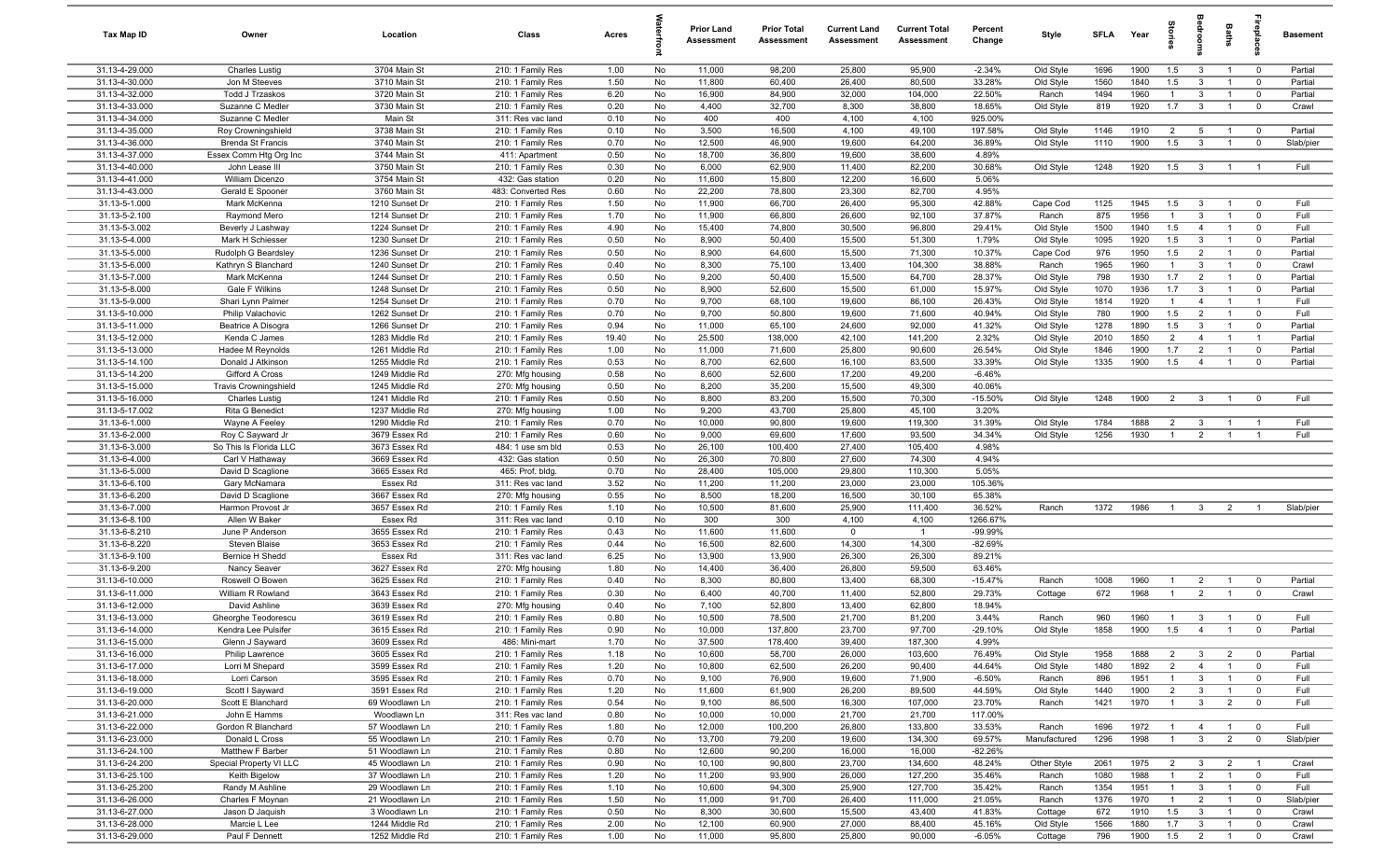| Tax Map ID                       | Owner                               | Location                         | Class                                  | Acres         |           | Prior Land<br><b>Assessment</b> | <b>Prior Total</b><br>Assessment | <b>Current Land</b><br>Assessment | <b>Current Total</b><br><b>Assessment</b> | Percent<br>Change  | Style                  | <b>SFLA</b>  | Year         | $\frac{1}{2}$                    |                                  | Baths                            | -8                            | <b>Basement</b>    |
|----------------------------------|-------------------------------------|----------------------------------|----------------------------------------|---------------|-----------|---------------------------------|----------------------------------|-----------------------------------|-------------------------------------------|--------------------|------------------------|--------------|--------------|----------------------------------|----------------------------------|----------------------------------|-------------------------------|--------------------|
| 31.13-6-30.000                   | Judy L Hoskins                      | 1258 Middle Rd                   | 210: 1 Family Res                      | 1.10          | No        | 11,200                          | 62,900                           | 25,900                            | 90,200                                    | 43.40%             | Cape Cod               | 1484         | 1950         | 1.5                              | $\mathbf{3}$                     | $\overline{1}$                   | $\overline{\mathbf{0}}$       | Partial            |
| 31.13-6-30.000/1                 | Judy L Hoskins                      | 1260 Middle Rd                   | 270: Mfg housing                       | 0.01          | No        | 100                             | 16,400                           | 12,000                            | 30,000                                    | 82.93%             |                        |              |              |                                  |                                  |                                  |                               |                    |
| 31.13-6-31.000                   | Michael B Lindsay                   | 1266 Middle Rd                   | 210: 1 Family Res                      | 0.84          | No        | 9,800                           | 126,800                          | 22,500                            | 184,800                                   | 45.74%             | Cape Cod               | 1862         | 1947         | 1.7                              | $\overline{3}$                   | $\overline{2}$                   | $\overline{\mathbf{0}}$       | Full               |
| 31.13-6-32.100                   | Gary McNamara                       | 1278 Middle Rd                   | 311: Res vac land                      | 1.58          | No        | 8,600                           | 8,600                            | 20,700                            | 20,700                                    | 140.70%            |                        |              |              |                                  |                                  |                                  |                               |                    |
| 31.13-6-32.200<br>31.13-6-33.000 | Gary McNamara                       | 1282 Middle Rd<br>3629 Essex Rd  | 210: 1 Family Res                      | 1.89          | No        | 12,100                          | 120,800<br>9,900                 | 26,900<br>14,300                  | 131,300<br>14,300                         | 8.69%<br>44.44%    | Old Style              | 2108         | 1800         | $\overline{2}$                   | $\overline{4}$                   | $\overline{1}$                   | $\overline{0}$                | Full               |
| 31.13-7-1.000                    | William F Sayward<br>Daniel Belzile | 18 Woodlawn Ln                   | 311: Res vac land<br>210: 1 Family Res | 0.68<br>0.80  | No<br>No  | 9,900<br>10,000                 | 143,000                          | 21,700                            | 191,800                                   | 34.13%             | Split Level            | 2809         | 1980         | $\overline{1}$                   | $\overline{3}$                   | $\overline{1}$                   | $\overline{0}$                | Partial            |
| 31.13-7-2.000                    | Roger A Sayward                     | 24 Woodlawn Ln                   | 210: 1 Family Res                      | 0.70          | No        | 9,600                           | 78,100                           | 19,600                            | 102,500                                   | 31.24%             | Ranch                  | 888          | 1979         | $\overline{1}$                   | $\overline{2}$                   | $\overline{1}$                   | $\overline{0}$                | Crawl              |
| 31.13-7-3.000                    | John Ball                           | 30 Woodlawn Ln                   | 210: 1 Family Res                      | 0.60          | No        | 9,100                           | 77,000                           | 17,600                            | 98,000                                    | 27.27%             | Ranch                  | 1232         | 1960         | $\overline{1}$                   | $\mathbf{3}$                     | $\overline{1}$                   | $\mathbf 0$                   | Full               |
| 31.13-7-4.000                    | <b>Edgar Polhemus</b>               | 36 Woodlawn Ln                   | 210: 1 Family Res                      | 1.40          | No        | 11,800                          | 84,300                           | 26,300                            | 112,500                                   | 33.45%             | Ranch                  | 1200         | 1966         | $\overline{1}$                   | $\mathbf{3}$                     | $\overline{1}$                   | $\overline{0}$                | Full               |
| 31.13-7-5.000                    | <b>Richard Provost</b>              | 46 Woodlawn Ln                   | 210: 1 Family Res                      | 0.60          | No        | 9,500                           | 68,800                           | 17,600                            | 68,800                                    | 0.00%              | Ranch                  | 1192         | 1964         | $\overline{1}$                   | $\mathbf{3}$                     | $\overline{1}$                   | $\overline{0}$                | Full               |
| 31.13-7-6.000                    | John H Lee                          | 50 Woodlawn Ln                   | 210: 1 Family Res                      | 0.50          | No        | 8,900                           | 71,300                           | 15,500                            | 90,700                                    | 27.21%             | Ranch                  | 1232         | 1970         | $\overline{1}$                   | $\mathbf{3}$                     | $\overline{1}$                   | $\overline{1}$                | Slab/pier          |
| 31.13-7-7.000                    | James F Baker Jr                    | 56 Woodlawn Ln                   | 210: 1 Family Res                      | 0.70          | No        | 9,800                           | 85,000                           | 19,600                            | 108,500                                   | 27.65%             | Ranch                  | 1560         | 1963         | $\overline{1}$                   | $\overline{4}$                   | $\overline{1}$                   | $\mathbf 0$                   | Full               |
| 31.13-7-8.000                    | Donald Hurlburt                     | 70 Woodlawn Ln                   | 210: 1 Family Res                      | 0.50          | No        | 8,500                           | 75,100                           | 15,500                            | 95,600                                    | 27.30%             | Ranch                  | 1200         | 1973         | $\overline{1}$                   | $\mathbf{3}$                     | $\overline{1}$                   | $\overline{0}$                | Full               |
| 31.13-8-1.000                    | Ramona R Young                      | 3575 Essex Rd                    | 210: 1 Family Res                      | 5.60          | No        | 16,200                          | 93,900                           | 31,300                            | 120,000                                   | 27.80%             | Old Style              | 1334         | 1900         | $\overline{2}$                   | $\overline{4}$                   |                                  | $\mathbf 0$                   | Partial            |
| 31.13-9-1.000                    | Rebecca A Burt-Santillo             | 3563 Essex Rd                    | 210: 1 Family Res                      | 0.60          | No        | 8,700                           | 65,600                           | 17,600                            | 87,600                                    | 33.54%             | Old Style              | 1287         | 1900         | 2                                | $\mathbf{3}$                     |                                  | $\mathbf 0$                   | Partial            |
| 31.13-10-1.000                   | Colleen Sheehan                     | 3535 Essex Rd                    | 210: 1 Family Res                      | 1.08          | No        | 10,000                          | 74,600                           | 25,900                            | 100,800                                   | 35.12%             | Ranch                  | 1040         | 1957         | -1                               | $\overline{2}$                   |                                  | $\mathbf 0$                   | Full               |
| 31.13-11-1.000                   | Thelma Doty                         | 3544 Essex Rd                    | 270: Mfg housing                       | 11.76         | No        | 25,800                          | 95,800                           | 38,700                            | 111,300                                   | 16.18%             |                        |              |              |                                  |                                  |                                  |                               |                    |
| 31.13-11-2.000                   | Gary R Doty                         | 3554 Essex Rd                    | 210: 1 Family Res                      | 3.65          | No        | 14,000                          | 214,900                          | 29,000                            | 271,900                                   | 26.52%             | Contemporary           | 2624         | 1994<br>1900 | $\overline{2}$                   | $\overline{2}$                   | $\overline{2}$                   | $\overline{0}$<br>$\mathbf 0$ | Partial            |
| 31.13-11-3.000<br>31.13-11-4.000 | Claire LaPine<br>Matthew T Coonrod  | 3560 Essex Rd<br>3538 Essex Rd   | 210: 1 Family Res<br>210: 1 Family Res | 0.50<br>2.00  | No<br>No  | 8,200<br>11,500                 | 39,900<br>85,900                 | 15,500<br>27,000                  | 39,900<br>118,900                         | 0.00%<br>38.42%    | Old Style<br>Old Style | 1152<br>1763 | 1900         | 1.5<br>$\overline{2}$            | $\overline{2}$<br>$\overline{4}$ | $\overline{1}$                   | $\mathbf 0$                   | Partial<br>Partial |
| 31.13-11-5.000                   | <b>Brandywine Builders LLC</b>      | 3526 Essex Rd                    | 311: Res vac land                      | 3.24          | No        | 27,500                          | 82,500                           | 22,700                            | 22,700                                    | $-72.48%$          |                        |              |              |                                  |                                  |                                  |                               |                    |
| 31.14-1-1.100                    | <b>Boquette Farm Partners</b>       | Essex Rd                         | 311: Res vac land                      | 20.50         | No        | 9,800                           | 9,800                            | 9,800                             | 9,800                                     | 0.00%              |                        |              |              |                                  |                                  |                                  |                               |                    |
| 31.14-1-2.110                    | John Sheehan Jr                     | 3 Sheehans Way                   | 416: Mfg hsing pk                      | 30.75         | No        | 78,900                          | 236,800                          | 82,800                            | 248,600                                   | 4.98%              |                        |              |              |                                  |                                  |                                  |                               |                    |
| 31.14-1-2.120                    | John Sheehan Jr                     | Sheehans Way                     | 314: Rural vac<10                      | 3.00          | No        | 10,100                          | 10,100                           | 22,400                            | 22,400                                    | 121.78%            |                        |              |              |                                  |                                  |                                  |                               |                    |
| 31.14-1-2.130                    | John Sheehan Jr                     | Sheehans Way                     | 314: Rural vac<10                      | 2.00          | No        | 9,000                           | 9,000                            | 21,200                            | 21,200                                    | 135.56%            |                        |              |              |                                  |                                  |                                  |                               |                    |
| 31.14-1-2.200                    | John W Sheehan                      | 3442 Essex Rd                    | 210: 1 Family Res                      | 1.00          | No        | 18,600                          | 65,900                           | 25,800                            | 92,800                                    | 40.82%             | Old Style              | 1350         | 1915         | 1.5                              | $\overline{2}$                   | $\overline{1}$                   | $\mathbf 0$                   | Full               |
| 31.14-1-5.100                    | John Sheehan Jr                     | Essex Rd                         | 330: Vacant comm                       | 25.28         | No        | 24,800                          | 24,800                           | 20,200                            | 20,200                                    | $-18.55%$          |                        |              |              |                                  |                                  |                                  |                               |                    |
| 31.14-1-5.200                    | Paul White                          | 3502 Essex Rd                    | 444: Lumber yd/ml                      | 4.50          | No        | 9,900                           | 31,700                           | 10,400                            | 33,300                                    | 5.05%              |                        |              |              |                                  |                                  |                                  |                               |                    |
| 31.14-1-5.300                    | John Sheehan Jr                     | Essex Rd                         | 311: Res vac land                      | 1.19          | No        | 700                             | 700                              | 1,400                             | 1,400                                     | 100.00%            |                        |              |              |                                  |                                  |                                  |                               |                    |
| 31.14-1-7.000                    | <b>Terry Ball</b>                   | 3476 Essex Rd                    | 210: 1 Family Res                      | 4.88          | No        | 14,800                          | 86,500                           | 30,500                            | 119,600                                   | 38.27%             | Old Style              | 1700         | 1820         | 1.5                              | $\overline{3}$                   | $\overline{1}$                   | $\overline{0}$                | Full               |
| 31.14-2-1.002                    | <b>Boquette Farm Partners</b>       | 326 River Ln                     | 280: Multiple res                      | 300.00        | Yes       | 614,300                         | 940,100                          | 1,161,500                         | 1,200,000                                 | 27.65%             | Old Style              | 3830         | 1830         | 1.5                              | 5                                | $\overline{4}$                   | $\overline{2}$                | Partial            |
| 31.14-2-2.112                    | Peleax Partners                     | 290 River Ln                     | 250: Estate                            | 15.35         | No        | 35,300                          | 295,200                          | 37,300                            | 365,700                                   | 23.88%             | Old Style              | 4488         | 1820         | 1.5                              | 6                                | $\overline{4}$                   | $\mathbf{3}$                  | Partial            |
| 31.14-2-3.000<br>31.17-1-1.111   | Sylvia H Couling<br>Gail MacDougal  | 297 River Ln<br>3547 Essex Rd    | 260: Seasonal res<br>240: Rural res    | 3.20<br>11.75 | Yes<br>No | 316,500<br>19,200               | 367,900<br>79,900                | 525,300<br>38,700                 | 580,200<br>74,300                         | 57.71%<br>$-7.01%$ | Old Style<br>Ranch     | 1204<br>1176 | 1946<br>1965 | $\overline{1}$<br>$\overline{1}$ | $\mathbf{3}$<br>$\overline{4}$   | $\overline{2}$<br>$\overline{1}$ | $\overline{1}$<br>$\mathbf 0$ | Slab/pier<br>Full  |
| 31.17-1-1.112                    | Terry B Cross                       | 3543 Essex Rd                    | 210: 1 Family Res                      | 1.83          | No        | 11,300                          | 42,900                           | 26,800                            | 54,400                                    | 26.81%             | Ranch                  | 1368         | 1973         | $\overline{1}$                   | $\overline{2}$                   | $\overline{1}$                   | $\overline{0}$                | Crawl              |
| 31.17-1-1.120                    | Lonnie R Cross                      | 3553 Essex Rd                    | 210: 1 Family Res                      | 2.23          | No        | 12,300                          | 76,300                           | 27,300                            | 105,300                                   | 38.01%             | Other Style            | 1296         | 1990         | 1.5                              | $\overline{4}$                   | $\overline{1}$                   | $\overline{0}$                | Crawl              |
| 31.17-1-1.200                    | Frederick MacDougal                 | 3559 Essex Rd                    | 210: 1 Family Res                      | 2.00          | No        | 11,600                          | 55,000                           | 27,000                            | 75,200                                    | 36.73%             | Ranch                  | 1248         | 1986         | $\overline{1}$                   | $\mathbf{3}$                     | $\overline{1}$                   | $\mathbf 0$                   | Slab/pier          |
| 31.17-2-1.000                    | Joshua W Murphy                     | Middle Rd                        | 311: Res vac land                      | 10.30         | No        | 2,200                           | 2,200                            | 8,200                             | 8,200                                     | 272.73%            |                        |              |              |                                  |                                  |                                  |                               |                    |
| 31.17-3-1.111                    | Robert Burt                         | 16 Burt Way                      | 210: 1 Family Res                      | 2.00          | No        | 12,700                          | 109,100                          | 27,000                            | 143,900                                   | 31.90%             | Raised Ranch           | 2552         | 1968         | $\overline{1}$                   | $\overline{4}$                   | $\overline{2}$                   | $\mathbf 0$                   | Full               |
| 31.17-3-1.112                    | Warren King                         | 27 Burt Way                      | 270: Mfg housing                       | 1.60          | No        | 11,500                          | 33,300                           | 26,500                            | 47,500                                    | 42.64%             |                        |              |              |                                  |                                  |                                  |                               |                    |
| 31.17-3-1.121                    | Spencer Lobdell                     | 38 Burt Way                      | 270: Mfg housing                       | 0.87          | No        | 9,100                           | 22,000                           | 23,100                            | 30,000                                    | 36.36%             |                        |              |              |                                  |                                  |                                  |                               |                    |
| 31.17-3-1.122                    | Steven E Lobdell                    | 46 Burt Way                      | 210: 1 Family Res                      | 2.09          | No        | 11,700                          | 85,700                           | 27,100                            | 116,900                                   | 36.41%             | Ranch                  | 1144         | 1998         | $\mathbf{1}$                     | $\overline{3}$                   | $\overline{2}$                   | $\overline{0}$                | Crawl              |
| 31.17-3-1.200                    | Philip J Martin                     | 1200 Sunset Dr                   | 220: 2 Family Res                      | 7.00          | No        | 18,000                          | 86,600                           | 33,000                            | 113,900                                   | 31.52%             | Old Style              | 1848         | 1930         | $\overline{2}$                   | $\overline{4}$                   | $\overline{2}$                   | $\overline{0}$                | Full               |
| 31.17-3-2.000                    | Howard Wilson                       | Middle Rd                        | 311: Res vac land                      | 40.60         | No        | 38,500                          | 38,500                           | 57,500                            | 57,500                                    | 49.35%             |                        |              |              |                                  |                                  |                                  |                               |                    |
| 31.17-3-3.110                    | Wayne N Benedict                    | 1229 Middle Rd                   | 210: 1 Family Res                      | 1.40          | No        | 11,500                          | 73,400                           | 26,300                            | 125,000                                   | 70.30%             | Old Style              | 1769         | 1926         | 1.7                              | $5\overline{)}$                  | $\overline{1}$                   | $\overline{0}$                | Full               |
| 31.17-3-3.200                    | Wayne N Benedict                    | Middle Rd                        | 311: Res vac land                      | 0.70          | No        | 9,100                           | 9,100                            | 19,600                            | 19,600                                    | 115.38%            |                        |              |              |                                  |                                  |                                  |                               |                    |
| 31.17-3-4.000<br>31.17-3-5.100   | Peter W Sayward<br>Elton Barton     | 1213 Middle Rd<br>1201 Middle Rd | 210: 1 Family Res<br>270: Mfg housing  | 1.20<br>0.84  | No<br>No  | 11,200<br>9,800                 | 66,100<br>33,000                 | 26,000<br>22,500                  | 94,400<br>47,000                          | 42.81%<br>42.42%   | Old Style              | 989          | 1900         | 1.5                              | $\mathbf{3}$                     | $\overline{1}$                   | $\overline{0}$                | Full               |
| 31.17-3-5.200                    | Thomas J Wells                      | 1207 Middle Rd                   | 210: 1 Family Res                      | 0.85          | No        | 10,200                          | 67,100                           | 22,700                            | 93,800                                    | 39.79%             | Old Style              | 1702         | 1925         | $\overline{2}$                   | $\overline{4}$                   | $\overline{1}$                   | $\overline{0}$                | Full               |
| 31.17-3-6.000                    | Michael A Peden                     | 1195 Middle Rd                   | 210: 1 Family Res                      | 0.80          | No        | 10,000                          | 47,200                           | 21,700                            | 68,500                                    | 45.13%             | Old Style              | 1134         | 1925         | 1.5                              | $\overline{2}$                   | $\overline{1}$                   | $\overline{\mathbf{0}}$       | Crawl              |
| 31.17-3-7.000                    | Gerald Spooner                      | 1191 Middle Rd                   | 210: 1 Family Res                      | 1.06          | No        | 11,000                          | 61,200                           | 25,900                            | 69,600                                    | 13.73%             | Old Style              | 1751         | 1900         | 1.5                              | $\overline{4}$                   | $\mathbf{1}$                     | $\overline{0}$                | Crawl              |
| 31.17-3-8.000                    | Daniel T Sweatt                     | 1185 Middle Rd                   | 210: 1 Family Res                      | 1.00          | No        | 11,000                          | 84,900                           | 25,800                            | 116,000                                   | 36.63%             | Old Style              | 1323         | 1900         | 1.7                              | $\mathbf{3}$                     | $\overline{1}$                   | $\overline{0}$                | Crawl              |
| 31.17-3-9.000                    | Melvin J Root Jr                    | 1180 Middle Rd                   | 210: 1 Family Res                      | 1.10          | No        | 11,000                          | 78,200                           | 25,900                            | 109,600                                   | 40.15%             | Old Style              | 1337         | 1888         | 1.5                              | $\overline{\mathbf{3}}$          |                                  | $\mathbf 0$                   | Partial            |
| 31.17-3-10.000                   | Lori L Torrance                     | 1188 Middle Rd                   | 270: Mfg housing                       | 0.50          | No        | 7,900                           | 26,600                           | 15,500                            | 39,000                                    | 46.62%             |                        |              |              |                                  |                                  |                                  |                               |                    |
| 31.17-3-11.000                   | <b>Richard Calkins</b>              | 1192 Middle Rd                   | 210: 1 Family Res                      | 0.50          | No        | 8,900                           | 76,800                           | 15,500                            | 97,300                                    | 26.69%             | Ranch                  | 1200         | 1970         |                                  | $\mathbf{3}$                     |                                  | $\overline{0}$                | Full               |
| 31.17-3-12.000                   | Michael Young                       | 1198 Middle Rd                   | 210: 1 Family Res                      | 1.00          | No        | 11,000                          | 56,800                           | 25,800                            | 83,400                                    | 46.83%             | Old Style              | 1316         | 1925         | 1.5                              | $\mathbf{3}$                     | $\overline{2}$                   | $\mathbf 0$                   | Full               |
| 31.17-3-13.000                   | Barbara Cabelus                     | 1204 Middle Rd                   | 210: 1 Family Res                      | 1.00          | No        | 11,000                          | 57,900                           | 25,800                            | 84,800                                    | 46.46%             | Old Style              | 1400         | 1925         | 1.5                              | $\overline{3}$                   | $\overline{1}$                   | $\overline{0}$                | Full               |
| 31.17-3-14.000                   | Clarence W Helms                    | 1206 Middle Rd                   | 270: Mfg housing                       | 0.60          | No        | 8,600                           | 18,000                           | 17,600                            | 31,900                                    | 77.22%             |                        |              |              |                                  |                                  |                                  |                               |                    |
| 31.17-3-15.000                   | <b>Marion Helms</b>                 | 1210 Middle Rd                   | 220: 2 Family Res                      | 1.40          | No        | 11,500                          | 77,800                           | 26,300                            | 109,500                                   | 40.75%             | Old Style              | 1928         | 1880         | 1.5                              | $5\overline{5}$                  | $\overline{2}$                   | $\overline{\mathbf{0}}$       | Partial            |
| 31.17-3-16.000                   | James A Provost                     | 1216 Middle Rd                   | 210: 1 Family Res                      | 0.50          | No        | 8,300                           | 50,500                           | 15,500                            | 68,100                                    | 34.85%             | Old Style              | 1176         | 1908         | 1.5                              | $\overline{2}$                   | $\overline{2}$                   | $\overline{0}$                | Partial            |
| 31.17-3-17.000                   | Paula J Calkins                     | 1220 Middle Rd                   | 210: 1 Family Res                      | 0.50          | No        | 8,700                           | 68,200                           | 15,500                            | 89,400                                    | 31.09%             | Old Style              | 1122         | 1910         | 1.5                              | $\overline{3}$                   | $\overline{1}$                   | $\overline{0}$                | Full               |
| 31.17-3-18.000<br>31.17-3-19.000 | Roy Sayward<br>Christel M MacDougal | 1222 Middle Rd<br>1226 Middle Rd | 210: 1 Family Res<br>210: 1 Family Res | 0.50<br>0.60  | No<br>No  | 8,200<br>9,100                  | 63,900<br>51,700                 | 15,500<br>17,600                  | 84,800<br>55,900                          | 32.71%<br>8.12%    | Old Style<br>Old Style | 2038<br>941  | 1900<br>1930 | 2<br>$\overline{1}$              | $\overline{4}$<br>$\overline{2}$ | $\overline{1}$<br>$\overline{1}$ | $\mathbf 0$<br>$\mathbf 0$    | Full<br>Full       |
|                                  |                                     |                                  |                                        |               |           |                                 |                                  |                                   |                                           |                    |                        |              |              |                                  |                                  |                                  |                               |                    |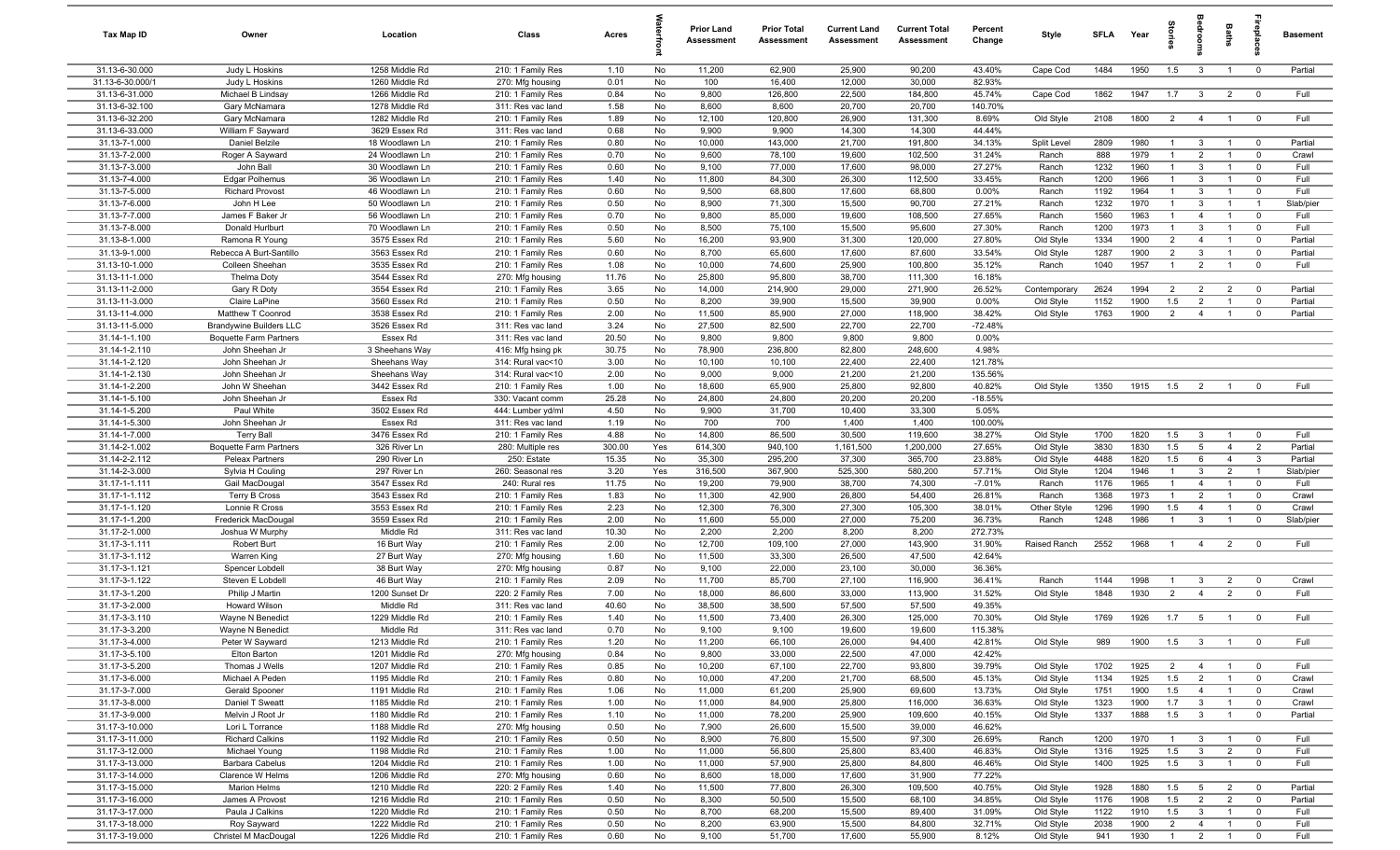| Tax Map ID                       | Owner                                  | Location                         | Class                                  | Acres        |            | <b>Prior Land</b><br><b>Assessment</b> | <b>Prior Total</b><br>Assessment | <b>Current Land</b><br>Assessment | <b>Current Total</b><br><b>Assessment</b> | Percent<br>Change      | Style                    | <b>SFLA</b>  | Year         |                       |                                | <b>Baths</b>                     | ę                                | <b>Basement</b>   |
|----------------------------------|----------------------------------------|----------------------------------|----------------------------------------|--------------|------------|----------------------------------------|----------------------------------|-----------------------------------|-------------------------------------------|------------------------|--------------------------|--------------|--------------|-----------------------|--------------------------------|----------------------------------|----------------------------------|-------------------|
| 31.17-3-20.100                   | Wanda Wade                             | 2 Woodlawn Ln                    | 210: 1 Family Res                      | 0.59         | No         | 8,600                                  | 17,600                           | 17,400                            | 21,300                                    | 21.02%                 | Cottage                  | 400          | 1965         | $\overline{1}$        | $\overline{1}$                 | $\overline{1}$                   | $\overline{0}$                   | Slab/pier         |
| 31.17-3-20.200                   | Vaughan Jaquish                        | 1232 Middle Rd                   | 220: 2 Family Res                      | 1.45         | No         | 11,000                                 | 55,000                           | 26,300                            | 58,000                                    | 5.45%                  | Old Style                | 1939         | 1905         | 1.5                   | 5                              | $\overline{2}$                   | $\mathbf 0$                      | Full              |
| 31.17-3-20.300                   | Beth A King                            | 1230 Middle Rd                   | 210: 1 Family Res                      | 2.65         | No         | 12,300                                 | 71,800                           | 27,800                            | 85,100                                    | 18.52%                 | Ranch                    | 1232         | 1999         | $\overline{1}$        | $\mathbf{3}$                   | $\overline{2}$                   | $\mathbf 0$                      | Crawl             |
| 31.17-3-20.400                   | Wendy Ball                             | Middle Rd                        | 311: Res vac land                      | 4.78         | No         | 12,100                                 | 12,100                           | 24,500                            | 24,500                                    | 102.48%                |                          |              |              |                       |                                |                                  |                                  |                   |
| 31.17-3-20.500                   | Dirk Jaquish                           | Middle Rd                        | 311: Res vac land                      | 2.71         | No         | 9,800                                  | 9,800                            | 17,100                            | 17,100                                    | 74.49%                 |                          |              |              |                       |                                |                                  |                                  |                   |
| 31.17-3-21.111<br>31.17-3-21.112 | Lucille Richard<br>Daniel J Belzile Sr | Woodlawn Ln<br>109 Woodlawn Ln   | 311: Res vac land<br>311: Res vac land | 3.96<br>2.52 | No<br>No   | 18,000<br>16,800                       | 18,000<br>16,800                 | 29,400<br>27,600                  | 29,400<br>27,600                          | 63.33%<br>64.29%       |                          |              |              |                       |                                |                                  |                                  |                   |
| 31.17-3-21.120                   | Daniel J Belzile Jr                    | 115 Woodlawn Ln                  | 210: 1 Family Res                      | 0.53         | No         | 33,000                                 | 164,900                          | 16,100                            | 121,900                                   | $-26.08%$              | Ranch                    | 1200         | 2000         | $\overline{1}$        | $\mathbf 0$                    | $\mathbf 0$                      | $\overline{0}$                   | Full              |
| 31.17-3-21.200                   | Morris Shepard                         | 105 Woodlawn Ln                  | 270: Mfg housing                       | 0.69         | No         | 8,500                                  | 57,100                           | 19,400                            | 45,400                                    | $-20.49%$              |                          |              |              |                       |                                |                                  |                                  |                   |
| 31.17-3-22.000                   | Sheila M McKenna                       | 74 Woodlawn Ln                   | 210: 1 Family Res                      | 0.50         | No         | 8,900                                  | 63,800                           | 15,500                            | 78,700                                    | 23.35%                 | Ranch                    | 960          | 1974         | $\overline{1}$        | $\overline{2}$                 | $\overline{1}$                   | $\overline{0}$                   | Full              |
| 31.17-3-23.000                   | <b>Timothy Jacques</b>                 | 84 Woodlawn Ln                   | 210: 1 Family Res                      | 0.90         | No         | 10,600                                 | 124,900                          | 23,700                            | 162,900                                   | 30.42%                 | Raised Ranch             | 3117         | 1976         | $\overline{1}$        | $\overline{4}$                 | $\overline{1}$                   | $\overline{0}$                   | Full              |
| 31.17-3-24.000                   | Gerald S Pierce                        | 92 Woodlawn Ln                   | 210: 1 Family Res                      | 0.70         | No         | 9,700                                  | 87,400                           | 19,600                            | 113,400                                   | 29.75%                 | Ranch                    | 1120         | 1974         | $\overline{1}$        | $\overline{2}$                 | $\overline{1}$                   | $\overline{1}$                   | Full              |
| 31.17-3-25.000                   | Scott E Blanchard                      | Woodlawn Ln                      | 311: Res vac land                      | 0.49         | No         | 8,800                                  | 8,800                            | 15,500                            | 15,500                                    | 76.14%                 |                          |              |              |                       |                                |                                  |                                  |                   |
| 31.17-3-26.000                   | Mark Schiesser                         | Woodlawn Ln                      | 311: Res vac land                      | 0.50         | No         | 8,800                                  | 8,800                            | 15,500                            | 15,500                                    | 76.14%                 |                          |              |              |                       |                                |                                  |                                  |                   |
| 31.17-3-27.000                   | Kathleen A Blanchard                   | Woodlawn Ln                      | 311: Res vac land                      | 1.00         | No         | 11,000                                 | 11,000                           | 20,000                            | 20,000                                    | 81.82%                 |                          |              |              |                       |                                |                                  |                                  |                   |
| 31.17-3-28.000                   | Wanda M Young                          | 89 Woodlawn Ln                   | 210: 1 Family Res                      | 0.50         | No         | 19,800                                 | 139,800                          | 15,500                            | 149,400                                   | 6.87%                  | Cape Cod                 | 1556         | 2003         | $\overline{2}$        | $\overline{\mathbf{3}}$        | $\overline{2}$                   | $\overline{0}$                   | Full              |
| 31.17-3-29.001                   | Wayne A Stoker                         | Middle Rd                        | 311: Res vac land                      | 0.10         | No         | 2,200                                  | 2,200                            | 2,200                             | 2,200                                     | 0.00%                  |                          |              |              |                       |                                |                                  |                                  |                   |
| 31.17-3-30.029                   | Lucille Richard                        | 93 Woodlawn Ln                   | 210: 1 Family Res                      | 1.79         | No         | 11,300                                 | 103,700                          | 26,700                            | 135,800                                   | 30.95%                 | Ranch                    | 1380         | 1976         | $\overline{1}$        | $\mathbf{3}$                   | $\overline{2}$                   | $\overline{1}$                   | Full              |
| 31.17-3-31.232                   | Cecile E McVicker                      | 97 Woodlawn Ln                   | 210: 1 Family Res                      | 1.20         | No         | 11,300                                 | 94,300                           | 26,000                            | 110,600                                   | 17.29%                 | Ranch                    | 1440         | 1978         | -1                    | $\overline{3}$                 | $\overline{2}$                   | $\mathbf 0$                      | Full              |
| 31.17-3-32.002                   | Harmon Provost                         | 1161 Middle Rd                   | 270: Mfg housing                       | 0.40         | No         | 7,200                                  | 48,400                           | 13,400                            | 29,200                                    | $-39.67%$              |                          |              |              |                       |                                |                                  |                                  |                   |
| 31.17-3-33.100                   | Robert Lincoln                         | 1184 Middle Rd                   | 210: 1 Family Res                      | 2.20         | No         | 18,500                                 | 82,500                           | 27,200                            | 86,600                                    | 4.97%                  | Ranch                    | 1150         | 1951         | $\overline{1}$        | $\overline{\mathbf{3}}$        | $\overline{1}$                   | $\overline{0}$                   | Partial           |
| 31.17-3-33.200                   | David R Lincoln                        | Middle Rd                        | 322: Rural vac>10                      | 17.20        | No         | 25,000                                 | 25,000                           | 39,400                            | 39,400                                    | 57.60%                 |                          |              |              |                       |                                |                                  |                                  |                   |
| 31.17-3-34.100<br>31.17-3-34.200 | David R Lincoln                        | 1164 Middle Rd                   | 322: Rural vac>10                      | 21.58        | No         | 21,600                                 | 21,600                           | 35,400                            | 35,400                                    | 63.89%<br>35.80%       | Ranch                    | 1040         | 1989         | $\overline{1}$        |                                | $\overline{1}$                   | $\overline{0}$                   | Full              |
| 31.17-3-35.000                   | June F Lincoln<br>John Lease III       | 1168 Middle Rd<br>1158 Middle Rd | 210: 1 Family Res<br>210: 1 Family Res | 1.30<br>1.40 | No<br>No   | 11,400<br>11,100                       | 91,900<br>56,400                 | 26,200<br>26,300                  | 124,800<br>79,700                         | 41.31%                 | Old Style                | 1302         | 1900         | 1.5                   | $\mathbf{3}$<br>$\overline{4}$ | $\overline{1}$                   | $\mathbf 0$                      | Partial           |
| 31.17-3-36.000                   | Dorothy S Jacques                      | 1152 Middle Rd                   | 210: 1 Family Res                      | 0.52         | No         | 8,700                                  | 74,700                           | 15,900                            | 121,000                                   | 61.98%                 | Old Style                | 1440         | 1900         | $\overline{2}$        | $\mathbf{3}$                   | $\overline{1}$                   | $\mathbf 0$                      | Full              |
| 31.17-3-37.000                   | William Mero                           | 1146 Middle Rd                   | 210: 1 Family Res                      | 0.60         | No         | 8,900                                  | 62,900                           | 17,600                            | 80,600                                    | 28.14%                 | Ranch                    | 864          | 1957         | $\overline{1}$        | $\mathbf{3}$                   | $\overline{1}$                   | $\mathbf 0$                      | Full              |
| 31.17-3-38.111                   | William E Gay                          | 1142 Middle Rd                   | 270: Mfg housing                       | 1.20         | No         | 10,700                                 | 40,700                           | 26,000                            | 65,500                                    | 60.93%                 |                          |              |              |                       |                                |                                  |                                  |                   |
| 31.17-3-38.112                   | Eric R Kingson                         | 1136 Middle Rd                   | 210: 1 Family Res                      | 28.40        | No         | 30,000                                 | 73,800                           | 47,800                            | 104,000                                   | 40.92%                 | Old Style                | 1188         | 1925         | 1.5                   | $\overline{4}$                 | $\overline{1}$                   | $\overline{0}$                   | Partial           |
| 31.17-3-38.120                   | Jeffrey G Hamms                        | 1122 Middle Rd                   | 210: 1 Family Res                      | 1.38         | No         | 11,500                                 | 86,500                           | 26,300                            | 91,100                                    | 5.32%                  | Ranch                    | 1416         | 1985         | $\mathbf{1}$          | $\overline{2}$                 |                                  | $\overline{0}$                   | Slab/pier         |
| 31.17-3-38.200                   | William G Mero                         | 1108 Middle Rd                   | 210: 1 Family Res                      | 1.80         | No         | 11,900                                 | 104,100                          | 26,800                            | 140,500                                   | 34.97%                 | Ranch                    | 1272         | 1985         | $\mathbf{1}$          | $\mathbf{3}$                   | $\overline{2}$                   | $\overline{0}$                   | Slab/pier         |
| 31.17-3-39.000                   | Daniel King                            | 1102 Middle Rd                   | 210: 1 Family Res                      | 3.00         | No         | 13,300                                 | 86,700                           | 28,200                            | 91,500                                    | 5.54%                  | Old Style                | 882          | 1926         | $\overline{1}$        | 2                              | $\overline{1}$                   | $\overline{0}$                   | Full              |
| 31.17-3-40.110                   | Mary Wade                              | 1096 Middle Rd                   | 240: Rural res                         | 21.70        | No         | 25,300                                 | 104,300                          | 42,400                            | 138,500                                   | 32.79%                 | Ranch                    | 1650         | 1977         | $\overline{1}$        | $\overline{2}$                 | $\overline{1}$                   | $\overline{0}$                   | Slab/pier         |
| 31.17-3-40.120                   | Jeff A Wade                            | 1098 Middle Rd                   | 270: Mfg housing                       | 7.70         | No         | 17,800                                 | 49,900                           | 33,800                            | 64,700                                    | 29.66%                 |                          |              |              |                       |                                |                                  |                                  |                   |
| 31.17-3-40.200                   | Dale Boardman                          | 1058 Middle Rd                   | 240: Rural res                         | 15.00        | No         | 25,800                                 | 122,300                          | 42,600                            | 169,400                                   | 38.51%                 | Old Style                | 1968         | 1930         | 1.5                   | $\overline{4}$                 | $\overline{1}$                   | $\overline{0}$                   | Full              |
| 31.17-3-41.110                   | Vicki Dickerson                        | 1177 Middle Rd                   | 210: 1 Family Res                      | 42.20        | No         | 33,000                                 | 109,900                          | 52,600                            | 149,900                                   | 36.40%                 | Old Style                | 2570         | 1940         | 2.7                   | $\mathbf{3}$                   | $\overline{2}$                   | $\overline{1}$                   | Full              |
| 31.17-3-41.120<br>31.17-3-41.130 | Wayne A Stoker                         | Middle Rd<br>Middle Rd           | 311: Res vac land                      | 0.20         | No         | 5,600                                  | 5,600<br>6,500                   | 800<br>1,100                      | 800                                       | $-85.71%$<br>$-83.08%$ |                          |              |              |                       |                                |                                  |                                  |                   |
| 31.17-3-41.200                   | Wayne A Stoker<br>Randy C Dickerson    | 1173 Middle Rd                   | 311: Res vac land<br>210: 1 Family Res | 0.26<br>1.23 | No<br>No   | 6,500<br>10,600                        | 98,200                           | 26,100                            | 1,100<br>125,300                          | 27.60%                 | Colonial                 | 1632         | 1982         | $\overline{2}$        | $\overline{3}$                 | $\overline{2}$                   | - 1                              | Slab/pier         |
| 31.17-3-42.000                   | Leroy Crowningshield                   | 1131 Middle Rd                   | 210: 1 Family Res                      | 2.20         | No         | 12,200                                 | 107,700                          | 27,200                            | 143,200                                   | 32.96%                 | Ranch                    | 1196         | 1977         | $\overline{1}$        | $\overline{2}$                 | $\overline{1}$                   | $\overline{0}$                   | Crawl             |
| 31.17-3-43.000                   | John J Martin                          | 1139 Middle Rd                   | 210: 1 Family Res                      | 2.20         | No         | 12,200                                 | 60,100                           | 27,200                            | 87,400                                    | 45.42%                 | Old Style                | 1351         | 1900         | 1.7                   | $\overline{3}$                 |                                  | $\mathbf 0$                      | Partial           |
| 31.17-3-44.000                   | Wayne Stoker                           | 1149 Middle Rd                   | 210: 1 Family Res                      | 1.00         | No         | 10,500                                 | 49,500                           | 25,800                            | 68,700                                    | 38.79%                 | Old Style                | 940          | 1900         | 1.5                   | $\overline{4}$                 | $\overline{1}$                   | $\overline{0}$                   | Full              |
| 31.18-1-1.100                    | John Sheehan Jr                        | 3529 Essex Rd                    | 449: Warehouse                         | 37.70        | No         | 78,500                                 | 140,000                          | 82,400                            | 147,000                                   | 5.00%                  |                          |              |              |                       |                                |                                  |                                  |                   |
| 31.18-1-1.200                    | Colleen Sheehan                        | Essex Rd                         | 322: Rural vac>10                      | 32.80        | No         | 24,600                                 | 24,600                           | 58,200                            | 58,200                                    | 136.59%                |                          |              |              |                       |                                |                                  |                                  |                   |
| 31.18-1-2.200                    | Eugene Robare                          | Essex Rd                         | 314: Rural vac<10                      | 9.67         | No         | 7,600                                  | 7,600                            | 5,900                             | 5,900                                     | $-22.37%$              |                          |              |              |                       |                                |                                  |                                  |                   |
| 31.18-1-3.000                    | Harriet V Robare                       | 3453 Essex Rd                    | 210: 1 Family Res                      | 1.00         | No         | 10,400                                 | 37,500                           | 25,800                            | 80,000                                    | 113.33%                | Old Style                | 1600         | 1900         | 1.5                   | $\mathbf{3}$                   | $\overline{1}$                   | $\overline{0}$                   | Partial           |
| 31.18-1-4.000                    | Evelyn Baker                           | 3405 Essex Rd                    | 270: Mfg housing                       | 0.40         | No         | 7,400                                  | 16,900                           | 13,400                            | 29,200                                    | 72.78%                 |                          |              |              |                       |                                |                                  |                                  |                   |
| 31.18-1-5.000                    | Nelson C Labbe                         | Essex Rd                         | 321: Abandoned ag                      | 24.50        | No         | 24,000                                 | 24,000                           | 38,800                            | 38,800                                    | 61.67%                 |                          |              |              |                       |                                |                                  |                                  |                   |
| 31.18-1-6.000                    | Luther Rouse                           | Essex Rd                         | 311: Res vac land                      | 0.40         | No         | 7,200                                  | 7,200                            | 13,400                            | 13,400                                    | 86.11%                 |                          |              |              |                       |                                |                                  |                                  |                   |
| 31.18-1-7.100                    | Michael M Leslie                       | 3414 Essex Rd                    | 210: 1 Family Res                      | 8.00         | No         | 52,500                                 | 133,700                          | 52,500                            | 133,700                                   | 0.00%                  | Old Style                | 1539         | 1860         | 1.5                   | $\mathbf{3}$                   | $\overline{1}$                   | $\overline{1}$                   | Full              |
| 31.18-1-7.300                    | Paddie M Rarick                        | 3388 Essex Rd                    | 240: Rural res                         | 23.00        | Yes        | 165,000                                | 357,300                          | 244,400                           | 500,900                                   | 40.19%                 | Contemporary             | 3264         | 2002         | 1.7                   | $\overline{4}$                 | $\mathbf{3}$                     | $\overline{0}$                   | Full              |
| 31.18-1-8.110<br>31.18-1-8.120   | Renee A Rosch-Lewis<br>Jacob A Dresden | 3350 Essex Rd<br>3338 Essex Rd   | 210: 1 Family Res<br>260: Seasonal res | 4.77<br>4.08 | Yes<br>Yes | 259,400<br>186,000                     | 341,000<br>253,000               | 362,700<br>232,600                | 498,600<br>304,100                        | 46.22%<br>20.20%       | Contemporary<br>Bungalow | 1652<br>1184 | 1994<br>1900 | 1.5<br>$\overline{1}$ | $\overline{3}$<br>$\mathbf{3}$ | $\overline{2}$<br>$\overline{2}$ | $\overline{0}$<br>$\overline{1}$ | Full<br>Slab/pier |
| 31.18-1-8.200                    | Helen F Schwarz                        | 3352 Essex Rd                    | 312: Vac w/imprv                       | 5.35         | Yes        | 153,800                                | 192,300                          | 222,700                           | 258,100                                   | 34.22%                 |                          |              |              |                       |                                |                                  |                                  |                   |
| 31.18-1-9.000                    | Peter B OBrien                         | 3280 Essex Rd                    | 210: 1 Family Res                      | 5.70         | Yes        | 244,600                                | 302,800                          | 244,600                           | 302,800                                   | 0.00%                  | Ranch                    | 978          | 1969         | $\overline{1}$        | $\overline{2}$                 | $\overline{2}$                   | $\overline{0}$                   | Crawl             |
| 31.18-1-10.110                   | Reginald Bedell                        | 3311 Essex Rd                    | 240: Rural res                         | 290.00       | No         | 202,200                                | 375,400                          | 189,700                           | 235,700                                   | $-37.21%$              |                          |              |              |                       |                                |                                  |                                  |                   |
| 31.18-1-10.120                   | Mark S Shephard                        | 13 Owens Way                     | 210: 1 Family Res                      | 6.53         | Yes        | 262,500                                | 452,100                          | 350,400                           | 608,000                                   | 34.48%                 | Colonial                 | 2544         | 1994         | $\overline{2}$        | $\mathbf{3}$                   | $\mathbf{3}$                     | $\overline{\mathbf{0}}$          | Full              |
| 31.18-1-10.130                   | <b>Barry Cook</b>                      | 3 Owens Way                      | 210: 1 Family Res                      | 4.29         | Yes        | 157,400                                | 552,200                          | 244,000                           | 629,300                                   | 13.96%                 | Contemporary             | 2721         | 1998         | 1.5                   | $\overline{4}$                 | $\overline{4}$                   | $\overline{2}$                   | Full              |
| 31.18-1-10.140                   | Curt M Snyder                          | 14 Apple Orchard Way             | 210: 1 Family Res                      | 6.01         | Yes        | 260,000                                | 391,100                          | 260,000                           | 391,100                                   | 0.00%                  |                          |              |              |                       |                                |                                  |                                  |                   |
| 31.18-1-10.150                   | Richard J DeNeale                      | Essex Rd                         | 313: Watrfrnt vac                      | 4.09         | Yes        | 203,700                                | 203,700                          | 233,200                           | 233,200                                   | 14.48%                 |                          |              |              |                       |                                |                                  |                                  |                   |
| 31.18-1-10.160                   | Marshall G Neely                       | 45 Apple Orchard Way             | 312: Vac w/imprv                       | 6.14         | Yes        | 280,900                                | 466,500                          | 280,900                           | 466,500                                   | 0.00%                  |                          |              |              |                       |                                |                                  |                                  |                   |
| 31.18-1-10.200                   | Barbara K Moses                        | 3295 Essex Rd                    | 210: 1 Family Res                      | 8.16         | No         | 43,500                                 | 173,100                          | 34,400                            | 167,500                                   | $-3.24%$               | Old Style                | 3058         | 1800         | 1.7                   | 6                              | $\overline{2}$                   | $\overline{2}$                   | Full              |
| 31.18-1-11.000                   | Anthony J Lesperance                   | 92 Creative Way                  | 210: 1 Family Res                      | 8.95         | No         | 48,500                                 | 115,500                          | 29,500                            | 29,500                                    | $-74.46%$              |                          |              |              |                       |                                |                                  |                                  |                   |
| 31.18-1-12.000                   | James Burt                             | 3421 Essex Rd                    | 270: Mfg housing                       | 0.21         | No         | 5,700                                  | 19,100                           | 8,700                             | 31,800                                    | 66.49%                 |                          |              |              |                       |                                |                                  |                                  |                   |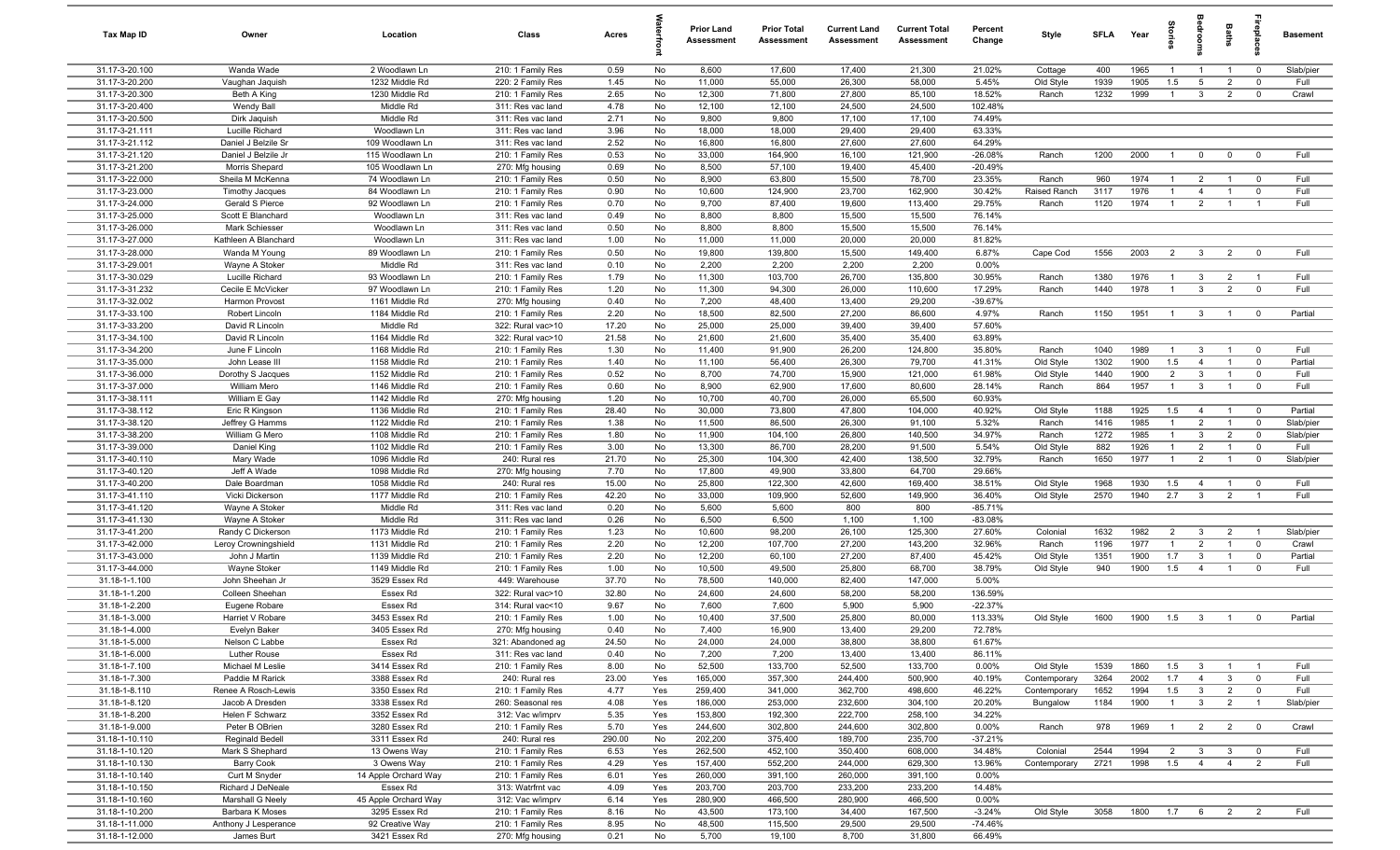| Tax Map ID                     | Owner                                     | Location                                     | Class                                  | Acres          |          | <b>Prior Land</b><br>Assessment | <b>Prior Total</b><br>Assessment | <b>Current Land</b><br>Assessment | <b>Current Total</b><br>Assessment | Percent<br>Change | Style            | <b>SFLA</b> | Year         | Stories                          | droom                            | Baths                            |                               | <b>Basement</b> |
|--------------------------------|-------------------------------------------|----------------------------------------------|----------------------------------------|----------------|----------|---------------------------------|----------------------------------|-----------------------------------|------------------------------------|-------------------|------------------|-------------|--------------|----------------------------------|----------------------------------|----------------------------------|-------------------------------|-----------------|
| 31.18-1-13.100                 | John Sheehan Jr                           | Essex Rd                                     | 311: Res vac land                      | 0.50           | No       | 1,000                           | 1,000                            | 600                               | 600                                | $-40.00%$         |                  |             |              |                                  |                                  |                                  |                               |                 |
| 31.18-1-13.200                 | <b>Brett A Lee</b>                        | 3425 Essex Rd                                | 210: 1 Family Res                      | 2.54           | No       | 15,200                          | 64,700                           | 27,600                            | 90,900                             | 40.49%            | Manufactured     | 1296        | 1994         | $\overline{1}$                   | $\mathbf{3}$                     | 2                                | $\overline{0}$                | Full            |
| 31.18-1-13.300                 | John Sheehan Jr                           | Essex Rd                                     | 311: Res vac land                      | 2.70           | No       | 15,200                          | 15,200                           | 22,000                            | 22,000                             | 44.74%            |                  |             |              |                                  |                                  |                                  |                               |                 |
| 31.18-1-13.400                 | John Sheehan Jr                           | Essex Rd                                     | 311: Res vac land                      | 2.00           | No       | 13,900                          | 13,900                           | 21,200                            | 21,200                             | 52.52%            |                  |             |              |                                  |                                  |                                  |                               |                 |
| 31.18-1-13.500<br>39.1-1-1.100 | Diane Parry<br>Leamon Moran               | 3439 Essex Rd<br>Reber Rd                    | 210: 1 Family Res<br>105: Vac farmland | 21.10<br>56.18 | No<br>No | 38,100<br>55,700                | 142,100<br>82,500                | 41,900<br>66,800                  | 184,900<br>97,400                  | 30.12%<br>18.06%  | Cape Cod         | 1728        | 1987         | 1.5                              | $\overline{3}$                   | $\overline{1}$                   | $\overline{0}$                | Crawl           |
| 39.1-1-1.200                   | Bryon S Moran                             | 549 Reber Rd                                 | 240: Rural res                         | 12.10          | No       | 22,100                          | 104,500                          | 33,300                            | 123,300                            | 17.99%            |                  |             |              |                                  |                                  |                                  |                               |                 |
| 39.1-1-1.300                   | Rodney S Moran                            | 471 Reber Rd                                 | 240: Rural res                         | 31.00          | No       | 55,600                          | 101,900                          | 55,600                            | 98,500                             | $-3.34%$          | Ranch            | 1344        | 1994         | $\overline{1}$                   | $\mathbf{3}$                     | $\overline{2}$                   | $\overline{0}$                | Full            |
| 39.1-1-2.000                   | Aaron Valachovic                          | 563 Reber Rd                                 | 210: 1 Family Res                      | 3.00           | No       | 20,000                          | 77,000                           | 27,400                            | 87,800                             | 14.03%            | Old Style        | 1314        | 1900         | 1.5                              | $\overline{3}$                   | $\overline{1}$                   | $\mathbf 0$                   | Partial         |
| 39.1-1-3.000                   | Leamon Moran                              | 540 Reber Rd                                 | 210: 1 Family Res                      | 0.80           | No       | 14,300                          | 61,700                           | 21,000                            | 67,900                             | 10.05%            | Ranch            | 728         | 1980         | $\mathbf{1}$                     | $\overline{2}$                   |                                  | $\mathbf 0$                   | Full            |
| 39.1-1-4.110                   | Alton T Wrisley                           | 496 Reber Rd                                 | 112: Dairy farm                        | 137.40         | No       | 118,900                         | 210,100                          | 141,600                           | 259,500                            | 23.51%            | Old Style        | 2121        | 1850         | 1.5                              | 5                                | $\overline{2}$                   | $\overline{1}$                | Partial         |
| 39.1-1-4.120                   | Phyllis W Gibbons                         | Reber Rd                                     | 311: Res vac land                      | 3.02           | No       | 14,700                          | 14,700                           | 22,400                            | 22,400                             | 52.38%            |                  |             |              |                                  |                                  |                                  |                               |                 |
| 39.1-1-4.200                   | Carl R Garvey                             | Reber Rd                                     | 311: Res vac land                      | 5.90           | No       | 16,700                          | 16,700                           | 25,900                            | 25,900                             | 55.09%            |                  |             |              |                                  |                                  |                                  |                               |                 |
| 39.1-1-5.000                   | Wayne A Feeley                            | Reber Rd                                     | 321: Abandoned ag                      | 47.60          | No       | 28,600                          | 28,600                           | 28,600                            | 28,600                             | 0.00%             |                  |             |              |                                  |                                  |                                  |                               |                 |
| 39.1-1-6.000                   | Wayne A Feeley                            | Reber Rd                                     | 322: Rural vac>10                      | 185.74         | No       | 46,500                          | 46,500                           | 62,400                            | 62,400                             | 34.19%            |                  |             |              |                                  |                                  |                                  |                               |                 |
| 39.1-1-7.000                   | Llewelyn J Martin Jr                      | Reber Rd                                     | 321: Abandoned ag                      | 228.90         | No       | 151,000                         | 151,000                          | 183,100                           | 183,100                            | 21.26%            |                  |             |              |                                  |                                  |                                  |                               |                 |
| 39.1-1-9.000                   | Richard K Meinsen II                      | Reber Rd                                     | 311: Res vac land                      | 61.30          | No       | 29,500                          | 29,500                           | 38,000                            | 38,000                             | 28.81%            |                  |             |              |                                  |                                  |                                  |                               |                 |
| 39.1-1-10.000                  | Arlene Mason<br>Keith Marshall            | 435 Reber Rd                                 | 210: 1 Family Res                      | 0.80           | No       | 15,000                          | 60,900                           | 15,000                            | 61,000                             | 0.16%             | Cape Cod         | 1348        | 1950         | 1.5                              | $\overline{2}$                   | $\overline{1}$                   | $\overline{0}$                | Full            |
| 39.1-1-15.000<br>39.1-1-16.000 | Vaughn L Hathaway                         | 144 Mountain View Dr<br>128 Mountain View Dr | 270: Mfg housing<br>210: 1 Family Res  | 1.30<br>52.50  | No<br>No | 17,300<br>59,900                | 36,800<br>110,400                | 25,400<br>66,200                  | 55,000<br>136,600                  | 49.46%<br>23.73%  | Cape Cod         | 1522        | 1955         | 1.5                              | $\mathbf{3}$                     | $\overline{1}$                   | $\overline{\mathbf{0}}$       | Full            |
| 39.1-1-17.100                  | Roland R Grosse                           | Sunset Dr                                    | 311: Res vac land                      | 117.10         | No       | 98,800                          | 98,800                           | 112,900                           | 112,900                            | 14.27%            |                  |             |              |                                  |                                  |                                  |                               |                 |
| 39.1-1-17.200                  | Samuel M Blanchard                        | 335 Sunset Dr                                | 210: 1 Family Res                      | 1.00           | No       | 17,400                          | 123,100                          | 25,000                            | 157,400                            | 27.86%            | Contemporary     | 2358        | 1980         | 1.5                              | $\overline{\mathbf{3}}$          | $\overline{1}$                   | $\overline{1}$                | Slab/pier       |
| 39.1-1-18.000                  | Samuel M Blanchard                        | 349 Sunset Dr                                | 483: Converted Res                     | 1.70           | No       | 22,500                          | 34,600                           | 23,600                            | 36,300                             | 4.91%             |                  |             |              |                                  |                                  |                                  |                               |                 |
| 39.1-1-19.100                  | Ronald C Strong                           | 233 Spear Rd                                 | 112: Dairy farm                        | 170.70         | No       | 181,400                         | 259,300                          | 187,800                           | 298,700                            | 15.19%            | Old Style        | 2405        | 1880         | $\overline{2}$                   | $\overline{4}$                   | $\overline{2}$                   | $\overline{0}$                | Full            |
| 39.1-1-19.200                  | Stephen A Strong                          | 283 Spear Rd                                 | 210: 1 Family Res                      | 3.00           | No       | 19,200                          | 86,700                           | 27,400                            | 114,300                            | 31.83%            | Log Cabin        | 1040        | 1984         | $\overline{1}$                   | 2                                | $\overline{1}$                   | $\overline{0}$                | Full            |
| 39.1-1-20.040                  | Leamon Moran                              | 399 Reber Rd                                 | 210: 1 Family Res                      | 0.80           | No       | 14,300                          | 65,800                           | 21,000                            | 72,800                             | 10.64%            | Ranch            | 1537        | 1987         | $\overline{1}$                   | $\overline{2}$                   | $\overline{1}$                   | $\overline{1}$                | Full            |
| 39.1-1-22.000                  | Jimmy D Lee                               | 159 Sunset Dr                                | 210: 1 Family Res                      | 1.50           | No       | 17,800                          | 65,100                           | 25,600                            | 88,200                             | 35.48%            | Old Style        | 1317        | 1890         | 1.5                              | $\overline{2}$                   | $\mathbf{1}$                     | $\overline{1}$                | Partial         |
| 39.1-1-23.100                  | Leamon Moran                              | Sunset Dr                                    | 105: Vac farmland                      | 95.38          | No       | 42,800                          | 75,800                           | 79,900                            | 79,900                             | 5.41%             |                  |             |              |                                  |                                  |                                  |                               |                 |
| 39.1-1-23.200                  | Robert Rizzon                             | 237 Sunset Dr                                | 210: 1 Family Res                      | 12.20          | No       | 28,500                          | 136,200                          | 38,400                            | 172,000                            | 26.28%            | Colonial         | 1632        | 1990         | $\overline{2}$                   | $\mathbf{3}$                     | $\overline{1}$                   | $\overline{0}$                | Full            |
| 39.1-1-24.000                  | Roy Rivera                                | Sunset Dr                                    | 322: Rural vac>10                      | 160.00         | No       | 112,900                         | 112,900                          | 64,000                            | 64,000                             | $-43.31%$         |                  |             |              |                                  |                                  |                                  |                               |                 |
| 39.1-1-25.000                  | John O Oliver                             | 92 Sunset Dr                                 | 113: Cattle farm                       | 42.57          | No       | 56,300                          | 133,300                          | 64,000                            | 150,000                            | 12.53%            | Old Style        | 1417        | 1900         | 1.5                              | $\overline{4}$                   | $\overline{2}$                   | $\overline{0}$                | Full            |
| 39.1-1-26.111                  | Darren Dickerson                          | Reber Rd                                     | 105: Vac farmland                      | 43.20          | No       | 45,200                          | 45,200                           | 38,600                            | 49,900                             | 10.40%            |                  |             |              |                                  |                                  |                                  |                               |                 |
| 39.1-1-26.120<br>39.1-1-26.202 | Linda S Brown<br>Philip D Dickerson       | 280 Reber Rd<br>303 Reber Rd                 | 210: 1 Family Res                      | 4.20<br>8.62   | No<br>No | 22,800<br>24,400                | 150,000<br>80,600                | 28,800<br>34,100                  | 177,000<br>108,900                 | 18.00%<br>35.11%  | Old Style        | 1680        | 1800         | $\overline{2}$                   | $\overline{3}$                   | $\overline{2}$                   | $\overline{\mathbf{0}}$       | Full            |
| 39.1-1-27.000                  | Dwight Gough                              | 67 Sunset Dr                                 | 210: 1 Family Res<br>210: 1 Family Res | 0.40           | No       | 11,800                          | 62,600                           | 15,200                            | 83,300                             | 33.07%            | Old Style        | 1345        | 1850         | 1.5                              | $\mathbf{3}$                     | $\overline{1}$                   | $\overline{0}$                | Partial         |
| 39.1-1-28.000                  | Jane Gay                                  | 55 Sunset Dr                                 | 210: 1 Family Res                      | 1.10           | No       | 17,800                          | 85,400                           | 25,100                            | 113,800                            | 33.26%            | Old Style        | 2006        | 1850         | 1.7                              | $\overline{4}$                   | $\overline{2}$                   | $\mathbf 0$                   | Partial         |
| 39.1-1-29.000                  | Leamon Moran                              | Reber Rd                                     | 105: Vac farmland                      | 128.80         | No       | 100,700                         | 100,700                          | 109,800                           | 109,800                            | 9.04%             |                  |             |              |                                  |                                  |                                  |                               |                 |
| 39.1-1-30.000                  | William F Robare                          | 302 Reber Rd                                 | 210: 1 Family Res                      | 0.80           | No       | 15,100                          | 82,500                           | 21,000                            | 92,500                             | 12.12%            | Old Style        | 951         | 1890         | 1.5                              | $\mathbf{3}$                     | $\overline{1}$                   | $\overline{0}$                | Full            |
| 39.1-1-31.000                  | Leamon Moran                              | 19 Sunset Dr                                 | 311: Res vac land                      | 2.20           | No       | 4,600                           | 4,600                            | 2,600                             | 2,600                              | $-43.48%$         |                  |             |              |                                  |                                  |                                  |                               |                 |
| 39.1-1-33.000                  | Stephen R Dayton                          | 36 Sunset Dr                                 | 210: 1 Family Res                      | 3.10           | No       | 19,800                          | 148,500                          | 27,500                            | 175,200                            | 17.98%            | Old Style        | 1881        | 1900         | 1.5                              | $\overline{3}$                   | $\overline{1}$                   | $\overline{1}$                | Partial         |
| 39.1-1-34.000                  | Raymond Jerdo                             | 283 Reber Rd                                 | 210: 1 Family Res                      | 1.00           | No       | 17,400                          | 82,700                           | 25,000                            | 106,500                            | 28.78%            | Ranch            | 1260        | 1960         | $\overline{1}$                   | $\overline{\mathbf{3}}$          | $\overline{1}$                   | $\overline{1}$                | Partial         |
| 39.1-1-35.000                  | Richard Blanchard                         | 261 Reber Rd                                 | 270: Mfg housing                       | 1.30           | No       | 16,800                          | 44,100                           | 25,400                            | 47,100                             | 6.80%             |                  |             |              |                                  |                                  |                                  |                               |                 |
| 39.1-1-36.000                  | Leamon S Moran                            | 409 Reber Rd                                 | 210: 1 Family Res                      | 0.40           | No       | 1,100                           | 1,100                            | 2,200                             | 2,200                              | 100.00%           | Old Style        | 2058        | 1900         | 1.5                              | $\mathbf{3}$                     |                                  | $\overline{0}$                | Partial         |
| 39.1-1-37.000                  | Alyson L Hutchins                         | 253 Reber Rd                                 | 210: 1 Family Res                      | 1.04           | No       | 17,500                          | 65,700                           | 25,000                            | 93,400                             | 42.16%            | Old Style        | 2068        | 1850         | 1.5                              | $\overline{3}$                   |                                  | $\overline{0}$                | Partial         |
| 39.1-1-38.000                  | Darren Dickerson                          | 755 Deerhead Rd                              | 534: Social org.                       | 0.70           | No       | 7,900                           | 10,500                           | 8,300                             | 11,000                             | 4.76%             |                  |             |              |                                  |                                  |                                  |                               |                 |
| 39.1-1-39.111                  | Douglas A West                            | Deerhead Rd                                  | 105: Vac farmland                      | 120.60         | No       | 110,700                         | 110,700                          | 112,300                           | 112,300                            | 1.45%             |                  |             |              |                                  |                                  |                                  |                               |                 |
| 39.1-1-39.112<br>39.1-1-39.113 | Joseph M Nutini<br>Patsy A Brown          | 313 Reber Rd<br>738 Deerhead Rd              | 105: Vac farmland<br>311: Res vac land | 78.50<br>3.90  | No<br>No | 19,900<br>20,000                | 67,500<br>20,000                 | 54,400<br>28,500                  | 79,700<br>28,500                   | 18.07%<br>42.50%  |                  |             |              |                                  |                                  |                                  |                               |                 |
| 39.1-1-39.120                  | Joseph M Nutini                           | 318 Reber Rd                                 | 210: 1 Family Res                      | 4.40           | No       | 60,000                          | 71,000                           | 28,400                            | 78,800                             | 10.99%            | Old Style        | 1882        | 1925         | 2                                | $\mathbf{3}$                     | $\overline{1}$                   | $\overline{0}$                | Partial         |
| 39.1-1-39.200                  | Peter A Feeley                            | 330 Reber Rd                                 | 210: 1 Family Res                      | 3.20           | No       | 20,200                          | 81,500                           | 27,600                            | 109,500                            | 34.36%            | Old Style        | 2024        | 1840         | 1.7                              | $\overline{4}$                   | $\mathbf{1}$                     | $\overline{0}$                | Partial         |
| 39.1-2-1.000                   | Vaughan Hathaway                          | 25 Ellsberry Ln                              | 240: Rural res                         | 123.50         | No       | 102,200                         | 191,100                          | 123,000                           | 240,800                            | 26.01%            | Cape Cod         | 1593        | 1880         | 1.5                              | $\overline{\mathbf{3}}$          | $\overline{1}$                   | $\overline{0}$                | Full            |
| 39.1-2-2.000                   | <b>William Marshall</b>                   | 147 Mountain View Dr                         | 433: Auto body                         | 8.56           | No       | 36,800                          | 107,600                          | 38,600                            | 113,000                            | 5.02%             |                  |             |              |                                  |                                  |                                  |                               |                 |
| 39.1-2-3.000                   | Wanda G Hathaway                          | 135 Mountain View Dr                         | 210: 1 Family Res                      | 0.40           | No       | 10,600                          | 70,000                           | 15,200                            | 80,000                             | 14.29%            | Ranch            | 1288        | 1960         | $\overline{1}$                   | $\overline{2}$                   | $\overline{1}$                   | $\overline{\mathbf{0}}$       | Full            |
| 39.1-2-4.000                   | Kellyann H Gay                            | 13 Ellsberry Ln                              | 210: 1 Family Res                      | 0.20           | No       | 7,400                           | 52,700                           | 11,200                            | 70,600                             | 33.97%            | Old Style        | 1312        | 1930         | 1.5                              | $\overline{\mathbf{3}}$          | $\overline{1}$                   | $\overline{0}$                | Crawl           |
| 39.1-2-5.000                   | Martin A Crowningshield                   | 97 Mountain View Dr                          | 210: 1 Family Res                      | 1.60           | No       | 17,700                          | 55,200                           | 25,700                            | 71,600                             | 29.71%            | Log Cabin        | 750         | 1961         | 1.5                              | $\overline{2}$                   | $\mathbf{1}$                     | $\overline{0}$                | Full            |
| 39.1-2-6.000                   | Alvin B Nolette Jr                        | 83 Mountain View Dr                          | 210: 1 Family Res                      | 3.00           | No       | 17,400                          | 121,900                          | 27,400                            | 143,800                            | 17.97%            |                  |             |              |                                  |                                  |                                  |                               |                 |
| 39.1-2-7.000                   | Michael R Oliver                          | 73 Mountain View Dr                          | 210: 1 Family Res                      | 8.60           | No       | 25,200                          | 103,000                          | 34,100                            | 134,100                            | 30.19%            | Ranch            | 1372        | 1980         | $\overline{1}$                   | $\mathbf{3}$                     | $\overline{1}$                   | - 1                           | Full            |
| 39.1-2-8.000                   | <b>Maurice Finley</b>                     | 53 Mountain View Dr                          | 270: Mfg housing                       | 8.65           | No       | 23,900                          | 43,400                           | 34,200                            | 58,600                             | 35.02%            |                  |             |              |                                  |                                  |                                  |                               |                 |
| 39.1-2-9.000                   | Jason D Sweatt                            | 43 Mountain View Dr                          | 270: Mfg housing                       | 1.70           | No       | 17,100                          | 43,300                           | 25,800                            | 60,400                             | 39.49%            |                  |             |              |                                  |                                  |                                  |                               |                 |
| 39.2-1-1.000                   | Heather A Walker                          | 94 Nolette Ln                                | 240: Rural res                         | 43.10          | No       | 34,000                          | 165,000                          | 34,500                            | 194,700                            | 18.00%            |                  |             |              |                                  |                                  |                                  |                               |                 |
| 39.2-1-2.000<br>39.2-1-3.200   | Charles E Peltier<br>Marshall S Foster Jr | 946 Sunset Dr<br>17 Nolette Ln               | 210: 1 Family Res                      | 0.50<br>8.50   | No<br>No | 11,600<br>25,100                | 31,700                           | 16,000<br>34,000                  | 42,900<br>96,800                   | 35.33%<br>34.07%  | Cottage<br>Ranch | 456<br>960  | 1952<br>1985 | $\overline{1}$<br>$\overline{1}$ | $\overline{1}$<br>$\overline{2}$ | $\overline{1}$<br>$\overline{1}$ | $\overline{0}$<br>$\mathbf 0$ | Crawl<br>Crawl  |
| 39.2-1-4.031                   | Richard K Meinsen                         | 35 Nolette Ln                                | 210: 1 Family Res<br>240: Rural res    | 20.40          | No       | 29,800                          | 72,200<br>105,600                | 35,500                            | 124,600                            | 17.99%            |                  |             |              |                                  |                                  |                                  |                               |                 |
| 39.2-1-5.000                   | Richard K Meinsen II                      | 38 Nolette Ln                                | 210: 1 Family Res                      | 1.70           | No       | 25,700                          | 77,000                           | 39,500                            | 73,500                             | $-4.55%$          | Old Style        | 1652        | 1900         |                                  | $2 \qquad 3$                     | $\overline{1}$                   | $\overline{0}$                | Partial         |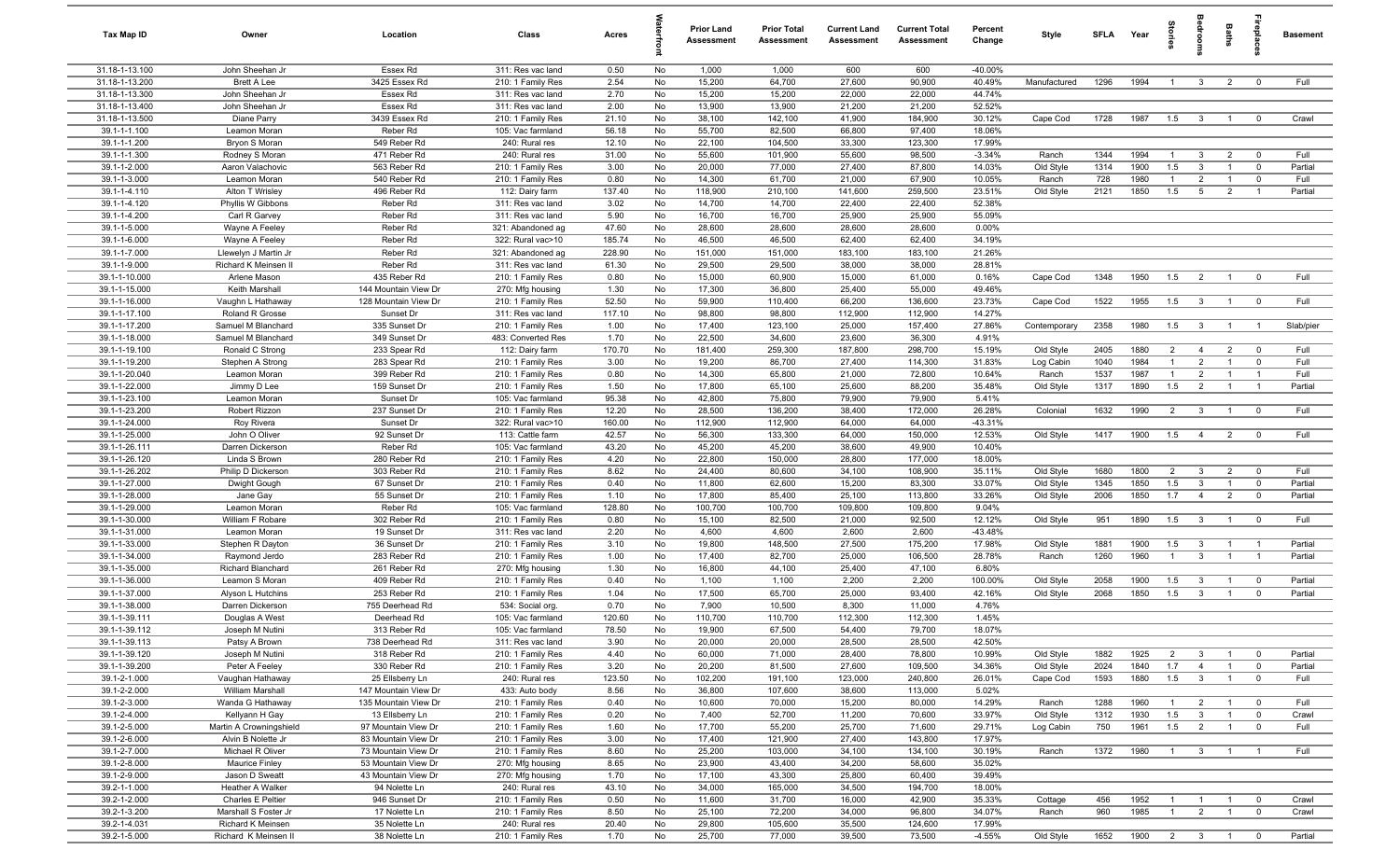| Tax Map ID                     | Owner                                         | Location                                 | Class                                  | Acres          |          | Prior Land<br><b>Assessment</b> | <b>Prior Total</b><br>Assessment | <b>Current Land</b><br>Assessment | <b>Current Total</b><br><b>Assessment</b> | Percent<br>Change | Style                  | <b>SFLA</b>  | Year         | g                   |                                | Baths                            | epla                          | <b>Basement</b>    |
|--------------------------------|-----------------------------------------------|------------------------------------------|----------------------------------------|----------------|----------|---------------------------------|----------------------------------|-----------------------------------|-------------------------------------------|-------------------|------------------------|--------------|--------------|---------------------|--------------------------------|----------------------------------|-------------------------------|--------------------|
| 39.2-1-6.100                   | Joseph G Barron                               | 30 Nolette Ln                            | 210: 1 Family Res                      | 6.00           | No       | 22,800                          | 80,400                           | 31,000                            | 107,800                                   | 34.08%            | Old Style              | 1296         | 1900         | 1.5                 | $\overline{3}$                 | $\overline{1}$                   | $\overline{0}$                | Partial            |
| 39.2-1-6.200                   | Robert G Foster                               | 50 Nolette Ln                            | 240: Rural res                         | 22.70          | No       | 32,300                          | 103,700                          | 42,400                            | 135,100                                   | 30.28%            | Log Cabin              | 1056         | 1991         | $\mathbf{1}$        | $\overline{2}$                 | $\overline{1}$                   | $\overline{0}$                | Full               |
| 39.2-1-7.000                   | Sherry H King                                 | 285 Mountain View Dr                     | 210: 1 Family Res                      | 1.74           | No       | 18,100                          | 91,100                           | 25,900                            | 120,300                                   | 32.05%            | Log Cabin              | 1120         | 1987         | $\overline{1}$      | $\mathbf{3}$                   | $\overline{1}$                   | $\overline{0}$                | Full               |
| 39.2-1-8.000<br>39.2-1-9.000   | <b>Sterling Hathaway</b><br>Sherry H Mitchell | Mountain View Dr<br>343 Mountain View Dr | 311: Res vac land<br>240: Rural res    | 1.78<br>250.00 | No<br>No | 13,400<br>217,500               | 13,400<br>286,300                | 15,000<br>240,200                 | 15,000<br>340,900                         | 11.94%<br>19.07%  | Old Style              | 2504         | 1880         | 1.7                 | $\overline{4}$                 | $\overline{2}$                   | $\overline{1}$                | Partial            |
| 39.2-1-10.000                  | Joanne L Benway                               | 408 Mountain View Dr                     | 210: 1 Family Res                      | 0.90           | No       | 7,200                           | 44,400                           | 23,700                            | 66,800                                    | 50.45%            | Old Style              | 763          | 1850         | 1.5                 | $\overline{2}$                 | $\mathbf{1}$                     | $\overline{0}$                | Partial            |
| 39.2-1-11.111                  | Benjamin Wever                                | 445 Mountain View Dr                     | 112: Dairy farm                        | 76.61          | No       |                                 |                                  | 394,100                           | 510,500                                   |                   | Old Style              | 2669         | 1850         | 2                   | $\overline{4}$                 | $\overline{1}$                   | $\overline{0}$                | Partial            |
| 39.2-1-11.200                  | <b>Gillilland Family Trust</b>                | 444 Mountain View Dr                     | 240: Rural res                         | 40.00          | No       | 84,100                          | 203,500                          | 71,800                            | 224,200                                   | 10.17%            | Old Style              | 3839         | 1880         | 2.5                 | 6                              | $\overline{1}$                   | $\overline{0}$                | Partial            |
| 39.2-1-12.100                  | Dean Reynolds                                 | 927 Sunset Dr                            | 210: 1 Family Res                      | 13.00          | No       | 38,200                          | 102,900                          | 35,800                            | 123,200                                   | 19.73%            | Old Style              | 2284         | 1935         | 2                   | $\overline{4}$                 | $\overline{2}$                   | $\overline{0}$                | Full               |
| 39.2-1-12.200                  | Timothy D Reynolds                            | 913 Sunset Dr                            | 210: 1 Family Res                      | 7.00           | No       | 22,900                          | 113,200                          | 32,200                            | 133,600                                   | 18.02%            |                        |              |              |                     |                                |                                  |                               |                    |
| 39.2-1-12.300                  | Marshall C Benedict                           | 905 Sunset Dr                            | 210: 1 Family Res                      | 5.00           | No       | 21,800                          | 44,900                           | 29,800                            | 49,900                                    | 11.14%            |                        |              |              |                     |                                |                                  |                               |                    |
| 39.2-1-13.000                  | <b>Charles Peltier</b>                        | 954 Sunset Dr                            | 210: 1 Family Res                      | 1.00           | No       | 17,300                          | 70,800                           | 25,000                            | 95,700                                    | 35.17%            | Ranch                  | 1550         | 1952         | $\overline{1}$      | $\overline{2}$                 | $\overline{1}$                   | $\overline{0}$                | Partial            |
| 39.2-1-14.000                  | Howard Drinkwine                              | 931 Sunset Dr                            | 210: 1 Family Res                      | 3.50           | No       | 20,400                          | 81,800                           | 28,000                            | 109,000                                   | 33.25%            | Old Style              | 1404         | 1888         | $\overline{2}$      | $\mathbf{3}$                   | $\overline{2}$                   | $\overline{0}$                | Full               |
| 39.2-1-15.000                  | Mark D Skarshinski                            | 961 Sunset Dr<br>981 Sunset Dr           | 322: Rural vac>10                      | 30.00          | No       | 36,400                          | 36,400<br>44,300                 | 39,000                            | 39,000                                    | 7.14%<br>50.11%   |                        |              |              |                     |                                |                                  |                               | Full               |
| 39.2-1-16.000<br>39.2-1-17.110 | Albert G Sheffer<br>Allen J Dybas             | Sunset Dr                                | 210: 1 Family Res<br>322: Rural vac>10 | 0.90<br>145.90 | No<br>No | 11,000<br>102,900               | 102,900                          | 23,700<br>116,700                 | 66,500<br>116,700                         | 13.41%            | Ranch                  | 900          | 1951         | $\overline{1}$      | $\overline{2}$                 | $\overline{1}$                   | $\overline{0}$                |                    |
| 39.2-1-17.120                  | Fay V Brugger                                 | 986 Sunset Dr                            | 240: Rural res                         | 10.00          | No       | 13,700                          | 104,500                          | 25,400                            | 123,300                                   | 17.99%            |                        |              |              |                     |                                |                                  |                               |                    |
| 39.2-1-17.200                  | Leo F Drinkwine                               | 984 Sunset Dr                            | 210: 1 Family Res                      | 2.10           | No       | 17,500                          | 88,000                           | 26,300                            | 122,000                                   | 38.64%            | Ranch                  | 1176         | 1990         | $\overline{1}$      | $\overline{2}$                 | $\overline{1}$                   | $\overline{0}$                | Full               |
| 39.2-1-17.300                  | John W Carver                                 | 968 Sunset Dr                            | 270: Mfg housing                       | 1.10           | No       | 16,900                          | 20,500                           | 25,100                            | 25,100                                    | 22.44%            |                        |              |              |                     |                                |                                  |                               |                    |
| 39.2-1-17.400                  | Jerry R Carver                                | Sunset Dr                                | 311: Res vac land                      | 1.10           | No       | 12,400                          | 12,400                           | 20,100                            | 20,100                                    | 62.10%            |                        |              |              |                     |                                |                                  |                               |                    |
| 39.2-1-18.000                  | <b>Charles Peltier</b>                        | 962 Sunset Dr                            | 210: 1 Family Res                      | 0.70           | No       | 13,900                          | 102,300                          | 19,200                            | 131,500                                   | 28.54%            | Contemporary           | 1440         | 1986         | 1.5                 | $\mathbf{3}$                   | $\overline{2}$                   | $\overline{0}$                | Crawl              |
| 39.2-1-19.000                  | John Drinkwine                                | 926 Sunset Dr                            | 210: 1 Family Res                      | 1.90           | No       | 18,900                          | 78,900                           | 26,100                            | 104,000                                   | 31.81%            | Ranch                  | 1176         | 1984         | $\overline{1}$      | $\mathbf{3}$                   | -1                               | $\overline{0}$                | Full               |
| 39.2-1-20.000                  | Vesta Spring                                  | 912 Sunset Dr                            | 210: 1 Family Res                      | 1.90           | No       | 18,300                          | 104,500                          | 26,100                            | 135,800                                   | 29.95%            | Ranch                  | 1248         | 1976         | $\overline{1}$      | $\mathbf{3}$                   | $\overline{2}$                   | $\mathbf 0$                   | Full               |
| 39.2-1-21.100                  | Elizabeth Jacques                             | 892 Sunset Dr                            | 270: Mfg housing                       | 1.50           | No       | 17,600                          | 27,400                           | 25,600                            | 44,100                                    | 60.95%            |                        |              |              |                     |                                |                                  |                               |                    |
| 39.2-1-21.200<br>39.2-1-22.100 | Debra M Bigelow                               | 876 Sunset Dr<br>860 Sunset Dr           | 210: 1 Family Res<br>240: Rural res    | 1.00<br>66.96  | No<br>No | 17,300<br>78,200                | 80,700<br>302,500                | 25,000<br>83,100                  | 108,500<br>399,000                        | 34.45%<br>31.90%  | Colonial               | 1872<br>3314 | 1925<br>1994 | $\overline{2}$<br>2 | $\overline{4}$<br>$\mathbf{3}$ | $\overline{1}$<br>$\mathbf{3}$   | $\overline{1}$<br>$\mathbf 0$ | Full<br>Full       |
| 39.2-1-22.200                  | Allen J Dybas<br>Lawrence Spring              | 902 Sunset Dr                            | 270: Mfg housing                       | 3.16           | No       | 19,100                          | 48,300                           | 27,600                            | 55,900                                    | 15.73%            | Contemporary           |              |              |                     |                                |                                  |                               |                    |
| 39.2-1-23.045                  | Timothy D Schick                              | Coonrod Rd                               | 314: Rural vac<10                      | 0.45           | No       | 6,400                           | 6,400                            | 12,000                            | 12,000                                    | 87.50%            |                        |              |              |                     |                                |                                  |                               |                    |
| 39.2-1-24.000                  | Irwin Sayward                                 | 15 Coonrod Rd                            | 210: 1 Family Res                      | 6.00           | No       | 36,800                          | 44,000                           | 31,000                            | 48,300                                    | 9.77%             | Old Style              | 780          | 1920         | 1.5                 | $\mathbf{3}$                   | $\overline{1}$                   | $\overline{0}$                | Full               |
| 39.2-1-25.000                  | Irwin Sayward                                 | 43 Coonrod Rd                            | 105: Vac farmland                      | 12.00          | No       | 26,500                          | 26,500                           | 29,900                            | 29,900                                    | 12.83%            |                        |              |              |                     |                                |                                  |                               |                    |
| 39.2-1-26.000                  | Irwin E Sayward                               | Coonrod Rd                               | 105: Vac farmland                      | 15.00          | No       | 28,800                          | 28,800                           | 32,600                            | 32,600                                    | 13.19%            |                        |              |              |                     |                                |                                  |                               |                    |
| 39.2-1-27.000                  | Rudolph G Beardsley                           | Coonrod Rd                               | 312: Vac w/imprv                       | 36.99          | No       | 45,800                          | 45,800                           | 56,000                            | 56,000                                    | 22.27%            |                        |              |              |                     |                                |                                  |                               |                    |
| 39.2-1-28.100                  | William M Conway                              | Coonrod Rd                               | 105: Vac farmland                      | 60.60          | No       | 50,700                          | 50,700                           | 52,000                            | 52,000                                    | 2.56%             |                        |              |              |                     |                                |                                  |                               |                    |
| 39.2-1-28.200                  | Ronald A MacDougall                           | Coonrod Rd                               | 105: Vac farmland                      | 11.50          | No       | 9,800                           | 9,800                            | 9,200                             | 9,200                                     | $-6.12%$          |                        |              |              |                     |                                |                                  |                               |                    |
| 39.2-1-29.000<br>39.2-1-30.000 | Jennifer E Hopper                             | 97 McAuliffe Ln<br>Coonrod Rd            | 112: Dairy farm<br>311: Res vac land   | 148.61<br>7.01 | No<br>No | 132,300<br>6,500                | 173,200<br>6,500                 | 152,400<br>8,400                  | 205,400<br>8,400                          | 18.59%<br>29.23%  | Old Style              | 1867         | 1870         | 1.5                 | 6                              | $\overline{1}$                   | $\mathbf 0$                   | Full               |
| 39.2-1-31.100                  | Rudolph G Beardsley<br>Kevin Pierce           | Coonrod Rd                               | 311: Res vac land                      | 16.50          | No       | 24,500                          | 24,500                           | 35,500                            | 35,500                                    | 44.90%            |                        |              |              |                     |                                |                                  |                               |                    |
| 39.2-1-31.200                  | Kevin Pierce                                  | 82 Coonrod Rd                            | 210: 1 Family Res                      | 8.50           | No       | 30,400                          | 82,500                           | 31,800                            | 109,900                                   | 33.21%            | Old Style              | 1719         | 1935         | 1.5                 | $\overline{\mathbf{3}}$        | $\overline{1}$                   | $\overline{0}$                | Crawl              |
| 39.2-1-32.000                  | Irwin Sayward                                 | Coonrod Rd                               | 105: Vac farmland                      | 31.10          | No       | 33,000                          | 37,500                           | 28,900                            | 39,900                                    | 6.40%             |                        |              |              |                     |                                |                                  |                               |                    |
| 39.2-1-33.000                  | Irwin Sayward                                 | 875 Sunset Dr                            | 240: Rural res                         | 108.90         | No       | 122,600                         | 185,600                          | 120,100                           | 233,200                                   | 25.65%            | Old Style              | 2182         | 1850         | 1.5                 | 5                              | $\overline{2}$                   | $\overline{0}$                | Partial            |
| 39.2-1-34.000                  | Ronald R Bauer                                | 753 Sunset Dr                            | 210: 1 Family Res                      | 74.70          | No       | 78,200                          | 219,600                          | 89,500                            | 257,800                                   | 17.40%            | Colonial               | 2452         | 1993         | 2                   | $\overline{4}$                 | $\overline{2}$                   | $\overline{0}$                | Full               |
| 39.2-1-35.100                  | David R Lincoln                               | 647 Sunset Dr                            | 312: Vac w/imprv                       | 65.00          | No       | 72,400                          | 128,900                          | 80,600                            | 156,700                                   | 21.57%            |                        |              |              |                     |                                |                                  |                               |                    |
| 39.2-1-35.200                  | Michael H Davis                               | 691 Sunset Dr                            | 240: Rural res                         | 26.60          | No       | 53,100                          | 108,000                          | 50,900                            | 132,700                                   | 22.87%            | Old Style              | 1417         | 1900         | 1.5                 | $\mathbf{3}$                   | $\overline{1}$                   | $\overline{0}$                | Full               |
| 39.2-1-36.000<br>39.2-1-37.000 | Timothy D Gay Sr                              | 627 Sunset Dr                            | 280: Multiple res                      | 0.90           | No<br>No | 17,400<br>82,100                | 105,500                          | 34,800                            | 116,700<br>207,100                        | 10.62%<br>28.24%  | Old Style              | 1960<br>2519 | 1925<br>1925 | 1.5<br>1.5          | $\mathbf{3}$<br>$\overline{4}$ | $\mathbf{1}$<br>$\overline{2}$   | $\mathbf 0$<br>$\overline{1}$ | Partial<br>Partial |
| 39.2-1-38.000                  | Alexandra Feuerle<br>Tammy Flora              | 686 Sunset Dr<br>559 Sunset Dr           | 240: Rural res<br>270: Mfg housing     | 91.90<br>0.70  | No       | 13,200                          | 161,500<br>30,500                | 98,700<br>19,200                  | 42,400                                    | 39.02%            | Old Style              |              |              |                     |                                |                                  |                               |                    |
| 39.2-1-39.000                  | Neil Champagne                                | Sunset Dr                                | 105: Vac farmland                      | 30.00          | No       | 38,600                          | 65.300                           | 40.200                            | 72.200                                    | 10.57%            |                        |              |              |                     |                                |                                  |                               |                    |
| 39.2-1-40.000                  | Teddi L Duquette                              | Sunset Dr                                | 322: Rural vac>10                      | 68.24          | No       | 60,900                          | 60,900                           | 64,200                            | 64,200                                    | 5.42%             |                        |              |              |                     |                                |                                  |                               |                    |
| 39.2-1-41.000                  | Timothy D Schick                              | Sunset Dr                                | 322: Rural vac>10                      | 63.30          | No       | 51,500                          | 51,500                           | 69,800                            | 69,800                                    | 35.53%            |                        |              |              |                     |                                |                                  |                               |                    |
| 39.2-1-42.000                  | Wayne Garvey                                  | 495 Sunset Dr                            | 210: 1 Family Res                      | 31.30          | No       | 55,900                          | 117,500                          | 55,300                            | 132,300                                   | 12.60%            | Old Style              | 1575         | 1869         | 1.5                 | $\mathbf{3}$                   | $\overline{1}$                   | $\overline{0}$                | Partial            |
| 39.2-1-43.000                  | Wayne Garvey                                  | 425 Sunset Dr                            | 105: Vac farmland                      | 101.00         | No       | 113,900                         | 210,000                          | 120,000                           | 243,100                                   | 15.76%            | Old Style              | 1865         | 1860         | 1.7                 | $\overline{4}$                 | $\overline{1}$                   | $\overline{0}$                | Full               |
| 39.2-1-44.000                  | Apostles Infinitelove Inc                     | 213 Mountain View Dr                     | 260: Seasonal res                      | 184.54         | No       | 159,500                         | 176,900                          | 171,800                           | 201,500                                   | 13.91%            | Old Style              | 2319         | 1700         | 1.5                 | $\overline{4}$                 | $\mathbf 0$                      | $\overline{0}$                | Full               |
| 39.2-1-45.000                  | <b>Reginald Carver</b>                        | 503 Sunset Dr                            | 105: Vac farmland                      | 25.72          | No       | 39,600                          | 55,100                           | 45,600                            | 60,100                                    | 9.07%             |                        |              |              |                     |                                |                                  |                               |                    |
| 39.3-2-1.000                   | Richard Hegnauer                              | 219 Reber Rd<br>252 Reber Rd             | 210: 1 Family Res                      | 12.42          | No       | 29,900                          | 69,500                           | 34,100                            | 93,100                                    | 33.96%            | Old Style              | 1386         | 1845         | 1.5                 | $\mathbf{3}$                   | $\overline{1}$                   | $\overline{0}$                | Full               |
| 39.3-2-3.000<br>39.3-2-4.000   | Carla L Gough<br>Lori A Jarvis                | 220 Reber Rd                             | 210: 1 Family Res<br>210: 1 Family Res | 2.77<br>1.50   | No<br>No | 19,700<br>18,500                | 59,400<br>56,800                 | 27,100<br>25,600                  | 81,100<br>74,900                          | 36.53%<br>31.87%  | Old Style<br>Old Style | 1101<br>1105 | 1900<br>1876 | 1.5<br>1.7          | $\overline{2}$<br>$\mathbf{3}$ | $\overline{1}$<br>$\overline{1}$ | $\overline{0}$<br>$\mathbf 0$ | Partial<br>Partial |
| 39.3-2-6.100                   | James E Mason                                 | 256 Reber Rd                             | 270: Mfg housing                       | 17.00          | No       | 23,300                          | 49,500                           | 33,300                            | 78,700                                    | 58.99%            |                        |              |              |                     |                                |                                  |                               |                    |
| 39.3-2-7.000                   | Darren Dickerson                              | 174 Reber Rd                             | 112: Dairy farm                        | 95.00          | No       | 114,600                         | 208,700                          | 101,500                           | 186,800                                   | $-10.49%$         | Ranch                  | 1255         | 1965         | $\overline{1}$      | $\overline{3}$                 | $\overline{1}$                   | $\overline{2}$                | Full               |
| 39.3-2-8.000                   | Emily E Wadhams                               | Spear Rd                                 | 105: Vac farmland                      | 102.70         | No       | 95,000                          | 95,000                           | 93,200                            | 93,200                                    | $-1.89%$          |                        |              |              |                     |                                |                                  |                               |                    |
| 39.3-2-9.100                   | Willis J Davis                                | 205 Spear Rd                             | 270: Mfg housing                       | 52.00          | No       | 59,100                          | 65,000                           | 65,800                            | 70,400                                    | 8.31%             |                        |              |              |                     |                                |                                  |                               |                    |
| 39.3-2-9.200                   | Jimmy Lee                                     | Spear Rd                                 | 314: Rural vac<10                      | 5.00           | No       | 12,300                          | 12,300                           | 15,000                            | 15,000                                    | 21.95%            |                        |              |              |                     |                                |                                  |                               |                    |
| 39.3-2-9.300                   | Richard St Dennis                             | 207 Spear Rd                             | 210: 1 Family Res                      | 0.66           | No       | 14,500                          | 65,700                           | 18,600                            | 87,400                                    | 33.03%            | Old Style              | 1464         | 1788         | $1.7 \t 4$          |                                | $\overline{2}$                   | $\mathbf{0}$                  | Partial            |
| 39.3-2-10.100                  | Samuel Sayward III                            | 138 Spear Rd                             | 240: Rural res                         | 105.06         | No       | 84,000                          | 222,600                          | 76,900                            | 262,700                                   | 18.01%            |                        |              |              |                     |                                |                                  |                               |                    |
| 39.3-2-10.200                  | Douglas A West                                | 96 Spear Rd                              | 270: Mfg housing                       | 3.85           | No       | 21,200                          | 78,400                           | 28,400                            | 95,500                                    | 21.81%            |                        |              |              |                     |                                |                                  |                               |                    |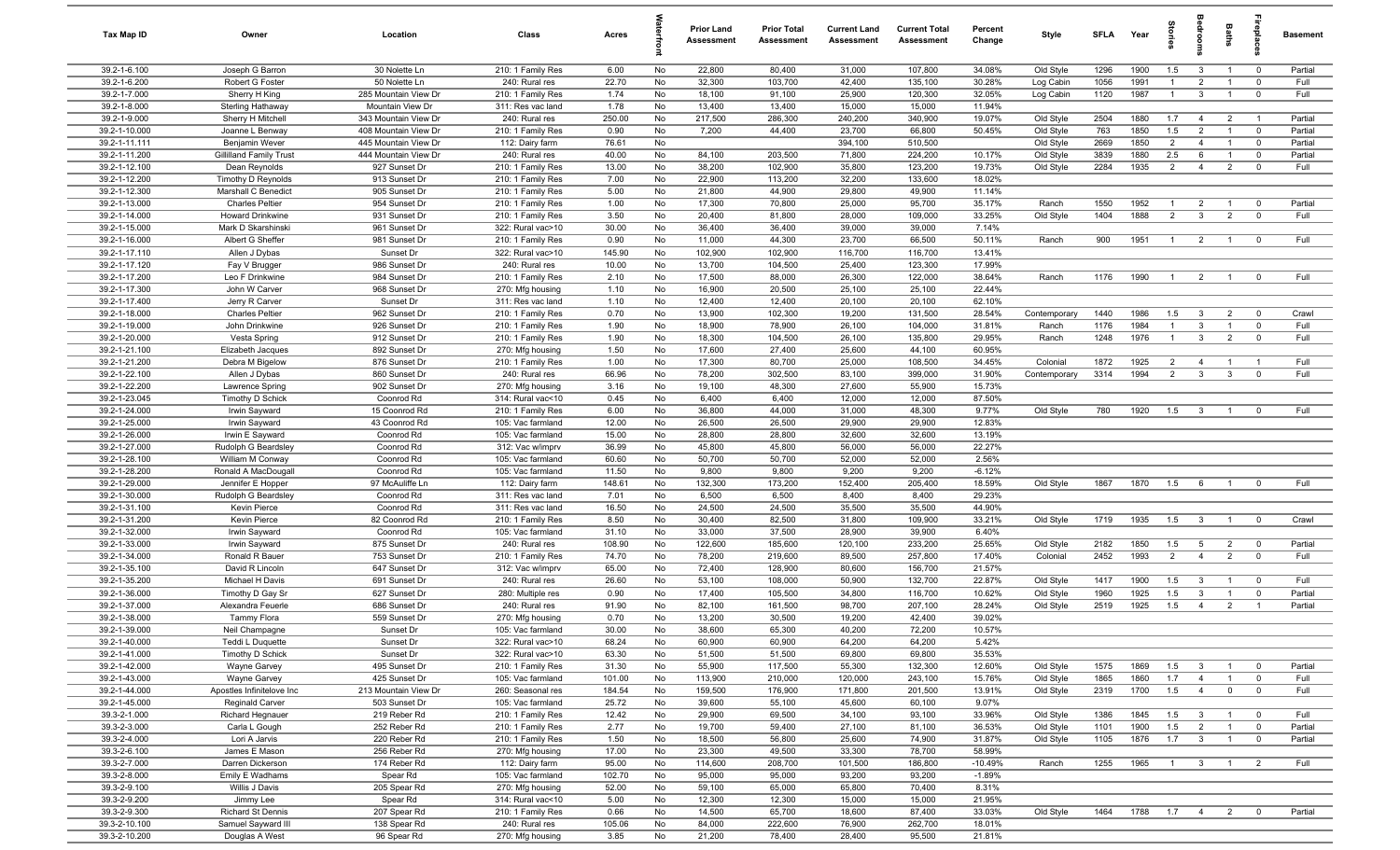| Tax Map ID                     | Owner                                  | Location                        | Class                                  | Acres          |          | <b>Prior Land</b><br>Assessment | <b>Prior Total</b><br>Assessment | <b>Current Land</b><br><b>Assessment</b> | <b>Current Total</b><br><b>Assessment</b> | Percent<br>Change  | Style        | SFLA | Year         | tories         |                         | <b>Baths</b>                     | ę                                | <b>Basement</b> |
|--------------------------------|----------------------------------------|---------------------------------|----------------------------------------|----------------|----------|---------------------------------|----------------------------------|------------------------------------------|-------------------------------------------|--------------------|--------------|------|--------------|----------------|-------------------------|----------------------------------|----------------------------------|-----------------|
| 39.3-2-11.000                  | Wayne Garvey                           | Spear Rd                        | 105: Vac farmland                      | 87.00          | No       | 80,600                          | 80,600                           | 82,700                                   | 82,700                                    | 2.61%              |              |      |              |                |                         |                                  |                                  |                 |
| 39.3-2-12.000                  | George Ori Jr                          | 112 Spear Rd                    | 210: 1 Family Res                      | 7.20           | No       | 32,900                          | 109,800                          | 32,400                                   | 137,400                                   | 25.14%             | Old Style    | 2259 | 1838         | 1.5            | $5\overline{5}$         | $\overline{1}$                   | $\overline{1}$                   | Partial         |
| 39.3-2-13.000                  | Dennis Kalma                           | 103 Spear Rd                    | 240: Rural res                         | 25.30          | No       | 34,200                          | 118,100                          | 44,400                                   | 154,500                                   | 30.82%             | Ranch        | 1323 | 1987         | $\mathbf{1}$   | $\mathbf{3}$            |                                  | $\mathbf 0$                      | Full            |
| 39.3-2-14.000                  | James P Barrett Jr                     | Reber Rd                        | 105: Vac farmland                      | 64.58          | No       | 55,600                          | 55,600                           | 58,600                                   | 58,600                                    | 5.40%              |              |      |              |                |                         |                                  |                                  |                 |
| 39.3-2-15.100<br>39.3-2-15.200 | Darren Dickerson                       | Reber Rd<br>Reber Rd            | 314: Rural vac<10                      | 0.36           | No       | 300<br>200                      | 300<br>200                       | 345<br>200                               | 345<br>200                                | 15.00%<br>0.00%    |              |      |              |                |                         |                                  |                                  |                 |
| 39.3-2-16.000                  | Gregg S Dickerson<br>Duane P Dickerson | 105 Reber Rd                    | 314: Rural vac<10<br>210: 1 Family Res | 0.13<br>0.85   | No<br>No | 27,200                          | 112,100                          | 22,000                                   | 131,500                                   | 17.31%             | Ranch        | 1141 | 1989         | $\mathbf 1$    | $\overline{2}$          |                                  |                                  | Full            |
| 39.3-2-17.000                  | Philip D Dickerson                     | 135 Reber Rd                    | 210: 1 Family Res                      | 0.30           | No       | 9,300                           | 48,100                           | 14,400                                   | 64,900                                    | 34.93%             | Old Style    | 1496 | 1933         | 1.5            | $\overline{2}$          | $\overline{1}$                   | $\mathbf 0$                      | Full            |
| 39.3-2-18.111                  | <b>Barbara Comithier</b>               | Reber Rd                        | 311: Res vac land                      | 0.65           | No       | 7,000                           | 7,000                            | 14,000                                   | 14,000                                    | 100.00%            |              |      |              |                |                         |                                  |                                  |                 |
| 39.3-2-18.112                  | Darren Dickerson                       | Reber Rd                        | 105: Vac farmland                      | 43.00          | No       | 39,000                          | 39,000                           | 36,400                                   | 36,400                                    | $-6.67%$           |              |      |              |                |                         |                                  |                                  |                 |
| 39.3-2-18.120                  | Duane Dickerson                        | Reber Rd                        | 105: Vac farmland                      | 41.54          | No       | 32,300                          | 34,600                           | 36,200                                   | 36,200                                    | 4.62%              |              |      |              |                |                         |                                  |                                  |                 |
| 39.3-2-18.200                  | <b>Barbara Comithier</b>               | 153 Reber Rd                    | 210: 1 Family Res                      | 1.66           | No       | 18,700                          | 77,300                           | 25,800                                   | 103,900                                   | 34.41%             | Old Style    | 2275 | 1875         | $\overline{2}$ | $\overline{3}$          | $\overline{2}$                   | $\overline{0}$                   | Partial         |
| 39.3-2-19.000                  | Gregg S Dickerson                      | 90 Reber Rd                     | 105: Vac farmland                      | 17.41          | No       | 12,500                          | 125,000                          | 12,500                                   | 147,500                                   | 18.00%             |              |      |              |                |                         |                                  |                                  |                 |
| 39.3-2-21.000                  | Douglas A West                         | 243 Reber Rd                    | 105: Vac farmland                      | 71.78          | No       | 63,700                          | 63,700                           | 61,500                                   | 61,500                                    | $-3.45%$           |              |      |              |                |                         |                                  |                                  |                 |
| 39.3-2-22.100                  | Shirley Forests Inc                    | Spear Rd                        | 911: Forest s480                       | 56.50          | No       | 37,300                          | 37,300                           | 45,200                                   | 45,200                                    | 21.18%             |              |      |              |                |                         |                                  |                                  |                 |
| 39.3-2-22.200                  | Douglas A West                         | Spear Rd                        | 314: Rural vac<10                      | 2.20           | No       | 1,300                           | 1,300                            | 2,600                                    | 2,600                                     | 100.00%            |              |      |              |                |                         |                                  |                                  |                 |
| 39.3-2-23.000                  | Walter Baumann                         | 168 Spear Rd                    | 210: 1 Family Res                      | 4.86           | No       | 20,900                          | 133,500                          | 29,600                                   | 174,000                                   | 30.34%             | Ranch        | 1500 | 1991         | $\overline{1}$ | $\mathbf{3}$            | $\overline{2}$                   | $\overline{0}$                   | Full            |
| 39.4-2-1.000                   | Reginald Carver                        | 442 Sunset Dr                   | 112: Dairy farm                        | 195.10         | No       | 187,900                         | 374,700                          | 203,100                                  | 450,800                                   | 20.31%             | Old Style    | 1674 | 1830         | 1.5            | $\overline{4}$          |                                  | $\overline{0}$                   | Partial         |
| 39.4-2-2.111<br>39.4-2-2.112   | John Anderson                          | 235 Sanders Rd                  | 240: Rural res<br>240: Rural res       | 37.80<br>14.30 | No       | 42,900                          | 217,000                          | 54,400                                   | 274,100                                   | 26.31%             | Colonial     | 2240 | 1969         | $\overline{2}$ | $\overline{4}$          | $\overline{2}$<br>$\overline{1}$ | $\overline{1}$<br>$\mathbf 0$    | Partial         |
| 39.4-2-2.113                   | Rita C Marschhausen<br>John A Anderson | 181 Sanders Rd<br>Sanders Rd    | 311: Res vac land                      | 19.50          | No<br>No | 30,400<br>13,500                | 106,800<br>13,500                | 41,000<br>15,600                         | 125,100<br>15,600                         | 17.13%<br>15.56%   | Log Cabin    | 1040 | 1986         | 1.5            | $\overline{2}$          |                                  |                                  | Crawl           |
| 39.4-2-2.120                   | <b>Essex County</b>                    | Sanders Rd                      | 311: Res vac land                      | 13.22          | No       | 20,600                          | 20,600                           | 29,800                                   | 29,800                                    | 44.66%             |              |      |              |                |                         |                                  |                                  |                 |
| 39.4-2-2.200                   | Jerry L LaPine                         | 275 Sanders Rd                  | 210: 1 Family Res                      | 7.30           | No       | 23,100                          | 96,300                           | 32,600                                   | 110,000                                   | 14.23%             | Ranch        | 1170 | 1985         | $\overline{1}$ | $\overline{2}$          | $\overline{1}$                   | $\overline{0}$                   | Crawl           |
| 39.4-2-3.000                   | Paul Martin                            | 272 Sanders Rd                  | 210: 1 Family Res                      | 17.10          | No       | 17,400                          | 86,700                           | 13,700                                   | 102,300                                   | 17.99%             |              |      |              |                |                         |                                  |                                  |                 |
| 39.4-2-4.000                   | James J Conway                         | 300 Sanders Rd                  | 112: Dairy farm                        | 105.86         | No       | 112,500                         | 380,800                          | 119,500                                  | 399,500                                   | 4.91%              | Old Style    | 2785 | 1800         | $\overline{2}$ | $5\overline{)}$         | $\overline{2}$                   | $\overline{0}$                   | Partial         |
| 39.4-2-5.000                   | James J Conway                         | Sanders Rd                      | 105: Vac farmland                      | 81.80          | No       | 90,000                          | 90,000                           | 90,000                                   | 90,000                                    | 0.00%              |              |      |              |                |                         |                                  |                                  |                 |
| 39.4-2-6.000                   | Wayne Garvey                           | Sanders Rd                      | 322: Rural vac>10                      | 37.30          | No       | 24,600                          | 24,600                           | 29,800                                   | 29,800                                    | 21.14%             |              |      |              |                |                         |                                  |                                  |                 |
| 40.1-1-1.100                   | Michael E McCutchan                    | 127 Coonrod Rd                  | 105: Vac farmland                      | 23.30          | No       | 22,400                          | 22,400                           | 22,200                                   | 22,200                                    | $-0.89%$           |              |      |              |                |                         |                                  |                                  |                 |
| 40.1-1-2.000                   | Gregory Bigelow                        | Coonrod Rd                      | 105: Vac farmland                      | 8.20           | No       | 15,100                          | 15,100                           | 27,200                                   | 27,200                                    | 80.13%             |              |      |              |                |                         |                                  |                                  |                 |
| 40.1-1-3.000                   | Janice Sayward                         | 158 Coonrod Rd                  | 210: 1 Family Res                      | 1.90           | No       | 19,000                          | 84,600                           | 26,100                                   | 95,400                                    | 12.77%             | Colonial     | 1890 | 1920         | $\overline{2}$ | $\overline{1}$          |                                  | $\overline{0}$                   | Full            |
| 40.1-1-4.000                   | Gregg Bigelow                          | Coonrod Rd                      | 322: Rural vac>10                      | 60.00          | No       | 52,000                          | 52,000                           | 54,000                                   | 54,000                                    | 3.85%              |              |      |              |                |                         |                                  |                                  |                 |
| 40.1-1-5.000                   | Christina Mace                         | Coonrod Rd                      | 912: Forest s480a                      | 179.17         | No       | 124,200                         | 124,200                          | 143,300                                  | 143,300                                   | 15.38%             |              |      |              |                |                         |                                  |                                  |                 |
| 40.1-1-6.002                   | Dale Bigelow                           | 149 Coonrod Rd                  | 112: Dairy farm                        | 94.15          | No       | 111,800                         | 270,600                          | 115,400                                  | 322,000                                   | 18.99%             | Old Style    | 1908 | 1900         | $\overline{2}$ | $\overline{4}$          | $\overline{2}$                   | $\overline{0}$                   | Full            |
| 40.1-2-1.100<br>40.1-2-1.211   | David Sayward<br>Kenneth R Sayward     | 1024 Middle Rd<br>Middle Rd     | 240: Rural res<br>105: Vac farmland    | 70.16<br>35.00 | No<br>No | 73,300<br>36,400                | 152,400<br>36,400                | 87,200<br>35,000                         | 193,900<br>35,000                         | 27.23%<br>$-3.85%$ | Old Style    | 2395 | 1890         | 1.7            | $\overline{4}$          | $\overline{1}$                   | $\mathbf 0$                      | Crawl           |
| 40.1-2-1.212                   | William W Hulse                        | 1013 Middle Rd                  | 210: 1 Family Res                      | 4.90           | No       | 20,900                          | 109,300                          | 29,700                                   | 123,200                                   | 12.72%             | Contemporary | 1134 | 1990         | $\overline{1}$ | $\overline{2}$          | $\overline{1}$                   | $\overline{0}$                   | Slab/pier       |
| 40.1-2-1.221                   | Kenneth R Sayward                      | 1029 Middle Rd                  | 210: 1 Family Res                      | 2.34           | No       | 17,200                          | 135,800                          | 26,600                                   | 149,500                                   | 10.09%             | Contemporary | 1740 | 1990         | 1.5            | $\overline{2}$          | $\overline{2}$                   | $\overline{0}$                   | Partial         |
| 40.1-2-1.222                   | Eric J Schwencke                       | 1037 Middle Rd                  | 210: 1 Family Res                      | 1.46           | No       | 15,400                          | 78,100                           | 25,600                                   | 82,000                                    | 4.99%              | Manufactured | 1500 | 1997         | $\overline{1}$ | $\mathbf{3}$            | $\overline{2}$                   | $\mathbf 0$                      | Slab/pier       |
| 40.1-2-1.230                   | Laura L Marsha                         | 1025 Middle Rd                  | 210: 1 Family Res                      | 4.30           | No       | 20,300                          | 109,200                          | 29,000                                   | 142,600                                   | 30.59%             | Log Cabin    | 1472 | 1989         | $\overline{1}$ | $\overline{2}$          |                                  | $\mathbf 0$                      | Full            |
| 40.1-2-1.241                   | <b>Harry Walters</b>                   | Middle Rd                       | 314: Rural vac<10                      | 5.60           | No       | 17,200                          | 17,200                           | 25,500                                   | 25,500                                    | 48.26%             |              |      |              |                |                         |                                  |                                  |                 |
| 40.1-2-1.242                   | Shirley C Brant                        | Middle Rd                       | 314: Rural vac<10                      | 4.43           | No       | 16,100                          | 16,100                           | 24,100                                   | 24,100                                    | 49.69%             |              |      |              |                |                         |                                  |                                  |                 |
| 40.1-2-1.251                   | Shirley C Brant                        | 987 Middle Rd                   | 210: 1 Family Res                      | 4.62           | No       | 20,700                          | 94,600                           | 29,300                                   | 124,400                                   | 31.50%             | Ranch        | 1508 | 1986         | $\overline{1}$ | $\mathbf{3}$            | $\overline{2}$                   | $\overline{0}$                   | Crawl           |
| 40.1-2-1.252                   | Jerrica P Shepard                      | 979 Middle Rd                   | 210: 1 Family Res                      | 4.87           | No       | 20,900                          | 91,500                           | 29,600                                   | 119,400                                   | 30.49%             | Ranch        | 1000 | 1987         |                | $\overline{4}$          | $\overline{2}$                   | $\overline{0}$                   | Full            |
| 40.1-2-2.100                   | George Sayward                         | Coonrod Rd                      | 105: Vac farmland                      | 55.12          | No       | 57,300                          | 57,300                           | 55,100                                   | 55,100                                    | $-3.84%$           |              |      |              |                |                         |                                  |                                  |                 |
| 40.1-2-3.000                   | Raymond L Pfund                        | 259 Coonrod Rd                  | 210: 1 Family Res                      | 0.70           | No       | 14,200                          | 79,100                           | 19,200                                   | 104,700                                   | 32.36%             | Old Style    | 1632 | 1867         | $\overline{2}$ | $\overline{4}$          |                                  | $\mathbf 0$                      | Partial         |
| 40.1-2-4.100                   | Lawrence M Bliss                       | 955 Middle Rd                   | 240: Rural res                         | 11.33          | No       | 26,000                          | 88,800                           | 37,400                                   | 119,100                                   | 34.12%             | Old Style    | 1838 | 1850         | $\overline{2}$ | $\overline{4}$          | $\overline{1}$                   | $\overline{0}$                   | Full            |
| 40.1-2-4.200                   | Lawrence M Bliss                       | Middle Rd                       | 314: Rural vac<10                      | 1.17           | No       | 8,000                           | 8,000                            | 22,700                                   | 22,700                                    | 183.75%            |              |      |              |                |                         |                                  |                                  |                 |
| 40.1-2-5.100<br>40.1-2-5.200   | Drew G Reithel<br>Wendy R Sayward      | 982 Middle Rd<br>1000 Middle Rd | 270: Mfg housing<br>210: 1 Family Res  | 1.80<br>1.80   | No<br>No | 18,000<br>18,100                | 27,100<br>98,900                 | 26,000<br>26,000                         | 42,700<br>127,900                         | 57.56%<br>29.32%   | Contemporary | 1436 | 1985         | 1.5            | $\overline{\mathbf{3}}$ | $\overline{2}$                   | $\overline{0}$                   | Partial         |
| 40.1-2-6.000                   | Jeffrey M Thompson                     | Middle Rd                       | 322: Rural vac>10                      | 51.30          | No       | 35,500                          | 35,500                           | 41,000                                   | 41,000                                    | 15.49%             |              |      |              |                |                         |                                  |                                  |                 |
| 40.1-2-7.000                   | George Sayward                         | 924 Middle Rd                   | 105: Vac farmland                      | 47.20          | No       | 62,200                          | 126,600                          | 71,200                                   | 145,500                                   | 14.93%             |              |      |              |                |                         |                                  |                                  |                 |
| 40.1-2-8.110                   | Peter B Sayward                        | 904 Middle Rd                   | 270: Mfg housing                       | 1.70           | No       | 17,100                          | 70,500                           | 25,800                                   | 80,900                                    | 14.75%             |              |      |              |                |                         |                                  |                                  |                 |
| 40.1-2-8.120                   | Winfield L Belanger                    | 908 Middle Rd                   | 210: 1 Family Res                      | 4.30           | No       | 21,100                          | 78,300                           | 29,000                                   | 105,300                                   | 34.48%             | Old Style    | 1481 | 1900         | 1.5            | $\overline{4}$          | $\overline{2}$                   | $\overline{0}$                   | Full            |
| 40.1-2-8.200                   | Richard E Sayward                      | 269 Coonrod Rd                  | 210: 1 Family Res                      | 4.41           | No       | 21,300                          | 66,800                           | 29,100                                   | 89,800                                    | 34.43%             | Old Style    | 1085 | 1850         | 1.7            | $\mathbf{3}$            |                                  | $\mathbf 0$                      | Partial         |
| 40.1-2-8.200/1                 | Judith M Dickerson                     | 273 Coonrod Rd                  | 270: Mfg housing                       | 0.01           | No       | 100                             | 22,000                           | $\mathbf 0$                              | 27,200                                    | 23.64%             |              |      |              |                |                         |                                  |                                  |                 |
| 40.1-2-9.000                   | Mark C Bonfey                          | 882 Middle Rd                   | 240: Rural res                         | 15.90          | No       | 27,600                          | 100,200                          | 36,900                                   | 133,000                                   | 32.73%             | Old Style    | 2490 | 1900         | 1.5            | $\overline{4}$          |                                  | - 1                              | Partial         |
| 40.1-2-10.000                  | <b>Christopher Ahrent</b>              | 892 Middle Rd                   | 210: 1 Family Res                      | 0.30           | No       | 9,200                           | 88,000                           | 14,400                                   | 131,100                                   | 48.98%             | Ranch        | 1200 | 1959         | $\overline{1}$ | $\overline{2}$          | $\overline{1}$                   | $\overline{\mathbf{0}}$          | Full            |
| 40.1-2-11.000                  | <b>Christopher Ahrent</b>              | Middle Rd                       | 314: Rural vac<10                      | 0.20           | No       | 800                             | 800                              | 200                                      | 200                                       | $-75.00%$          |              |      |              |                |                         |                                  |                                  |                 |
| 40.1-2-12.000                  | <b>Brad A Leerkes</b>                  | 854 Middle Rd                   | 210: 1 Family Res                      | 6.80           | No       | 23,400                          | 77,400                           | 32,000                                   | 104,600                                   | 35.14%             | Old Style    | 1757 | 1900         | 1.5            | $\overline{\mathbf{3}}$ | $\overline{1}$                   | $\overline{0}$                   | Partial         |
| 40.1-2-13.000                  | George R Sayward                       | Middle Rd                       | 322: Rural vac>10                      | 39.70          | No       | 39,300                          | 39,300                           | 39,700                                   | 39,700                                    | 1.02%              |              |      |              |                |                         |                                  |                                  |                 |
| 40.1-2-14.200                  | Kenneth A Schneider                    | 3071 Essex Rd                   | 210: 1 Family Res                      | 4.09           | No       | 14,500                          | 86,000                           | 29,500                                   | 89,800                                    | 4.42%              | Old Style    | 1225 | 1800         | 1.7            | $\overline{\mathbf{3}}$ | $\overline{1}$                   | $\overline{0}$                   | Full            |
| 40.1-2-15.000                  | Carol Pennell                          | 3081 Essex Rd                   | 210: 1 Family Res                      | 1.40           | No       | 11,400                          | 57,200                           | 26,300                                   | 61,800                                    | 8.04%              | Old Style    | 1440 | 1945         | $\overline{2}$ | $\overline{\mathbf{3}}$ | $\overline{1}$                   | $\overline{1}$                   | Full            |
| 40.1-2-16.000                  | Sunset Farm Ltd                        | 3051 Essex Rd                   | 210: 1 Family Res                      | 1.08           | No       | 11,200                          | 53,600                           | 25,900                                   | 77,700                                    | 44.96%             | Cape Cod     | 1044 | 1940<br>1936 | 1.5<br>2       | $\overline{\mathbf{3}}$ | $\mathbf{1}$                     | $\overline{1}$<br>$\overline{0}$ | Full            |
| 40.1-2-17.000                  | Elwyn M Hoke                           | 3041 Essex Rd                   | 210: 1 Family Res                      | 1.40           | No       | 11,800                          | 78,200                           | 26,300                                   | 110,000                                   | 40.66%             | Old Style    | 1996 |              |                | $\overline{4}$          | $\overline{1}$                   |                                  | Partial         |